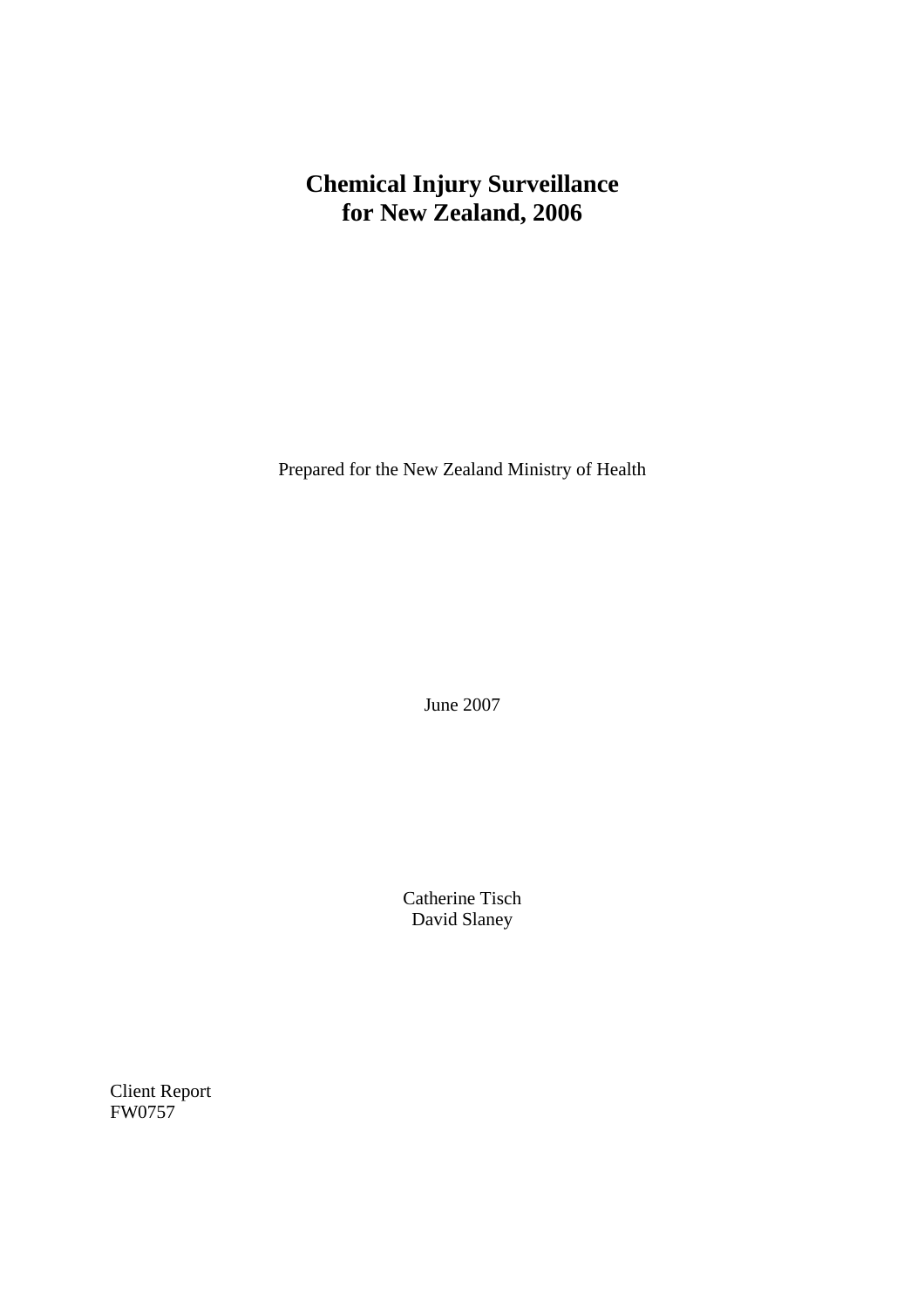# **Chemical Injury Surveillance for New Zealand, 2006**

Bruce Adlam Ag. Programme Leader, Population & Environmental Health

Project Leader

Catherine Tisch Dr Lou Gallagher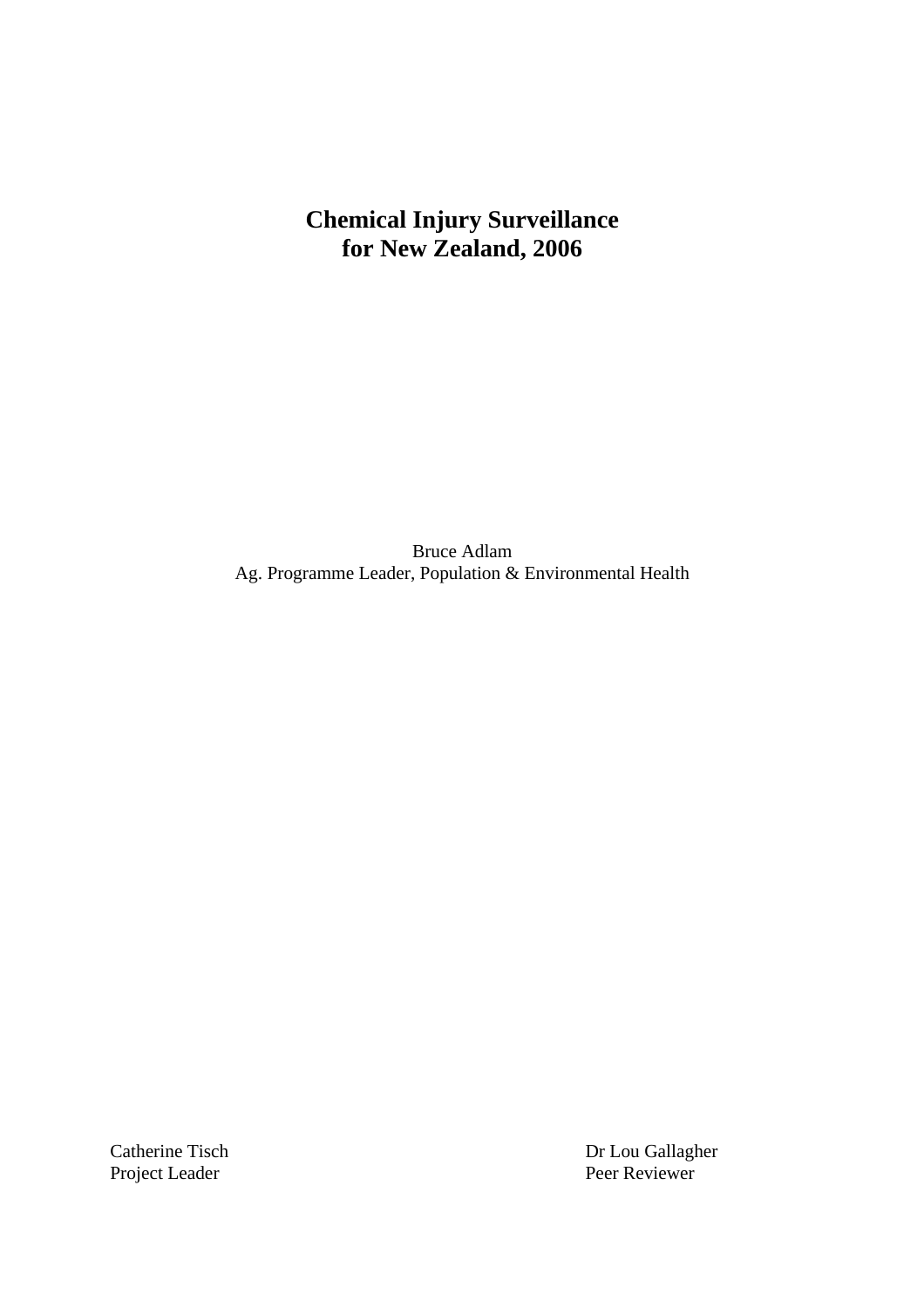### **DISCLAIMER**

This report or document ("the Report") is given by the Institute of Environmental Science and Research Limited ("ESR") solely for the benefit of the Ministry of Health, Public Health Service Providers and other Third Party Beneficiaries as defined in the Contract between ESR and the Ministry of Health, and is strictly subject to the conditions laid out in that Contract.

Neither ESR nor any of its employees makes any warranty, express or implied, or assumes any legal liability or responsibility for use of the Report or its contents by any other person or organisation.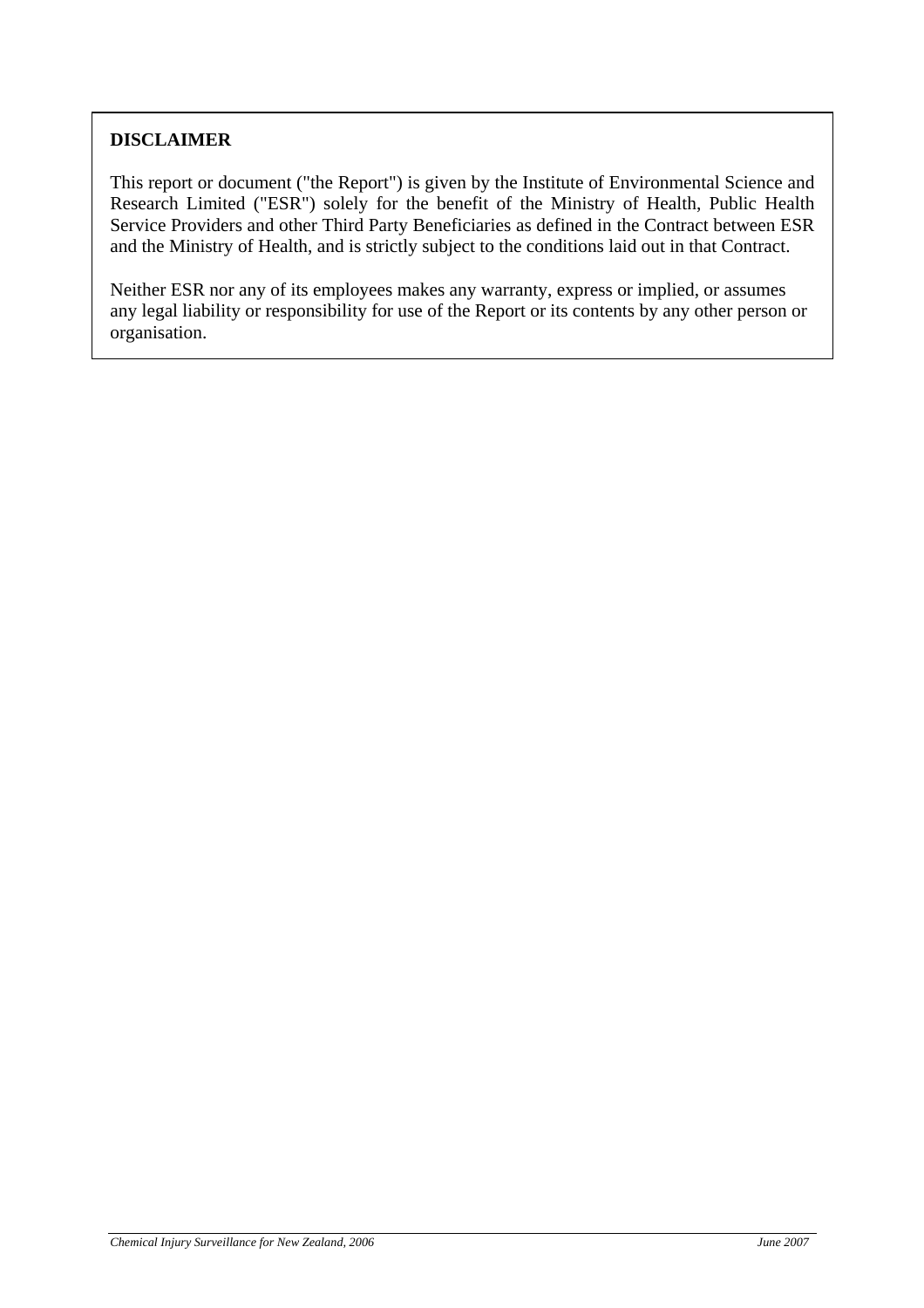#### **ACKNOWLEDGMENTS**

This report could not have been generated without the support of staff from the Coronial Services Office (CSO), New Zealand Health Information Service (NZHIS), and the Public Health Units. The authors wish to especially thank Clifford Slade (CSO) and Chris Lewis (NZHIS) for data downloads, and Vivien McGaughey (Auckland Regional Public Health Service), Justen Smith (Regional Public Health), Christopher Bergin (West Coast Public Health Unit), and Sharron Lane (Southland Public Health Unit) for the hazardous substance injury hospital data. In addition, the authors would also like to thank the following people who were involved with providing DriftNet data where applicable: Paul Reid (Northland Public Health Unit), Graham Ferguson (Auckland Regional Public Health Service), Glenda Smith (Waikato Public Health Unit), Helen Van der Werf (Tauranga; Toi Te Ora Public Health), Bruce Barnett (Whakatane; Toi Te Ora Public Health), Allan Hall (Tairawhiti District Health), Ross Price (Rotorua; Toi Te Ora Public Health), David de Jager (Taranaki Public Health Unit), Noel Watson (Health Care Hawke's Bay), Margaret Turnbridge (Wanganui Public Health Centre), Peter Wood (MidCentral Health), Bruce Butters (MidCentral Health), Rebecca Fox (Wairarapa Public Health Unit), Gail O'Leary (Regional Public Health), David Speedy (Nelson Marlborough Health), Kirsten Todd (Nelson Marlborough Health), Annamarie Clough (Nelson Marlborough Health), Christopher Bergin (West Coast Public Health Unit), Lew Graham (Canterbury; Community and Public Health), Steve Waller (South Canterbury; Community and Public Health), Stewart Webster (Dunedin; Public Health South), and Neil Cavaney (Invercargill; Public Health South).

The authors would also like to acknowledge the support and contribution by ESR staff, particularly Carol Kliem and Donald Peterkin for assistance with the data warehouse component of the project, Tammy Hambling for assistance with collection of the CSO data, and Dr Lou Gallagher for advice and peer review. The authors would like to acknowledge and thank Rebecca McDowell for her significant input into the CISS project over previous years and for her advice on the current report. In addition, we would like to thank Naty Foronda, Sally Gilbert and Jeanine Langvik from the Ministry of Health for their input during the course of this project.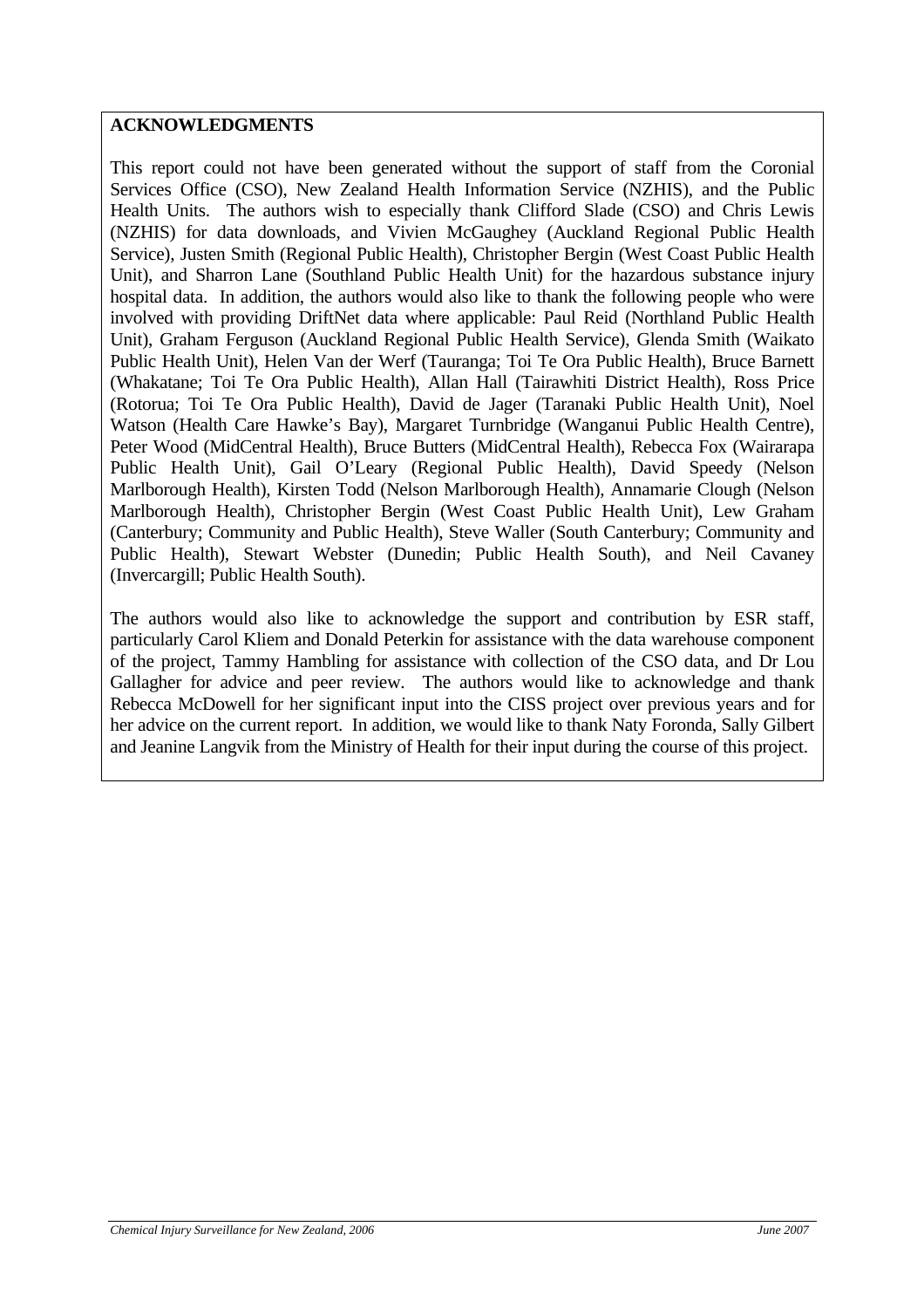#### **CONTENTS**

| 1.2.1.<br>1.6.1.<br>1.6.2.<br>1.7. Incorporation of the Email and Electronic Based Approaches into the<br>2.<br><b>BACKGROUND OF THE COMPREHENSIVE CHEMICAL INJURY</b><br>PROGRESS ON NATIONAL IMPLEMENTATION AND DEVELOPMENT OF<br>3.<br>RESULTS FROM THE CHEMICAL INJURIES SURVEILLANCE SYSTEM<br>4.2.2.<br>4.2.3.<br>4.2.4.<br>4.2.5.<br>4.2.6.<br>4.2.7.<br>4.2.7.1. Poisonings in Children aged less than five years  18<br>4.2.7.4. Poisonings Involving HSNO Substances  19<br>4.2.8.<br>4.3.1.<br>4.3.2. |    |  |
|------------------------------------------------------------------------------------------------------------------------------------------------------------------------------------------------------------------------------------------------------------------------------------------------------------------------------------------------------------------------------------------------------------------------------------------------------------------------------------------------------------------|----|--|
|                                                                                                                                                                                                                                                                                                                                                                                                                                                                                                                  | 1. |  |
|                                                                                                                                                                                                                                                                                                                                                                                                                                                                                                                  |    |  |
|                                                                                                                                                                                                                                                                                                                                                                                                                                                                                                                  |    |  |
|                                                                                                                                                                                                                                                                                                                                                                                                                                                                                                                  |    |  |
|                                                                                                                                                                                                                                                                                                                                                                                                                                                                                                                  |    |  |
|                                                                                                                                                                                                                                                                                                                                                                                                                                                                                                                  |    |  |
|                                                                                                                                                                                                                                                                                                                                                                                                                                                                                                                  |    |  |
|                                                                                                                                                                                                                                                                                                                                                                                                                                                                                                                  |    |  |
|                                                                                                                                                                                                                                                                                                                                                                                                                                                                                                                  |    |  |
|                                                                                                                                                                                                                                                                                                                                                                                                                                                                                                                  |    |  |
|                                                                                                                                                                                                                                                                                                                                                                                                                                                                                                                  |    |  |
|                                                                                                                                                                                                                                                                                                                                                                                                                                                                                                                  |    |  |
|                                                                                                                                                                                                                                                                                                                                                                                                                                                                                                                  |    |  |
|                                                                                                                                                                                                                                                                                                                                                                                                                                                                                                                  |    |  |
|                                                                                                                                                                                                                                                                                                                                                                                                                                                                                                                  |    |  |
|                                                                                                                                                                                                                                                                                                                                                                                                                                                                                                                  |    |  |
|                                                                                                                                                                                                                                                                                                                                                                                                                                                                                                                  |    |  |
|                                                                                                                                                                                                                                                                                                                                                                                                                                                                                                                  |    |  |
|                                                                                                                                                                                                                                                                                                                                                                                                                                                                                                                  |    |  |
|                                                                                                                                                                                                                                                                                                                                                                                                                                                                                                                  |    |  |
|                                                                                                                                                                                                                                                                                                                                                                                                                                                                                                                  |    |  |
|                                                                                                                                                                                                                                                                                                                                                                                                                                                                                                                  |    |  |
|                                                                                                                                                                                                                                                                                                                                                                                                                                                                                                                  |    |  |
|                                                                                                                                                                                                                                                                                                                                                                                                                                                                                                                  |    |  |
|                                                                                                                                                                                                                                                                                                                                                                                                                                                                                                                  |    |  |
|                                                                                                                                                                                                                                                                                                                                                                                                                                                                                                                  | 4. |  |
|                                                                                                                                                                                                                                                                                                                                                                                                                                                                                                                  |    |  |
|                                                                                                                                                                                                                                                                                                                                                                                                                                                                                                                  |    |  |
|                                                                                                                                                                                                                                                                                                                                                                                                                                                                                                                  |    |  |
|                                                                                                                                                                                                                                                                                                                                                                                                                                                                                                                  |    |  |
|                                                                                                                                                                                                                                                                                                                                                                                                                                                                                                                  |    |  |
|                                                                                                                                                                                                                                                                                                                                                                                                                                                                                                                  |    |  |
|                                                                                                                                                                                                                                                                                                                                                                                                                                                                                                                  |    |  |
|                                                                                                                                                                                                                                                                                                                                                                                                                                                                                                                  |    |  |
|                                                                                                                                                                                                                                                                                                                                                                                                                                                                                                                  |    |  |
|                                                                                                                                                                                                                                                                                                                                                                                                                                                                                                                  |    |  |
|                                                                                                                                                                                                                                                                                                                                                                                                                                                                                                                  |    |  |
|                                                                                                                                                                                                                                                                                                                                                                                                                                                                                                                  |    |  |
|                                                                                                                                                                                                                                                                                                                                                                                                                                                                                                                  |    |  |
|                                                                                                                                                                                                                                                                                                                                                                                                                                                                                                                  |    |  |
|                                                                                                                                                                                                                                                                                                                                                                                                                                                                                                                  |    |  |
|                                                                                                                                                                                                                                                                                                                                                                                                                                                                                                                  |    |  |
|                                                                                                                                                                                                                                                                                                                                                                                                                                                                                                                  |    |  |
|                                                                                                                                                                                                                                                                                                                                                                                                                                                                                                                  |    |  |
|                                                                                                                                                                                                                                                                                                                                                                                                                                                                                                                  |    |  |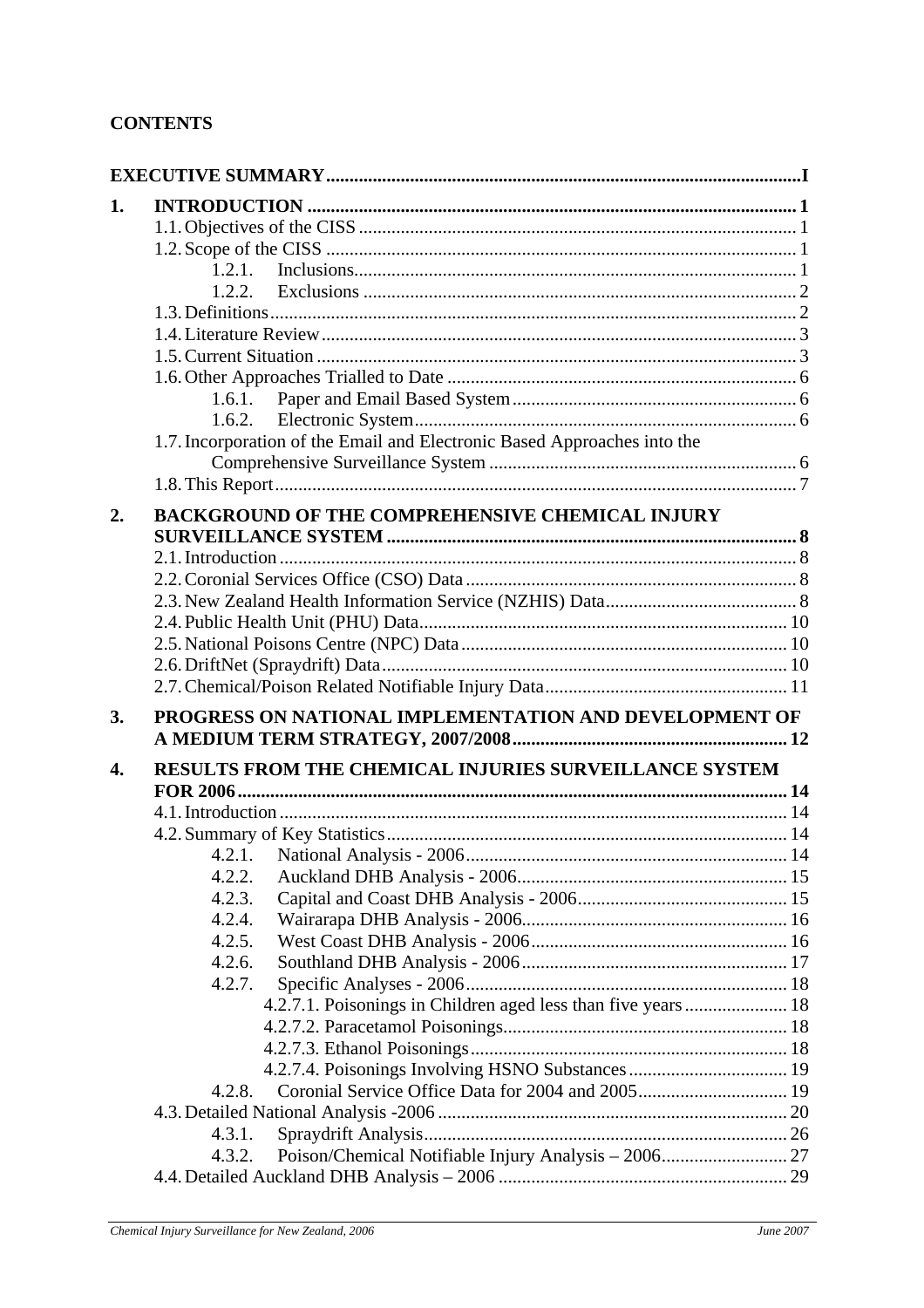| 5. |  |  |
|----|--|--|
| 6. |  |  |
|    |  |  |
|    |  |  |
|    |  |  |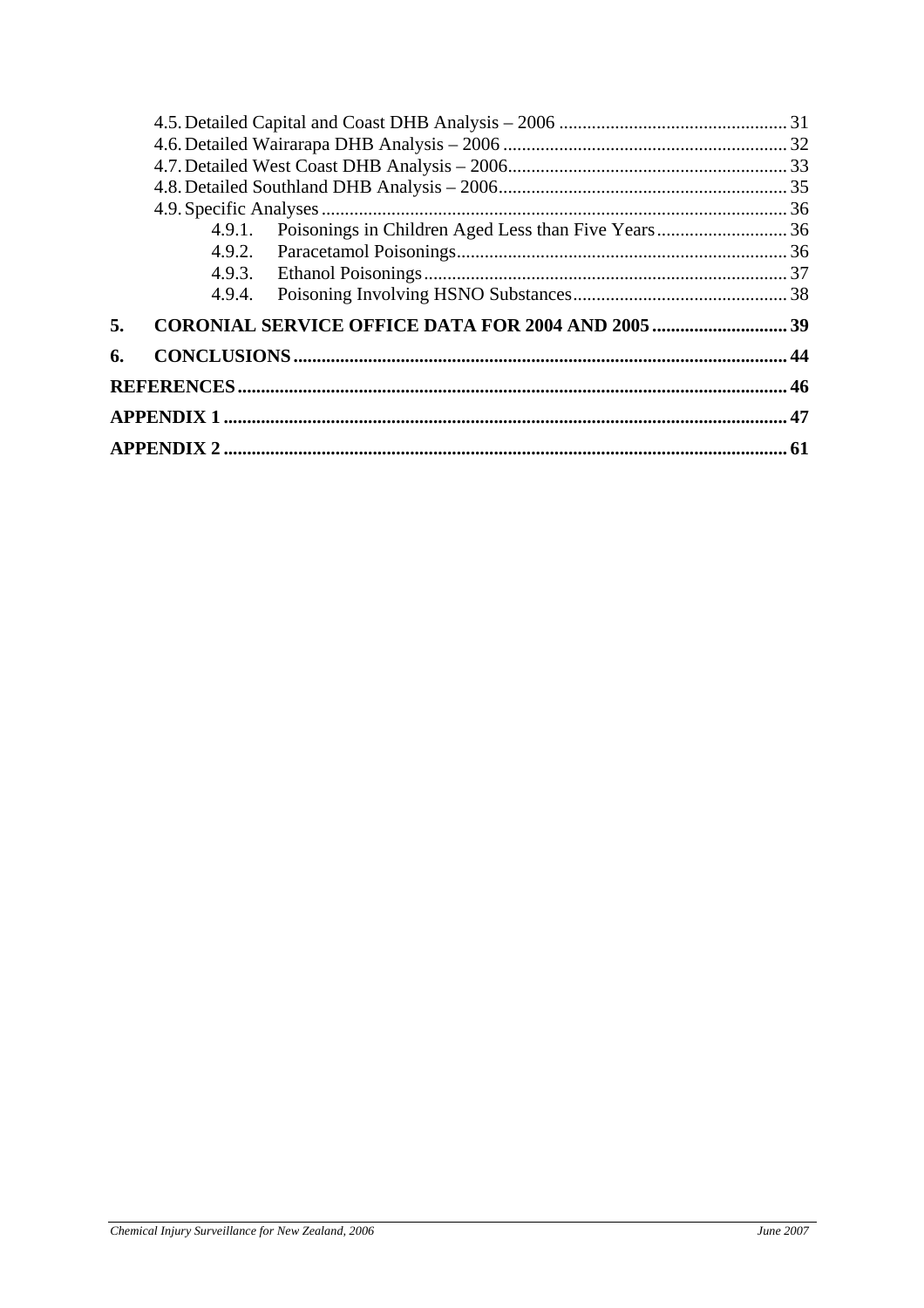# **LIST OF FIGURES**

| Figure 3: Number of Chemical Injury Deaths (Intentional, Unintentional and Unknown) and Corresponding |  |
|-------------------------------------------------------------------------------------------------------|--|
|                                                                                                       |  |
|                                                                                                       |  |
|                                                                                                       |  |
|                                                                                                       |  |
|                                                                                                       |  |
|                                                                                                       |  |
|                                                                                                       |  |
|                                                                                                       |  |
|                                                                                                       |  |
|                                                                                                       |  |
|                                                                                                       |  |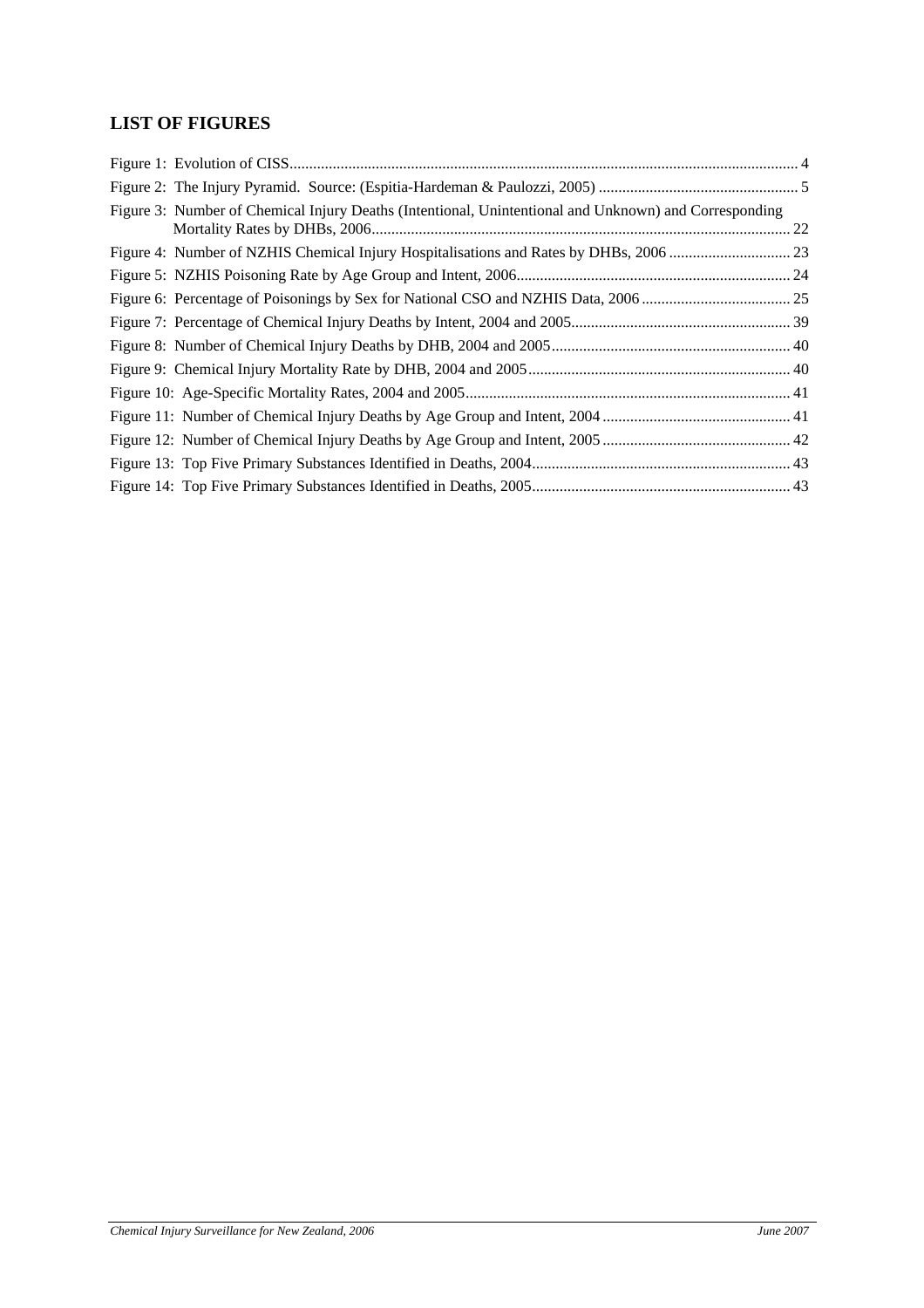# **LIST OF TABLES**

| Table 3: Exposure to Risk Factors Associated with Lead Absorption for Adults (cases aged 15 years and over),      |  |
|-------------------------------------------------------------------------------------------------------------------|--|
| Table 4: Exposure to Risk Factors Associated with Lead Absorption for Children (cases aged less than 15           |  |
| Table 5: National Chemical Injury Data from CSO, NZHIS, PHU and DriftNet by DHB, 2006 47                          |  |
|                                                                                                                   |  |
| Table 7: Auckland DHB Chemical Injury Demographic Data from CSO, NZHIS, and PHU, 2006 48                          |  |
| Table 8: Capital and Coast DHB Chemical Injury Demographic Data from CSO, NZHIS, and PHU, 2006 49                 |  |
| Table 9: Wairarapa DHB Chemical Injury Demographic Data from CSO, NZHIS, and PHU, 2006 49                         |  |
| Table 10: West Coast DHB Chemical Injury Demographic Data from CSO, NZHIS, and PHU, 2006 50                       |  |
| Table 11: Southland DHB Chemical Injury Demographic Data from CSO, NZHIS, and PHU, 2006  50                       |  |
| Table 12: National Chemical Injury CSO Data by Primary Substance <sup>1</sup> and NZHIS Data by ICD-10 Code, 2006 |  |
| Table 13: Auckland DHB Chemical Injury Data from CSO, NZHIS and PHU by Substance <sup>1</sup> , 2006 51           |  |
| Table 14: Capital and Coast DHB Chemical Injury Data from CSO, NZHIS and PHU by Substance <sup>1</sup> , 2006  52 |  |
| Table 15: Wairarapa DHB Chemical Injury Data from CSO, NZHIS and PHU by Substance <sup>1</sup> , 200652           |  |
| Table 16: West Coast DHB Chemical Injury Data from CSO, NZHIS and PHU by Substance <sup>1</sup> , 2006 53         |  |
| Table 17: Southland DHB Chemical Injury Data from CSO, NZHIS and PHU by Substance <sup>1</sup> , 2006  53         |  |
| Table 18: Summary Demographic Data for Poisonings in Children Aged Less than Five Years, 2006 54                  |  |
| Table 19: Substance by PHU for Poisonings in Children Aged Less Than Five Years, 200654                           |  |
|                                                                                                                   |  |
|                                                                                                                   |  |
|                                                                                                                   |  |
|                                                                                                                   |  |
|                                                                                                                   |  |
|                                                                                                                   |  |
|                                                                                                                   |  |
|                                                                                                                   |  |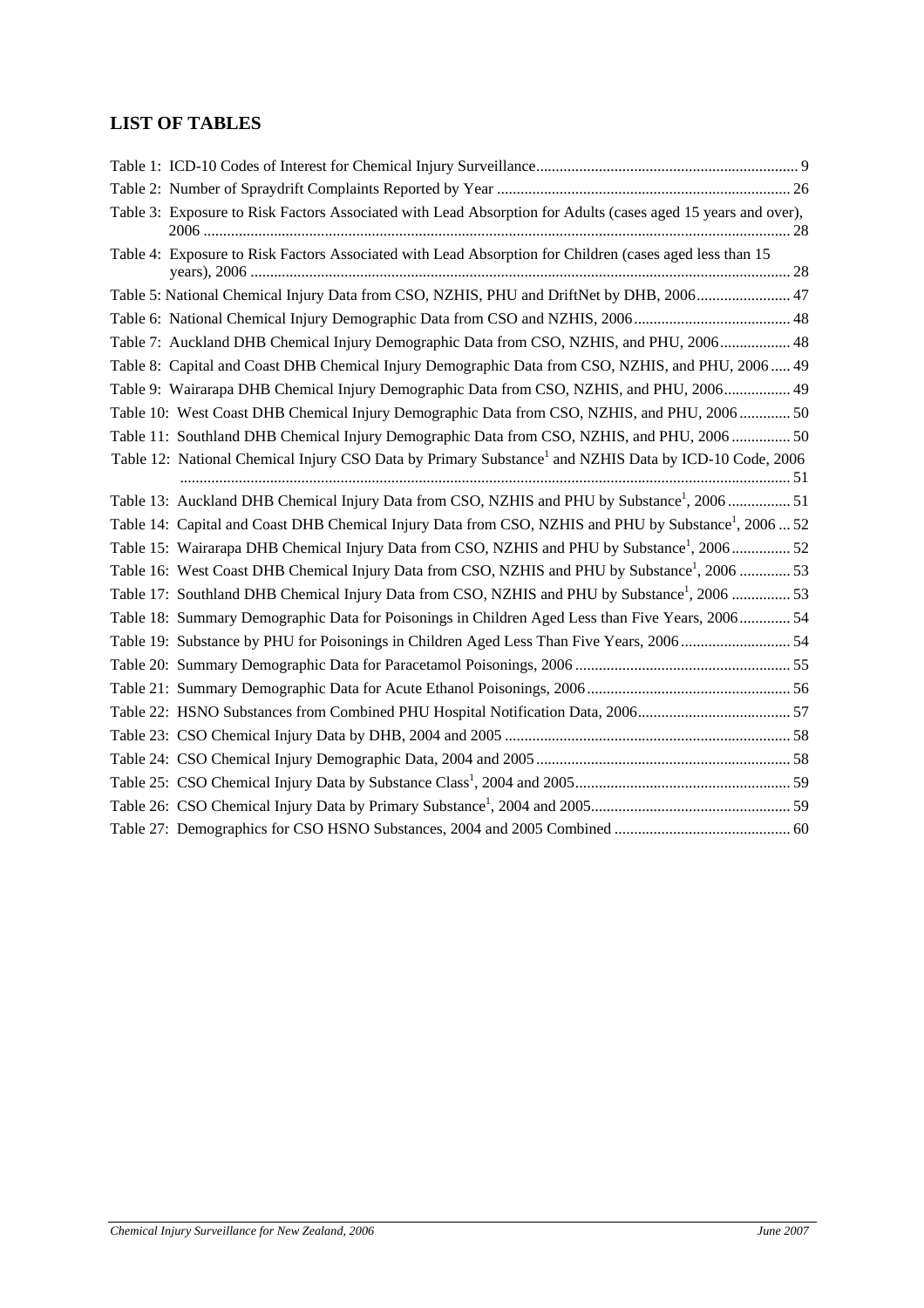#### <span id="page-8-0"></span>**EXECUTIVE SUMMARY**

#### **Current Situation**

- The Chemical Injury Surveillance System (CISS) presently incorporates national mortality data [sourced from the Coronial Services Office (CSO)], national inpatient hospitalisation data [sourced from the New Zealand Health Information Service (NZHIS)], national spraydrift data (sourced from the DriftNet surveillance system) and chemical/poison related notifiable injuries (sourced from EpiSurv).
- CISS also incorporates local hospitalisation data including both emergency department and inpatient data notified to Public Health Units (PHUs). Data received from PHUs for 2006 represent the following District Health Boards (DHBs): Auckland, Capital and Coast, Wairarapa, West Coast and Southland.
- National Poisons Centre (NPC) data are available in a summarised form; therefore detailed analysis is not possible.
- In December 2005, an amendment to the HSNO Act was made that now requires all diagnosing medical practitioners in addition to hospital practitioners to report injuries caused by hazardous substances. A case report form within EpiSurv to capture this data will be operational in July 2007.

#### **Results**

- *National results (2006):*
	- o 81 chemical injury deaths reported from CSO as of 31 December 2006, a national rate of 2.0 per 100 000 population. Data estimated to be 50-60% complete (varies by DHB) due to time lags associated with this data.
	- o 8 061 poisoning hospitalisations (NZHIS), a national rate of 200.1 per 100 000 population.
	- o 21 198 NPC calls categorised as human poisonings.
	- o Seven spraydrift complaints.
	- o 29 chemical poisoning from the environment notifications including two clusters, one notification of decompression sickness, 78 lead absorption notifications and one notification of toxic shellfish poisoning.
- *Auckland DHB results (2006):*
	- o Nine chemical injury deaths reported from CSO as of 31 December 2006 (data incomplete), a rate of 2.2 per 100 000 population.
	- o 911 poisoning hospitalisations (NZHIS), a rate of 225.1 per 100 000 population.
	- o 1 807 Auckland City Hospital poisoning notifications, a rate of 446.6 per 100 000 population.
- *Capital and Coast DHB results (2006):* 
	- o Three chemical injury deaths reported from CSO as of 31 December 2006 (data incomplete).
	- o 264 poisoning hospitalisations (NZHIS), a rate of 99.0 per 100 000 population.
	- o 444 Wellington/Kenepuru Hospital poisoning notifications, a rate of 166.5 per 100 000 population.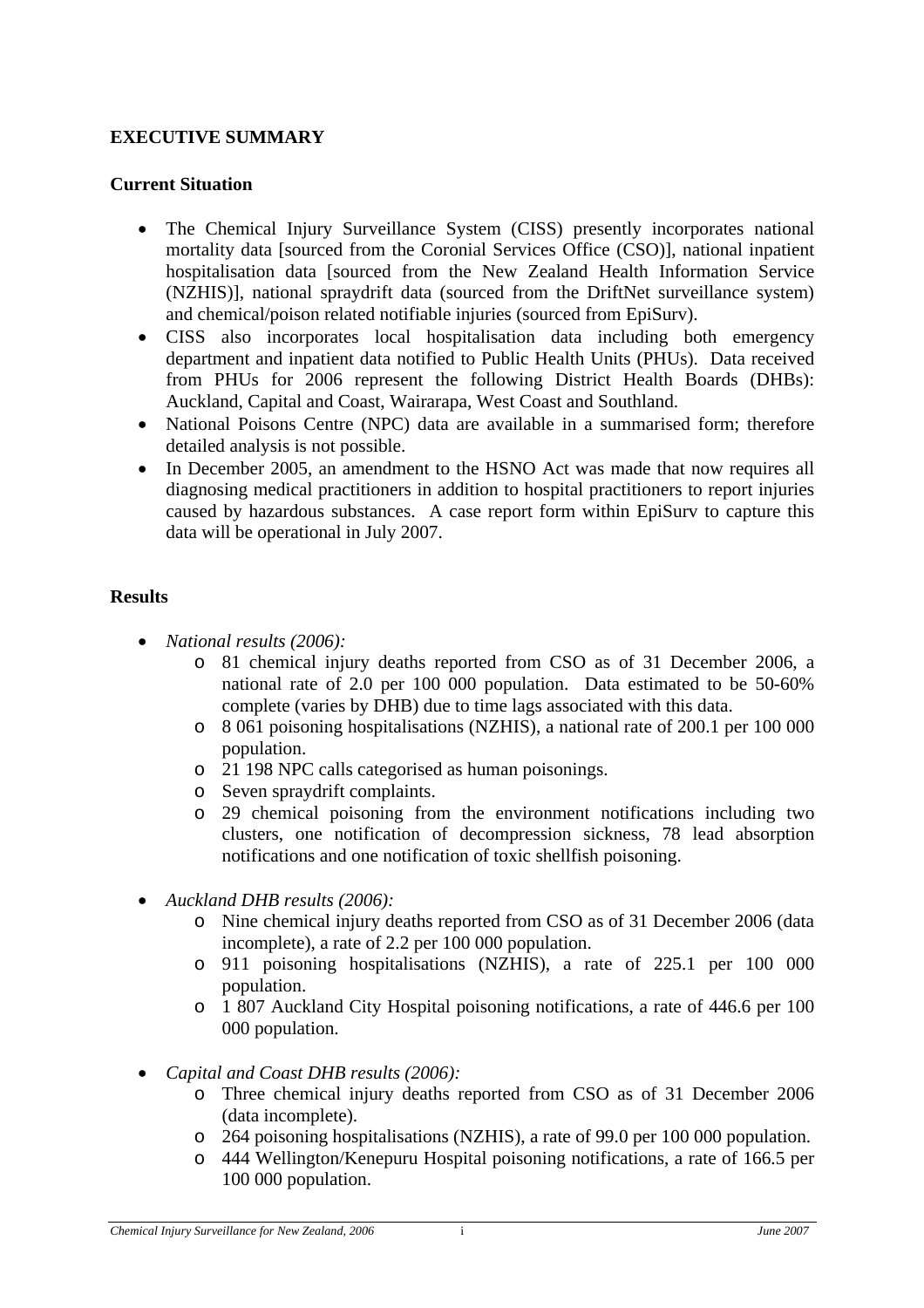- *Wairarapa DHB results (2006):*
	- o No chemical injury deaths reported from CSO as of 31 December 2006 (data incomplete).
	- o 76 poisoning hospitalisations (NZHIS), a rate of 196.9 per 100 000 population.
	- o 80 Masterton Hospital poisoning notifications, a rate of 207.2 per 100 000 population.
- *West Coast DHB results (2006):*
	- o No chemical injury deaths reported from CSO as of 31 December 2006 (data incomplete).
	- o 67 poisoning hospitalisations (NZHIS), a rate of 213.9 per 100 000 population.
	- o 11 Grey Hospital poisoning notifications, a rate of 35.1 per 100 000 population.
- *Southland DHB results (2006):*
	- o Four chemical injury deaths reported from CSO as of 31 December 2006 (data incomplete).
	- o 176 poisoning hospitalisations (NZHIS), a rate of 165.1 per 100 000 population.
	- o 136 Invercargill Hospital poisoning notifications, a rate of 127.6 per 100 000 population.
- *Mortality data for 2004/2005*
	- o 211 chemical injury deaths in 2004 and 215 in 2005, as of 31 December 2006 (estimated to be 90% complete). Corresponding annual rates of 5.2 and 5.3 per 100 000 population, respectively.
	- o Demographic and substance trends were similar for both years.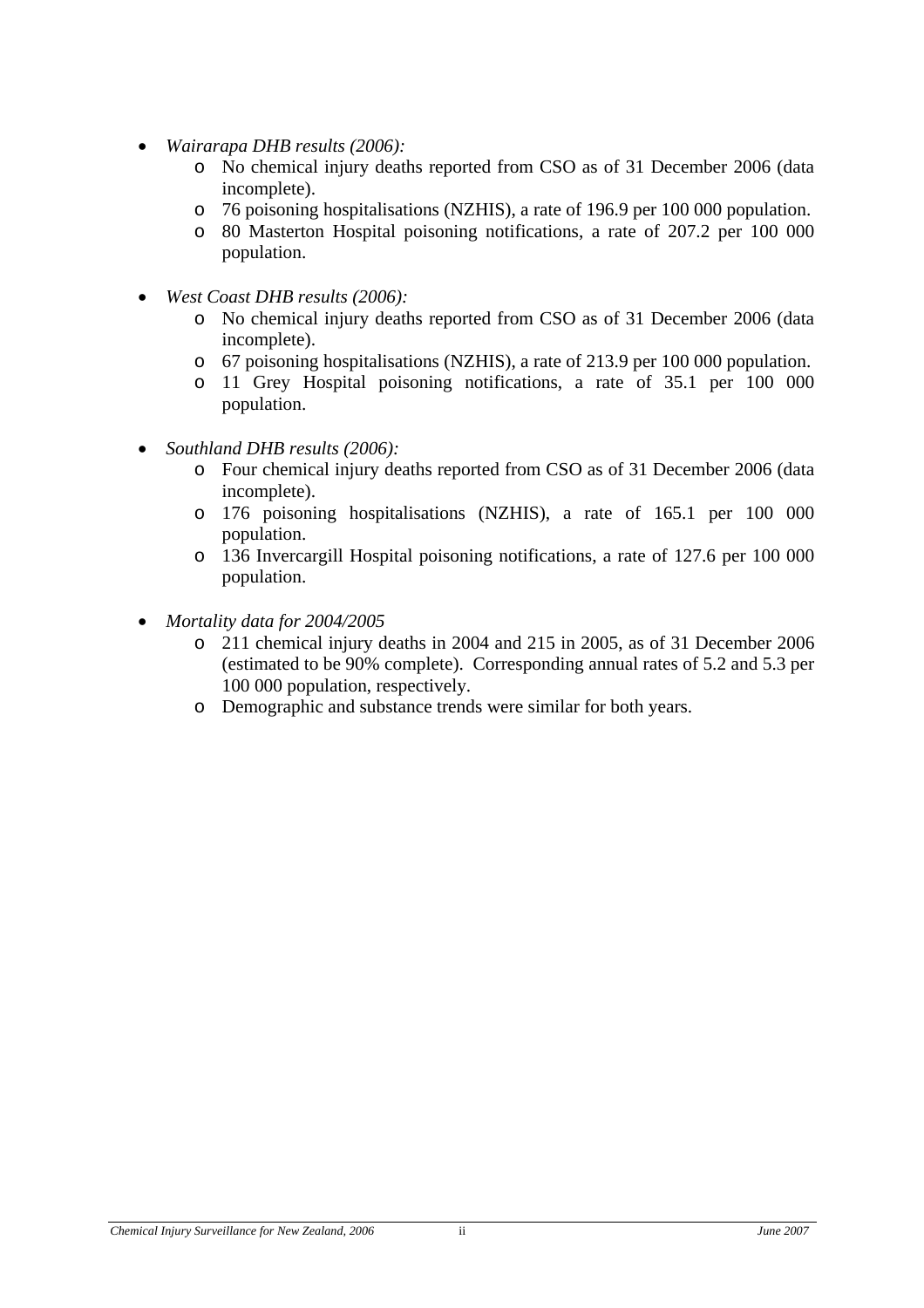### <span id="page-10-0"></span>**1. INTRODUCTION**

In 2001, the Institute of Environmental Science and Research (ESR) was commissioned by the New Zealand Ministry of Health (MoH) to develop a national Chemical Injury Surveillance System (CISS). The CISS was primarily developed in response to the legislative requirements of Section 143 of the Hazardous Substances and New Organisms (HSNO) Act (1996); all hazardous substance injuries that result in hospitalisation are to be notified to the Medical Officer of Health. In December 2005, the HSNO Act was amended to include hazardous substance injury notifications from diagnosing medical practitioners.

The CISS is intended to encompass this requirement, and extend it to achieve the greatest public health utility. Hazardous substances incorporated in the CISS include substances not covered by the HSNO Act such as medicines in finished dose form, and party drugs or alcohol when classified as food (see also p.[2\)](#page-11-1). Reporting to the CISS is not a legislative requirement, but it is one mechanism through which hospital and medical practitioners can meet their statutory obligations under the HSNO Act. The following describes the objectives and scope of the CISS (adapted from previous ESR reports to the MoH (Bates & Fowles, 2000; Fowles, 2001)), provides some definitions and discusses the current situation and other previously trialled approaches.

# **1.1. Objectives of the CISS**

Two primary objectives are outlined below for the CISS:

- National surveillance of chemical/hazardous substance injuries resulting in the review of appropriate controls for certain products, and areas for targeted intervention, including: restriction of access to methods of (para) suicide, reducing the number of childhood poisonings through reviewing child resistant packaging needs for certain products, and improving workplace practices leading to a reduced number of serious acute injuries from occupational settings
- Improved local surveillance of chemical/hazardous substance injuries, by collecting specific data on substance/product, circumstances, and specific susceptible groups. The result being, the prioritisation of resources for facilitating investigations, intervention priorities and enforcement activities.

# **1.2. Scope of the CISS**

### **1.2.1. Inclusions**

The system is intended to cover:

- Injuries (poisonings and chemical burns) caused by inappropriate use of hazardous substances including flammables and explosives
- Injuries caused by inappropriate use of therapeutic substances and alcohol (when classified as food)
- Poison/chemical related hospital admissions (including short stay unit admissions and presentations to emergency departments)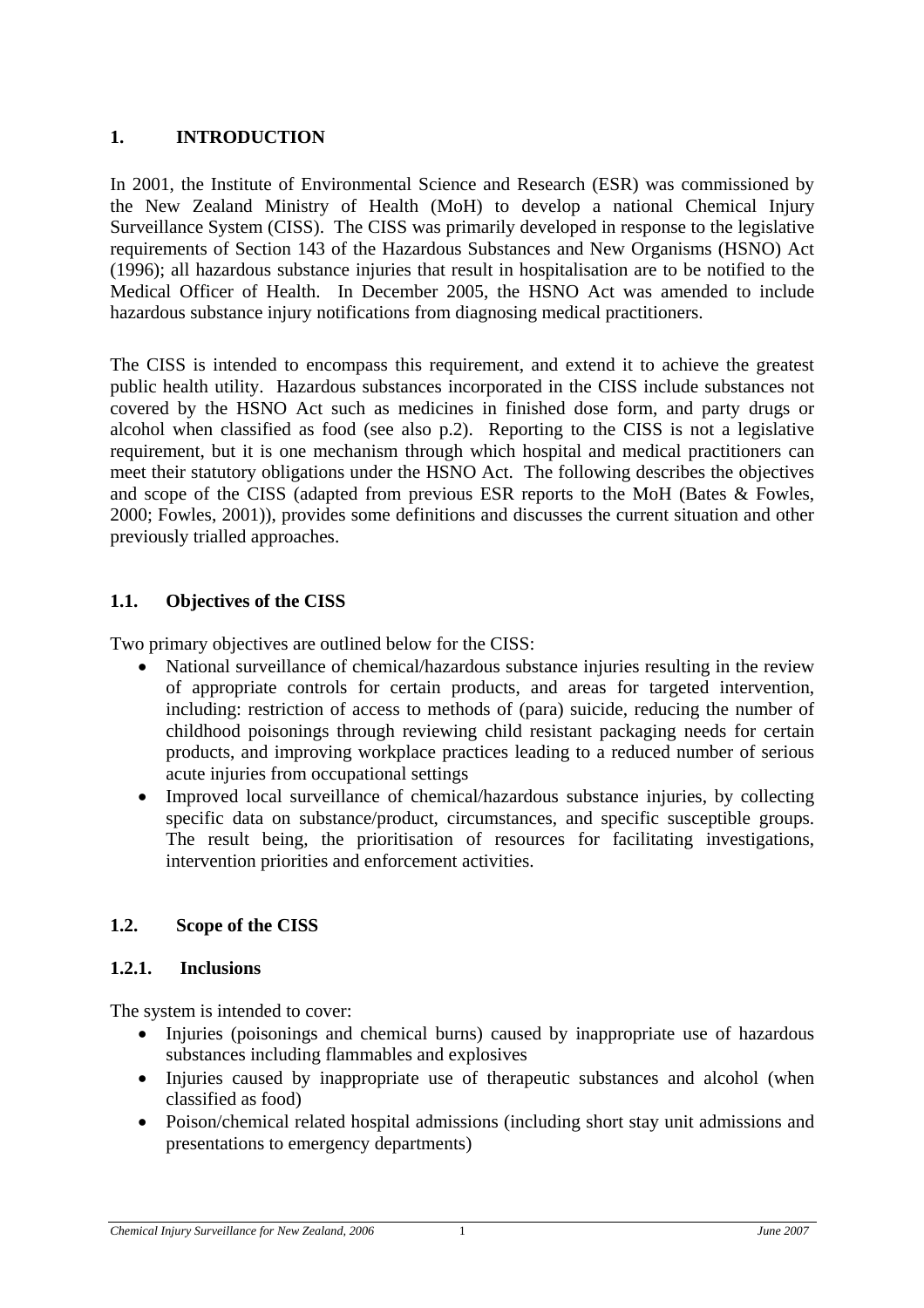- <span id="page-11-0"></span>• Injuries from hazardous substances (under the HSNO Act) that result in a presentation to a medical practitioner (as of July 2007)
- Fatalities where the primary cause of death was poison/chemical related
- Both intentional and unintentional exposures
- Chemical/poison related notifiable injury (non-biological).

### **1.2.2. Exclusions**

The system is **not** intended to cover:

- Adverse reactions to therapeutic agents when used as intended
- Injuries or deaths where poisoning is a secondary cause (for example, car crashes)
- Biological food poisonings (for example, salmonellosis).

### <span id="page-11-1"></span>**1.3. Definitions**

"**Hospitalisation**": The MoH has interpreted "hospitalisations" to include all hospital attendances, irrespective of whether the patient is classed as an inpatient or outpatient. The Ministry considers the distinction between overnight stays and brief stays to be irrelevant, but considers that the important element is whether the person was treated as a patient.

"**Hazardous substance**": The HSNO Act defines a hazardous substance as a substance which possesses an intrinsic toxicity, ecotoxicity, flammability, capacity to oxidise, explosive, or corrosive property that meet pre-defined thresholds set by the Environmental Risk Management Authority (ERMA). Certain substances are excluded from ERMA's jurisdiction even though they are clearly hazardous under the definition of the Act - this is because they are regulated under different legislation. Examples of these substances include human therapeutic drugs in finished form (which is regulated under the Medicines Act) and alcohol when classified as a food (which is regulated under the Food Act). These substances are often referred to as 'non-hazardous, for the purposes of the HSNO Act'. Since the CISS is an instrument of the MoH, and is driven by a public health need, the substances included in it extend beyond that defined by ERMA's regulatory limits. This is why therapeutic drugs and alcohol are included in the system, even though they are not regulated by ERMA per se.

"**Injury**": Has been defined by the MoH as any physical harm or damage serious enough to warrant medical treatment.

**Substances Classes, for example chemicals/drugs of abuse**: refer to [Appendix 2.](#page-70-1)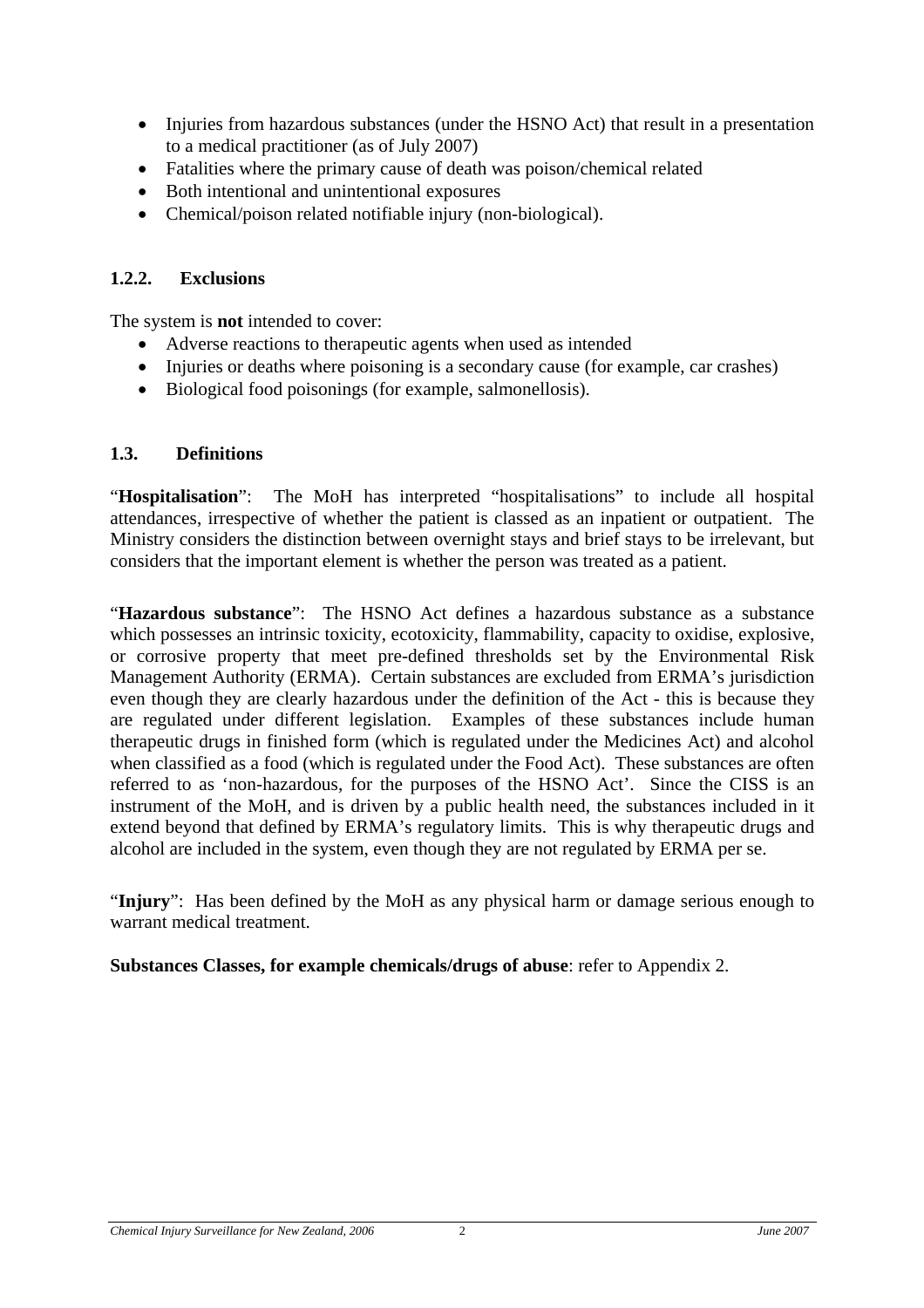### <span id="page-12-0"></span>**1.4. Literature Review**

The literature has been reviewed in a previous report to the MoH (Bates & Fowles, 2000) and a more up-to-date literature review was recently completed as part of the CISS medium term strategy review for the MoH. A number of international injury surveillance systems were reviewed, with attention given to their surveillance of chemical injuries and poisonings as well as surveillance of chronic poisoning injuries. This permits the CISS to be viewed in the broader international context.

#### **1.5. Current Situation**

[Figure 1](#page-13-1) presents a summary of the evolution of the New Zealand Chemical Injury Surveillance System.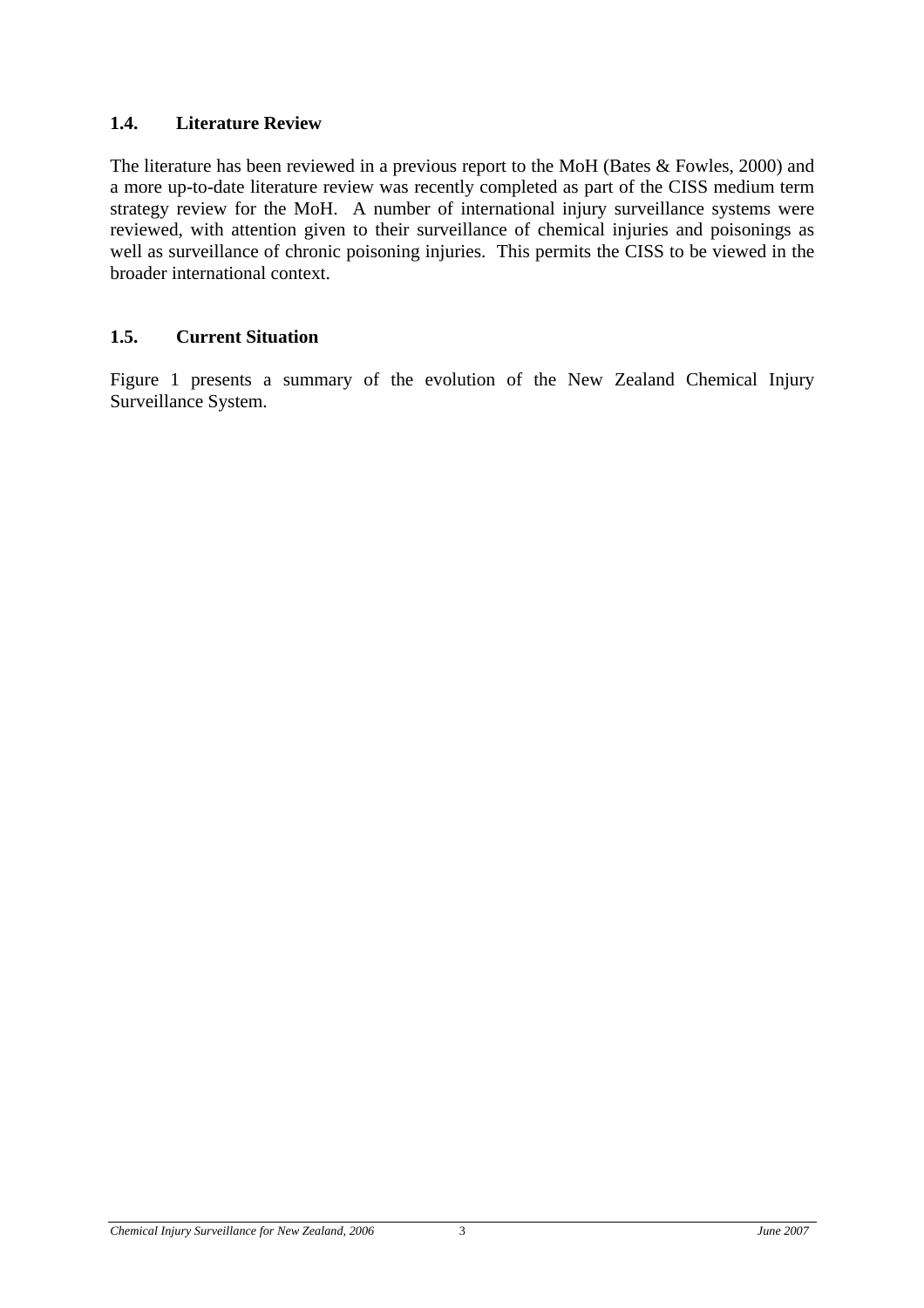| May 2000                                                                                                                                                                                                                                                                  |  | $July - Dec 2001$                                                                                                                                                                                                                                                                                                                      | July/Aug 2002                                                                                                                                                                                                                                                                                                                                                                                                                                                                                                                                                                | Late 2002/early 2003                                                                                                                                                                                                                                                                                                                        |                               | 2003-2007                                                                                                                                                                                                                                                                                                                                                                                                                                                                                                                                                                                                                                                                                                                           |
|---------------------------------------------------------------------------------------------------------------------------------------------------------------------------------------------------------------------------------------------------------------------------|--|----------------------------------------------------------------------------------------------------------------------------------------------------------------------------------------------------------------------------------------------------------------------------------------------------------------------------------------|------------------------------------------------------------------------------------------------------------------------------------------------------------------------------------------------------------------------------------------------------------------------------------------------------------------------------------------------------------------------------------------------------------------------------------------------------------------------------------------------------------------------------------------------------------------------------|---------------------------------------------------------------------------------------------------------------------------------------------------------------------------------------------------------------------------------------------------------------------------------------------------------------------------------------------|-------------------------------|-------------------------------------------------------------------------------------------------------------------------------------------------------------------------------------------------------------------------------------------------------------------------------------------------------------------------------------------------------------------------------------------------------------------------------------------------------------------------------------------------------------------------------------------------------------------------------------------------------------------------------------------------------------------------------------------------------------------------------------|
| Discussion<br>document titled<br>"Proposal for the Development<br>of a National Surveillance<br>System for Injuries caused by<br>Hazardous Substances" written<br>by Michael Bates and Jeff<br>Fowles (ESR) commissioned<br>by MoH in response to the<br>HSNO Act (1996). |  |                                                                                                                                                                                                                                                                                                                                        | Electronic system involving transfer of<br>fields from hospital patient management<br>systems investigated. Did not go ahead<br>as Hospital required significant funding<br>to extract the substance details. Hence<br>data able to be received would not differ<br>greatly from that obtainable from<br>NZHIS.<br>Nation wide hospital survey indicated<br>that system could work but would<br>require IT changes to existing patient<br>management systems that would involve<br>set up costs and/or ongoing funds not<br>available within the existing project<br>budget. |                                                                                                                                                                                                                                                                                                                                             | PHU <sub>s</sub> .<br>onwards | Comprehensive system continued.<br>Local hospital notifications currently<br>received for the following DHB's:<br>Auckland,<br>Capital and Coast,<br>Wairarapa, West Coast, Southland<br>and Hutt (data unavailable from Hutt<br>DHB for 2006). No case report form<br>used - data received at ESR in<br>various formats collected by the<br>National data routinely<br>received from the CSO and NZHIS.<br>Summarised<br>data<br>from<br><b>NPC</b><br>available. Notifications from medical<br>practitioners legislated in December<br>2005 will be collected from July<br>2007 via EpiSurv.<br>From 2006<br>number<br>a<br>of<br>chemical/poison related notifiable<br>injuries from EpiSurv<br>will be<br>included in the CISS. |
|                                                                                                                                                                                                                                                                           |  | Paper and email based surveillance<br>system modelled on EpiSurv trialled<br>in six PHUs. Level of notification<br>varied and only one (smaller) PHU<br>provided sufficient data for analysis.<br>Principal issue was completing of<br>paper forms by ED staff.<br>Collection of data from Coronial<br>Service Office (CSO) commenced. |                                                                                                                                                                                                                                                                                                                                                                                                                                                                                                                                                                              | Concept of a comprehensive surveillance<br>system consisting of data from several<br>existing sources successfully piloted for<br>Auckland DHB and then rolled out<br>nationally. Data sets included national<br>CSO, NZHIS, and National Poison Centre<br>(NPC) data and local PHU notifications<br>(these were available from some PHUs). |                               |                                                                                                                                                                                                                                                                                                                                                                                                                                                                                                                                                                                                                                                                                                                                     |

#### <span id="page-13-1"></span><span id="page-13-0"></span>**Figure 1: Evolution of CISS**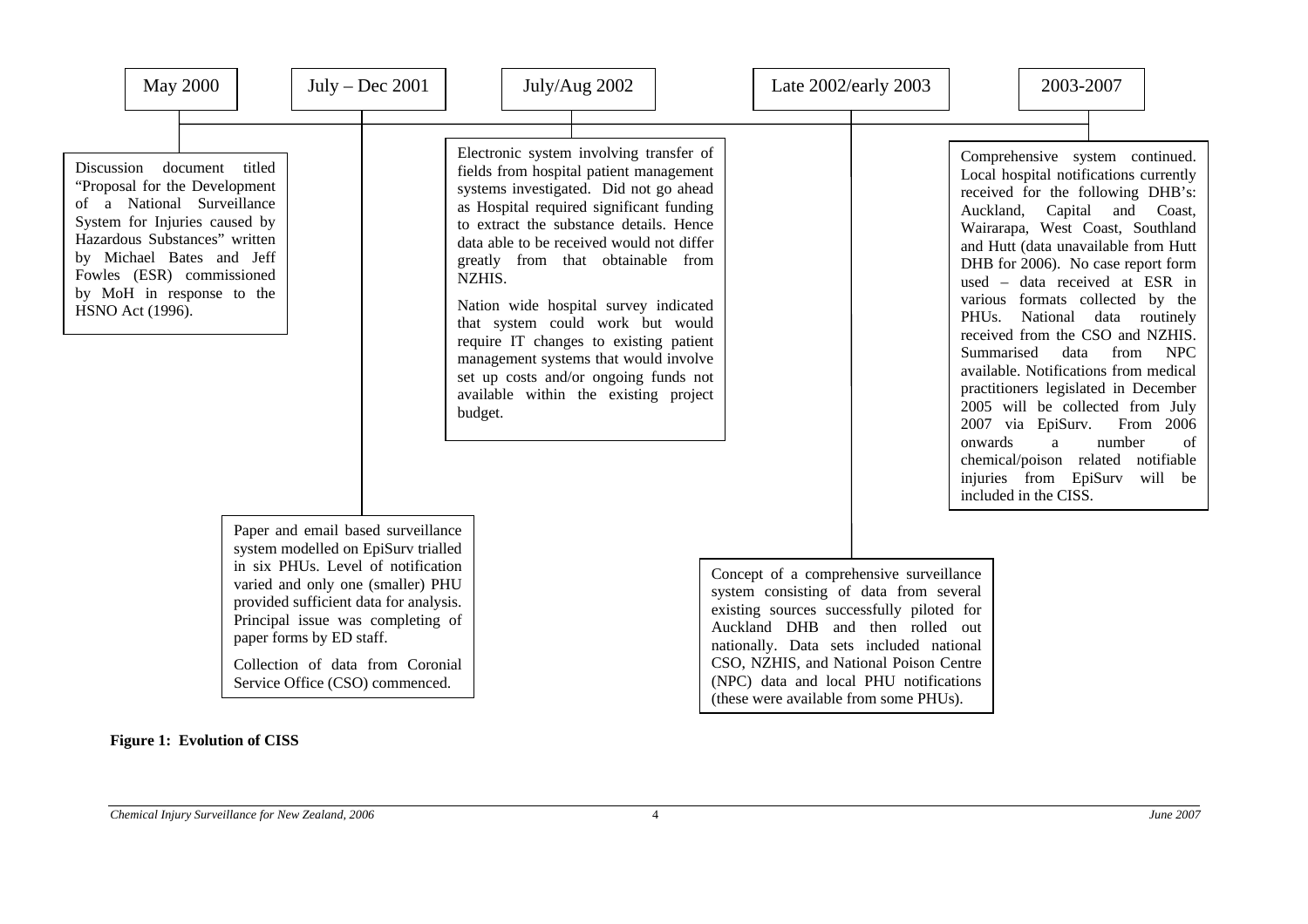<span id="page-14-0"></span>Since 2001, three approaches for obtaining hospital notification data have been trialled and/or assessed. The latest, successfully trialled for Auckland in 2003 was a 'comprehensive' surveillance system incorporating poisoning data from the NZHIS, NPC, CSO and PHU. Results of this trial were presented in a report to the MoH in December 2003 (McDowell *et al.*).

Despite encountering some issues, the trial was able to provide better functional analyses for local investigation and intervention, as well as national policy and practice, than other systems trialled to date. Specifically, the information provided by each data set could be used to better understand the underlying causes and consequences of exposures to hazardous substances. [Figure 2](#page-14-1) is known as the injury pyramid; it demonstrates the relationship between severity of injury and the number of injuries that occur. For example, the peak of the injury pyramid represents fatal injuries, these are fewer in number but are highly visible, conversely, the base of the pyramid depicts injuries that do not receive attention in a health care institution; this represents the greatest number of injuries. The CSO mortality data, NZHIS inpatient hospitalisation data, PHU hospitalisation and emergency department data, NPC data, DriftNet spraydrift complaint data, chemical/poison related notifiable injury data, and the medical practitioner HSNO notifications, therefore cover a wide spectrum of the injury pyramid.



<span id="page-14-1"></span>**Figure 2: The Injury Pyramid. Source: (Espitia-Hardeman & Paulozzi, 2005)**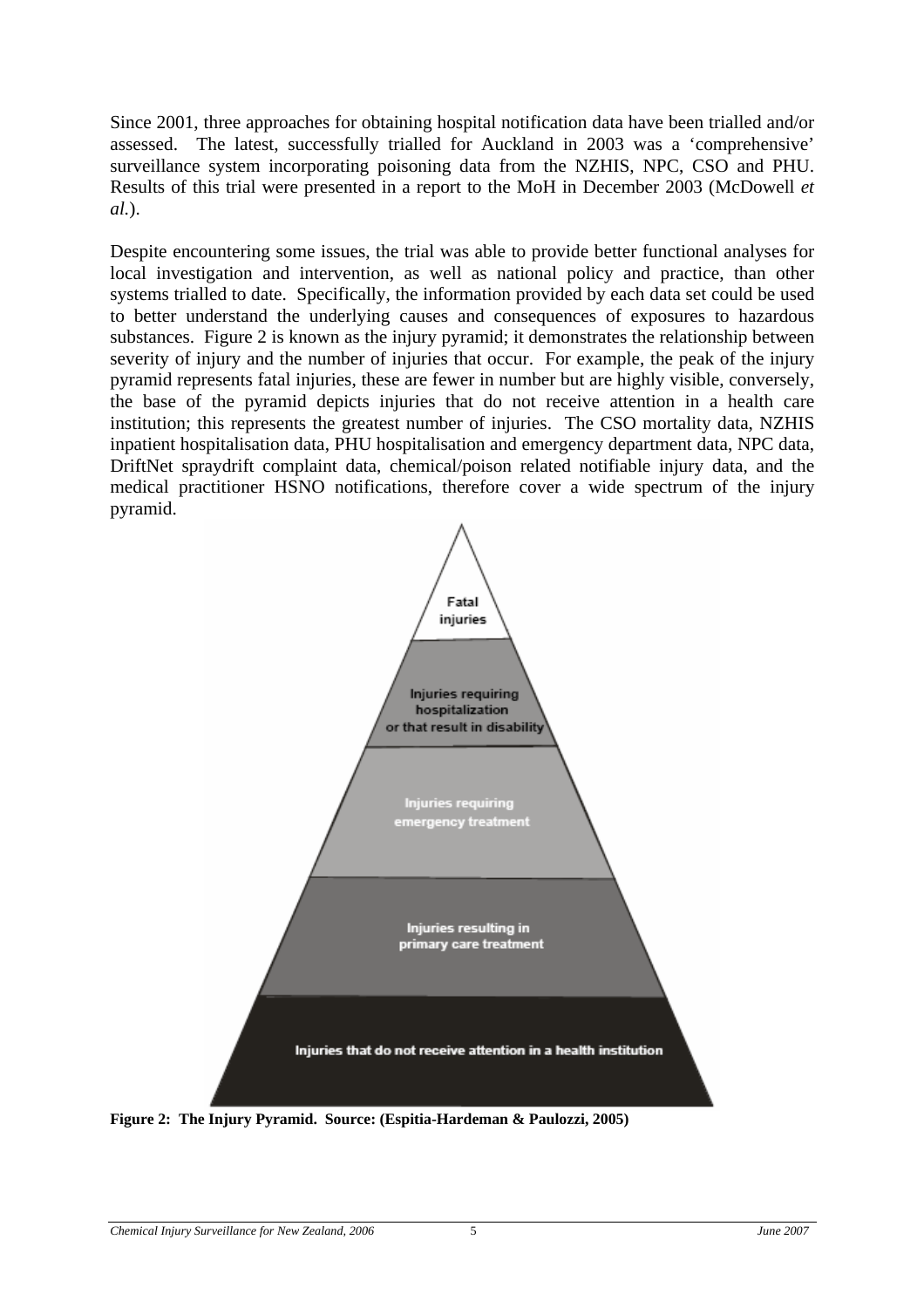<span id="page-15-0"></span>During the 2003/04 financial year, it was proposed that the 'comprehensive' system be implemented as the national chemical injuries surveillance system and extension of the system take place during this period. A report prepared for the MoH addressing this implementation and 2003 statistics was released in June 2004 (McDowell *et al.*) and a report on 2004 statistics was released in July 2005 (McDowell & Gallagher). The completion of the case report form for hazardous substance injury notifications via EpiSurv during 2007 will ensure that all sectors of the injury pyramid (with the exception of injuries that do not receive medical attention which is virtually impossible to collect) will be captured by the CISS.

A brief overview on the comprehensive surveillance system and the specific datasets are given in Section 2 of this report.

# **1.6. Other Approaches Trialled to Date**

Prior to the comprehensive CISS, two other approaches were investigated; a) a paper and email based system and b) an electronic system. As further details on the first are given in a 2002 MoH report (Fowles *et al.*) and details on both are given in the 2003 MoH report (McDowell *et al.*), only a brief overview is given here.

# **1.6.1. Paper and Email Based System**

- Trialled July-December 2001 in six PHUs.
- Modelled on the national notifiable disease system (EpiSurv).
- Level of notification varied greatly from region to region with only one (smaller) region providing sufficient data for subsequent analysis.
- Number of issues, principally time to complete paper forms.

### **1.6.2. Electronic System**

- Electronic transfer of details from the hospital system.
- Cases to be identified based on ICD-10 codes.
- Discussion held regarding trialling at Middlemore Hospital but fields which could be obtained without significant additional funding would not differ to that sent to NZHIS as part of the National Minimum Data Set.
- Nationwide hospital survey indicated that the system could work but would require IT changes to existing patient management systems (this would involve set up costs and/or ongoing funds).
- Thus with appropriate funding, an electronic system could potentially be implemented as hospitals update and renew their patient management systems.

#### **1.7. Incorporation of the Email and Electronic Based Approaches into the Comprehensive Surveillance System**

While not relying solely on PHU notification data to obtain a picture of the burden of disease from chemical injuries, the comprehensive system does incorporate data from this source.

Experiences with the paper based and electronic systems showed that no one approach would work in all settings and that local circumstance would dictate local data quality and capture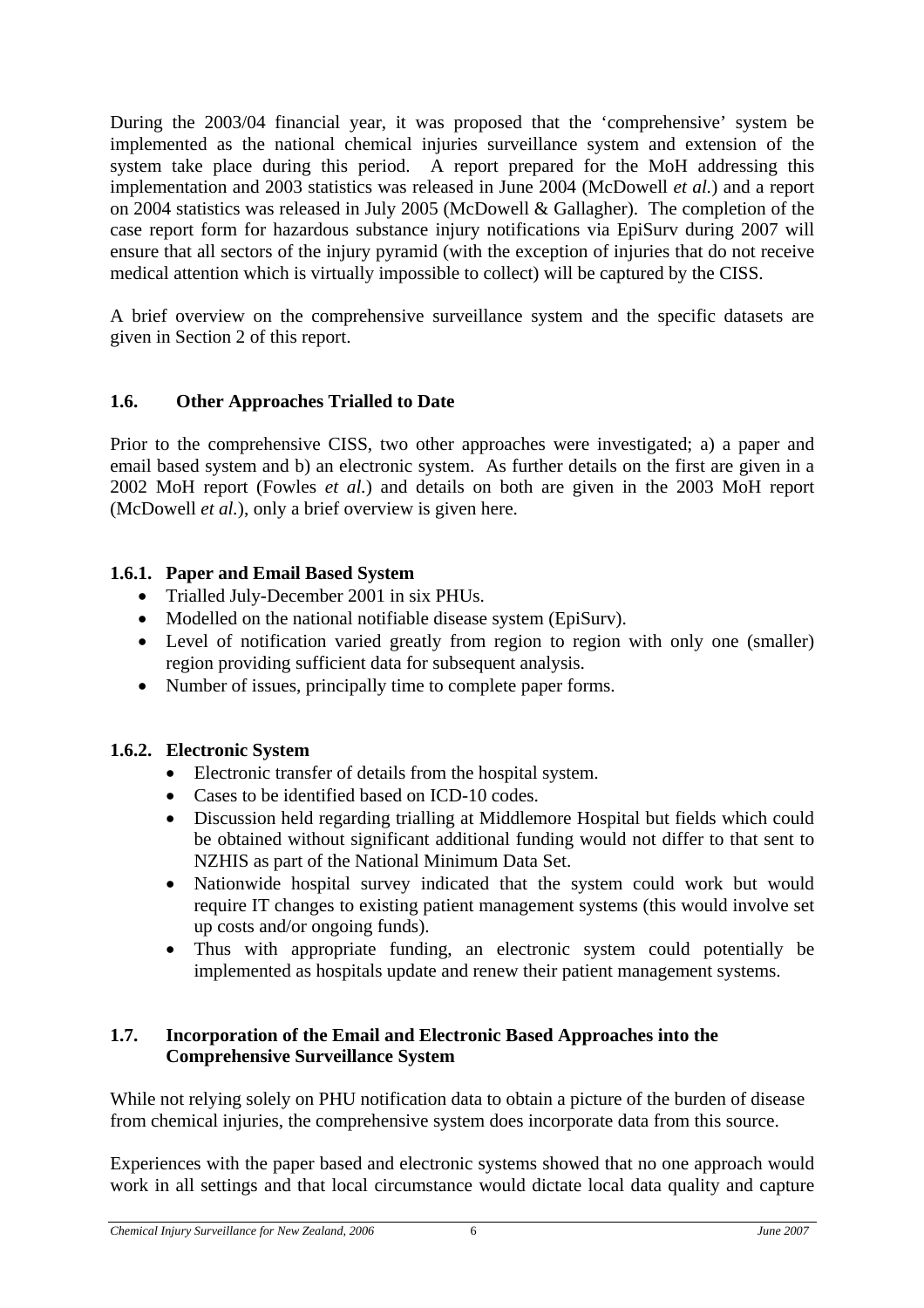<span id="page-16-0"></span>practicalities. Thus the paper based or electronic systems may work for some PHUs and data capture by these or alternative means can be incorporated into the comprehensive system.

#### **1.8. This Report**

This report provides a brief overview of the comprehensive surveillance system before detailing its continuation during the 2006/2007 financial year. Summary statistics form the various data sources for 2006 are then presented as are additional CSO analyses pertaining to 2004 and 2005.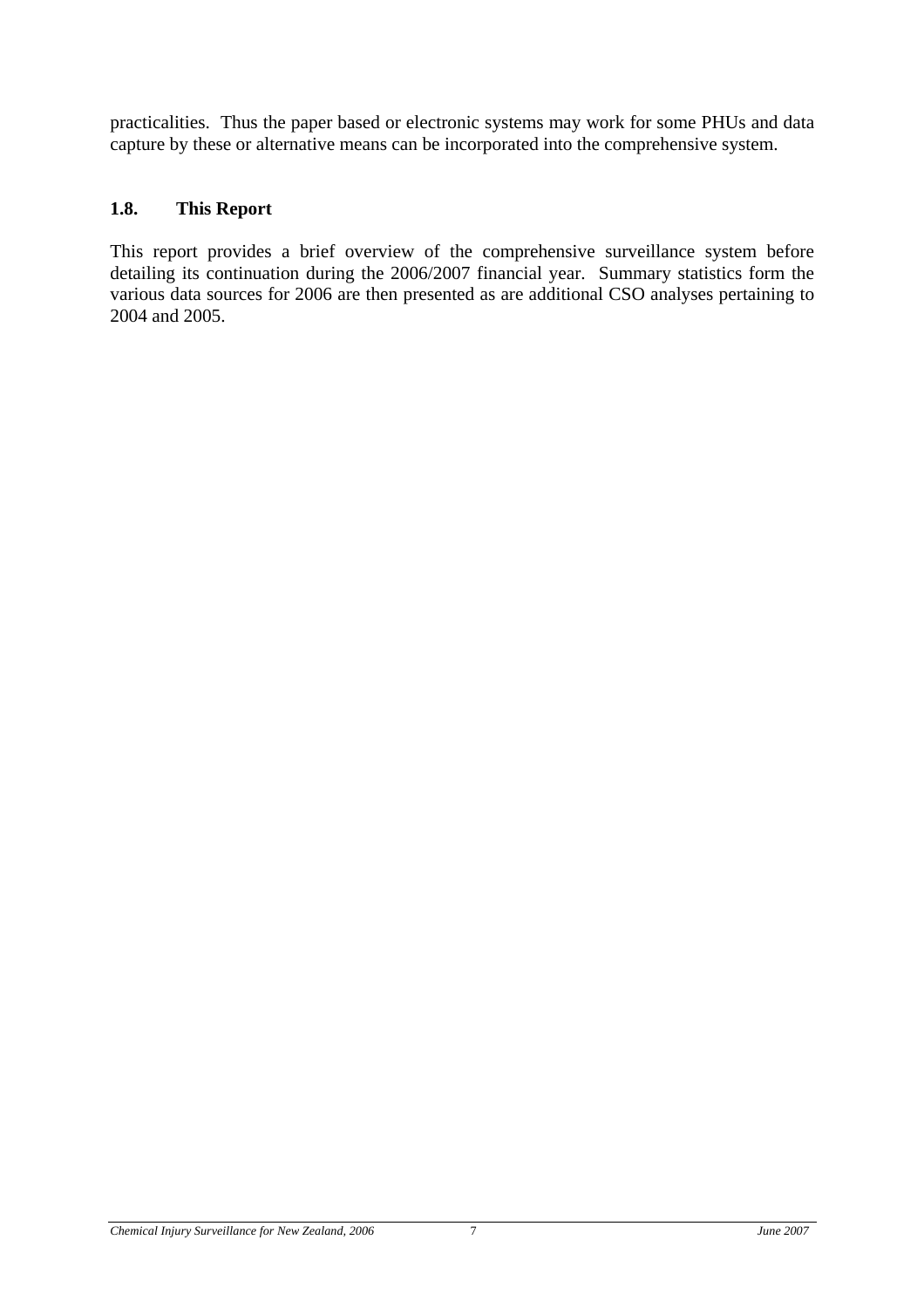#### <span id="page-17-0"></span>**2. BACKGROUND OF THE COMPREHENSIVE CHEMICAL INJURY SURVEILLANCE SYSTEM**

#### **2.1. Introduction**

A brief overview of the comprehensive system is given below. More detail can be sourced from the 2003 MoH report (McDowell *et al.*).

- Different health exposures and injuries result in different contacts with the health system, for example, some injuries may be attended to in the home, others would involve a visit to a General Practitioner and/or be hospitalised. Some health exposures and injuries may ultimately result in death with or without receiving medical attention. Data from several sources are therefore required to develop a comprehensive surveillance system.
- By implementing a surveillance system which encompasses several health outcomes (as opposed to just hospital morbidity for example) in addition to exposure and hazard data, a more complete picture of heath effects resulting from exposure to hazardous substances/chemicals can be achieved [\(Figure 2\)](#page-14-1).
- The following data sources are incorporated into the comprehensive surveillance system: Coronial Services Office, New Zealand Health Information Service, Public Health Units, the National Poisons Centre, DriftNet and EpiSurv chemical/poison related notifiable injury data.

#### **2.2. Coronial Services Office (CSO) Data**

- All deaths that result from acute chemical poisoning are deemed to be suspicious; therefore, a coroner's inquest should be completed.
- Files are stored at the national CSO in Wellington.
- Case demographics, circumstances surrounding death (including intent), and toxicology results are available from CSO files.
- Although initially obtained manually, ESR now receives most of this data electronically. ESR has been receiving CSO data since 2001.
- The main drawback associated with the coronial data is timeliness. It is estimated that by the end of a given year, approximately 50-60% of cases for that year are available. By the end of the following year, it is anticipated that 90-95% of cases for the preceding year will have files readily accessible.
- The small number of chemical injury deaths means caution should be exercised when interpreting data, especially rates.

### **2.3. New Zealand Health Information Service (NZHIS) Data**

- Public hospitals are required to provide NZHIS with data known as the National Minimum Data Set (NMDS) for all **inpatients** (those admitted to hospital. Note that the criteria for classification as an inpatient differs between hospitals).
- Hospitalisations with International Classification of Disease (ICD) version 10 (ICD-10) codes of interest ([Table 1\)](#page-18-1) are identified and the relevant data obtained from NZHIS.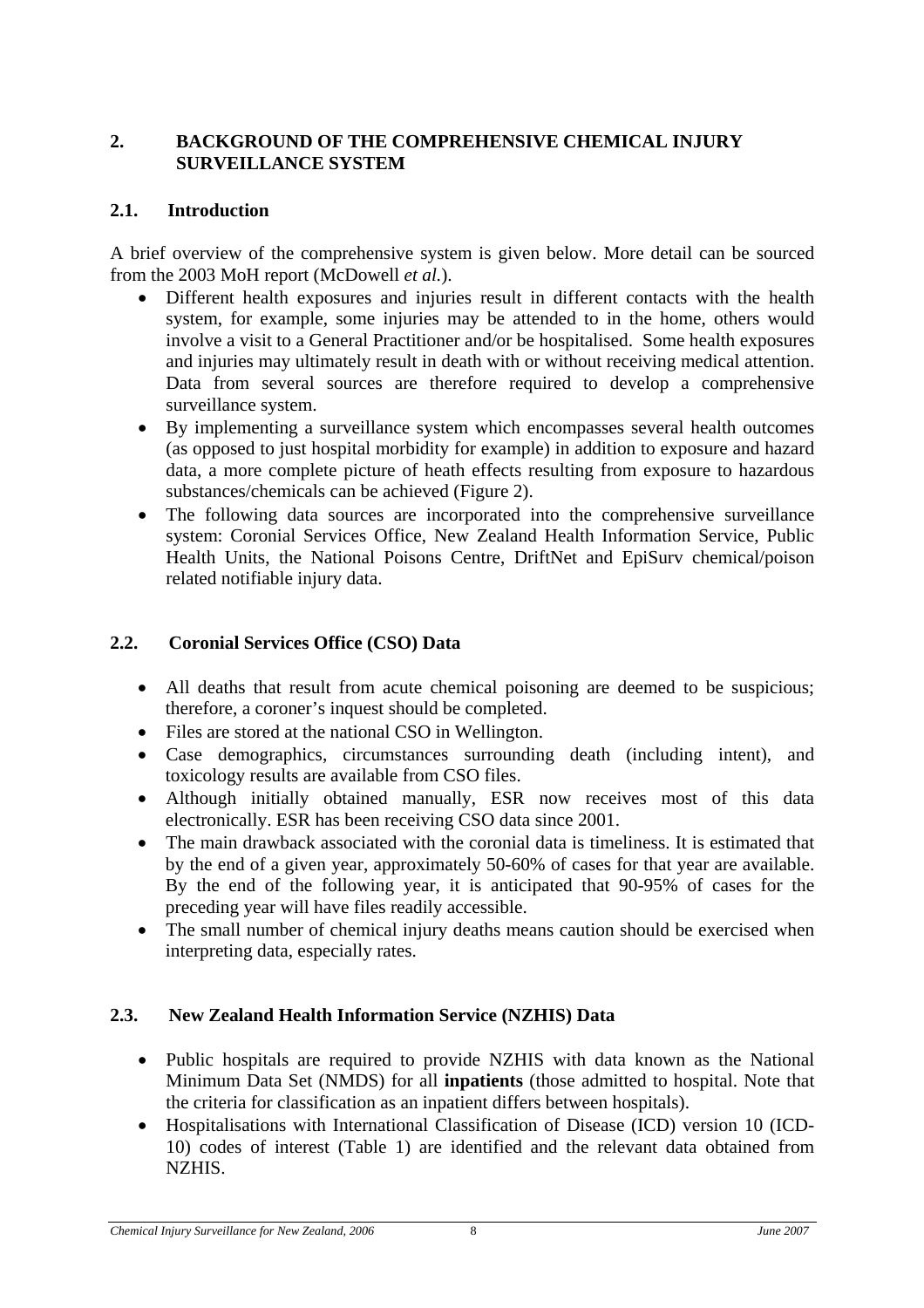<span id="page-18-0"></span>• Data includes basic demographics, domicile code, admission and discharge date, and ICD-10 codes.

<span id="page-18-1"></span>

| ICD-10 Code | <b>Description</b>                                                             |  |  |  |  |  |  |
|-------------|--------------------------------------------------------------------------------|--|--|--|--|--|--|
|             | <b>Broad description of code groupings</b>                                     |  |  |  |  |  |  |
| $X60 - 69$  | Intentional self-poisoning                                                     |  |  |  |  |  |  |
| $X40 - 49$  | Unintentional poisoning                                                        |  |  |  |  |  |  |
| $Y10 - Y19$ | Poisoning, undetermined intent                                                 |  |  |  |  |  |  |
|             | X60-X69 Intentional poisoning by and exposure to:                              |  |  |  |  |  |  |
| X60         | Nonopioid analgesics, antipyretics and antirheumatics                          |  |  |  |  |  |  |
| X61         | Antiepileptic, sedative-hypnotic, antiparkinsonism and psychotropic drugs, not |  |  |  |  |  |  |
| X62         | Narcotics and psychodysleptics [hallucinogens], not elsewhere classified       |  |  |  |  |  |  |
| X63         | Other drugs acting on the autonomic nervous system                             |  |  |  |  |  |  |
| X64         | Other and unspecified drugs, medicaments and biological substances             |  |  |  |  |  |  |
| X65         | Alcohol                                                                        |  |  |  |  |  |  |
| X66         | Organic solvents and halogenated hydrocarbons and their vapours                |  |  |  |  |  |  |
| X67         | Other gases and vapours                                                        |  |  |  |  |  |  |
| X68         | Pesticides                                                                     |  |  |  |  |  |  |
| X69         | Other and unspecified chemicals and noxious substances                         |  |  |  |  |  |  |
|             | X40-X49 Unintentional poisoning by and exposure to:                            |  |  |  |  |  |  |
| X40         | Nonopioid analgesics, antipyretics and antirheumatics                          |  |  |  |  |  |  |
| X41         | Antiepileptic, sedative-hypnotic, antiparkinsonism and psychotropic drugs, not |  |  |  |  |  |  |
| X42         | Narcotics and psychodysleptics [hallucinogens], not elsewhere classified       |  |  |  |  |  |  |
| X43         | Other drugs acting on the autonomic nervous system                             |  |  |  |  |  |  |
| X44         | Other and unspecified drugs, medicaments and biological substances             |  |  |  |  |  |  |
| X45         | Alcohol                                                                        |  |  |  |  |  |  |
| X46         | Organic solvents and halogenated hydrocarbons and their vapours                |  |  |  |  |  |  |
| X47         | Other gases and vapours                                                        |  |  |  |  |  |  |
| X48         | Pesticides                                                                     |  |  |  |  |  |  |
| X49         | Other and unspecified chemicals and noxious substances                         |  |  |  |  |  |  |
|             | Y10-Y19 Poisoning by and exposure to (undetermined intent):                    |  |  |  |  |  |  |
| Y10         | Nonopioid analgesics, antipyretics and antirheumatics                          |  |  |  |  |  |  |
| Y11         | Antiepileptic, sedative-hypnotic, antiparkinsonism and psychotropic drugs, not |  |  |  |  |  |  |
| Y12         | Narcotics and psychodysleptics [hallucinogens], not elsewhere classified       |  |  |  |  |  |  |
| Y13         | Other drugs acting on the autonomic nervous system                             |  |  |  |  |  |  |
| Y14         | Other and unspecified drugs, medicaments and biological substances             |  |  |  |  |  |  |
| Y15         | Alcohol                                                                        |  |  |  |  |  |  |
| Y16         | Organic solvents and halogenated hydrocarbons and their vapours                |  |  |  |  |  |  |
| Y17         | Other gases and vapours                                                        |  |  |  |  |  |  |
| Y18         | Pesticides                                                                     |  |  |  |  |  |  |
| Y19         | Other and unspecified chemicals and noxious substances                         |  |  |  |  |  |  |

**Table 1: ICD-10 Codes of Interest for Chemical Injury Surveillance**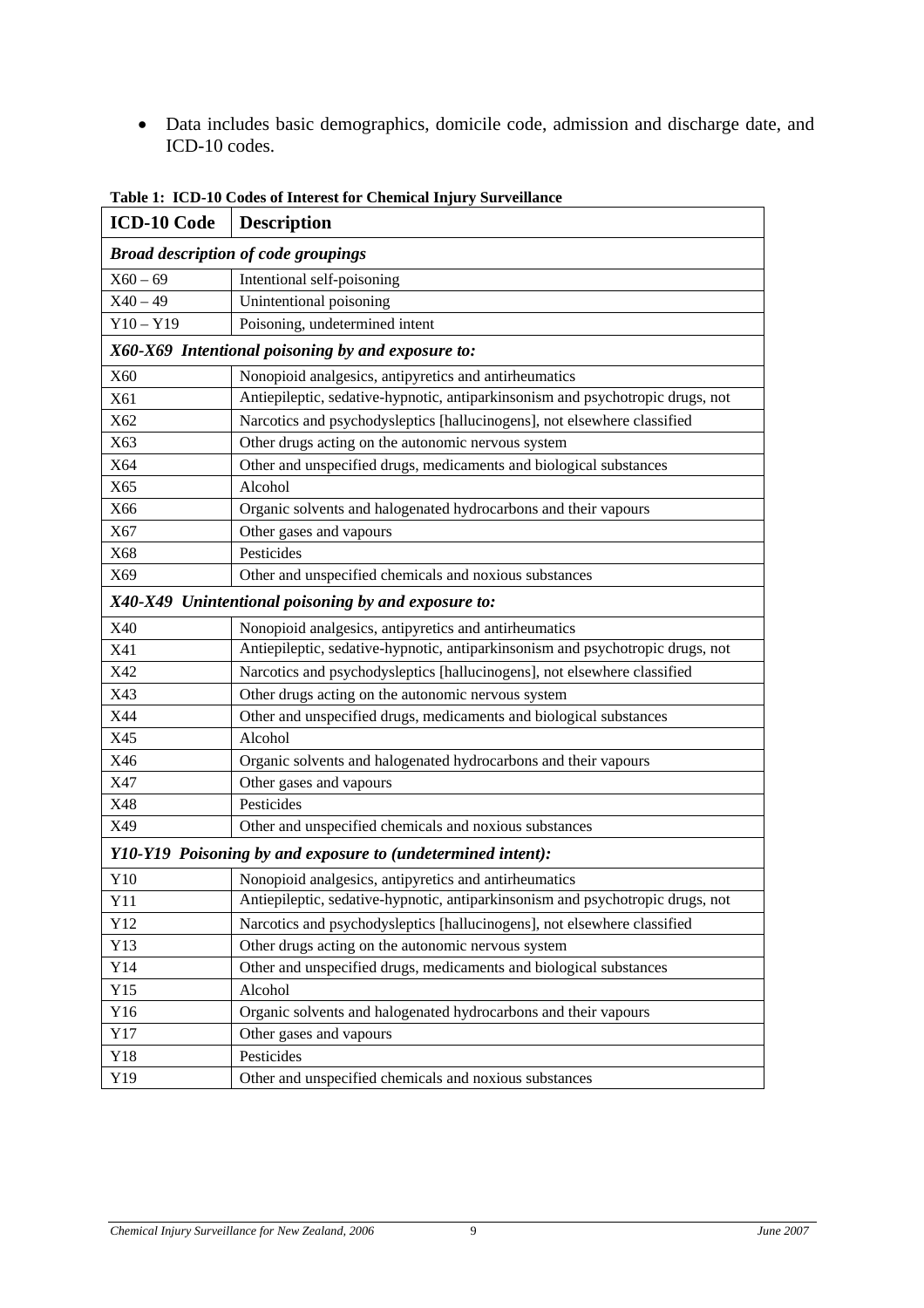- <span id="page-19-0"></span>• Limitations associated with the NZHIS data:
	- o Only inpatients are captured, leaving those treated in emergency departments but not admitted unaccounted for
	- o Criteria for classification as an inpatient vary between hospitals
	- o Often, only generic classification of the substances involved is available, rather than the specific substance name
	- o There is a time delay between presentation at hospital and availability of the data from NZHIS. This varies by area, but is generally less than one year
	- o The ICD-10-AM coding system is complex and inflexible. The current version is the  $10<sup>th</sup>$  since ICD coding was first used in 1901.

### **2.4. Public Health Unit (PHU) Data**

- While a paper and email-based system piloted in 2001 was not universally successful, some PHUs currently operate their own local surveillance systems based on this approach.
- Any data, whether collected via a paper or electronic system can be incorporated into the comprehensive CISS.
- The quality, completeness and consistency of data collected vary between PHUs. Classification of intent can be problematic.

### **2.5. National Poisons Centre (NPC) Data**

- The NPC operates a 24 hours a day, 365 days per year telephone service that fields enquiries regarding **actual** or **potential** toxic exposures.
- While there is no requirement to phone the NPC in the event of a poisoning, about 21 000 phone calls are received each year.
- Details of calls are recorded in an electronic database.
- NPC also operates an Internet database known as TOXINZ.
- There is no clinical or laboratory confirmation of actual exposures.

#### **2.6. DriftNet (Spraydrift) Data**

- DriftNet is a surveillance system designed to monitor the incidence of spraydrift events with potential, reported or alleged health effects.
- Sourced from PHU staff who collect information on spraydrift complaints and incidents that are reported to them.
- Comparison with regional council data indicates that the DriftNet system is under utilised.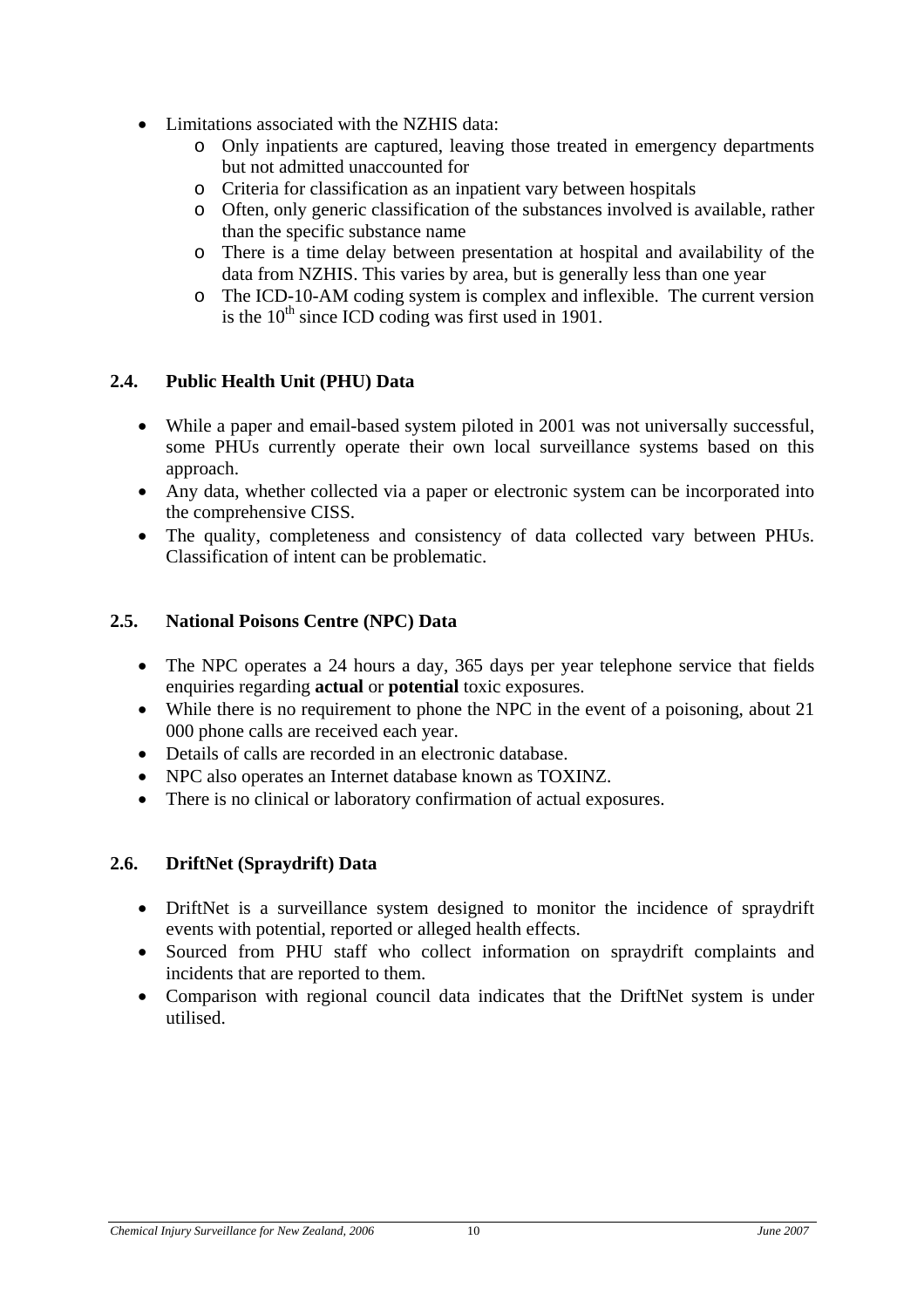# <span id="page-20-0"></span>**2.7. Chemical/Poison Related Notifiable Injury Data**

- A number of chemical/poison related injuries are currently notifiable under the Health Act (1956).
- Sourced from EpiSurv the national notifiable disease surveillance system.
- Diseases of interest include: decompression sickness, chemical poisoning from the environment, lead absorption and toxic shellfish poisoning.
- As with communicable diseases there is likely to be a degree of under-reporting of chemical/poison related injuries. The extent to which the data reflect the true incidence of the injury burden is affected by many factors such as: public awareness of the injury, use of diagnostic facilities and the interest, resources and priorities of local public health units (see Institute of Environmental Science and Research, 2007 for a discussion of under-reporting).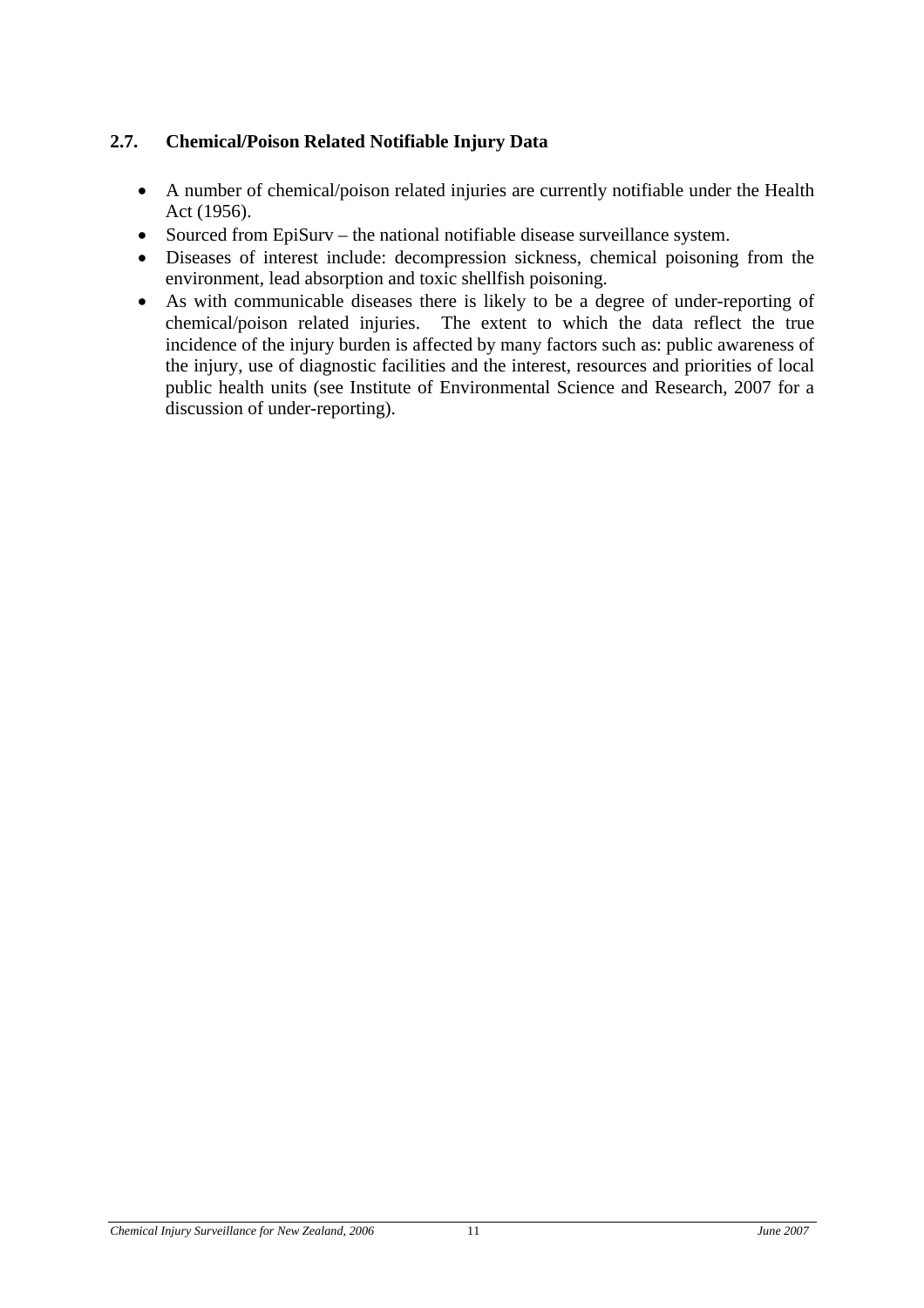#### <span id="page-21-0"></span>**3. PROGRESS ON NATIONAL IMPLEMENTATION AND DEVELOPMENT OF A MEDIUM TERM STRATEGY, 2007/2008**

National implementation of the comprehensive surveillance system was initiated in 2003/2004 following the successful pilot for the Auckland region. National data continues to be received on a quarterly basis from the NZHIS for inpatient hospitalisations and from the CSO for fatal poisoning cases. CISS datasets from these sources date back to 2001. National DriftNet (spraydrift) data date back to 1998. Summarised national NPC data for the period January to December 2006 were made available via the MoH. The CISS also contains more detailed NPC data for the period January 2003 to September 2004. From 2006 onwards, the CISS will also be reporting on a number of chemical/poison related notifiable injuries from EpiSurv. The chemical/poison related notifiable injuries will continue to be reported in the "Notifiable and Other Diseases in New Zealand Annual Report" (for example, Institute of Environmental Science and Research, 2007).

Local poisoning notifications from Auckland Regional Public Health Service (ARPHS) for Auckland City Hospital, and West Coast Public Health Unit (WCPHU) for Grey Hospital, also continue to be received on a regular basis. Datasets for both date back to 2003. The CISS also includes local poisoning notification data from Southland Public Health Unit (SOPHU) for Invercargill Hospital, for the years 2002-2006 and Regional Public Health (RPH) representing Capital and Coast (Wellington and Kenepuru Hospitals) and Wairarapa (Masterton Hospital) DHBs. Both Capital and Coast and Wairarapa datasets are available for 2005 and 2006. From 2002-2005 the CISS also incorporated data representing Hutt Valley DHB; this was not available for 2006.

Thus this report is able to document poisoning trends for five DHBs. This compares to six DHBs for the 2005 report and only two DHBs (Auckland and West Coast) for the 2003 and 2004 reports. Historic PHU data for Southland, Capital and Coast, Hutt and Wairarapa were reported in a bi-annual report released in January 2006 (McDowell).

The contributing DHBs are well representative of New Zealand, both on a geographic and population basis. Three of the five DHBs are based in the North Island, two of which represent large metropolitan centres. On a DHB population basis Auckland DHB is ranked fourth and Capital and Coast is ranked sixth out of all 21 DHBs. The other two DHBs represent smaller provincial and rural areas. West Coast and Wairarapa have the smallest population of all the DHBs and Southland is ranked 14/21. This cross-section of DHBs provides a useful sentinel surveillance system, which incorporated with the national datasets, provides useful analysis, which can contribute to the planning and implementation of policies and interventions.

However, the nature of the CISS is such that new datasets can be readily incorporated. In the future it is anticipated that additional notification data from PHUs will be integrated.

A new dataset that will be incorporated post June 2007 is HSNO notifications from medical practitioners. In December 2005, an amendment to the HSNO Act was made that now requires all diagnosing medical practitioners, in addition to hospitals, to report injuries caused by hazardous substances to the Medical Officer of Health. However, the notification of poisonings not classified as hazardous substances is still not mandated. This would require changes to legislation outside of the HSNO Act, for example, the Health Act. The case report form for capturing hazardous substance injury notifications will be incorporated into EpiSurv and is likely to be operational in July 2007.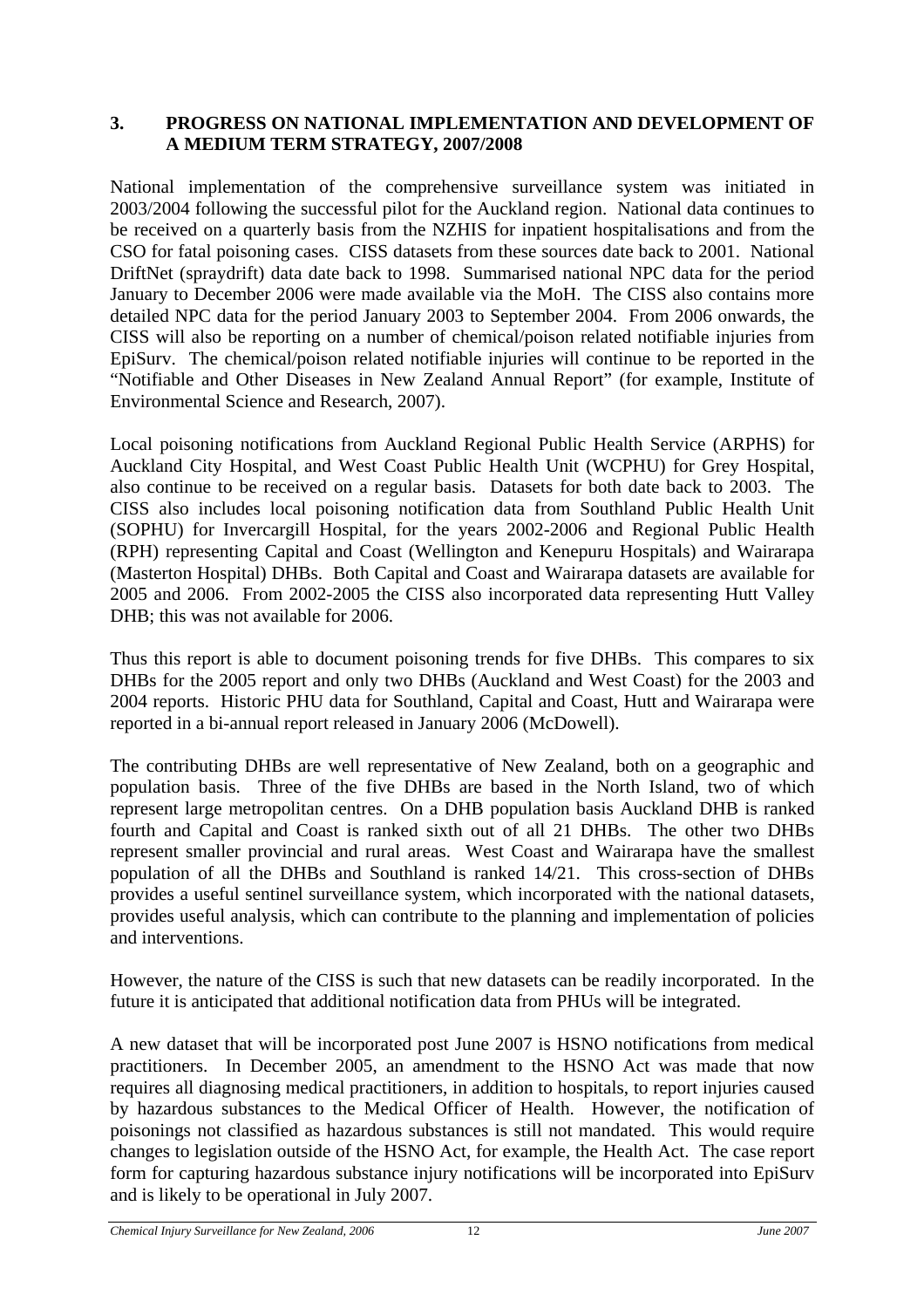As recognised for several years, the most desirable means of capturing any notification data is via integration with patient management systems. ESR has recently investigated the potential of providing a web based reporting tool for direct reporting of notifications from medical practitioners. If a system is developed this could be expanded to include direct reporting from hospitals and medical practitioners for notifications of hazardous substance injuries. With respect to the CISS, until a system is in place we will continue to seek permission to obtain emergency department electronic data extracts from those hospitals not currently covered by the CISS.

The major complication with this approach is that no one common patient management system is used by all hospitals, and even within the same hospital a different system may be used for emergency department patients and inpatients. Furthermore, General Practitioners use different systems again. Thus to have a nation wide integrated system would involve funding which is not presently available.

DriftNet data have again been included in this report but as in previous years, the numbers of reported events are low. Comparison with regional council data indicates that the DriftNet system (employed in PHUs) is under utilised. Therefore improved communication between PHUs and regional councils may enhance the referral of spraydrift incidents with health impacts to PHUs.

The 2006 Annual CISS Report is the first time that a number of chemical/poison related notifiable injuries are incorporated. This will add another dimension to the comprehensive CISS.

In 2006/2007, an internal review of the CISS was carried out by the CISS team to provide the MoH with a number of recommendations for enhancing the surveillance system. In 2007/2008, strategies that will be developed include:

- Review the utilisation of the EpiSurv hospital/medical practitioner hazardous substance notification system by PHUs. This will be followed by stakeholder communication in co-ordination with the MoH to identify any user problems and help increase the utilisation of the surveillance system
- Continue to investigate the potential of providing a web based reporting tool for hospitals and medical practitioners for directly notifying PHUs and ESR (on behalf of the MoH) of incidents of hazardous substance injuries
- Produce regular reports (for example, monthly) based on the hazardous substance case report form data entered by PHU staff into EpiSurv. This would allow for more timely response compared with current mortality and hospital inpatient data which are delayed up to a year until receipt at ESR
- Develop an automated process to extract more specific substance information from NZHIS data using ICD diagnosis codes (as opposed to current external cause of injury code analysis) and corresponding diagnosis description text fields. Annually there are over 8 000 inpatient hospitalisation records and an automated system is required if further substance analysis is to be carried out
- Expand NZHIS ICD-10 mechanism codes currently analysed to include other hazardous substance injuries, for example injuries from fireworks (ICD-10 W39) which are not currently captured by CISS.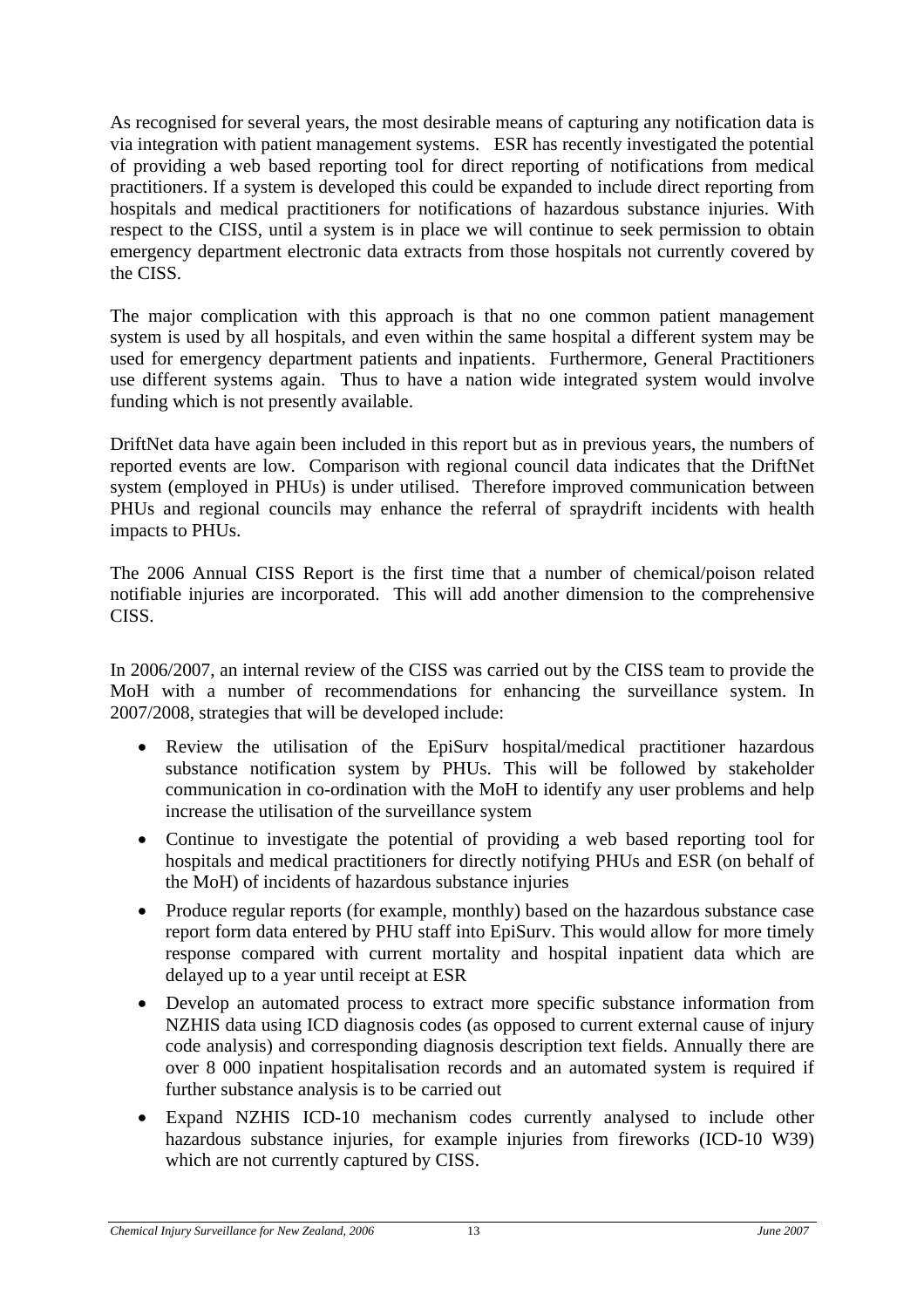#### <span id="page-23-0"></span>**4. RESULTS FROM THE CHEMICAL INJURIES SURVEILLANCE SYSTEM FOR 2006**

#### **4.1. Introduction**

National results for 2006 by DHB, age, sex, ethnicity and substance from applicable data sources are presented, followed by results from each data source pertaining to Auckland, Capital and Coast, Wairarapa, West Coast and Southland DHBs. In past reports the calculation of ethnicity rates was possible. This report uses 2006 census data to calculate rates. Unfortunately appropriate 2006 census data by ethnicity was unavailable at the time of data analysis. For this reason, it was not possible to calculate rates by ethnicity. A more detailed analysis of the combined datasets relating to poisoning in children aged less than five years, and poisonings involving paracetamol, ethanol and substances covered by the HSNO Act are then discussed. Finally, results from the CSO data for the years 2004/2005 are documented.

#### **4.2. Summary of Key Statistics**

#### **4.2.1. National Analysis - 2006**

- See [Appendix 1:](#page-56-1) [Table 5](#page-56-2), [Table 6](#page-57-1) and [Table 12](#page-60-1).
- 81 chemical injury deaths reported from the CSO for 2006 as of 31 December 2006, a rate of 2.0 per 100 000 population. CSO data estimated to be 50-60% complete (varies by DHB) as there is a time lag associated with this data.
- 8 061 poisoning hospitalisations (NZHIS) in 2006, a national rate of 200.1 per 100 000 population (7 390 cases in 2005, 183.5 per 100 000 and 6 958 cases in 2004, 172.7 per 100 000).
- 21 198 NPC calls categorised as human poisoning for 2006 (18 600 in 2005).
- Seven spraydrift complaints in 2006 (five in 2005).
- 29 chemical poisoning from the environment notifications (including two clusters), one notification of decompression sickness, 78 lead absorption notifications and one case of toxic shellfish poisoning were reported for 2006. This compares to two, one, 71 and three respectively for 2005 (Institute of Environmental Science and Research, 2007).
- MidCentral DHB had the highest chemical injury CSO rate (4.4 per 100 000, seven deaths) (although caution should be noted when interpreting rates based on less than ten deaths) while Tairawhiti, Whanganui, Wairarapa and West Coast DHBs had no chemical injury deaths reported as of 31 December 2006.
- Canterbury, Lakes and Whanganui DHBs had the highest NZHIS poisoning hospitalisation rates (262.2 per 100 000, 1 223 cases; 260.4 per 100 000, 256 cases; and 245.9 per 100 000, 153 cases, respectively), with the lowest rate recorded from Capital and Coast DHB (99.0 per 100 000 population, 264 cases).
- The majority of the CSO chemical injury deaths (56/81, 69.1%) and NZHIS poisoning hospitalisations (4 620/8 061, 57.3%) were deemed intentional (however, 12 of the 81 CSO deaths, and 582 of the 8 061 NZHIS hospitalisations were of unknown intent).
- Highest age-specific rates were different for the datasets; 25-44 years for the CSO (3.4) per 100 000 population, 39 deaths) and 15-24 years for NZHIS (348.2 per 100 000 population, 1 989 cases).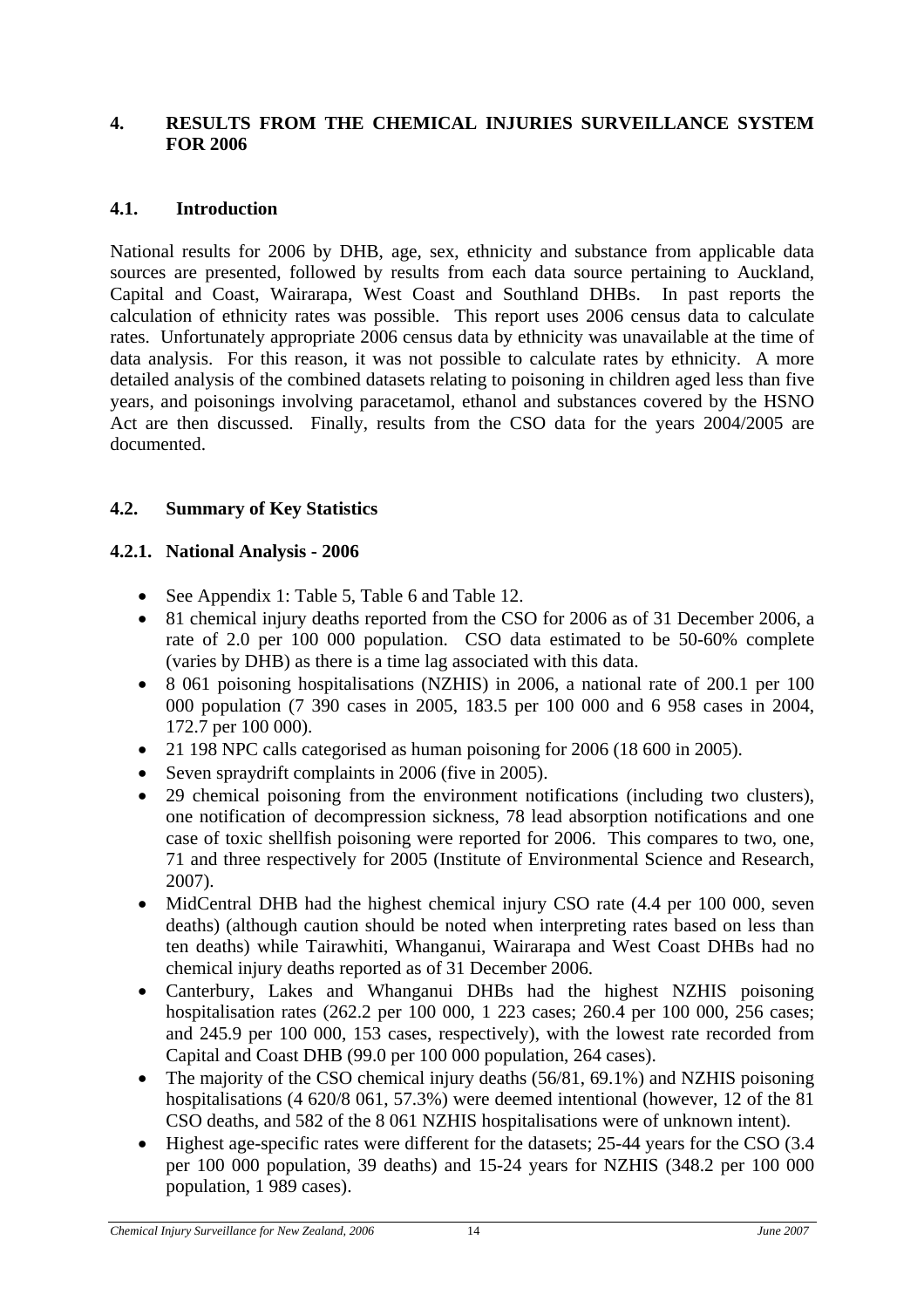- <span id="page-24-0"></span>• 77.8% (63/81) of the CSO chemical injury deaths were male compared with 38.0% (3 060/8 061) of the NZHIS poisoning hospitalisations.
- Where ethnicity was known, 95.9% (71/74) of the CSO chemical injury deaths were European, compared to 71.5% (5 683/7 952) of the NZHIS hospitalisations. Maori had the second highest number of NZHIS hospitalisations (1 274/7 952, 16.0%), the remaining ethnicities (Pacific Peoples, Asian and Other) accounted for less than 5.0% each of the hospitalisations.
- Carbon monoxide was primary substance identified to be involved in 44.4% (36/81) of the chemical injury deaths in 2006 as of 31 December 2006.

# **4.2.2. Auckland DHB Analysis - 2006**

- See [Appendix 1:](#page-56-1) [Table 5](#page-56-2), [Table 7](#page-57-2) and [Table 13](#page-60-2).
- Nine chemical injury deaths reported from the CSO for 2006 as of 31 December 2006, a rate of 2.2 per 100 000 population. CSO data estimated to be 50-60% complete (varies by DHB) as there a time lag associated with this data.
- 911 poisoning hospitalisations (NZHIS) in 2006, 225.1 per 100 000 population (ranked 5/21 nationally when ordered from highest to lowest rate).
- 1 807 Auckland City Hospital poisoning notifications in 2006, 446.6 per 100 000 population.
- While the majority of the chemical injury deaths and NZHIS hospitalisations were intentional (6/9, 66.7%, and 496/911, 54.4%, respectively), a notable proportion of the ARPHS notifications were of unknown intent (1 061/1 807, 58.7%).
- Highest age-specific rate for CSO deaths (3.7 per 100 000, five deaths) were amongst the 25-44 year age group. Highest age-specific rates for NZHIS (325.6 per 100 000 population, 219 cases) and ARPHS (1 121.1 per 100 000 population, 754 cases) were amongst 15-24 year olds.
- 77.8% (7/9) of Auckland CSO deaths were males compared with 41.8% (381/911) of NZHIS poisoning hospitalisations and 55.9% (1 009/1 804) of ARPHS notifications.
- Where ethnicity was known, all CSO deaths were Europeans (8/8, 100.0%). The majority of NZHIS hospitalisations (549/902, 60.9%) and ARPHS notifications (1 073/1 739, 61.7%) were also Europeans.
- The only primary substance that was identified more than once for the chemical injury deaths was carbon monoxide; this was associated with two deaths (2/9, 22.2%).
- The most common ARPHS substance was ethanol (1 259/2 460, 51.2%) followed by paracetamol (131/2 460, 5.3%) and zopiclone (77/2 460, 3.1%).

### **4.2.3. Capital and Coast DHB Analysis - 2006**

- See [Appendix 1:](#page-56-1) [Table 5](#page-56-2), [Table 8](#page-58-1) and [Table 14](#page-61-1).
- Three chemical injury deaths reported from the CSO for 2005 as of 31 December 2005. CSO data estimated to be 50-60% complete (varies by DHB) as there is a time lag associated with this data.
- 264 poisoning hospitalisations (NZHIS) in 2006, 99.0 per 100 000 population (ranked lowest nationally when DHBs are ordered from highest to lowest rate).
- 444 RPH poisoning notifications in 2006, 166.5 per 100 000 population.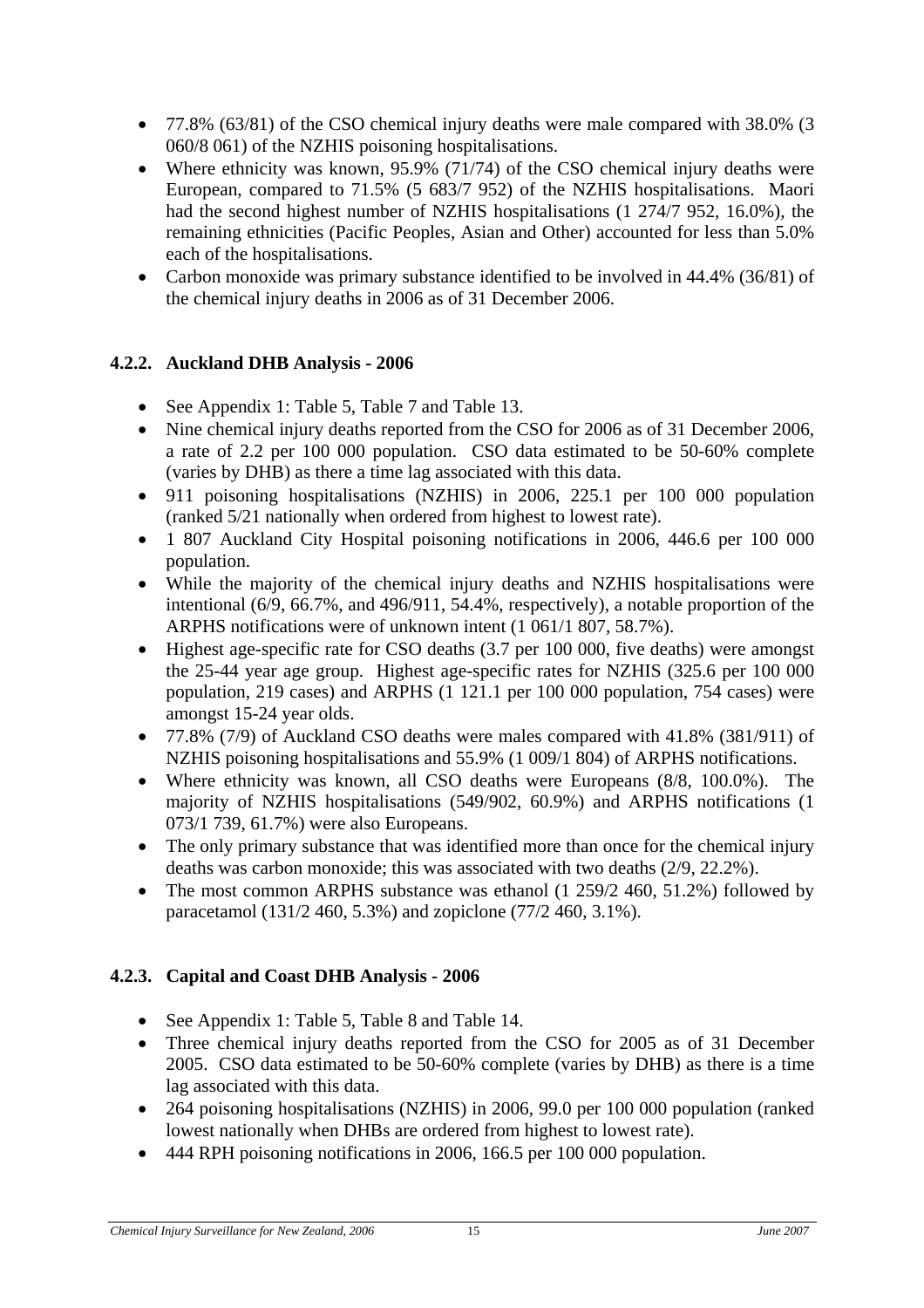- <span id="page-25-0"></span>• Intentional poisonings accounted for 55.7% (147/264) of NZHIS hospitalisations, 65.1% (289/444) of RPH notifications and 66.7% (2/3) of the CSO deaths (however, a number of poisonings were of unknown intent: 40, 10 and one, respectively).
- The 15-24 year age group had the highest NZHIS age-specific rate (205.3 per 100 000 population, 87 cases), and highest RPH age-specific rate (328.1 per 100 000 population, 139 cases). The three CSO deaths were each from different age groups; 25-44, 45-64 and 65+ years.
- There were more female than male NZHIS hospitalisations (181/264, 68.6%), RPH notifications (279/443, 63.0%) (where sex was known) and CSO deaths (2/3, 66.7%).
- The majority of NZHIS and RPH poisonings were for Europeans (where ethnicity was known) (185/260, 71.1% and 329/422, 78.0%, respectively), followed by Maori (35/260, 13.5% and 48/422, 11.4%, respectively). All CSO deaths were Europeans (3/3, 100.0%).
- The primary substance identified that was involved in the three CSO deaths were different; carbon monoxide, ethanol (chronic) and phenobaritone.
- The most common RPH substance was paracetamol (88/557, 15.8%) followed by zopiclone (49/557, 8.8%) and clonazepam (21/557, 3.8%).

# **4.2.4. Wairarapa DHB Analysis - 2006**

- See [Appendix 1:](#page-56-1) [Table 5](#page-56-2), [Table 9,](#page-58-2) and [Table 15](#page-61-2).
- No chemical injury deaths were reported from the CSO for 2005 as of 31 December 2006. CSO data estimated to be 50-60% complete (varies by DHB) as there is a time lag associated with this data.
- 76 poisoning hospitalisations (NZHIS) in 2006, 196.9 per 100 000 population (ranked 12/21 nationally when DHBs are ranked from highest to lowest rate).
- 80 RPH poisoning notifications in 2006, 207.2 per 100 000 population.
- Intentional poisonings accounted for 60.5% (46/76) of the NZHIS hospitalisations and 71.3% (57/80) of the RPH notifications (however, 12 of the 76 NZHIS hospitalisations and one of the 80 RPH notifications were of unknown intent).
- The 15-24 year age group had the highest age-specific rate for both NZHIS (662.9 per 100 000 population, 28 cases) and RPH notifications (662.9 per 100 000 population, 28 cases).
- There were more female than male NZHIS hospitalisations (42/76, 55.3%) and RPH notifications (where sex was known) (46/79, 58.2%).
- 73.3% (55/75) of NZHIS hospitalisations were European (where ethnicity was known), followed by 26.7% (20/75) for Maori. A similar trend was observed in the RPH notification data; 66.7% of the notifications were European (46/69) (where ethnicity was known) followed by 27.5% (19/69) for Maori.
- The most common RPH substance was paracetamol (14/109, 12.8%) followed by ethanol and zopiclone (for each: 11/109, 10.1%).

# **4.2.5. West Coast DHB Analysis - 2006**

- See [Appendix 1:](#page-56-1) [Table 5](#page-56-2), [Table 10](#page-59-1) and [Table 16](#page-62-1).
- No chemical injury deaths reported from the CSO for 2006 as of 31 December 2006. CSO data estimated to be 50-60% complete (varies by DHB) as there is a time lag associated with this data.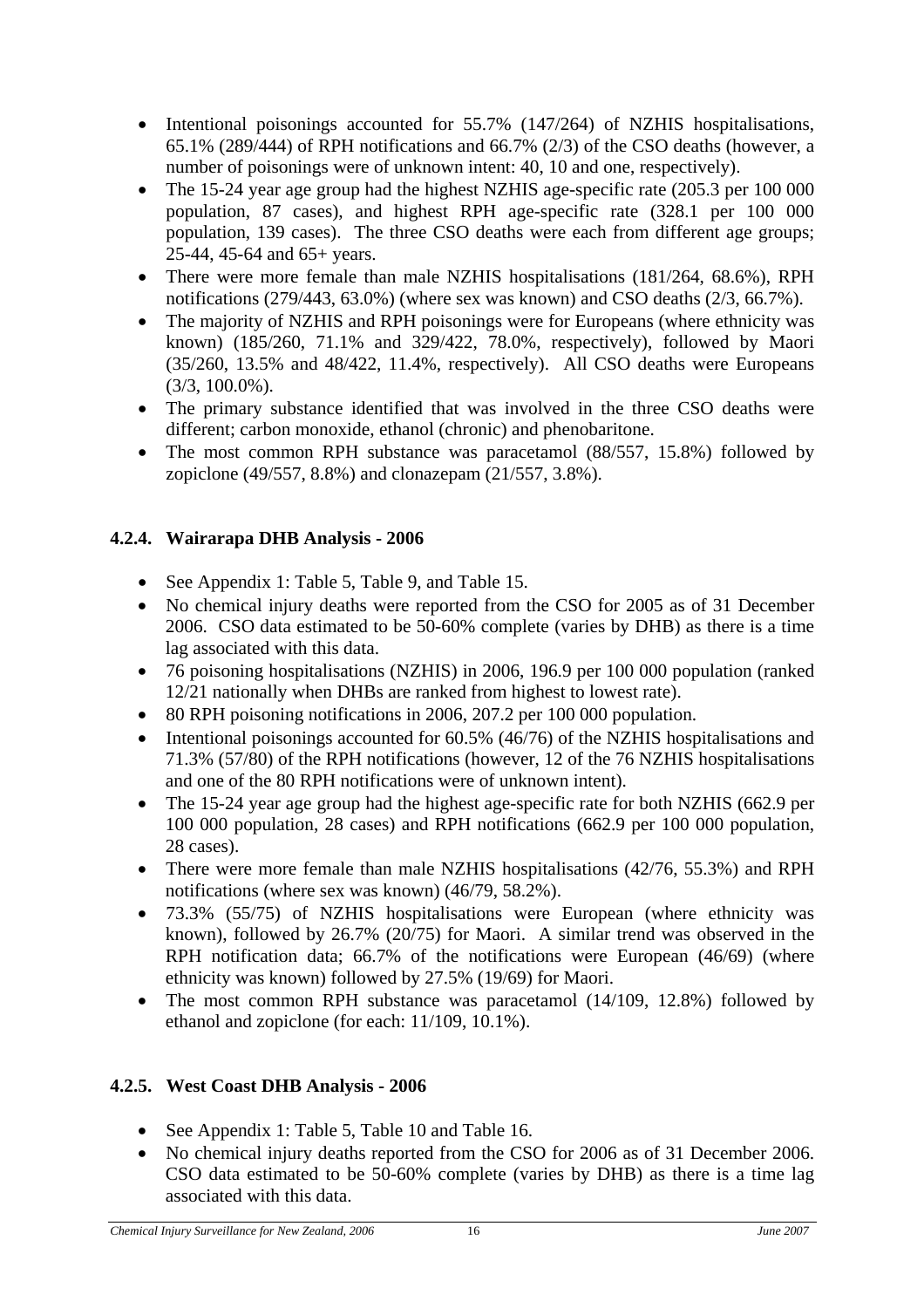- <span id="page-26-0"></span>• 67 poisoning hospitalisations (NZHIS) in 2006, 213.9 per 100 000 population (ranked 8/21 nationally when DHBs are ranked from highest to lowest rate).
- 11 WCPHU poisoning notifications in 2006, 35.1 per 100 000 population.
- For both the NZHIS and WCPHU datasets, the majority of poisonings were intentional  $(36/67, 53.7\%$  and  $11/11, 100\%$  respectively) (however, four of the 67 NZHIS hospitalisations were of unknown intent).
- The 15-24 year age group had the highest age-specific NZHIS hospitalisation rate (560.5 per 100 000 population, 19 cases) and WCPHU notification rate (88.5 per 100 000 population, three cases).
- The majority of NZHIS hospitalisations and WCPHU notifications were females (39/67, 58.2% and 9/11, 81.8% respectively).
- 83.6% (56/67) of NZHIS hospitalisations were for Europeans, followed by 13.4% (9/67) for Maori. All of the WCPHU notifications where ethnicity was known were for Europeans (8/8, 100.0%).
- There were no common WCPHU substance; each substance occurred once.

### **4.2.6. Southland DHB Analysis - 2006**

- See [Appendix 1:](#page-56-1) [Table 5](#page-56-2), [Table 11](#page-59-2) and [Table 17](#page-62-2).
- Four chemical injury deaths reported from the CSO for 2006 as of 31 December 2006. CSO estimated to be 50-60% complete (varies by DHB) as there is a time lag associated with this data.
- 176 poisoning hospitalisations (NZHIS) in 2006, 165.1 per 100 000 (ranked 15/21 nationally when DHBs ranked from highest to lowest rate).
- 136 SOPHU poisoning notifications in 2006, 127.6 per 100 000 population.
- 43.8% (77/176) of the NZHIS hospitalisations were deemed intentional compared with 70.6% (96/136) of the SOPHU poisoning notifications (however, 30 of the 176 NZHIS hospitalisations were of unknown intent). 75.0% (3/4) of the CSO deaths were deemed intentional (however, one of the four deaths was of unknown intent).
- Highest age-specific poisoning rate was amongst 0-4 year age group for both NZHIS hospitalisations (274.2 per 100 000 population, 19 cases) and SOPHU notifications (346.3 per 100 000 population, 24 cases). For CSO deaths, the highest age specific rate was amongst 15-24 year age group (8.7 per 100 000 population, one case).
- There were more female than male hospitalisations (116/176, 65.9% for NZHIS; 85/136, 62.5% for SOPHU). Conversely, there were more male than female CSO deaths (3/4, 75.0%).
- Where ethnicity was known, the majority of NZHIS hospitalisations were Europeans (157/175, 89.7%), followed by Maori (13/175, 7.5%). Where ethnicity was known, the majority of CSO deaths were Europeans (2/3, 66.7%), followed by Pacific Peoples (1/3, 33.3%). Ethnicity data was not collected for SOPHU notifications.
- The most common primary substance identified that was involved in the Southland CSO deaths was carbon monoxide (2/4, 50.0%), followed by ethanol (chronic) and trimipramine (for each: 1/4, 25.0%).
- The most common SOPHU substance was paracetamol (25/234, 10.7%) followed by zopiclone and codeine (for each: 12/234, 5.1%).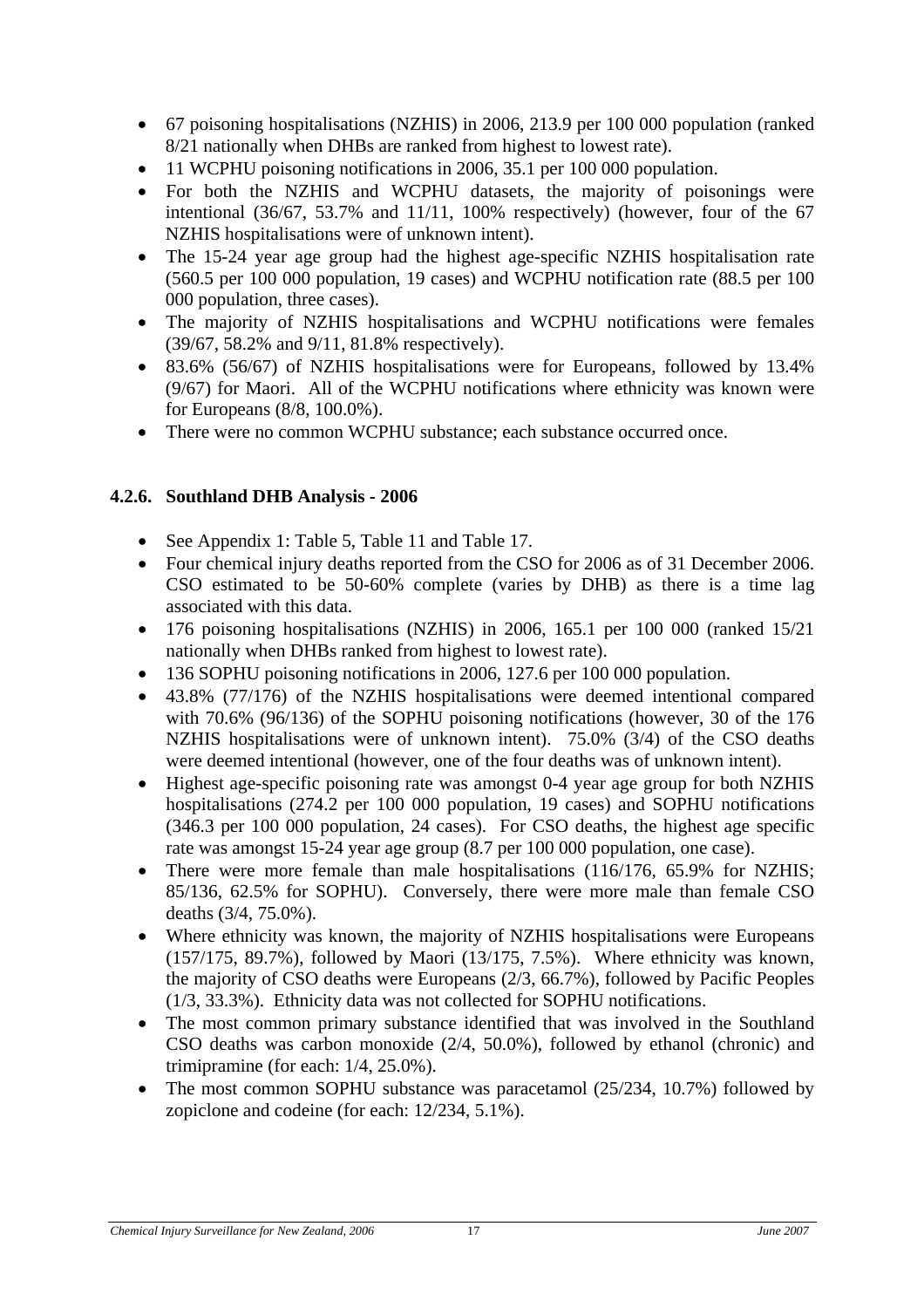# <span id="page-27-0"></span>**4.2.7. Specific Analyses - 2006**

### **4.2.7.1. Poisonings in Children aged less than five years**

- See [Appendix 1:](#page-56-1) [Table 6](#page-57-1), [Table 18](#page-63-1) and [Table 19](#page-63-2).
- No chemical injury deaths aged less than five years reported from the CSO for 2006 as of 31 December 2006. CSO data estimated to be 50-60% complete (varies by DHB) as there is a time lag associated with this data.
- 793 poisoning hospitalisations (NZHIS) aged less than five years, 288.3 per 100 000 population.
- 89 poisoning notifications (PHU) aged less than five years, 32.4 per 100 000 population.
- None of the NZHIS hospitalisations for those aged less than five years were deemed intentional (however, nine of the 793 cases were of unknown intent). 7.9% (7/89) of the PHU notifications were deemed intentional (however, one of the 89 cases was of unknown intent).
- The majority of NZHIS hospitalisations (457/793, 57.6%) and PHU notifications (55/89, 61.8%) were males.
- The majority of NZHIS hospitalisations and PHU notifications were Europeans (where ethnicity was known) (470/785, 59.9% and 49/61, 80.3%, respectively), followed by Maori (198/785, 25.2% and 6/61, 9.8%, respectively).
- The most common of the known substances notified to PHUs for poisoning in children aged less than five years was paracetamol (24/95, 25.3%), followed by household cleaner (8/95, 8.4%) and loratadine (5/95, 5.3%).

# **4.2.7.2. Paracetamol Poisonings**

- See [Appendix 1:](#page-56-1) [Table 20](#page-64-1).
- Paracetamol was not the primary substance identified in any deaths reported from the CSO for 2006 as of 31 December 2006. CSO data estimated to be 50-60% complete (varies by DHB) as there is a time lag associated with this data.
- 258 PHU notifications involving paracetamol.
- 83.3% (215/258) of the paracetamol notifications were deemed intentional (however, 14 of the 258 cases were of unknown intent).
- Highest age-specific paracetamol poisoning rate amongst 15-24 year olds (21.0 per 100 000 population, 120 cases), followed by 0-4 year olds (8.7 per 100 000 population, 24 cases).
- 73.6% (190/258) of PHU paracetamol poisoning cases were female.
- The majority of paracetamol notifications were Europeans (where ethnicity was known) (155/228, 68.0%), followed by Asians (29/228, 12.7%).

# **4.2.7.3. Ethanol Poisonings**

- See [Appendix 1:](#page-56-1) [Table 21](#page-65-1).
- Five acute ethanol deaths (none intentional using primary substance identified) reported from the CSO for 2006 as of 31 December 2006. CSO data estimated to be 50-60% complete (varies by DHB) as there is a time lag associated with this data.
- Annual average of 12 acute ethanol deaths for years 2001-2005.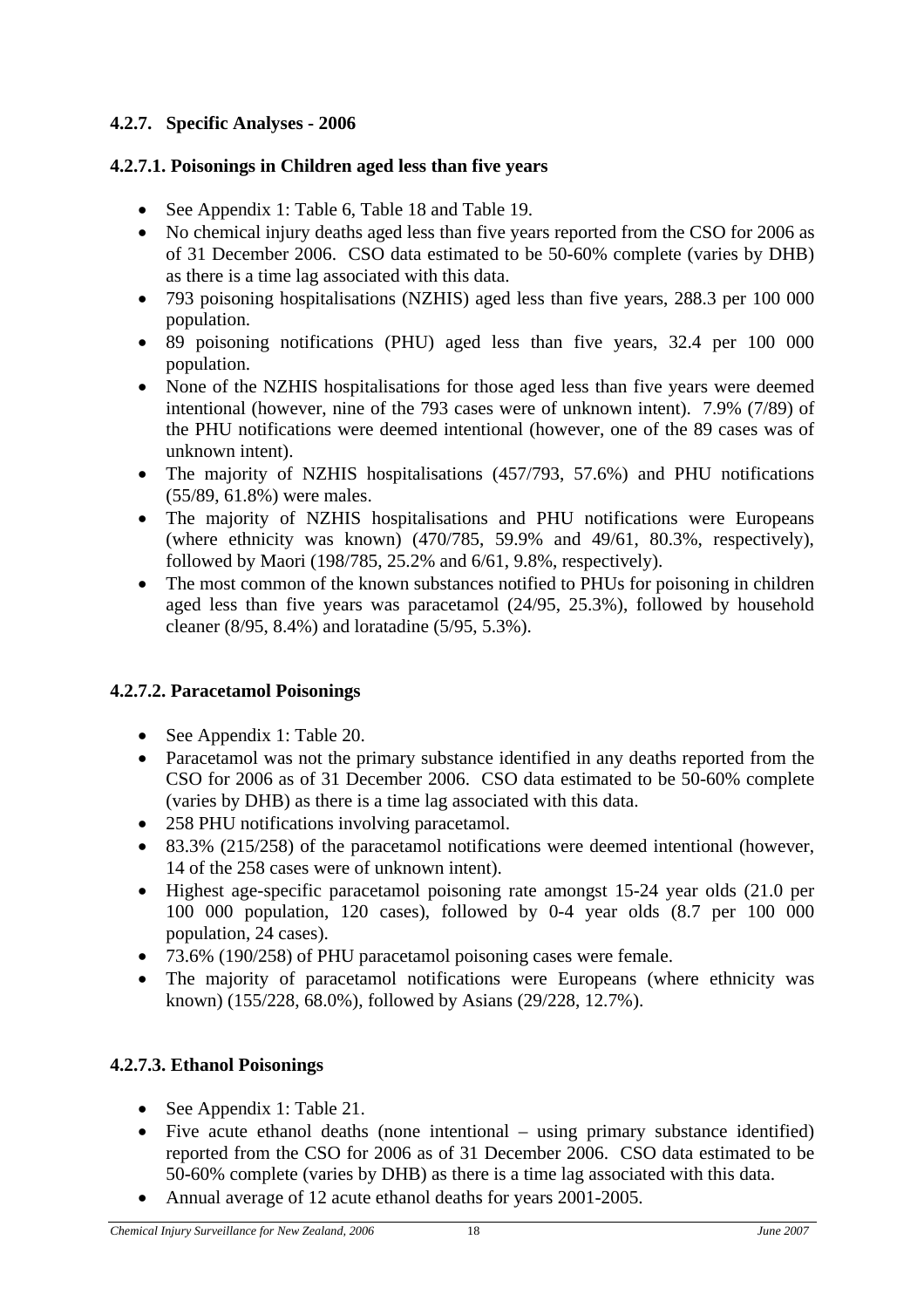- <span id="page-28-0"></span>• 1 301 PHU ethanol notifications for 2006.
- Ethanol was ranked the most common substance reported from ARPHS, but was further down the list for the other PHUs  $(5<sup>th</sup>$  for Capital and Coast,  $4<sup>th</sup>$  for Southland,  $2<sup>nd</sup>$  = for Wairarapa).
- 8.0% (101/1 259) of the Auckland City Hospital ethanol notifications were aged less than 18 years, a further six notifications in this age group reported from the other hospitals; Wellington/Kenepuru hospitals 15.8% (3/19) and Masterton Hospital 27.3%  $(3/11).$
- Where sex was known, the majority of ethanol PHU notifications were males (836/1 298, 64.4%).
- Where ethnicity was known, the majority of ethanol notifications were Europeans (752/1 229, 61.2%), followed by Maori (175/1 229, 14.2%).

# **4.2.7.4. Poisonings Involving HSNO Substances**

- See [Appendix 1:](#page-56-1) [Table 22](#page-66-1).
- 136 notifications involving 29 substances covered by the HSNO Act.
- Most common substance was methylated spirits (methanol/ethanol) and carbon monoxide (for each: 26/110, 23.6%) followed by household cleaner (24/110, 21.8%) and hypochlorite and hydrocarbons (for each: 13/110, 11.8%).

# **4.2.8. Coronial Service Office Data for 2004 and 2005**

- See [Appendix 1:](#page-56-1) [Table 23](#page-67-1) to [Table 27.](#page-69-1)
- There were 211 chemical injury deaths in 2004 and 215 in 2005, with corresponding annual rates of 5.2 and 5.3 per 100 000 population respectively, as of 31 December 2006. CSO data are estimated to be 80-90% complete for 2004 and 2005.
- Approximately two thirds of the chemical injury deaths were intentional (136/211, 64.5% in 2004 and 141/215, 65.6% in 2005) (however, 43 of the 211 deaths in 2004 and 41 of the 215 deaths in 2005 were of unknown intent).
- Canterbury DHB had the greatest number of chemical injury deaths for 2004 (33) while Counties Manukau DHB had the greatest number of chemical injury deaths in 2005 (22). West Coast DHB had the highest mortality rate in 2004 (16.0 per 100 000 population, five deaths) and Whanganui had the highest mortality rate in 2005 (12.9 per 100 000 population, eight deaths).
- The mortality rate was highest in the 25-44 year age group in 2004 (7.6 per 100 000 population, 86 deaths) and in 2005 (8.8 per 100 000 population, 100 deaths). This was followed by the 45-64 year age group (2004: 7.0 per 100 000 population, 67 deaths; and 2005: 7.8 per 100 000 population, 75 deaths).
- In 2004 there were 2.6 male chemical injury deaths for every female (153 vs. 58), and in 2005, there were 2.7 male deaths for every female death (157 vs. 58).
- For 2004/2005 combined (where ethnicity was known), 83.4% (327/392) of the deaths were for Europeans followed by Maori (46/392, 11.7%).
- For 2004/2005 combined, just under half of the primary substances identified as involved in deaths (where substance class could be identified) were classed as household/domestic chemicals (200/419, 47.7%) followed by therapeutics (125/419, 29.8%) and chemicals/drugs of abuse (87/419, 20.8%).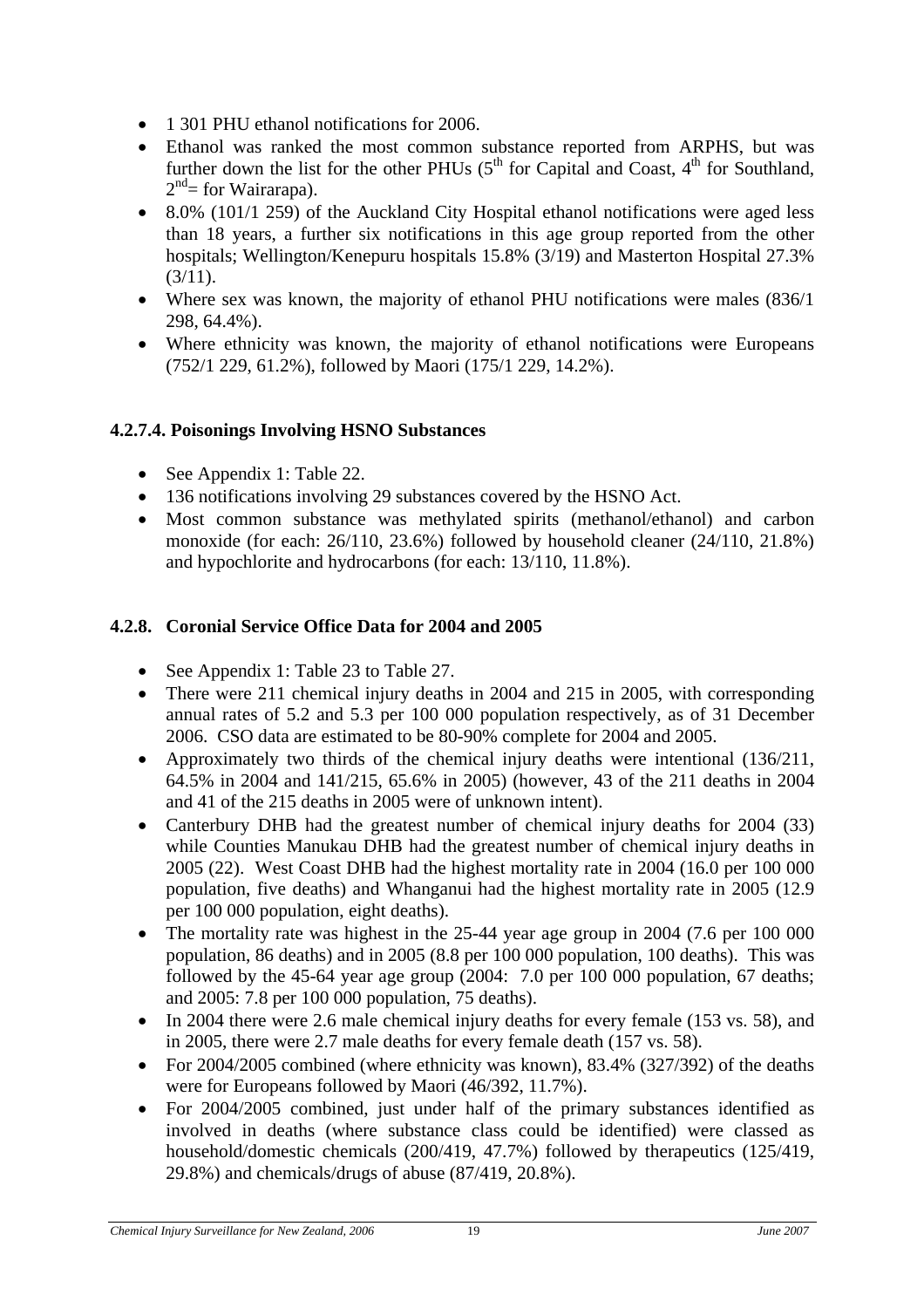- <span id="page-29-0"></span>• For 2004/2005 combined, the most common primary substance identified involved in the deaths was carbon monoxide (196/426, 46.0%), followed by methadone (29/426, 6.8%), morphine or heroin (25/426, 5.9%) and ethanol (25/426, 5.9%).
- For 2004/2005 combined, the primary substance identified involved in the intentional deaths was carbon monoxide (192/277, 69.3%), followed by amitriptyline (11/277, 4.0%) and nortripyline (7/277, 2.5%).
- For 2004/2005 combined, the primary substance identified involved in the unintentional deaths was methadone (16/65, 24.6%), followed by hydrocarbons (11/65, 16.9%) and morphine or heroin (10/65, 15.4%).
- For 2004/2005 combined, a HSNO substance was the primary substance identified in 224 deaths.

# **4.3. Detailed National Analysis -2006**

The following section presents national chemical injury results for 2006 from the CSO, NZHIS, NPC, DriftNet and EpiSurv data sources. While the NZHIS, NPC, DriftNet and chemical/poison notifiable injury datasets are complete for 2006, the CSO data are estimated to be between 50% and 60% complete. However, previous years results have shown that CSO demographic and substance trends may already be present. Relevant [Appendix 1](#page-56-1) tables are [Table 5,](#page-56-2) [Table 6](#page-57-1) and [Table 12.](#page-60-1)

As of 31 December 2006, there have been 81 chemical injury deaths filed at the CSO for 2006, an annual rate of 2.0 per 100 000 population. Data for the years 2001-2005 indicate that approximately 230 poisoning related deaths occur each year, an annual rate of 5.7 per 100 000 population.

There were 8 061 NZHIS poisoning hospitalisations in 2006, a national rate of 200.1 per 100 000 population. In 2005, there were 7 390 NZHIS poisoning hospitalisations (183.5 per 100 000 population), and 6 958 (172.7 per 100 000 population) in 2004.

During 2006, the NPC received 31 763 phone calls. Of these, 21 198 (66.7%) were categorised as human poisonings. In 2005 there were 18 600 human poisoning phone calls received by the NPC. Further analysis of the human poisoning calls in 2006 is not possible as the NPC data were provided in a summarised form.

Seven spraydrift incidents were reported via DriftNet in 2006, compared to five in 2005. The DriftNet data are discussed separately in Section 4.3.1.

Twenty nine chemical poisoning from the environment notifications including two clusters were reported via EpiSurv in 2006. One notification of decompression sickness, 78 lead absorption notifications and one case of toxic shellfish poisoning were also reported. This compares with two, one, 71 and three cases respectively for 2005 (Institute of Environmental Science and Research, 2007). The poison/chemical injury data are discussed separately in Section 4.3.2.

In 2006, the majority of the chemical injury deaths (56/81, 69.1%) and NZHIS poisoning hospitalisations (4 620/8 061, 57.3%) were intentional (however, 12 of the 81 deaths and 582 of the 8 061 NZHIS hospitalisations were of unknown intent). These figures are similar to CISS results from previous years.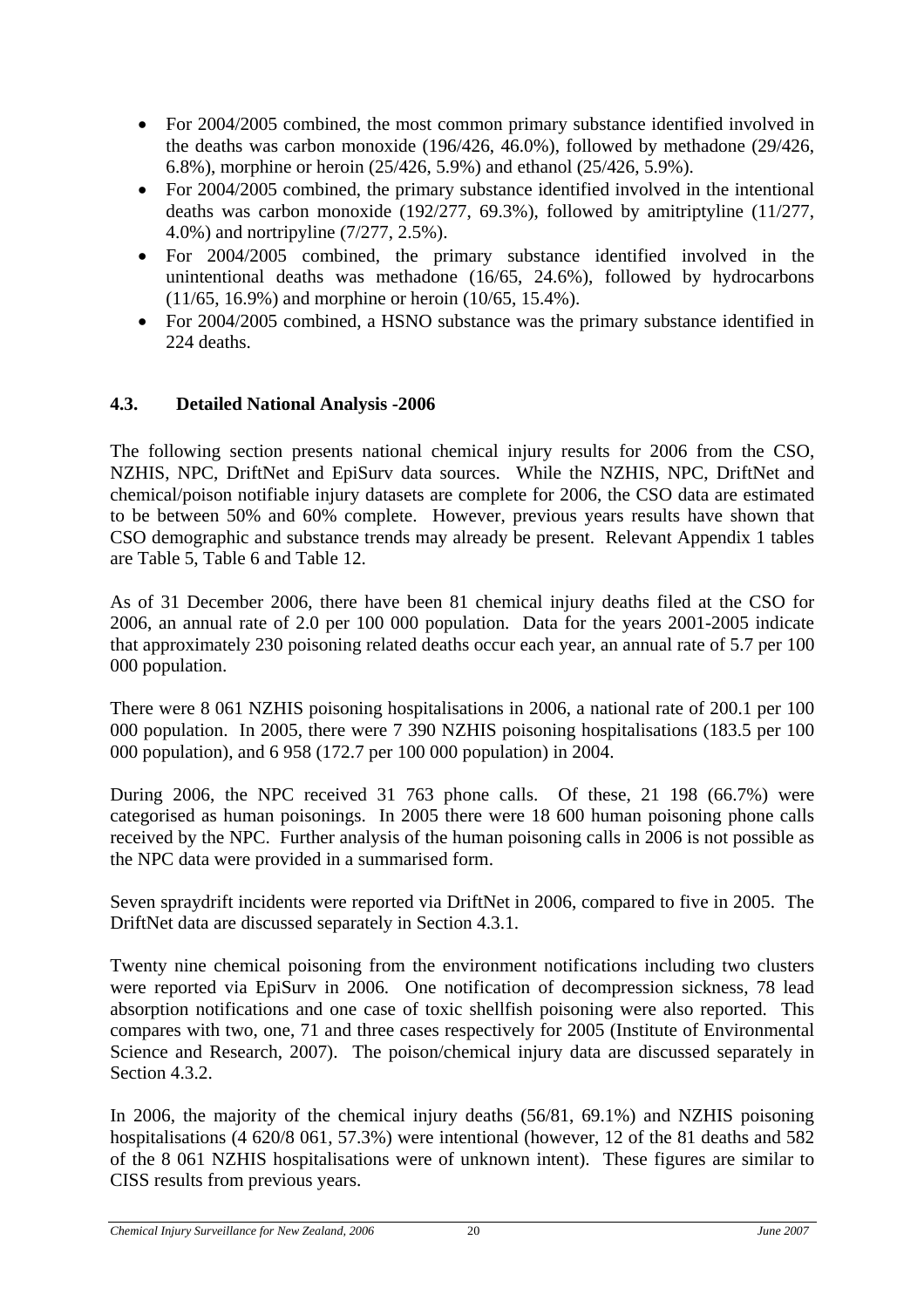MidCentral had the highest chemical injury mortality rate of all the DHBs in 2006; 4.4 per 100 000 population (seven deaths). For 2005, MidCentral had the second highest mortality rate (11.3 per 100 000 population, 18 deaths) behind Whanganui DHB (12.9 per 100 000 population, eight deaths). However, in 2006 there were no deaths recorded in Whanganui DHB and in 2004 the rate  $(4.8 \text{ per } 100 \text{ } 000 \text{ population},$  three deaths) was less than the national average. This illustrates the caution required when calculating and analysing rates [b](#page-31-1)ased on a small number of cases.

Figure 3 shows the geographic variability in the number of deaths and associated chemical injury mortality rates for 2006. The map indicates that a number of DHBs did not record any chemical injury deaths as of 31 December 2006. The remainder of DHBs had mortality rates ranging from 0.7 per 100 000 in Hawke's Bay and the Hutt Valley to 4.4 per 100 000 in MidCentral DHB. The greatest number of chemical injury deaths for 2006 occurred in Canterbury (ten deaths, 2.1 per 100 000 population), followed by Auckland (nine deaths, 2.2 per 100 000 population) and Waikato (eight deaths, 2.4 per 100 000 population) DHBs. A number of DHBs did not record any chemical injury deaths during 2006: Tairawhiti, Whanganui, Wairarapa, and West Coast. Of particular interest is that although no chemical injury deaths were recorded in Wairarapa during 2006, in 2005 Wairarapa DHB had the highest mortality rate (12.9 per 100 000 population, eight deaths). This highlights the issue surrounding the small number of chemical injury deaths. It is important to note that the timing of deaths filed at the CSO varies by coroners, this will influence counts by DHB for an incomplete year.

Analysis of the 2006 NZHIS data by DHB showed that Canterbury had the highest rate of poisoning hospitalisations (262.2 per 100 000 population, 1 223 cases), closely followed by Lakes (260.4 per 100 000 population, 256 cases). Canterbury DHB also features high up on the poisoning hospitalisations list for 2005 (ranked 2/21 nationally on 251.1 per 100 000, 1171 cases), and 2004 (ranked 1/21 nationally on 251.1 per 100 000, 1171 cases). When broken down by intent, Canterbury DHB had the highest hospitalisation rate resulting from intentional poisoning in 2006 (167.2 per 100 000, 780 cases), closely followed by MidCentral DHB (164.9 per 100 000 population, 262 cases). Whanganui DHB emerged as having the highest hospitalisation rate when unintentional poisonings were analysed (120.6 per 100 000 population, 75 cases). As in recent years, Capital and Coast DHB had the lowest overall rate for 2006, 99.0 per 100 000 (264 cases) (2005: 74.3 per 100 000, 198 cases; 2004: 73.9 per 100 000, 197 cases). Figure 4 shows the number of NZHIS chemical injury hospitalisations and the corresponding rate by DHBs for 2006.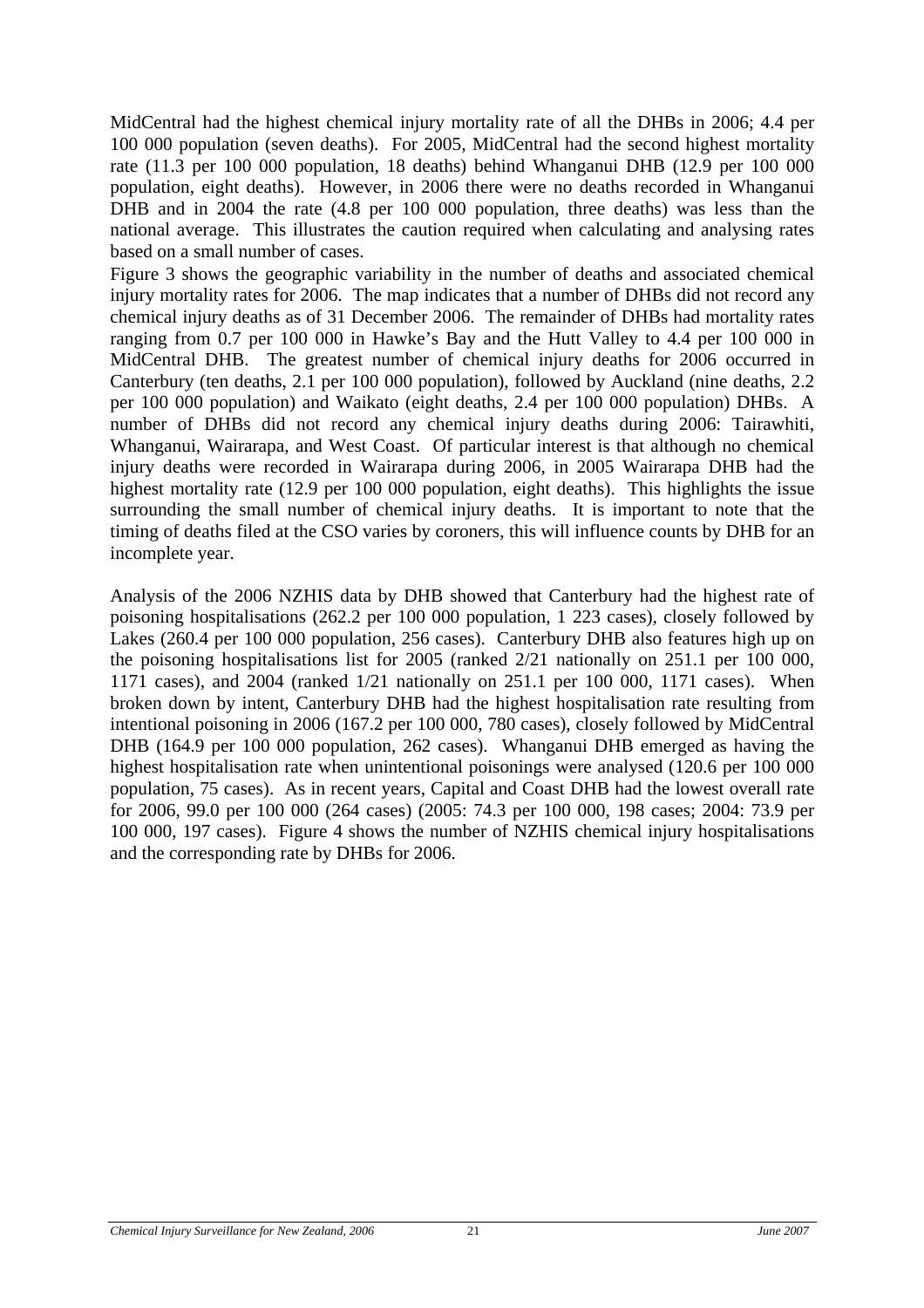<span id="page-31-0"></span>

<span id="page-31-1"></span>**Figure 3: Number of Chemical Injury Deaths (Intentional, Unintentional and Unknown) and Corresponding Mortality Rates by DHBs, 2006**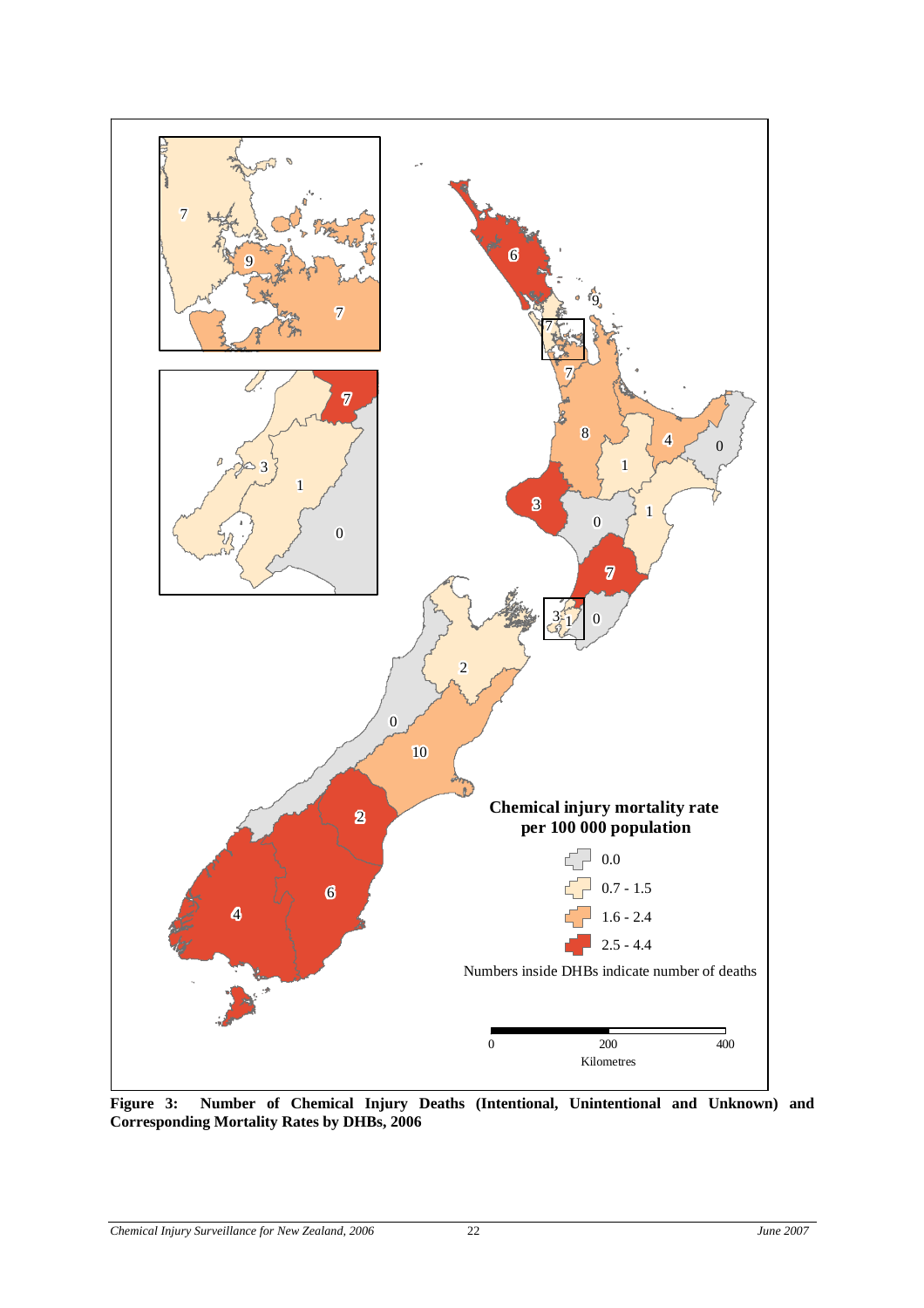<span id="page-32-0"></span>

**Figure 4: Number of NZHIS Chemical Injury Hospitalisations and Rates by DHBs, 2006**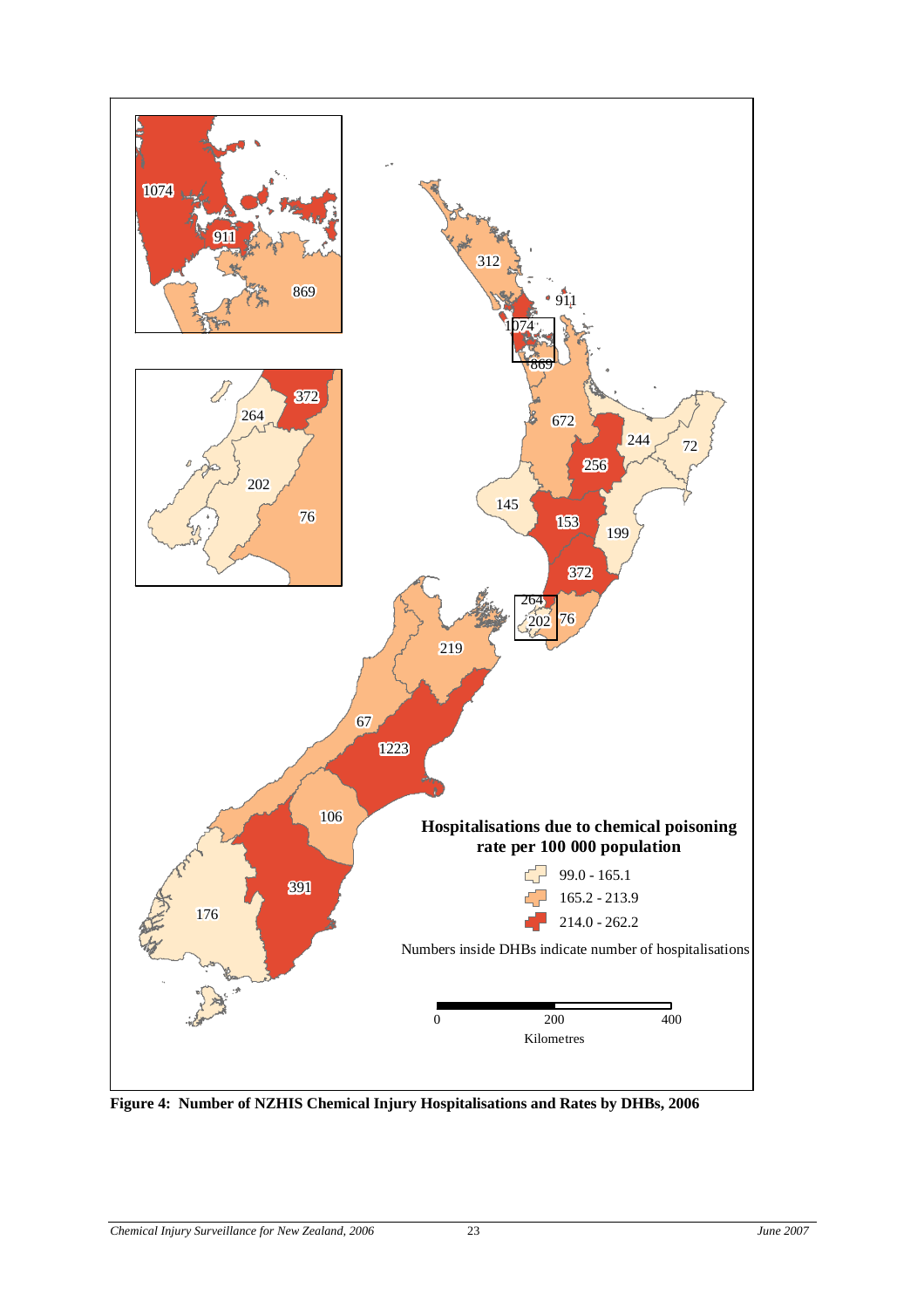<span id="page-33-0"></span>The highest age-specific rate for NZHIS poisonings occurred in the 15-24 year age group (348.2 per 100 000 population, 1 989 cases) (Figure 5). Similarly, this age group also had the highest rate for intentional poisonings (240.7 per 100 000 population, 1 375 cases). Although the 2006 rates for all age groups are slightly higher than in previous years, the general trends are similar. The 25-44 year age group had the highest age-specific rate for chemical injury deaths (3.4 per 100 000, 39 deaths), followed by the 45-64 year age group (2.8 per 100 000, 27 deaths).



**Figure 5: NZHIS Poisoning Rate by Age Group and Intent, 2006** 

Among children, one chemical injury death (in the 5-14 year age group) occurred as of 31 December 2006. This follows the trend of low number of deaths for those aged less than 15 years in recent years (2005: two deaths; 2004: two deaths). No children died aged less than five years, however, the NZHIS poisoning rate for the 0-4 year age group is the second highest for all age groups for 2006; 288.3 per 100 000 population, 793 cases (5-14 years had the lowest age-specific rate of 60.6 per 100 000, 359 cases). None of the NZHIS poisonings for the 0-4 year age group were deemed intentional, however, 44.8% (161/359) of the poisonings in the 5-14 year age group were.

Among adults, approximately two thirds of the NZHIS poisoning hospitalisations aged 15-24 years (1 375/1 989, 69.1%), 25-44 years (2 036/2 852, 71.4%) and 45-64 years (900/1 448, 62.2%) were deemed intentional. By comparison, only 23.9% (148/620) of the NZHIS hospitalisations for those aged 65 years and over were deemed intentional (Figure 5).

Clear sex inequalities can be seen when national mortality and hospitalisation data are viewed (Figure 6); these differences are similar to those observed in recent years. Of the CSO deaths, 77.8% (63/81) were male, this compares with only 38.0% (3 060/ 8 061) of the NZHIS hospitalisations. Of the CSO deaths for 2006, the number of males exceeded the number of females in each age group. Of the NZHIS hospitalisations for 2006, the number of females exceeded the number of males in each age group, except for those aged less than five years.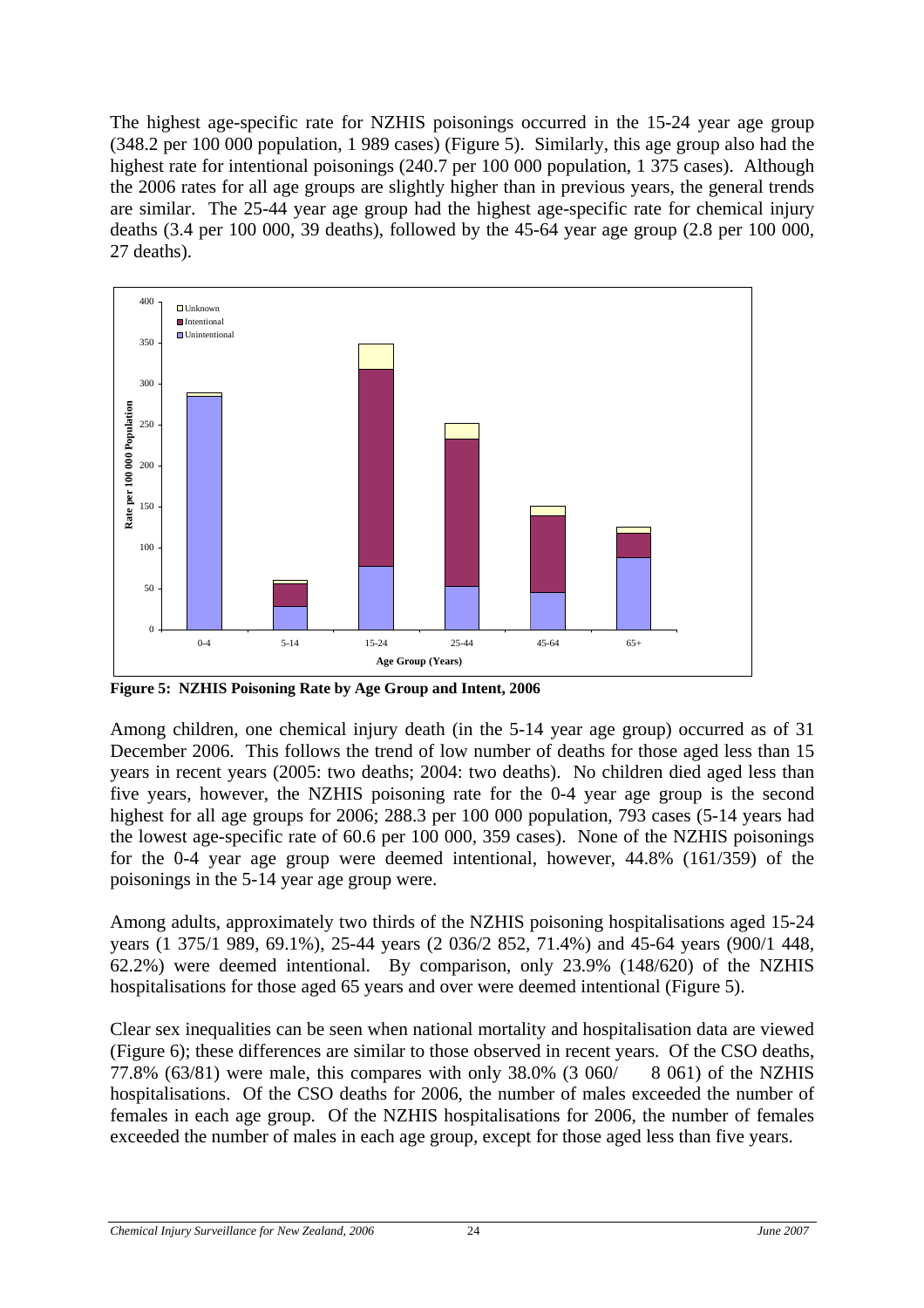<span id="page-34-0"></span>

**Figure 6: Percentage of Poisonings by Sex for National CSO and NZHIS Data, 2006** 

Clear differences between sexes by intent are also observed. For males, the proportion of intentional (1 362/3 060, 44.5%) and unintentional (1 463/3 060, 47.8%) poisoning hospitalisations was similar. This trend is not evident in the female intent calculations. The percentage of female hospitalisations deemed intentional (3 258/5 001, 65.1%), was far higher than the percentage deemed unintentional (1 396/5 001, 27.9%). 347 of the 5 001 (6.9%) female hospitalisations and 235 of the 3 060 (7.7%) male hospitalisations were of unknown intent. The percentage of unintentional deaths was similar for both males (10/63, 15.9%) and females (3/18, 16.7%). Females had a larger percentage of intentional deaths (15/18, 83.3%) compared with males (41/63, 65.1%), however, 19.0% (12/63) of the male deaths were of unknown intent.

The greatest number of NZHIS hospitalisations were for people of European ethnicity (where ethnicity was known) (5 683/7 952, 71.5%), followed by Maori (1 274/7 952, 16.0%). The remaining ethnicities each accounted for less than 5.0% of the NZHIS hospitalisations.

In 2006, the greatest number of CSO chemical injury deaths (where ethnicity was known) were for people of European ethnicity (71/74, 95.9%). The remaining three deaths where ethnicity was known was for two Pacific Peoples (2/74, 2.7%) and one Asian (1/74, 1.4%).

Similar to previous years, carbon monoxide was the most common primary substance identified in chemical injury deaths (36/81, 44.4%). All of the carbon monoxide deaths were deemed intentional. In 2006, the only other primary substances identified which resulted in five or more deaths were: ethanol (chronic) (6/81, 7.4%), ethanol (acute) (5/81, 6.2%) and morphine or heroin (5/81, 6.2%). Six deaths were attributed to where no one primary substance was identified (6/81, 7.4%).

As in previous years, 'antiepileptic, sedative-hypnotic, antiparkinsonism and psychotropric drugs, not elsewhere classified' accounted for the greatest percentage of the ICD-10 codes (ICD-10 X61) assigned to the intentional NZHIS poisonings (2 875/7 508, 38.3%). Again, similar to previous years the most common classification in 2006 for unintentional poisonings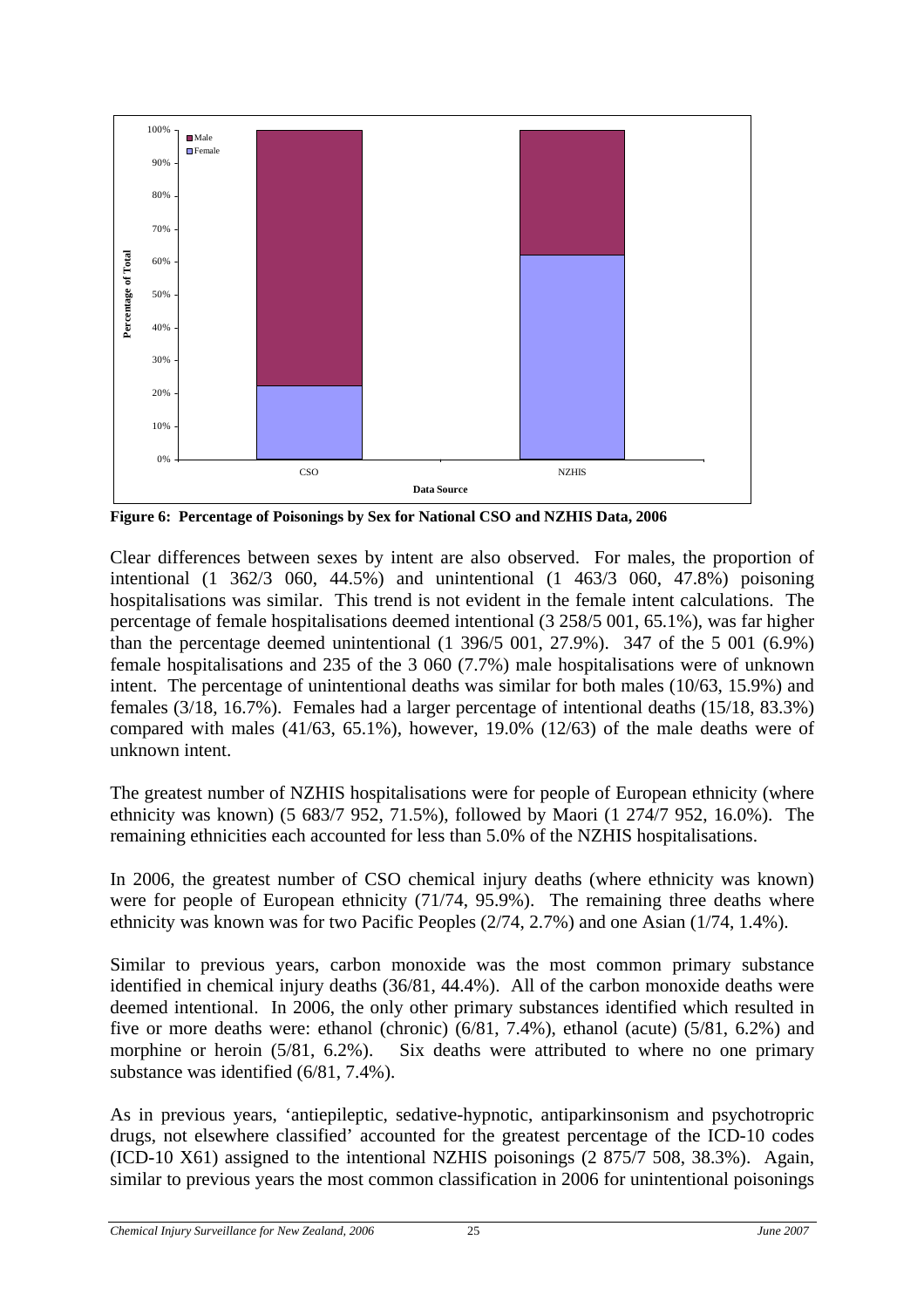<span id="page-35-0"></span>was 'other and unspecified drugs, medicaments and biological substances' (ICD-10 X44) (802/3 287, 24.4%). 'Other and unspecified chemicals and noxious substances' (ICD-10 X49) closely followed coming in as the second most common classification for unintentional poisonings (763/3 287, 23.2%). 'Antiepileptic, sedative-hypnotic, antiparkinsonism and psychotropic drugs, not elsewhere classified' accounted for the largest proportion of total ICD-10 codes for NZHIS hospitalisations (ICD-10 X41+X61+Y11: 3 665/11 631, 31.5%). It is important to note that each hospitalisation can have up to ten ICD-10 codes associated with it. Refer to Table 1 for description of codes.

# **4.3.1. Spraydrift Analysis**

Seven spraydrift incidents were notified to PHUs during 2006. This is slightly higher than the number notified during 2005 (five) but continues the trend of low numbers of spraydrift notifications in recent years (Table 2). The average number of complaints reported per year is 12 (based on 1998-2006 data).

**Table 2: Number of Spraydrift Complaints Reported by Year** 

| Year                    | 1998 | 1999 | 2000 | 2001 | 2002 | 2003 | 2004 | 2005 | 2006 |
|-------------------------|------|------|------|------|------|------|------|------|------|
| Number of<br>complaints | 14   | 16   | 13   | 28   |      |      | 10   |      |      |

The majority of spraydrift complaints were registered in the North Island. In 2006 one incident of spraydrift exposure was lodged with Auckland Regional Public Health Service. A female from Waiuku made a complaint in September after she was directly sprayed with Chlorpyrifos (brand name Lorsban®) from a neighbouring kiwifruit farm. She was later hospitalised overnight for symptoms.

Three persons complained of spraydrift exposure in the Toi Te Ora Public Health region during 2006. In January a male from the Western Bay of Plenty District was admitted to hospital for four days after mowing an orchard that had been sprayed with Diazinon two days earlier. He was unaware of previous spraying and suffered from a range of symptoms: central nervous system (headache, dizziness, double vision and unsteady walking), peripheral nervous system (numb/tingling extremities and blurred vision), psychological function (insomnia and confusion), skin (sweating and rash on face and arms), gastrointestinal (salivation, swollen lips, diarrhoea and stomach pains) and musculoskeletal (aching muscles). These symptoms are consistent with symptoms of acetyl cholinesterase inhibition reported after exposure to the organophosphate insecticide Diazinon (Amdur *et al.*, 1991). The incident was referred to Environment Bay of Plenty for notification purposes and relevance to the Regional Air Plan. The second incident occurred in February when a member of the public was exposed to Glyphosate (brand name Roundup®) and Metsulfuron (brand name Mustang®) as a result of helicopter overspray. The spraydrift was detected due to odour sensed and visual observation of spray mist. The complainant did not suffer from any related symptoms or illnesses. The third incident affected a male who was exposed to Copper Hydroxide (brand name Blue Shield®) during an aerial spraying of avocado crops during windy conditions. The complainant did not suffer any health effects.

The remaining North Island spraydrift complaint was self-referred by a resident in the Whanganui Public Health region. Mature trees on her property were allegedly exposed to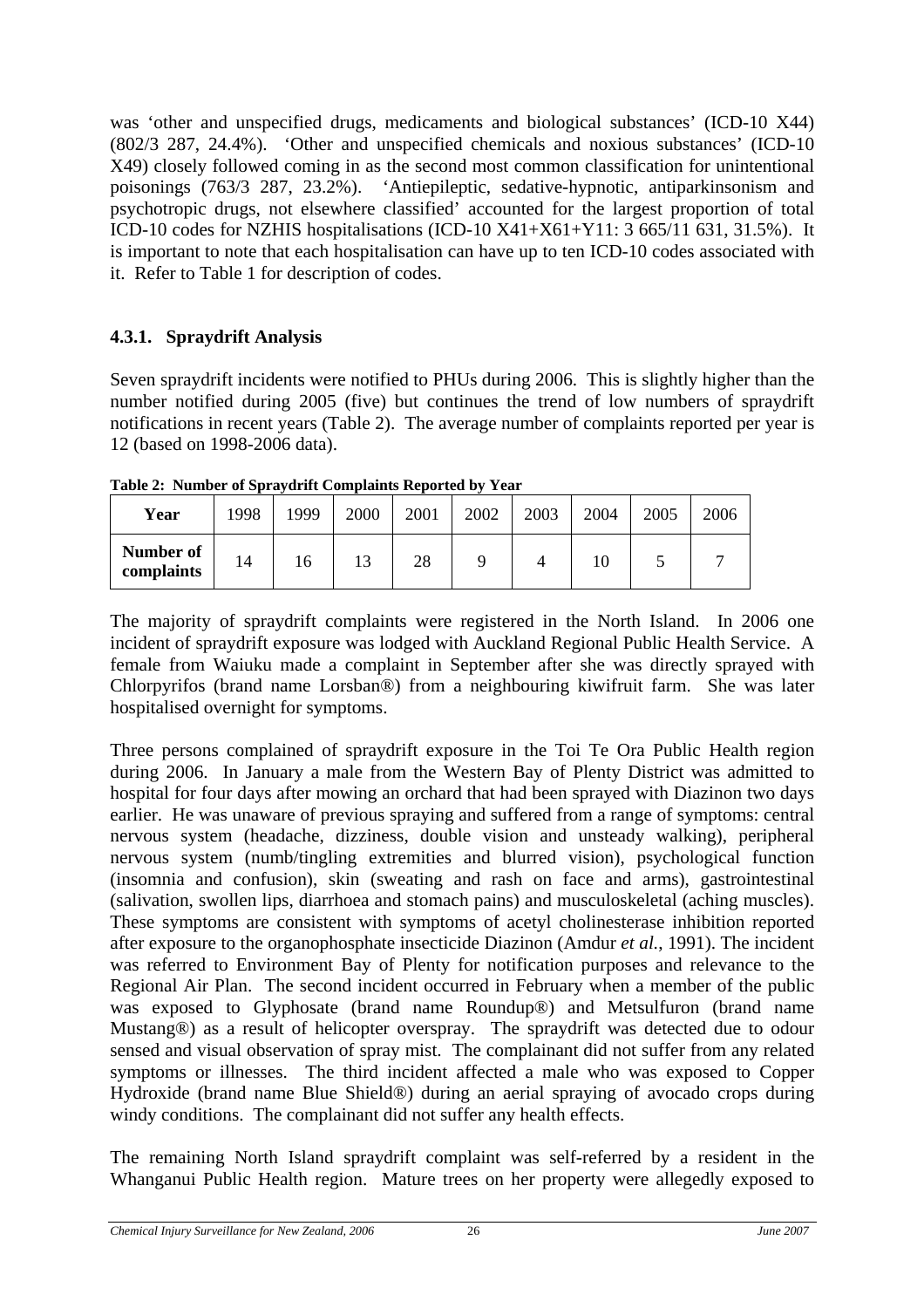<span id="page-36-0"></span>overspray by a helicopter company spraying a neighbouring property. The complainant was not exposed and it is unknown what the agrichemical product involved was.

Public Health South investigated two spraydrift incidents during 2006. The first incident was reported in March in the Queenstown Lakes District whereby crops on an adjacent property were exposed to Diquat (brand name Reglone®) after a Department of Conservation reserve area was sprayed for wilding pines. No persons or edible crops were exposed to significant spraydrift and only minor leaf damage occurred. The second incident was reported in November in the Clutha District whereby a husband and wife were exposed to Glyphosate (brand name Roundup®) when a helicopter was spraying thistles in a nearby paddock. A light breeze carried the spray over the complainant's property and could allegedly be felt as a thick rain on the face. Neither person reported medical symptoms of the exposure.

# **4.3.2. Poison/Chemical Notifiable Injury Analysis – 2006**

The following section details the 2006 notifications from EpiSurv for the following injuries: chemical poisoning from the environment, decompression sickness, lead absorption and toxic shellfish poisoning (also see Institute of Environmental Science and Research, 2007).

In 2006, 29 cases were notified as poisonings arising from chemical contamination of the environment (however, not all individuals from clusters of chemical contamination from the environment were individually notified). This is significantly higher than the number notified in previous years: two (2005), seven (2004), one (2003 and 2002), and four (2001 and 2000). There were more notifications for males compared with females (24/29, 82.8%) and the majority of notifications were for those aged between 10 and 14 years (20 cases). Cases were primarily notified from North Island DHBs: Waitemata (eight), Auckland (14), Counties Manukau (one), Waikato (three), Hutt (one), Capital and Coast (one) and Canterbury (one). Eleven cases were hospitalised as a result of chemical contamination from the environment, 14 cases were not hospitalised, and it was unknown whether the remaining four cases were hospitalised or not. A range of activities and substances resulted in the cases being poisoned, including: cleaning rooms that were previously clandestine methamphetamine laboratories (two), organic phosphate poisoning (one) and reaction to Sassafras oil on skin (one).

In 2006, two clusters of chemical contamination of the environment were reported involving 53 cases. The first cluster occurred in the Capital and Coast DHB when students were exposed to high concentrations of chlorine at a local swimming pool (Ruscoe, 2007). Contamination occurred due to over-chlorination of the pool water. Thirty students aged eleven years were affected by the chlorine poisoning, none were hospitalised. The second cluster occurred in the Waitemata DHB where again, students were exposed to high concentrations of chlorine at a local swimming pool. Contamination occurred when the pool was shock chlorinated following a cryptosporidiosis outbreak associated with the pool. However, this was carried out incorrectly and poisoned the subsequent swimmers. Twenty three individuals aged between seven and twenty were affected, with eleven being hospitalised.

There was one case of decompression sickness notified in 2006, the case was notified to the Northland DHB and was hospitalised. This continues the trend of low numbers of decompression sickness notifications to EpiSurv in recent years: one (2005), none (2004), and two (2003). The highest number of cases since 1997 was recorded in 2001 (23).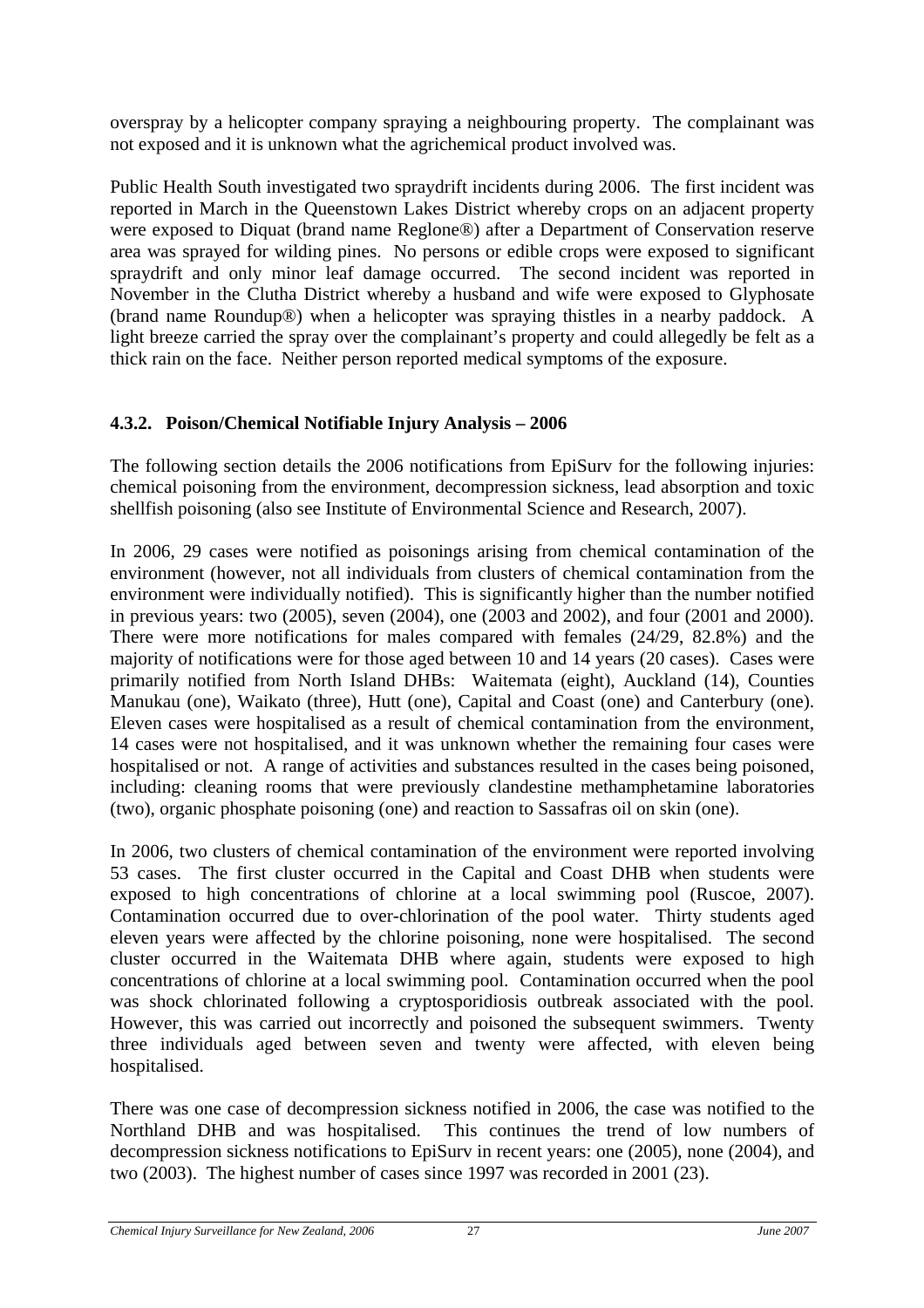<span id="page-37-0"></span>There were 78 cases of lead absorption notified in 2006, this is more than the number notified in 2005 (71) but fewer than the annual number notified since 1997. The highest number of notifications was recorded in 1999 (153). The lead absorption notification rate for 2006 was 1.9 per 100 000 population. Of the 78 cases notified, nine (11.5%) were children aged 14 years or younger; eight were aged between 1-4 years and the remaining child was aged between 10-14 years. Six lead absorption cases in children were recorded in both 2005 and 2004; this is the lowest number since the condition became notifiable in 1996. The highest number of notifications in children was recorded in 1999 (25). Similar to previous years, the majority of cases were male (58/78, 74.4%).

Blood lead concentrations were recorded for all nine of the children and ranged from 0.67 to 2.26 μmol/l, with a median of 0.97 μmol/l. For adult notifications, blood lead concentrations were recorded for 89.9% of the cases (62) and ranged from 0.52 to 5.4 μmol/l, with a median of 1.09 μmol/l.

Table 3 and Table 4 summarise risk factor information for lead absorption cases notified in 2006. Several cases had more than one risk factor recorded. Similar to previous years, the most common risk factor for lead absorption for both adults and children was living in, or regularly visiting, a building built prior to 1970 that had paint chalking/flaking, and/or had recently undergone alteration or refurbishment.

| Table 3: Exposure to Risk Factors Associated with Lead Absorption for Adults (cases aged 15 years and |  |
|-------------------------------------------------------------------------------------------------------|--|
| over), 2006                                                                                           |  |

| <b>Risk Factor</b>                                                    | Yes | N <sub>0</sub> | $\frac{0}{0}$ |
|-----------------------------------------------------------------------|-----|----------------|---------------|
| Case lived in or regularly visited a building built prior to $1970^2$ | 26  | 15             | 63.4          |
| Case had exposure to high risk occupation <sup>3</sup>                | 24  |                | 58.5          |
| Case had exposure to lead through hobbies <sup>4</sup>                | 13  | 21             | 38.2          |
| Close contact of case was occupationally exposed to lead              |     | 35             |               |

<sup>1</sup> "%" refers to the percentage of cases that answered "yes" out of the total number of cases for which this information was supplied. Several cases had more than one risk factor recorded.

<sup>2</sup> Of these, 24 cases lived in or regularly visited a building that had paint chalking/flaking, and/or recently undergone alterations or refurbishment

<sup>3</sup> Occupations included painter (11), radiator repairs/mechanic (2), foundry worker (2) ship's chandler (1), furniture sander (1), works on gun range (1), lead lighter (1), printer (1), electronic design engineer (1), and unspecified (3)

 $4$  Hobby was shooting (9), lead lighting (1), home renovations (1), painting and decorating (1) and unspecified (1)

**Table 4: Exposure to Risk Factors Associated with Lead Absorption for Children (cases aged less than 15 years), 2006** 

| <b>Risk Factor</b>                                                                                                                                              | Yes                         | $\bf No$ | $\frac{0}{0}$ <sup>1</sup> |
|-----------------------------------------------------------------------------------------------------------------------------------------------------------------|-----------------------------|----------|----------------------------|
| Case lived in or regularly visited a building built prior to 1970 that<br>had paint chalking/flaking, and/or recently undergone alterations or<br>refurbishment | 4                           |          | 44.4                       |
| Case played in soil containing paint debris                                                                                                                     |                             |          | 16.7                       |
| Close contacts of case were exposed to lead through occupation                                                                                                  | $\mathcal{D}_{\mathcal{A}}$ |          | 33.3                       |
| Pica behaviour                                                                                                                                                  | 3                           |          | 42.9                       |
| Case lived near an industry that is likely to release lead                                                                                                      |                             |          | 16.7                       |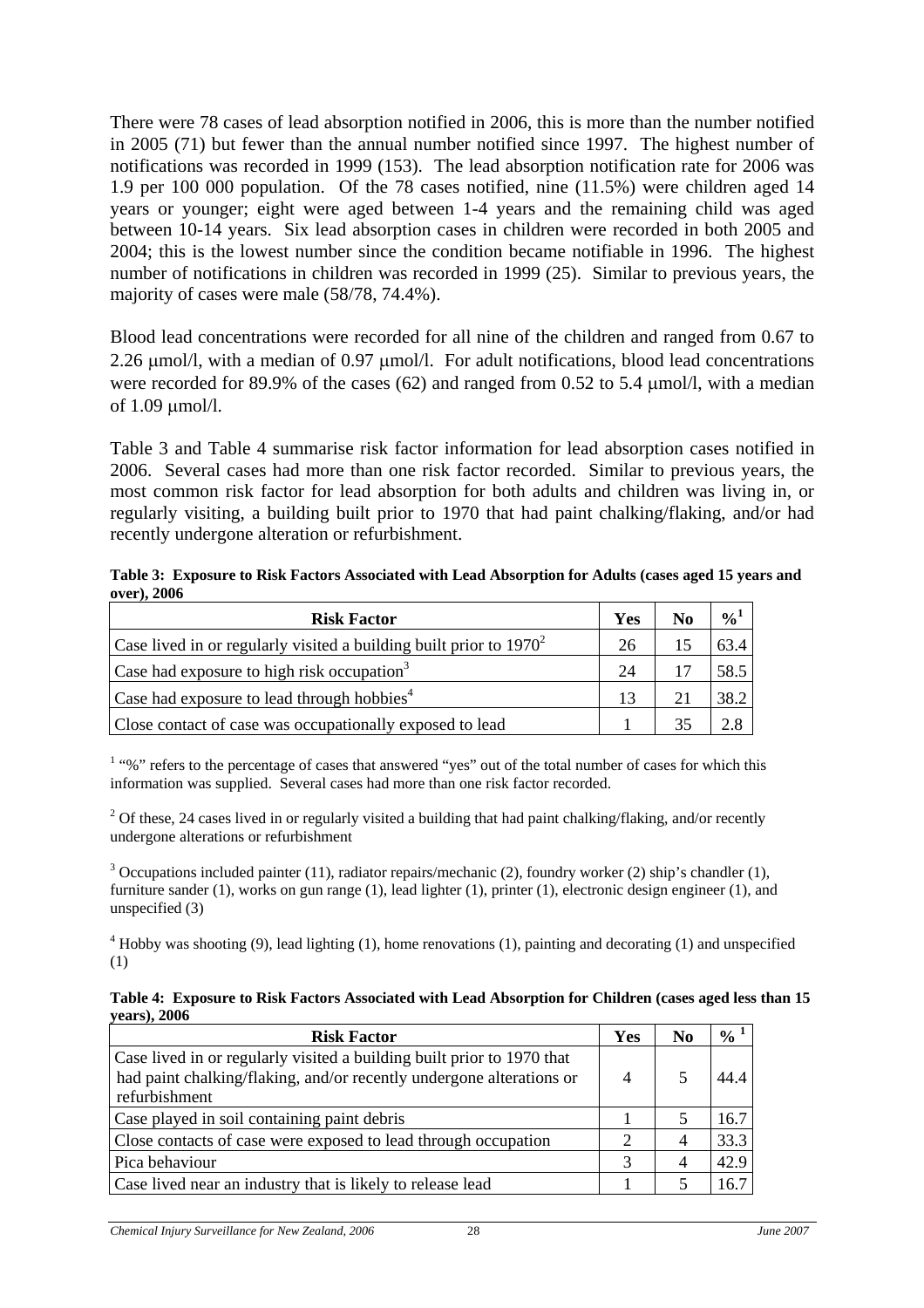<span id="page-38-0"></span><sup>1</sup> "%" refers to the percentage of cases that answered "yes" out of the total number of cases for which this information was supplied. Several cases had more than one risk factor recorded

There was one case of toxic shellfish poisoning notified in 2006, continuing the low number of toxic shellfish poisoning notifications in recent years. The 37 year old Tongan male was poisoned after consuming steamed mussels. He did not require hospitalisation. Diarrheic shellfish poisoning toxins were detected.

# **4.4. Detailed Auckland DHB Analysis – 2006**

The following section details and compares the 2006 Auckland DHB chemical injury data from the CSO, NZHIS and Auckland Regional Public Health Services (ARPHS). Relevant Appendix 1 tables are Table 7 and Table 13.

ARPHS receives poisoning notifications from Auckland City Hospital only, thus representing just Auckland DHB (one of the three DHBs in the greater Auckland area). However, these data are incomplete for children as the majority of these cases are seen at Starship Children's Hospital and notification data from this hospital are not routinely received by ARPHS.

In 2006, 1 807 poisoning cases (446.6 per 100 000 population) were notified by Auckland City Hospital and received by ARPHS. This continues the trend of an annual increase in the number of poisoning notifications by ARPHS in recent years (2005: 1 523 cases, 376.4 per 100 000 population, and 2004: 1 324 cases, 327.2 per 100 000 population).

Similar to the trend observed for the ARPHS data, the number of people hospitalised as a result of a chemical injury has increased in recent years. In 2006 911 NZHIS poisoning cases resided in the Auckland DHB (225.1 per 100 000 population). This is substantially greater than the number notified in 2005 (738 cases, 182.4 per 100 000 population) and in 2004 (709 cases, 175.2 per 100 000 population). The 2006 NZHIS hospitalisation rate of 225.1 per 100 000 population is above the national NZHIS poisoning hospitalisation rate (200.5 per 100 000 population) and is the fifth highest nationally.

There were nine chemical injury deaths filed at the CSO as of 31 December 2006 for Auckland DHB in 2006, a rate of 2.2 per 100 000 population. At the equivalent time in 2005, seven chemical injury deaths had been filed. Between 2001 and 2005 an average of 25 chemical injury deaths were filed per year at the CSO occurring in Auckland DHB.

Two thirds of the chemical injury deaths (6/9) were deemed intentional (however, two of the nine deaths were of unknown intent). This compares with 54.4% (496/911) of the NZHIS poisoning hospitalisations (however, 76 of the 911 hospitalisations were of unknown intent) and 39.6% (716/1 807) of the ARPHS poisoning notifications. A large percentage of the ARPHS poisoning notifications were classed as unknown intent (58.7%, 1 061/1 807). It is important to note that intent is determined by PHU staff and is based on exposure as opposed to outcome, with cases involving ethanol predominately classed as unknown.

Consistent with national trends, the highest age-specific rate for NZHIS poisonings for the Auckland DHB was amongst 15-24 year olds (325.6 per 100 000 population, 219 cases). This age group also had the highest age-specific rate for the ARPHS data; 1 121.1 per 100 000 population (754 cases). Similar to 2005 this ARPHS rate was over twice as high as the next highest ARPHS rate of 500.1 per 100 000 (681 cases) amongst those aged 25-44 years.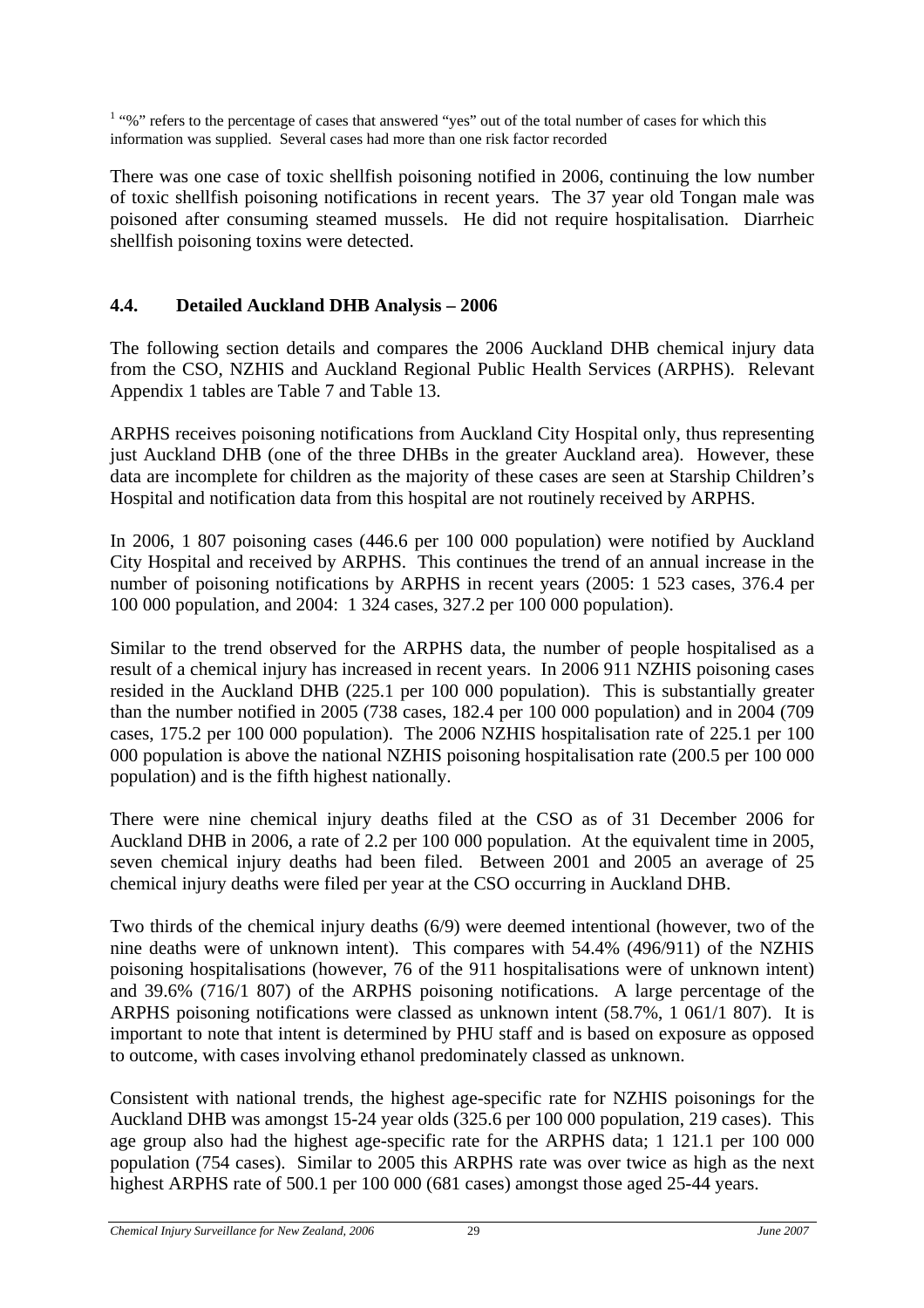The Auckland DHB NZHIS poisoning rate for those aged less than five years (303.2 per 100 000 population, 79 cases) was more than the equivalent national rate (288.3 per 100 000 population, 793 cases). In recent years, the number of children aged less than five years admitted to hospital has gradually increased; 43 Auckland DHB NZHIS poisonings recorded in 2004 and 57 during 2005. As mentioned earlier, the ARPHS data do not include the majority of child notifications as they are likely to be admitted to Starship Children's Hospital; there were no ARPHS notifications for those aged 0-4 years and two notifications for those aged 5-14 years.

The majority of chemical injury deaths (5/9, 55.6%) for Auckland DHB during 2006 were aged 25-44 years. This age group also has the highest Auckland CSO age-specific rate; 3.7 per 100 000 population. The remaining deaths occurred in the 45-64 (33.3%, 3/9) and 65+ (11.1%, 1/9) year age groups.

When analysed by sex, the majority of the Auckland NZHIS poisoning hospitalisations were female (530/911, 58.2%), conversely, the majority of the Auckland chemical injury deaths were males (7/9, 77.8%). These trends mirror those observed at the national level. Although the numbers of NZHIS hospitalisations were primarily female, the numbers of ARPHS notifications (where sex was known) were primarily male (1 009/1 804, 55.9%).

Where ethnicity was known, all eight deaths were Europeans. Of the NZHIS hospitalisations (where ethnicity was known), 60.9% (549/902) were Europeans, followed by Asian (116/902, 12.9%), Maori (106/902, 11.8%) and Pacific Peoples (97/902, 10.8%). Similar trends are observed in the ARPHS notification data (where ethnicity was known); 61.7% (1 073/1 739) of the notifications were Europeans, followed by Maori (230/1 739, 13.2%), Asian (189/1 739, 10.9%) and Pacific Peoples (176/1 739, 10.1%).

The primary substance identified in four of the nine chemical injury deaths (44.4%) was classified as chemicals/drugs of abuse. Three chemical injury deaths were attributed to therapeutics (3/9, 33.3%) and the remaining two deaths (2/9, 22.2%) were attributed to household/domestic chemicals. The only substance that was identified more than once was carbon monoxide; this was associated with two deaths (2/9, 22.2%).

The majority of the substances involved in the ARPHS notifications were classed as chemicals/drugs of abuse (1 530/2 460, 62.2%) followed by therapeutic substances (801/2 460, 32.6%). The percentage of substances that were classed as chemicals/drugs of abuse is slightly higher than the percentage observed in 2005 (1 228/2 219, 55.3%). Conversely, the percentage of substances that were classed as therapeutics is slightly lower than the percentage observed in 2005 (777/2 219, 35.0%).

With 1 259 occurrences, ethanol was by far the single most common substance involved with the ARPHS notifications in 2006 (1 259/2 460, 51.2%). Ethanol was also the most common substance involved in ARPHS notifications in recent years, and the number has steadily increased over time (2003: 746/2 172, 34.3%; 2004: 794/2 118, 37.5%; 2005: 952/2 219, 42.9%). In 2006, it was also the most common substance involved in the ARPHS intentional (261/1 305, 20.0%) and unknown intent notifications (994/1 111, 89.5%) and first equal substance associated with the unintentional notifications (4/44, 9.1%). Paracetamol was the second most common substance, both overall (131/2 460, 5.3%) and amongst the intentional notifications (119/1 305, 9.1%). While 65.5% (823/1 256) of the ethanol notifications were for males (where sex was known), 77.1% (101/131) of the paracetamol notifications were for females.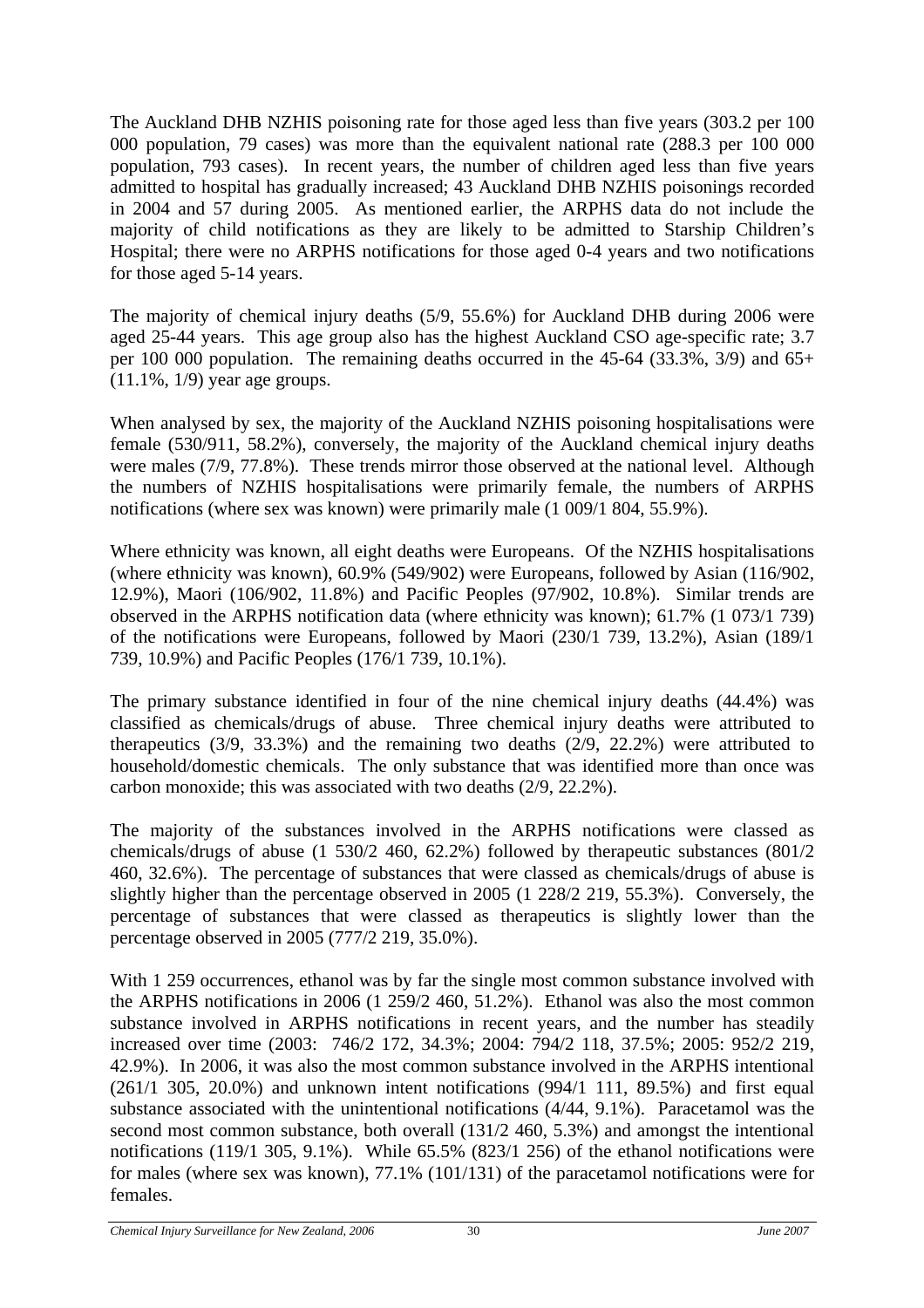<span id="page-40-0"></span>Similar to previous years, in 2006 the most common ICD-10 classification for intentional NZHIS poisonings for Auckland DHB was 'antiepileptic, sedative-hypnotic, antiparkinsonism and psychotropic drugs, not elsewhere classified' (ICD-10 X61: 292/821, 35.6%). In terms of unintentional poisonings, the most common ICD-10 classification for 2006 was 'other and unspecified chemicals and noxious substances' (ICD-10 X49: 96/389, 24.7%). This classification grouping was marginally higher than the percentage for 'other and unspecified drugs, medicaments and biological substances' which came in a close second for the number of unintentional poisonings (ICD-10 X44: 91/389, 23.4%). 'Antiepileptic, sedative-hypnotic, antiparkinsonism and psychotropic drugs, not elsewhere classified' accounted for the largest proportion of total ICD-10 codes for Auckland NZHIS hospitalisations (ICD-10 X41+X61+Y11: 387/1 317, 29.4%).

# **4.5. Detailed Capital and Coast DHB Analysis – 2006**

The following section compares 2006 Capital and Coast DHB chemical injury data from the CSO, NZHIS, and Regional Public Health (RPH). Relevant Appendix 1 tables are Table 8 and Table 14.

As of 31 December 2006, there were three chemical injury deaths reported for Capital and Coast DHB for 2006. 66.7% (2/3) of the CSO deaths were deemed intentional (however, one of the three deaths was of unknown intent). Each of the deaths occurred in different age groups; 25-44, 45-64 and 65+ years and all were of European ethnicity. The majority of deaths were female (2/3, 66.7%). The primary substance identified in each of the deaths was different; carbon monoxide, ethanol (chronic) and phenobaritone. During the years 2001- 2005, there was an average of 12 chemical injury deaths reported per year for Capital and Coast DHB.

There were 264 NZHIS poisoning notifications for Capital and Coast DHB in 2006, a rate of 99.0 per 100 000 population. As in recent years, this was the lowest NZHIS poisoning rate nationally. The number of NZHIS poisoning notifications for Capital and Coast during 2006 was the highest since analysis began in 2001. On average there are 218 poisoning hospitalisations per year for Capital and Coast DHB (based on 2001-2005 data).

RPH received 444 poisoning notifications from Wellington and Kenepuru Hospitals, a rate of 166.5 per 100 000 population.

The majority of the NZHIS poisoning hospitalisations (147/264, 55.7%) and RPH notifications (289/444, 65.1%) were the result of intentional harm (however, 40 of the 264 NZHIS hospitalisations and 10 of the 444 RPH notifications were of unknown intent). When compared to other DHBs, Capital and Coast has the lowest intentional NZHIS poisoning rate; 55.1 per 100 000 population. The equivalent intentional RPH poisoning rate was much higher; 108.4 per 100 000 population.

Similar to national trends, the highest age-specific rate for NZHIS poisoning data was for the 15-24 year age group (205.3 per 100 000 population, 87 cases) followed by the 0-4 year age group (165.5 per 100 000 population, 29 cases). These trends were also observed in the RPH data; highest RPH age-specific rate for the 15-24 year age group (328.1 per 100 000 population, 139 cases) followed by 0-4 year age group (308.2 per 100 000 population, 54 cases). For both datasets, the 15-24 year age group had the highest age-specific rate for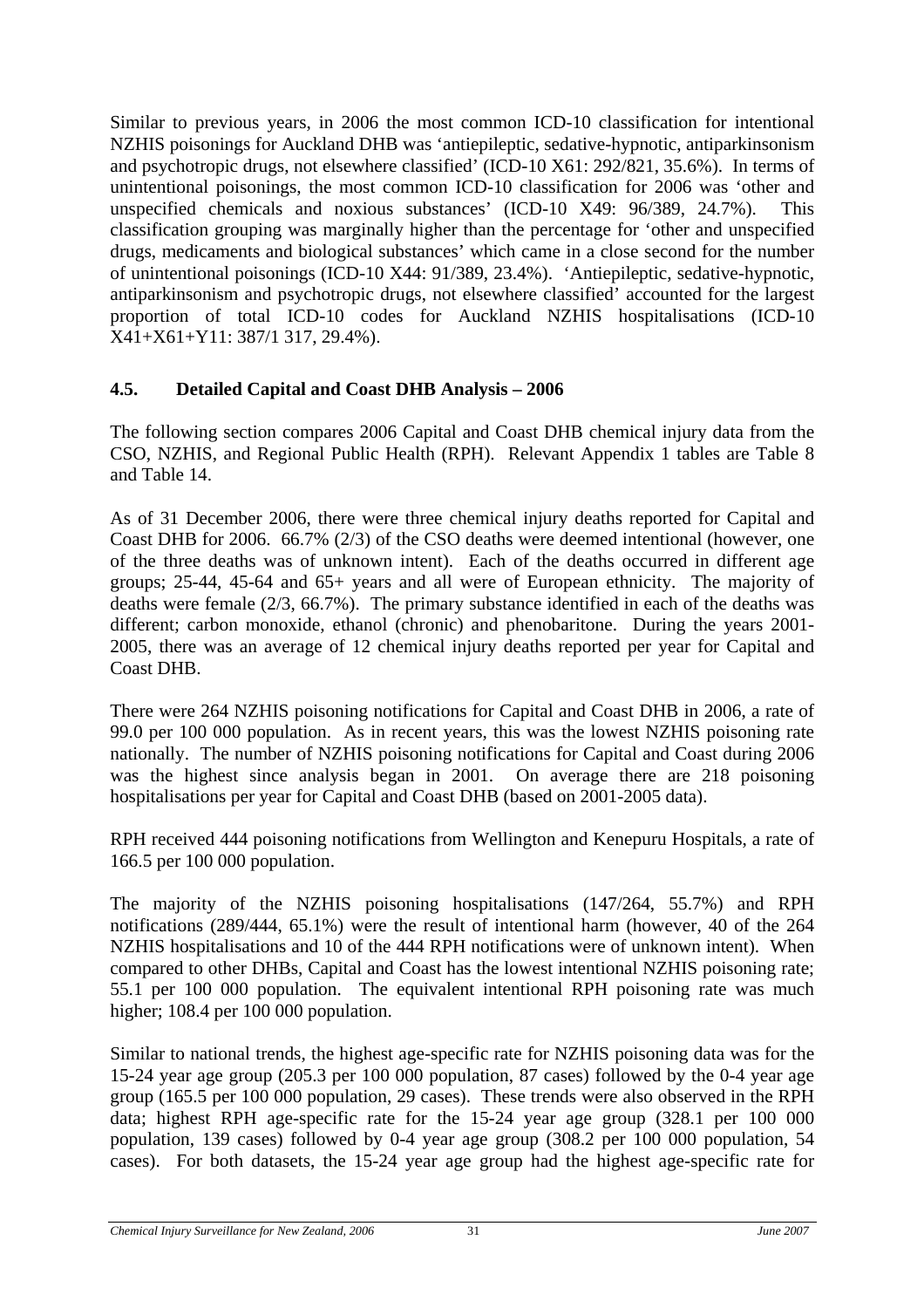<span id="page-41-0"></span>intentional poisonings (146.3 per 100 000, 62 cases for NZHIS, and 247.8 per 100 000, 105 cases for RPH).

Where sex was known, the majority of NZHIS poisonings (181/264, 68.6%) and RPH notifications (279/443, 63.0%) were among females. When broken down by intent and sex where known, females dominated the intentional NZHIS hospitalisations (106/147, 72.1%) and RPH notifications (214/288, 74.3%). Unintentional hospitalisations were more evenly split by sex (NZHIS: females: 40/77, 51.9% and males: 37/77, 48.1%; RPH: females: 58/145, 40% and males: 87/145, 60%).

Of the NZHIS hospitalisations and RPH notifications, the majority of cases were European (where ethnicity was known) (185/260, 71.1% and 329/422, 78.0%, respectively) followed by Maori (35/260, 13.5% and 48/422, 11.4%, respectively).

Therapeutic substances dominated the RPH notifications (433/557, 77.7%) with paracetamol the most common substance (88/557, 15.8%), followed by zopiclone (49/557, 8.8%) and clonazepam (21/557, 3.8%). Ethanol was ranked  $5^{th}$  (19/557, 3.4%).

As in recent years 'antiepileptic, sedative-hypnotic, antiparkinsonism and psychotropic drugs, not elsewhere classified' was the most common ICD-10 classification for intentional NZHIS poisonings (ICD-10 X61: 88/225, 39.1%). In terms of unintentional poisonings, 'other and unspecified chemicals and noxious substances' was the most common ICD-10 classification (ICD-10 X49: 22/88, 25.0%). 'Antiepileptic, sedative-hypnotic, antiparkinsonism and psychotropic drugs, not elsewhere classified' accounted for the largest proportion of total ICD-10 codes for Capital and Coast NZHIS hospitalisations (X41+X61+Y11: 122/365, 33.5%).

# **4.6. Detailed Wairarapa DHB Analysis – 2006**

The following section compares 2006 Wairarapa DHB chemical injury data from the CSO, NZHIS, and Regional Public Health (RPH). Relevant Appendix 1 tables are Table 9 and Table 15.

As of 31 December 2006 there were no chemical injury deaths filed at the CSO for Wairarapa DHB during 2006. For the years 2001-2005 combined, nine deaths were reported, with none in 2002.

There were 76 NZHIS poisoning hospitalisations in 2006 for Wairarapa DHB, a rate of 196.9 per 100 000. This places Wairarapa DHB 12/21 of all DHBs when ranked from highest to lowest rate.

There were 80 poisoning notifications received by RPH from Masterton Hospital (207.2 per 100 000 population) for 2006. This is substantially greater than the number notified in recent years (2005: 37 cases (however, no cases reported from the last three months of the year), 2004: 43 cases).

The majority of NZHIS poisoning hospitalisations and RPH notifications were deemed intentional (46/76, 60.5% and 57/80, 71.3%, respectively) (however, 12 of the 76 NZHIS hospitalisations and one of the 80 RPH notifications were of unknown intent). Consistent with national trends, the highest NZHIS poisoning age-specific rate was for the 15-24 year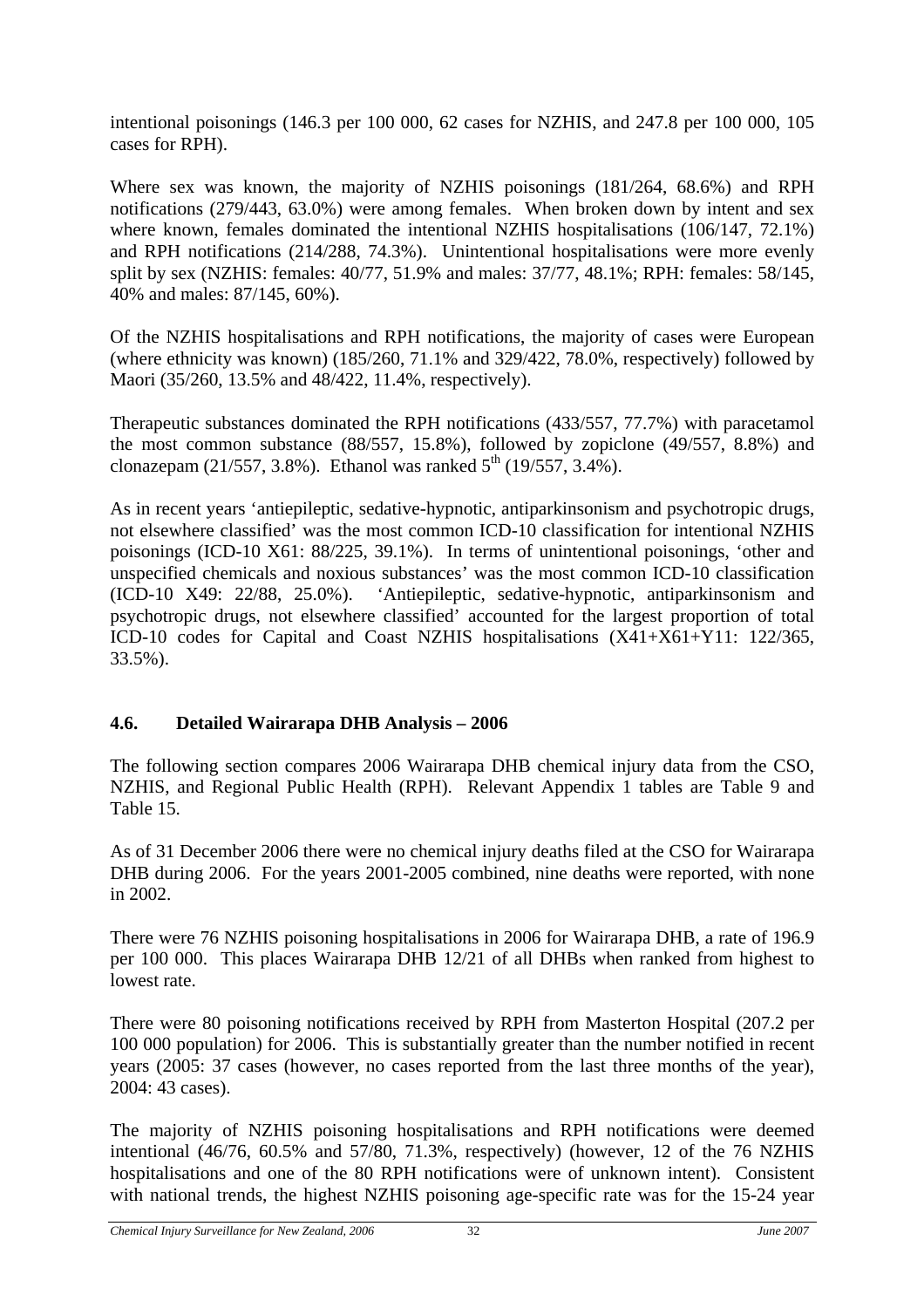<span id="page-42-0"></span>age group (662.9 per 100 000 population, 28 cases). This rate is 1.8 times higher than the next highest Wairarapa NZHIS poisoning age-specific rate for 0-4 year olds (370.4 per 100 000 population, nine cases) and is substantially higher than the equivalent national rate for the 15-24 year age group (348.2 per 100 000 population). The 15-24 year age group also had the highest RPH poisoning notification rate (662.9 per 100 000, 28 cases) followed by the 0-4 year age group (411.5 per 100 000 population, 10 cases). For both datasets, the highest intentional poisoning rate was for persons aged 15-24 years (NZHIS: 520.8 per 100 000 population, 22 cases and RPH: 591.9 per 100 000 population, 25 cases).

When the NZHIS poisoning hospitalisations were broken down by sex, there were slightly more female than male NZHIS poisoning hospitalisations for Wairarapa DHB (42/76, 55.3%). When analysed by intent, approximately two thirds of the intentional poisonings were female (30/46, 65.2%), and for unintentional poisonings two thirds of the poisonings were for males (12/18, 66.7%). Similar to the NZHIS Wairarapa trends (where sex was known) there were more female than male RPH notifications (46/79, 58.2%), the difference accounted for by the greater number of intentional notifications for females (36/57, 63.2%).

For both the NZHIS hospitalisations and RPH notifications, the majority of poisonings were for Europeans (where ethnicity was known) (55/75, 73.3% and 46/69, 66.7%, respectively) followed by Maori (20/75, 26.7% and 19/69, 27.5%, respectively). For both European and Maori the majority of poisonings were intentional (NZHIS: 34/55, 61.8% and 12/20, 60.0%, respectively; and RPH: 30/46, 65.2% and 17/19, 89.5%, respectively).

Therapeutic substances clearly dominated the substances associated with the RPH notifications (75/109, 68.8%). Paracetamol was the most common substance identified (14/109, 12.8%), followed by ethanol and zopiclone (for each: 11/109, 10.1%).

Similar to recent years, the most common ICD-10 classification for intentional NZHIS poisonings for Wairarapa was 'antiepileptic, sedative-hypnotic, antiparkinsonism and psychotropic drugs, not elsewhere classified' (ICD-10 X61: 31/65, 47.7%). Contrary to recent years where ICD-10 X44 was the most common ICD-10 classification for unintentional poisonings, in 2006 'other and unspecified chemicals and noxious substances' was the most common classification (ICD-10 X49: 5/19, 26.3%). 'Antiepileptic, sedative-hypnotic, antiparkinsonism and psychotropic drugs, not elsewhere classified' accounted for the largest proportion of total ICD-10 codes for Wairarapa NZHIS hospitalisations (X41+X61+Y11: 37/98, 37.8%).

# **4.7. Detailed West Coast DHB Analysis – 2006**

The following section presents 2006 chemical injury data for West Coast DHB from the CSO, NZHIS and West Coast Public Health Unit (WCPHU). Relevant Appendix 1 tables are Table 10 and Table 16.

No chemical injury deaths were reported to the CSO during 2006 for West Coast DHB (as of 31 December 2006). Between 2001 and 2005, an average of three deaths per year resulted from chemical injury in the West Coast DHB.

There were 67 NZHIS poisoning hospitalisations from the West Coast DHB in 2006, a rate of 213.9 per 100 000 population (ranked 8/21 nationally when DHBs are ranked from highest to lowest rate). This is fewer than the number of NZHIS poisoning hospitalisations in 2005 (88)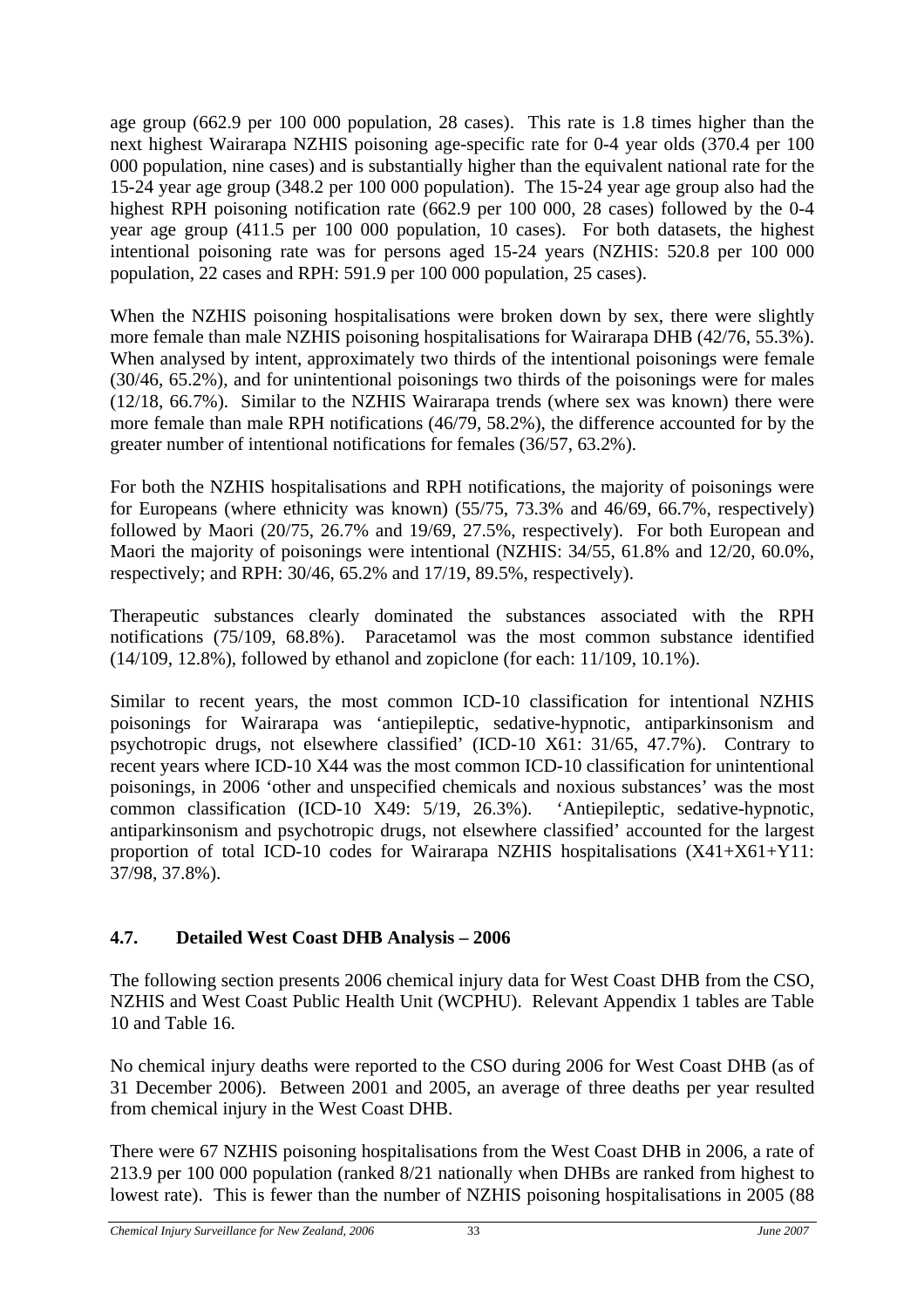cases, 280.9 per 100 000 population) but similar to the number observed in 2004 (64 cases, 204.3 per 100 000 population).

The WCPHU received 11 emergency department notifications (35.1 per 100 000 population) from Grey Hospital relating to chemical injury during 2006. This is considerably lower than the number of notifications from Grey Hospital in recent years (34 in 2005, 35 in 2004 and 47 in 2003).

For both datasets, the majority of poisonings were intentional; however, the percentages varied markedly (NZHIS intentional poisonings: 36/67, 53.7%, and WCPHU intentional poisonings: 11/11, 100%) (however, four of the 67 NZHIS hospitalisations were of unknown intent). Consistent across both datasets, females dominated the number of poisonings (NZHIS: 39/67, 58.2%; WCPHU: 9/11, 81.8%).

Similar age group trends appear when comparing the NZHIS and WCPHU datasets for the West Coast DHB. The highest age-specific poisoning rate for both the NZHIS and WCPHU notifications was for the 15-24 year age group (560.5 per 100 000 population 19 cases; and 88.5 per 100 000 population, three cases, respectively). The West Coast NZHIS age-specific rate for 15-24 year olds is considerably higher than the national equivalent (348.2 per 100 000 population) and is 2.1 times higher than the next highest West Coast NZHIS age-specific rate; 262.3 per 100 000 population (22 cases) for 25-44 year olds. When analysed by intent, the highest age-specific rate for intentional poisoning was for the 15-24 year age group for both NZHIS hospitalisations (295.0 per 100 000 population, 10 cases) and WCPHU notifications (88.5 per 100 000, three cases).

The majority of NZHIS hospitalisations were Europeans (56/67, 83.6%), followed by Maori (9/67, 13.4%). For the WCPHU notifications (where ethnicity was known), all of the poisonings for Europeans (8/8, 100.0%) and were intentional (11/11, 100.0%). When the NZHIS hospitalisations were analysed by intent, the majority of European cases were intentional (32/56, 57.1%), conversely, the majority of Maori cases were unintentional (5/9, 55.6%).

Therapeutic substances were associated with the majority of the WCPHU notifications (11/14, 78.6%). Each specific substance occurred only once, therefore, no specific substance trends can be identified.

As in recent years, the most common ICD-10 classification for intentional NZHIS poisoning hospitalisations for West Coast DHB was 'antiepileptic, sedative-hypnotic, antiparkinsonism and psychotropic drugs, not elsewhere classified' (ICD-10 X61: 15/49, 30.6%). Two classifications were equal for the most common unintentional poisoning classification: 'other and unspecified drugs, medicaments and biological substances' (ICD-10 X44: 7/31, 22.6%) and 'other and unspecified chemicals and noxious substances' (ICD-10 X49: 7/31, 22.6%). 'Antiepileptic, sedative-hypnotic, antiparkinsonism and psychotropic drugs, not elsewhere classified' accounted for the largest proportion of total ICD-10 codes for West Coast DHB (X41+X61+Y11: 20/87, 23.0%).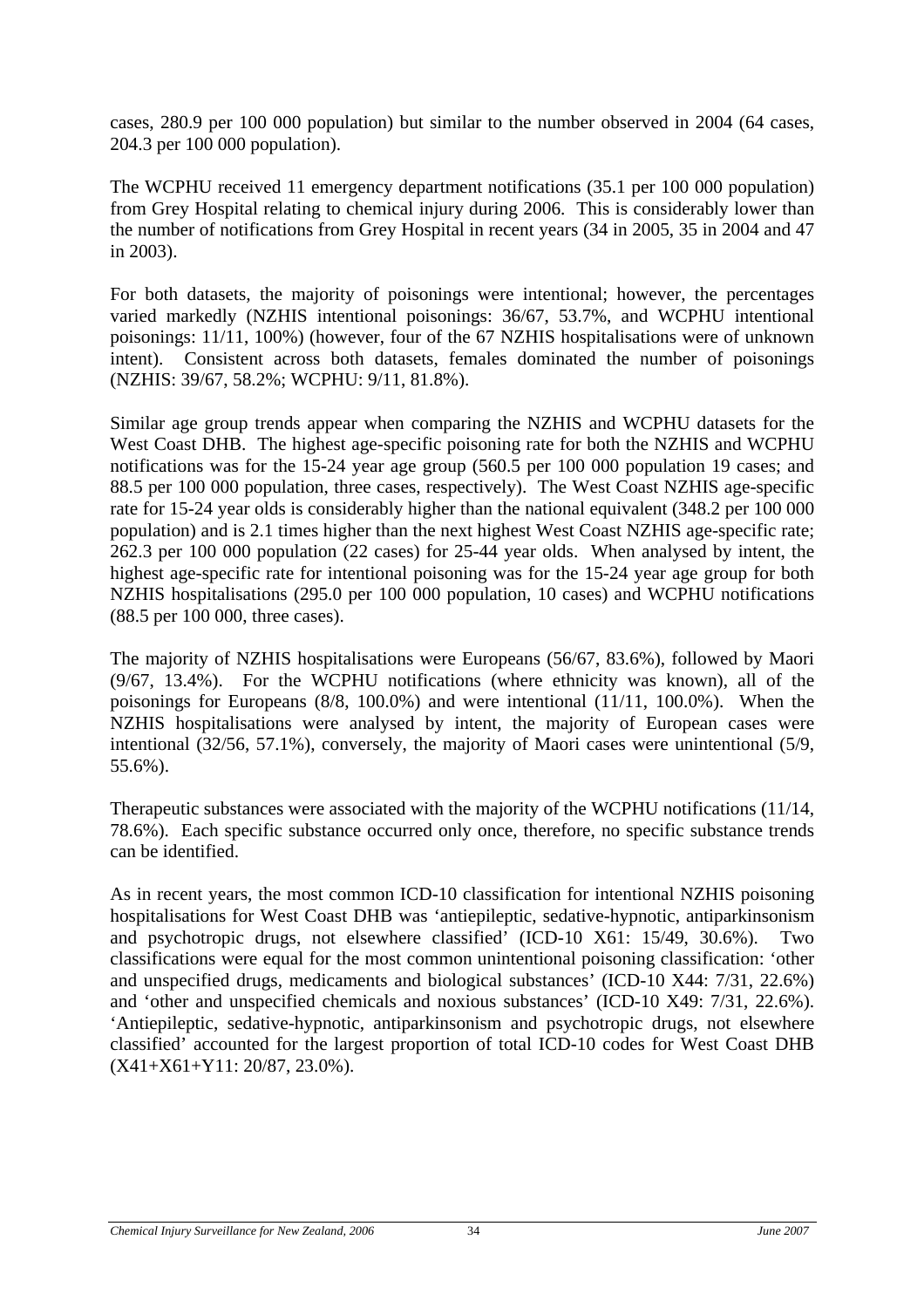# <span id="page-44-0"></span>**4.8. Detailed Southland DHB Analysis – 2006**

The following section details 2006 chemical injury data for Southland DHB from the CSO, NZHIS and Southland PHU (SOPHU). Relevant Appendix 1 tables are Table 11 and Table 17.

As of 31 December 2006 there were four chemical injury deaths reported for Southland DHB for 2006. The majority of CSO deaths were intentional (3/4, 75.0%) (however, one of the four deaths was of unknown intent) and male (3/4, 75.0%). Where ethnicity was known, the majority of deaths were European (2/3, 66.7%) followed by Pacific Peoples (1/3, 33.3%). Carbon monoxide was the primary substance identified in half of the deaths (2/4, 50.0%). Ethanol (chronic) and trimipramine were identified in one death each (for each: 1/4, 25.0%). On average, seven deaths have been reported per year between 2001 and 2005 for Southland DHB.

There were 176 NZHIS poisoning hospitalisations from Southland DHB in 2006, a rate of 165.1 per 100 000. This places Southland DHB 15/21 when DHBs are ranked from highest to lowest hospitalisation rate.

In 2006, 136 poisoning notifications (127.6 per 100 000 population) from Invercargill Hospital were received by SOPHU, this is lower than the number notified in recent years (2005: 201, 188.6 per 100 000 population; 2004: 185 cases, 173.6 per 100 000 population; and 2003: 188 cases, 181.9 per 100 000 population).

While over two thirds (96/136, 70.6%) of the SOPHU poisoning notifications were intentional, only 43.8% (77/176) of the NZHIS poisoning hospitalisations were intentional (however, 30 of the 176 NZHIS hospitalisations were of unknown intent). This is a very similar pattern to that observed in 2005 (SOPHU: 138/201, 68.7%; NZHIS: 78/176, 44.3%).

The highest age-specific rate for both the NZHIS poisoning hospitalisation and SOPHU poisoning notification data was the 0-4 year age group (274.2 per 100 000 population, 19 cases; and 346.3 per 100 000 population, 24 cases, respectively). When analysed by intent, the 15-24 year age group had the highest intentional NZHIS poisoning hospitalisation rate (140.1 per 100 000 population, 19 cases) and intentional SOPHU poisoning notification rate (243.4 per 100 000, 33 cases).

There were more female than male NZHIS poisoning hospitalisations (116/176, 65.9%) and SOPHU notifications (85/136, 62.5%). When analysed by intent, approximately three quarters of both intentional NZHIS (58/77, 75.3%) and SOPHU poisonings (74/96, 77.1%) were female.

The majority of NZHIS poisonings were for Europeans (where ethnicity was known) (157/175, 89.7%), followed by Maori (13/175, 7.5%). Ethnicity data were not collected by the SOPHU.

The majority of SOPHU notification substances were classed as therapeutics (179/234, 76.5%). Paracetamol was the most common substance (25/234, 10.7%), followed by zopiclone and codeine (for each: 12/234, 5.1%). Ethanol ranked third equal with 11 notifications (4.7%). Paracetamol was also the most common intentional substance that resulted in SOPHU notification (22/185, 11.9%) and was ranked second equal (3/49, 6.1%) after household cleaner (7/49, 14.3%) for unintentional poisonings.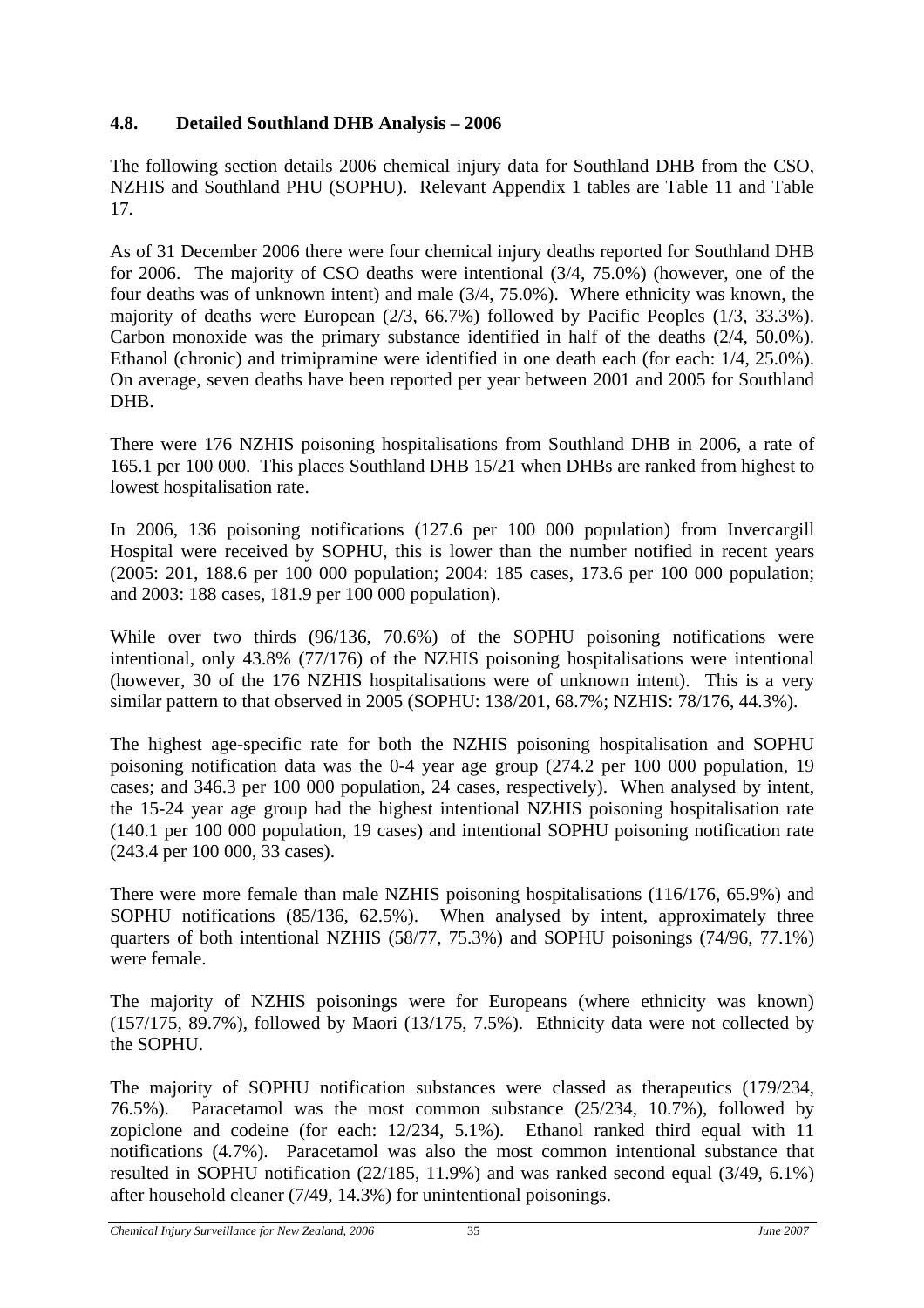<span id="page-45-0"></span>The most common ICD-10 classification for Southland NZHIS poisonings deemed intentional was 'antiepileptic, sedative-hypnotic, antiparkinsonism and psychotropic drugs, not elsewhere classified' (ICD-10 X61: 44/129, 34.1%). For unintentional poisonings the most common classification was 'other and unspecified chemicals and noxious substances' (ICD-10 X49: 21/80, 26.3%). 'Antiepileptic, sedative-hypnotic, antiparkinsonism and psychotropic drugs, not elsewhere classified' accounted for the greatest proportion of total ICD-10 codes for Southland NZHIS hospitalisations (X41+X61+Y11: 71/257, 27.6%).

# **4.9. Specific Analyses**

Inclusion of several datasets in a comprehensive surveillance system enables comparison of data relating to specific public health issues to be investigated. The resulting picture is therefore more representative of the associated burden of injury than would have been obtained when examining each dataset separately. This is illustrated in the following examples: poisoning in children aged less than five years, poisonings involving paracetamol or ethanol, and substances covered by the HSNO Act.

# **4.9.1. Poisonings in Children Aged Less than Five Years**

Details on cases aged less than five years are presented in Appendix 1 Table 18 and Table 19. CSO and ARPHS data are excluded from this analysis; for CSO no cases for this age group were reported as of 31 December 2006, and for ARPHS notifications from Starship Children's Hospital are not received.

In 2006, there were 793 NZHIS poisoning hospitalisations involving children less than five years of age (9.8% of total NZHIS poisoning hospitalisations), up from 707 in 2005. The corresponding age-specific poisoning rate for 2006 was 288.3 per 100 000 population. As expected, none of the NZHIS hospitalisations in this age group were intentional. The majority of hospitalisations for those aged less than five years were for Europeans (where ethnicity was known) (470/785, 59.9%) followed by Maori (198/785, 25.2%), and Pacific Peoples (71/785, 9.0%).

Sex trends were similar for the NZHIS and PHU datastets in this age group; the number of males exceeded females (NZHIS: 457/793, 57.6%; PHU: 55/89, 61.8%).

Eighty nine children aged less than five years presented to the emergency department of Wellington, Kenepuru, Masterton, Grey and Invercargill Hospitals, some of these children had consumed multiple substances. Of the 95 known substances (53 individual substances) notified from the PHUs for children aged less than five years, 25.3% (24/95) involved paracetamol. Other prominent substances included household cleaners (8/95, 8.4%) and loratadine (5/95, 5.3%).

# **4.9.2. Paracetamol Poisonings**

Summary demographic data on paracetamol poisonings for 2006 are presented in Appendix 1 Table 20. As of 31 December 2006 there were no deaths in 2006 where the primary substance identified was paracetamol. For the PHU data, paracetamol was either the most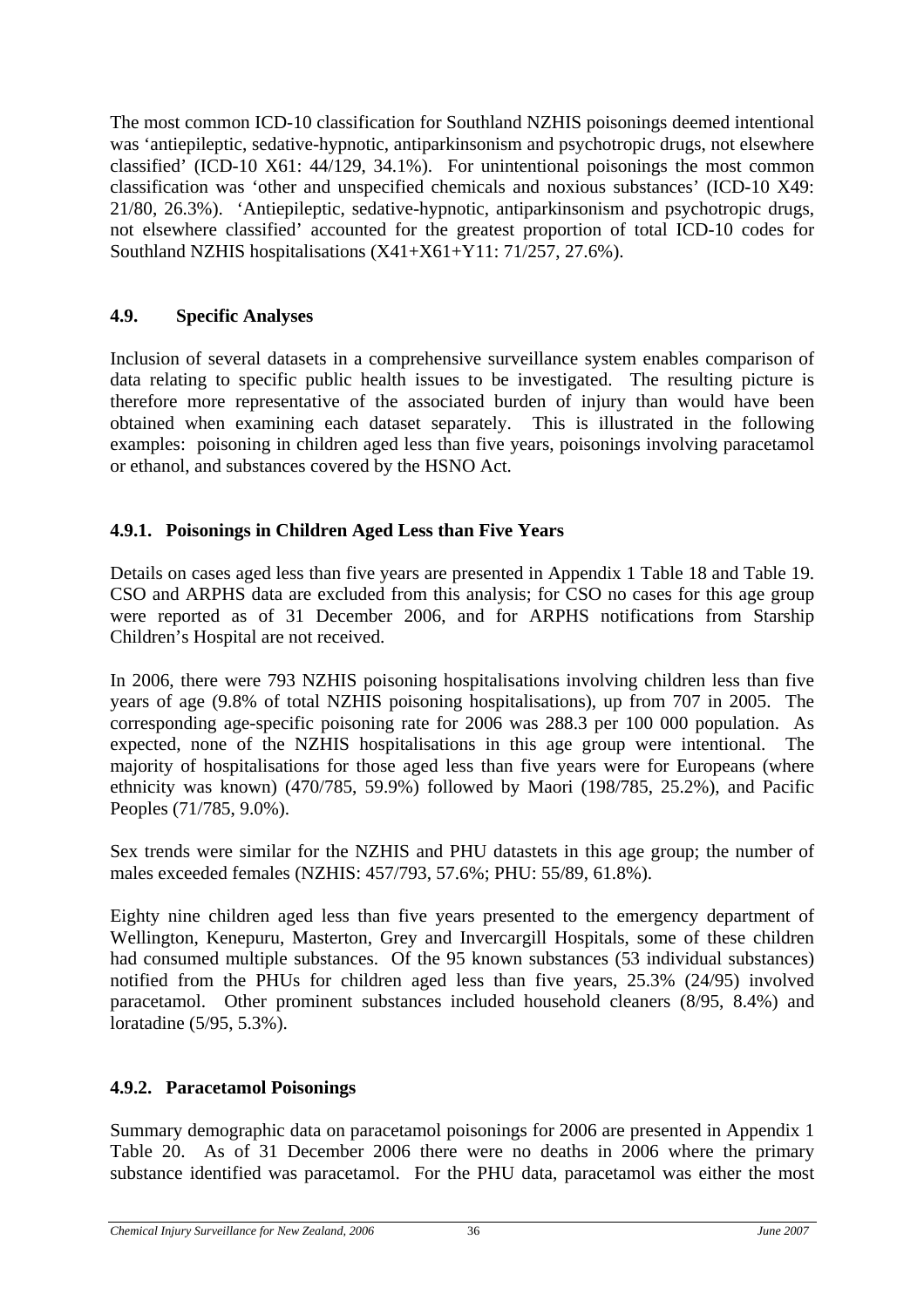<span id="page-46-0"></span>common or second most common of the identifiable substances for all the PHUs (with the exception of Grey Hospital data where no paracetamol poisonings occurred).

In total, there were 258 notifications of paracetamol poisoning, of which 131 were reported from Auckland City Hospital (down from 116 reported in 2005), this represents 5.3% of total substances for that hospital. Masterton Hospital reported 14 paracetamol poisonings (up from seven reported in 2005), this represents 12.8% of the total substances for that hospital. The Wellington hospitals reported a total of 88 paracetamol poisonings (up from 74 reported in 2005), this represents 15.8% of the total substances for that hospital. Grey Hospital did not report any paracetamol poisonings during 2006 (seven reported in 2005). Invercargill Hospital reported 25 paracetamol poisonings (down from 34 reported in 2005), this represents 10.7% of the total substances for that hospital.

The majority of the paracetamol notifications for all hospitals were deemed intentional (215/258, 83.3%) (however, 14 of the 258 hospitalisations were of unknown intent). A large percentage of the PHU paracetamol notifications were from the 15-24 year age group (Auckland City Hospital: 65/131, 49.6%; Wellington Hospitals: 39/88, 44.3%; Masterton Hospital: 5/14, 35.7%; and Invercargill Hospital: 11/25, 44.0%). The percentage of PHU paracetamol notifications from the 0-4 year age group was also quite high. Across all hospitals, 73.6% (190/258) of the paracetamol notifications were female, this is similar to results from 2005 (182/256, 71.1%). The majority of notifications involved persons of European ethnicity (where ethnicity was known) (155/233, 66.5%). Similar to 2005 analysis, a notable percentage of the ARPHS paracetamol notifications were for Asians (23/131, 17.6%).

# **4.9.3. Ethanol Poisonings**

Summary demographic data on acute ethanol poisonings for 2006 are presented in Appendix 1 Table 21. As of 31 December 2006 ethanol (acute poisoning) was the primary substance identified in five deaths filed at the CSO for 2006 (6.2% of the total chemical injury deaths). Acute ethanol poisoning is the primary substance identified in an average of 12 deaths per year (based on 2001-2005 data). None of the acute ethanol related deaths for 2006 were deemed intentional; however, three were of unknown intent. The deceased were aged between 34 and 58, one was female the other four were male, all were of European ethnicity. There were also six deaths during 2006 where the primary substance identified was ethanol but as a result of chronic abuse (as opposed to acute poisoning).

In 2006, there were 1 259 ethanol notifications (51.2% of the total substances) from Auckland City Hospital, a substantial increase from the 952 notifications (42.9% of total substances) received during 2005. The number of notifications for the remaining four DHBs ranged from one (Grey Hospital) to 19 (Wellington Hospitals), totalling 42. Ethanol consistently appears relatively high up the list for the number of notifications; it was the most common substance for Auckland City and Invercargill hospitals, second equal for Masterton Hospital and fifth highest for Wellington/Kenepuru hospitals.

Auckland City, Wellington/Kenepuru Hospitals and Masterton Hospital recorded a number of ethanol poisonings for persons aged less than 18 years (the legal drinking age in New Zealand); 121 (9.6% of the Auckland City ethanol notifications), three (15.8% of the Wellington/Kenepuru Hospitals ethanol notifications) and three (27.3% of the Masterton Hospital ethanol notifications), respectively.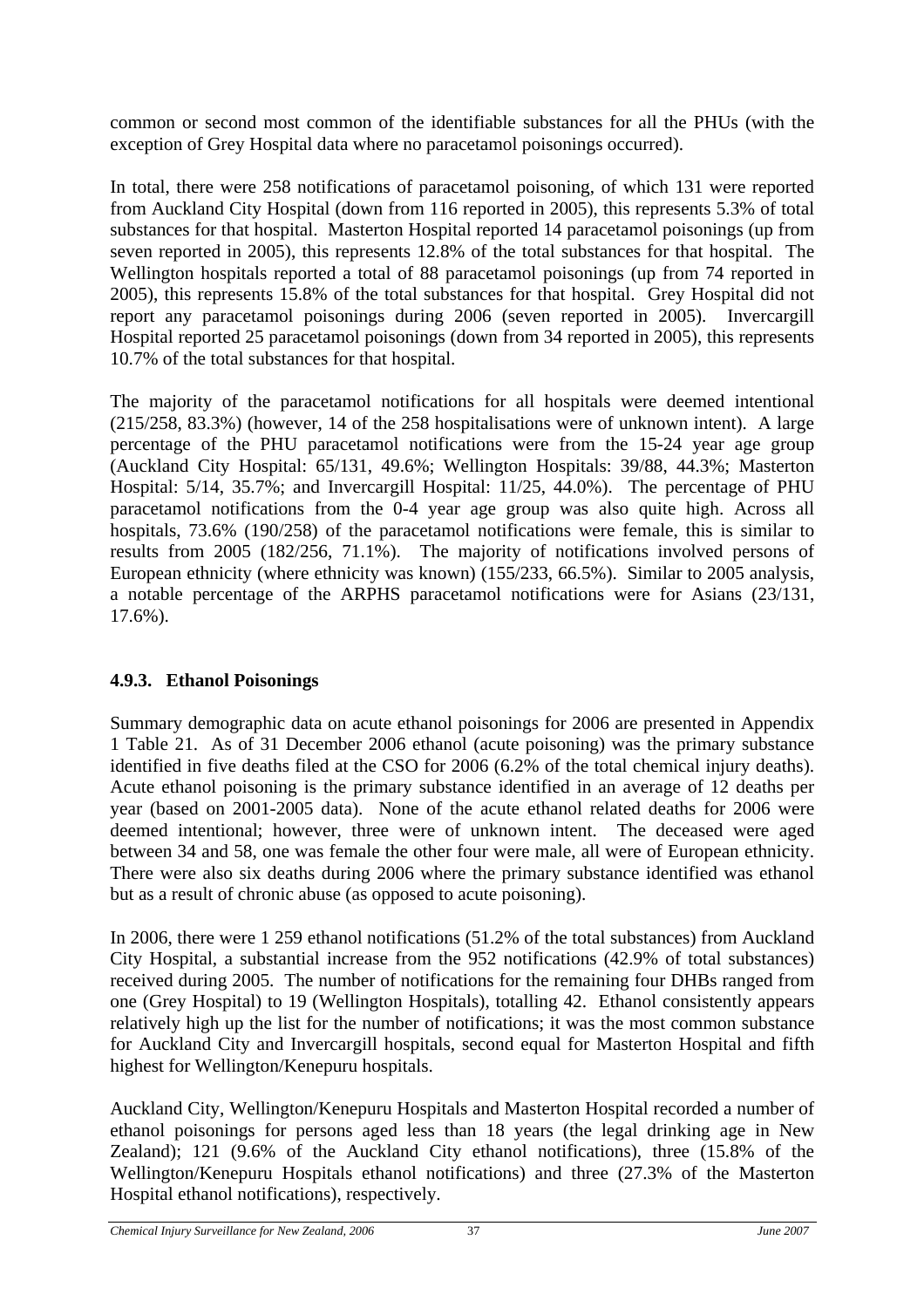<span id="page-47-0"></span>Nearly two thirds (823/1 256, 65.5%) of the Auckland City hospital ethanol notifications were male (where sex was known). For Wellington/Kenepuru hospitals, the majority of ethanol notifications were also male (11/19, 57.9%). The remaining hospitals did not follow this trend; here the majority of ethanol notifications were female (Invercargill Hospital: 11/11; Masterton Hospital: 9/11; Grey Hospital: 1/1).

#### **4.9.4. Poisoning Involving HSNO Substances**

Summary data on HSNO substance notifications from PHUs are presented in Appendix 1 Table 22. Combined 2006 PHU data for Auckland, Capital and Coast, Wairarapa, West coast and Southland identified 135 notifications involving 29 substances covered by the HSNO Act. The most common HSNO substances were methylated spirits and carbon monoxide (for each: 26/110, 23.6%) followed by household cleaners (including disinfectant, laundry powder, drain cleaner and detergent) (24/110, 21.8%). In addition, there were 13 notifications for hypochlorites and hydrocarbons (including LPG, petrol, lighter fluid and methane) (for each: 13/110, 11.8%). A number of other household and industrial HSNO substances were involved in poisonings including chlorine (4/110, 3.6%), ethylene glycol (antifreeze) (4/110, 3.6%), sodium hydroxide (caustic soda) (4/110, 3.6%) and turpentine (2/110, 1.8%). Due to the lack of detail given for some of the PHU notifications, it is likely that there are other injuries as a result of HSNO substances that have not been identified.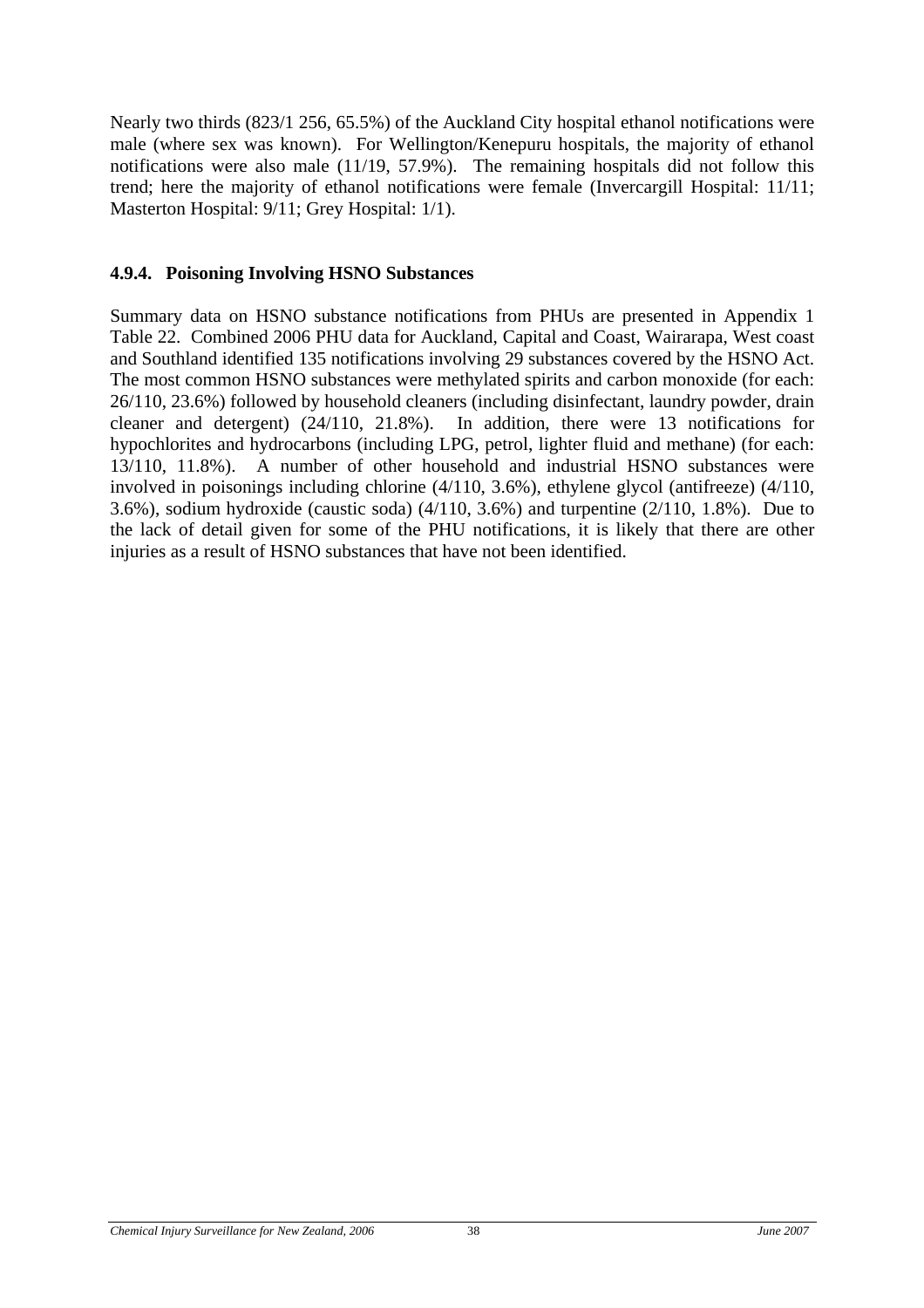### <span id="page-48-0"></span>**5. CORONIAL SERVICE OFFICE DATA FOR 2004 AND 2005**

Summary data on CSO deaths for 2004 and 2005 are presented in Appendix 1: Table 23 to Table 27. As of 31 December 2006, the number of deaths attributable to chemical injuries in New Zealand for 2004 and 2005 was 211 and 215 respectively. The corresponding mortality rate for 2004 was 5.2 per 100 000 population, and for 2005, 5.3 per 100 000 population. The number of deaths attributable to chemical injuries for 2004 and 2005 is less than that observed for the years 2001 to 2003 (240, 245 and 236); this is not surprising due to timeliness issues discussed previously. It is estimated that the 2004/2005 data are 90% complete.

Figure 7 illustrates the percentage of chemical injury deaths by intent for 2004 and 2005. The graph shows that for both years, the majority of chemical injury deaths were deemed intentional (136/211, 64.5% for 2004; and 141/215, 65.6% for 2005), however, a number of deaths were of unknown intent (43/211, 20.4% for 2004; and 41/215, 19.1% for 2005).



**Figure 7: Percentage of Chemical Injury Deaths by Intent, 2004 and 2005** 

Figure 8 and Figure 9 illustrate chemical injury mortality data by DHB for both 2004 and 2005. In 2004, the greatest number of deaths occurred in Canterbury DHB (33 deaths), closely followed by Auckland DHB (31 deaths). In 2005, Counties Manukau had the greatest number of deaths (22 deaths), closely followed by Auckland, Waitemata and Canterbury DHBs (all reporting 21 deaths). In 2004, West Coast DHB had the highest mortality rate (16.0 per 100 000, five deaths), well ahead of the second highest rate, which was reported in Wairarapa DHB (10.4 per 100 000, four deaths). It is important to note however, these rates are based on a low number of reported deaths and there is a large difference for both DHBs in the number of deaths reported between 2004 and 2005. This illustrates the variability of the data due to small numbers. In 2005, Whanganui and MidCentral DHBs had the highest chemical injury mortality rates (12.9 and 11.3 per 100 000 population, respectively).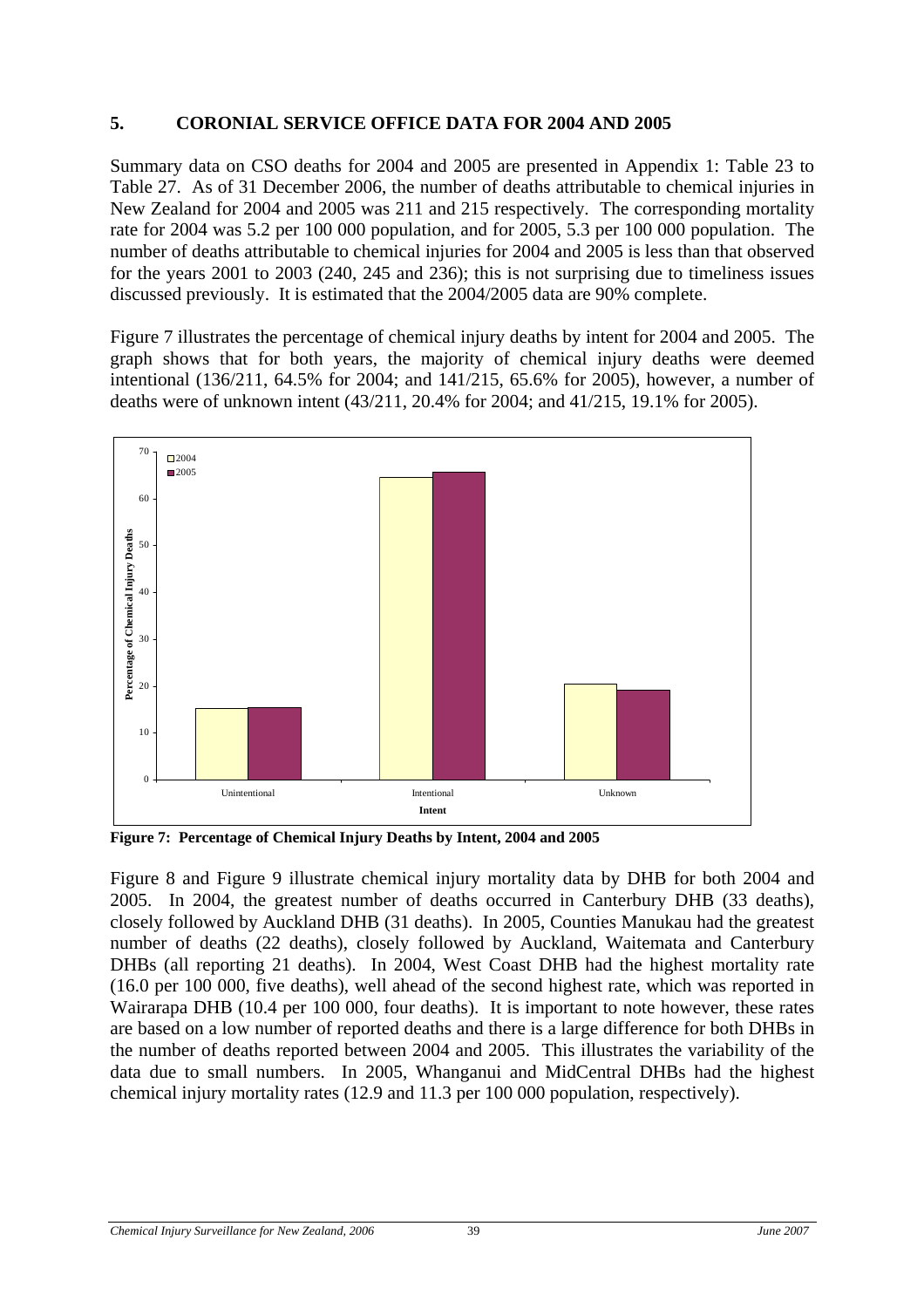<span id="page-49-0"></span>

**Figure 8: Number of Chemical Injury Deaths by DHB, 2004 and 2005** 



**Figure 9: Chemical Injury Mortality Rate by DHB, 2004 and 2005** 

In 2004, Canterbury and Auckland DHBs had the greatest number of intentional deaths (24 and 20 respectively), representing 32.4% (44/136) of the total number of intentional deaths for 2004. These two DHBs were well above Otago DHB which had the third highest number of deaths deemed intentional (12 deaths). These three DHBs were the only ones to have more than ten deaths deemed intentional. In 2005, a very different trend is observed with six DHBs recording 10 or more intentional deaths, interestingly, Auckland is not one of them.

In 2004 and 2005, the highest age-specific mortality rate occurred in the 25-44 year age group (7.6 per 100 000 population, 86 deaths; and 8.8 per 100 000, 100 deaths, respectively) followed by the 45-64 year age group (7.0 per 100 000 population, 67 deaths; 7.8 per 100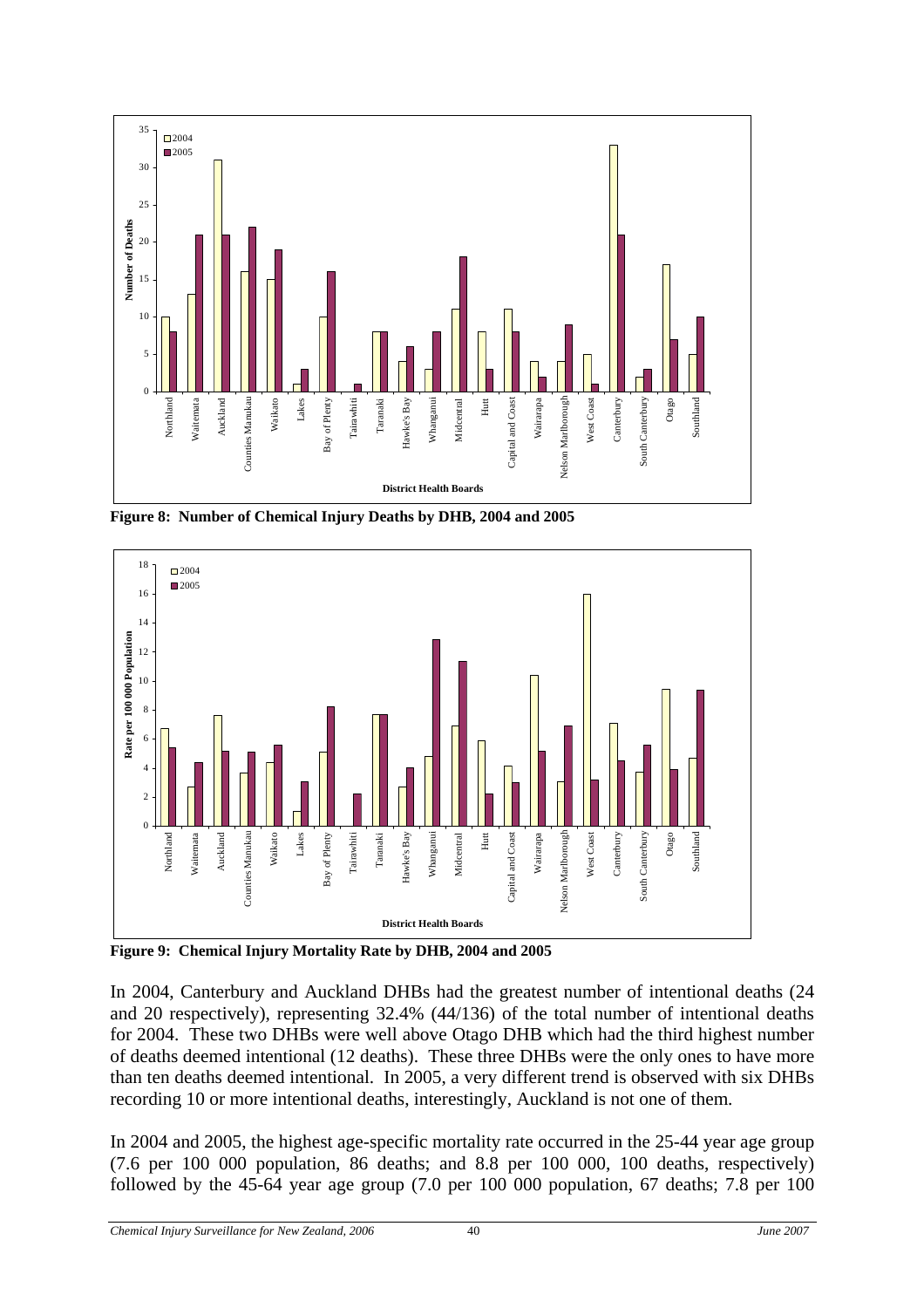<span id="page-50-0"></span>000, 75 deaths, respectively). For both years, the lowest age-specific rate (excluding the 0-4 year age group where no deaths were recorded) was for the 5-14 year age group (for each year: 0.3 per 100 000, two deaths) (Figure 10).



**Figure 10: Age-Specific Mortality Rates, 2004 and 2005** 

The number of intentional chemical injury deaths was highest for 24-44 year olds (53 in 2004 and 66 in 2005), however, the proportion of intentional deaths versus unintentional/unknown intent deaths for each age group generally increases with increasing age (Figure 11 and Figure 12). For example, in 2004 57.6% (19/33) of the deaths for the 15-24 year age group were intentional, this compares with 91.3% (21/23) for those aged 65 years and over.



**Figure 11: Number of Chemical Injury Deaths by Age Group and Intent, 2004**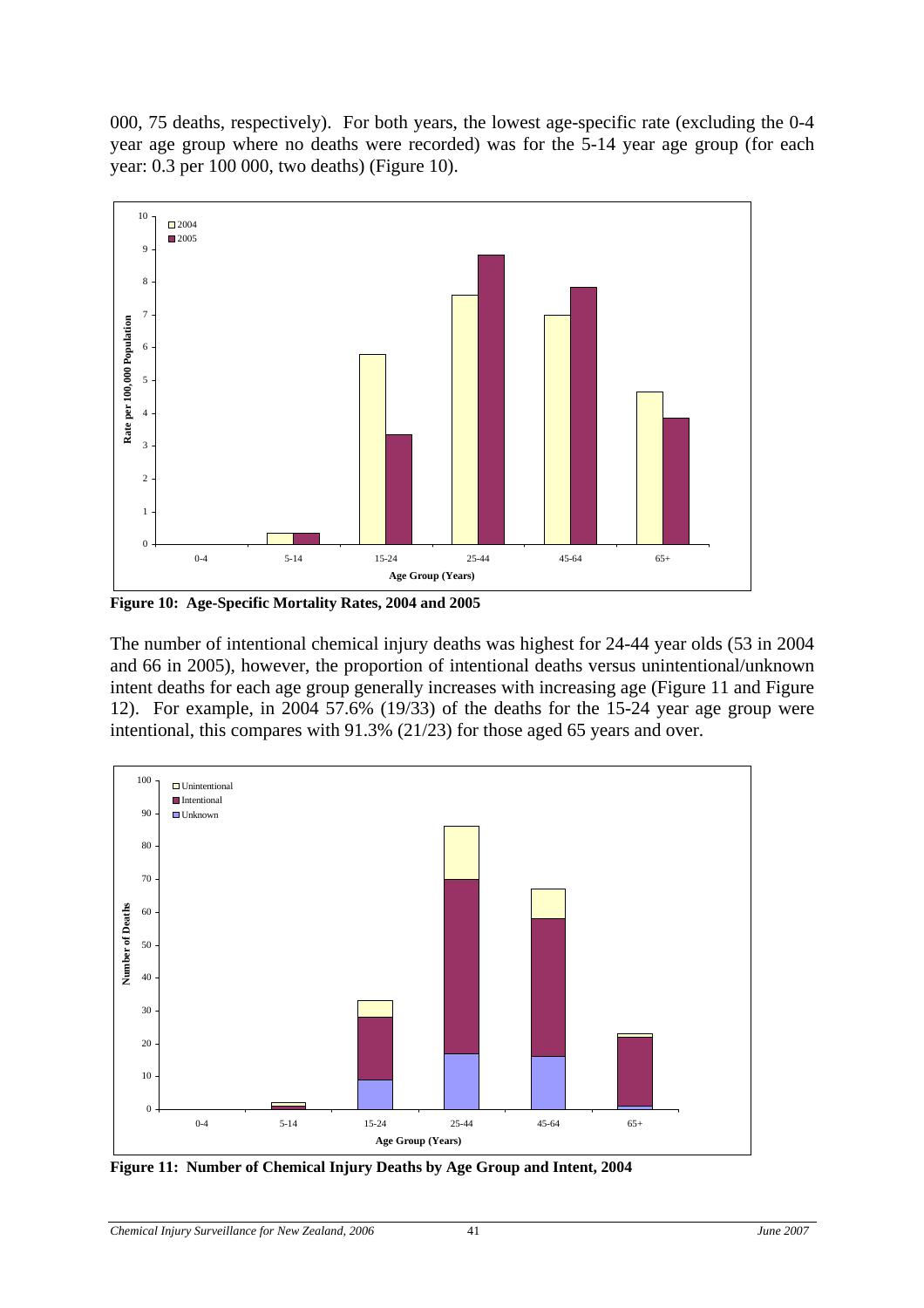<span id="page-51-0"></span>

**Figure 12: Number of Chemical Injury Deaths by Age Group and Intent, 2005** 

For both 2004 and 2005 there were more male than female chemical injury deaths. In 2004 there were 2.6 male deaths for every female death (153 versus 58), and in 2004 there were 2.7 male deaths for every female death (157 versus 58).

Where ethnicity was known, the majority of chemical injury deaths for both 2004 and 2005 combined were for persons of European ethnicity (327/392, 83.4%), followed by Maori (46/392, 11.7%). When analysed by intent for both years, the number of intentional European deaths greatly outnumbered the number of unintentional European deaths (225 versus 44, respectively), conversely, the number of intentional Maori deaths was similar to the number of unintentional Maori deaths (15 versus 14, respectively).

Substance data were similar for 2004 and 2005. For both years combined, 50.2% (214/426) of the deaths involved more than one substance. Combined results for both years show that just under half (200/419, 47.7%) of the substances primarily identified in the deaths (where substance class could be assigned) were classed as household/domestic chemicals. This was followed by therapeutics (125/419, 29.8%) and chemicals/drugs of abuse (87/419, 20.8%).

The substance that accounts for the majority of household/domestic chemicals class was carbon monoxide. Carbon monoxide was the primary substance identified in 46.0% (196/426) of deaths for 2004 and 2005 combined. In particular, it was attributed to 69.3% (192/277) of the intentional deaths. Other primary substances which accounted for a notable proportion of deaths for 2004 and 2005 combined were methadone (29/426, 6.8%), morphine or heroin (25/426, 5.9%), ethanol (25/419, 5.9%) and hydrocarbons (for example petrol, LPG and butane) (19/426, 4.5%). The leading substances involved in the unintentional deaths were methadone (16/65, 24.6%), hydrocarbons (11/65, 16.9%) and morphine or heroin (10/65, 15.4%). Figure 13 shows the top five primary substances identified by intent for the 2004 deaths, while Figure 14 shows the same information for the 2005 deaths. Of interest is that if the individual antidepressants are combined they account for 8.1% (17/211) of chemical injury deaths in 2004 and 9.8% (21/215) of chemical injury deaths in 2005.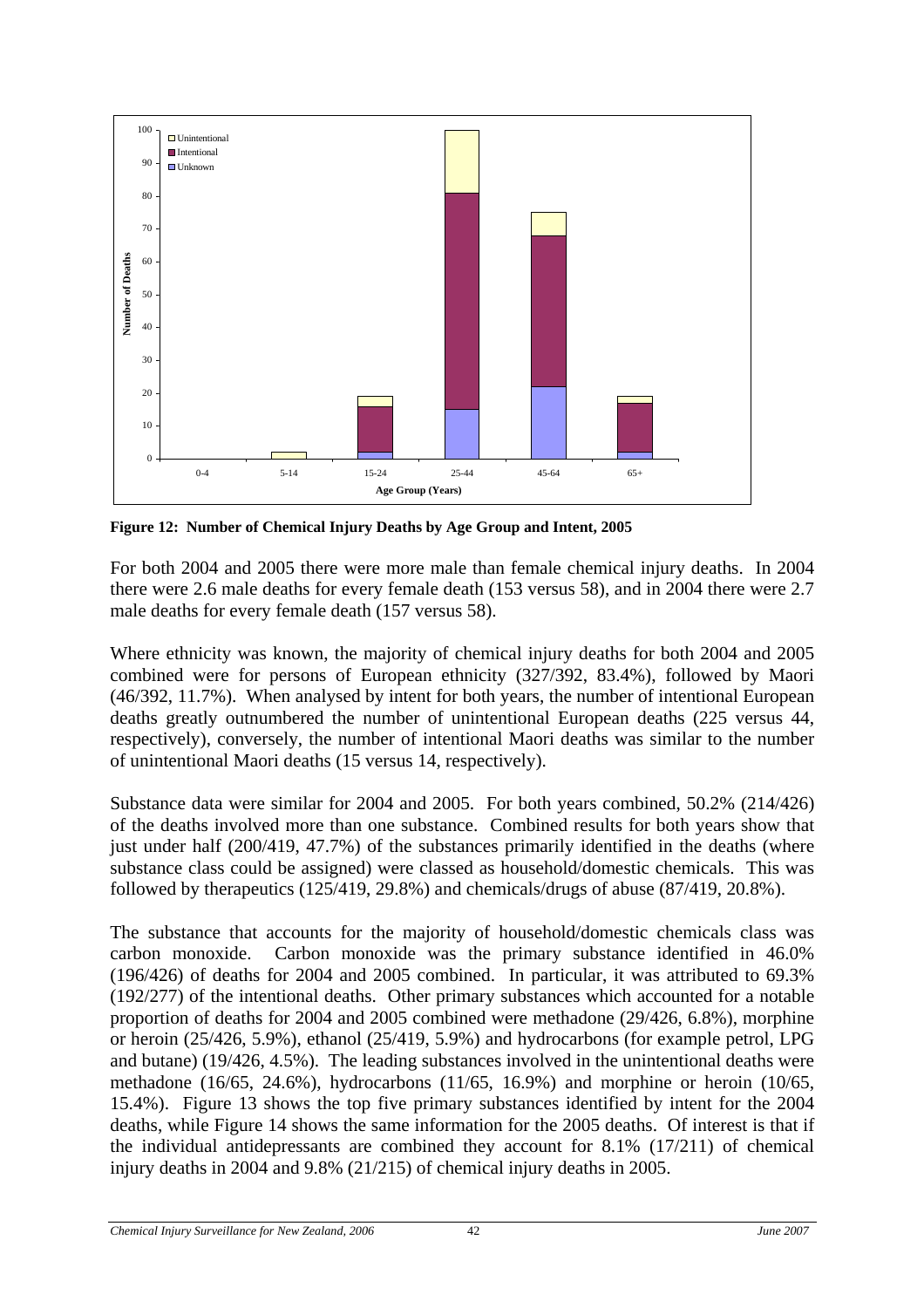<span id="page-52-0"></span>

**Figure 13: Top Five Primary Substances Identified in Deaths, 2004** 



**Figure 14: Top Five Primary Substances Identified in Deaths, 2005** 

Primary substances identified for the deaths for these two years which are specifically regulated by the HSNO Act included carbon monoxide (196) hydrocarbons (19), glyphosate (3), caustic soda (2) and one each of cyanide, paraquat, ethylene glycol and methanol.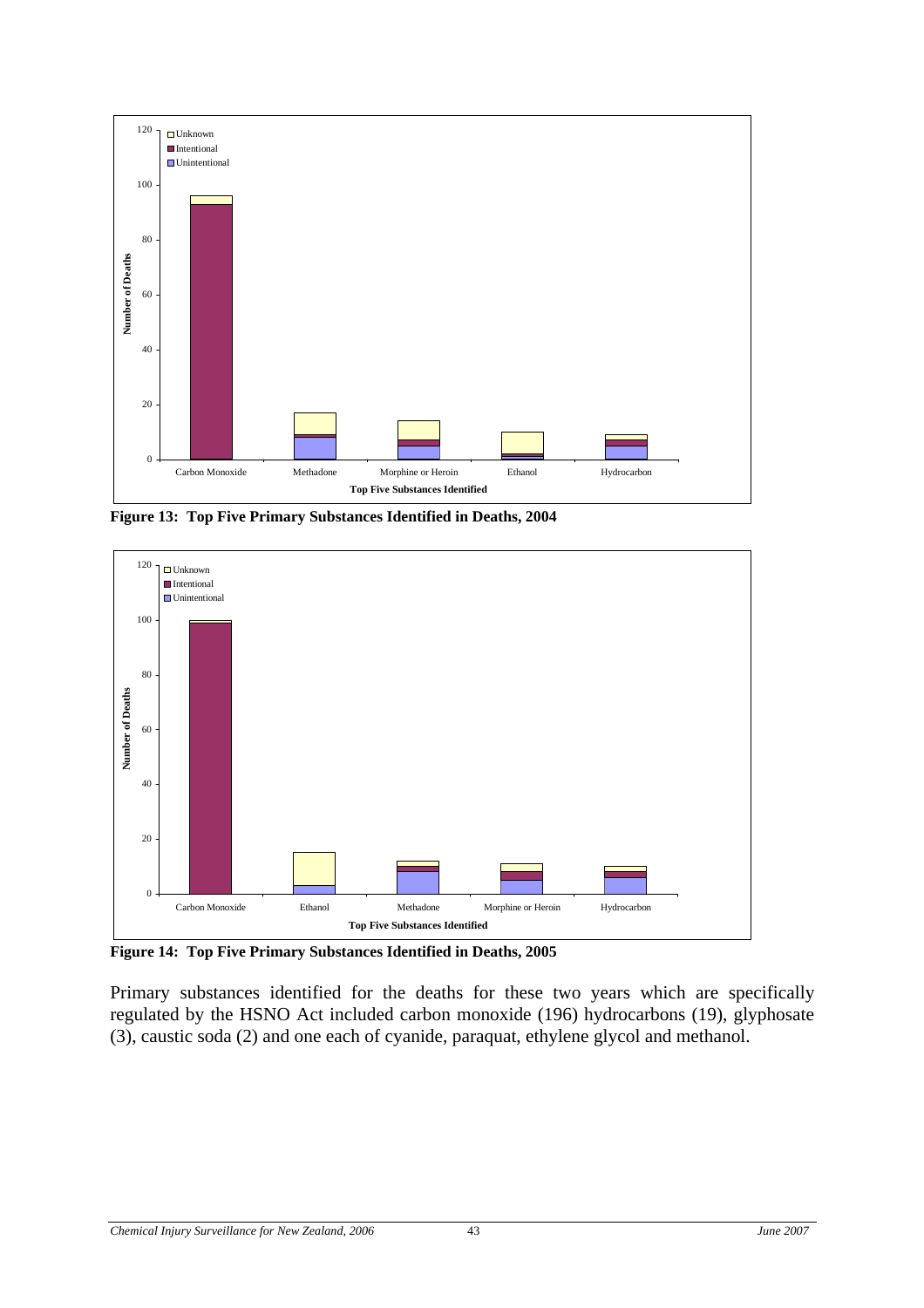# <span id="page-53-0"></span>**6. CONCLUSIONS**

This report has presented comprehensive chemical injury surveillance data for the year 2006. The data comprise of national mortality data (sourced from the CSO), national inpatient hospitalisation data (sourced from NZHIS), national spraydrift data (sourced from the DriftNet surveillance system), national poison/chemical notifiable injuries (sourced from EpiSurv), and local emergency department and inpatient data for Auckland City Hospital (Auckland DHB), Wellington and Kenepuru Hospitals (Capital and Coast DHB), Masterton Hospital (Wairarapa DHB), Grey Hospital (West Coast DHB) and Invercargill Hospital (Southland DHB). A summary of key statistics for 2006 are detailed in Section 4.2.

In 2004, a comprehensive assemblage of poisoning data was first presented. National trends across datasets for 2003 and comparison of New Zealand's mortality figures with international results for 2001/2002 were included in the 2003 Annual Report (McDowell *et al.*, 2004), and the latter also published in the New Zealand Medical Journal in 2005 (McDowell *et al.*). Updated comparisons are not included in this report but it is recommended that a re-evaluation of trends should be undertaken when there are sufficient long-term data. This years report contains one years worth of local PHU notification data (2006) for all five DHBs (however, it is possible to compare this to at least two years previous worth of PHU data) and two years worth of national CSO data (detailed 2004 and 2005 analysis). In the 2005 report, analysis was also undertaken using local Hutt DHB emergency department data, these data were not available for 2006.

As mentioned in Section 3 data from other PHUs/hospitals would be readily and appreciatively encompassed into CISS. While it has been recognised that the most desirable means of capturing any notification data is via integration with patient management systems, resources are currently unavailable to enable this.

This year is the first time national chemical/poison notifiable injuries sourced from EpiSurv were included in the CISS. It is the intention to continue to incorporate this to capture all available chemical/hazardous substance injury data sources.

A means of capturing notifications of hazardous substances injuries under the HSNO Act from medical and hospital based practitioners to Medical Officers of Health will be finalised and implemented by July 2007 and these data will be incorporated into next year's Annual Report.

As in recent years, this report has not included a detailed analysis of poisoning calls received by the NPC. The MoH did provide the CISS with summarised NPC data, but a more detailed analysis of calls relating specifically to human poisonings (as opposed to general information calls and calls relating to animal poisonings and spills) was not possible.

DriftNet data have again been included in this report. The number of complaints reported by PHUs for 2006 was only seven and the number of complaints reported through DriftNet since its implementation in 1998 averages 12 per year for the whole country. It is apparent that the amount of data currently being collected using DriftNet is an under representation of the overall number of events. While we know that the total number of complaints generated by the public is much larger than that, only incidents with health impacts fall under the scope of DriftNet. According to a report by Mazzoni (2001) there are significant numbers of incidents *with health effects* being reported to councils and *not passed* on to PHUs: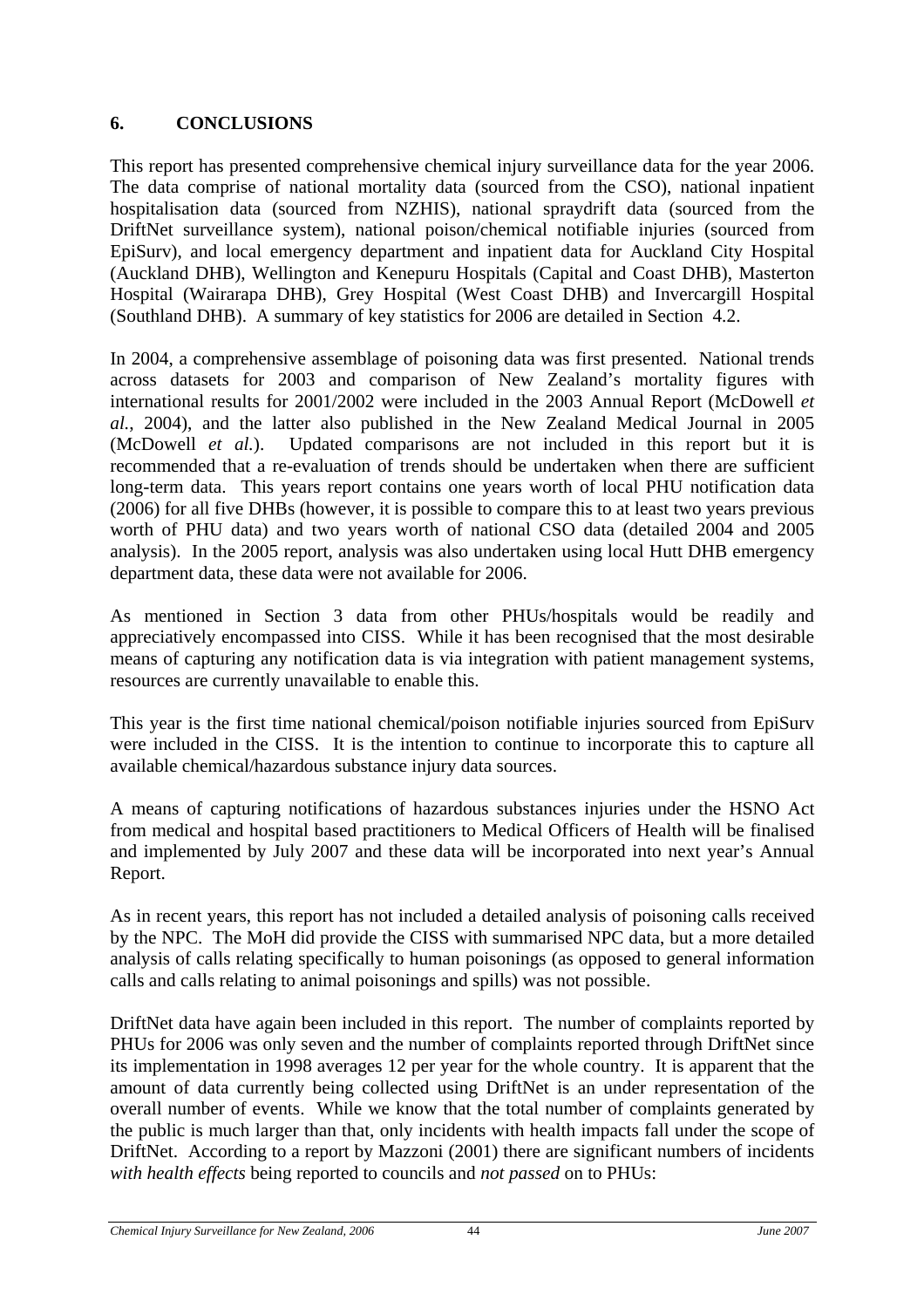"…two regional councils forwarded their datasets containing their spray drift incidents over the past two years. Preliminary analysis of both datasets indicate that indeed the reported incidents are much higher than what is being captured on *Driftnet* (over 200 cases total). In both datasets, a number of the spray drift incidents report human exposures and health complaints. The regional council data however lack the amount of detail and follow up that *Driftnet* would provide. A comprehensive health impact analysis from these regional council datasets is therefore not possible. This clearly indicates the need for the two agencies (PHSs and Regional Councils) to coordinate their efforts in the health sector. Incidentally one of the datasets containing over sixty complaints, some of which indicate human health concerns came from a regional council whose PHS had reported no health spray drift complaints in *Driftnet* for either year".

It has been suggested previously (McDowell, 2004) that the low number of reported complaints on DriftNet may be due to: 1) unfamiliarity with the software and/or software incompatibility and 2) complaints being directed to the NPC or regional councils rather than PHUs. The regional council's aspect has been discussed above, and it appears the bulk of complaints are being directed there rather than the PHUs or the NPC (the NPC only received 29 spraydrift calls in 2002). In addition, as ESR is currently accepting the DriftNet data in any form from PHUs and no longer requiring the use of DriftNet software program per se, the software itself is not a likely reason for the low number of complaints. Therefore future discussion between PHUs and regional councils may improve the referral of spraydrift incidents with health impacts to PHUs.

The small number of cases involved with some of the datasets presented in this report, particularly the CSO data, requires caution when interpreting figures, especially rates. A further limitation of the data presented in this report is the incomplete nature of the CSO data for 2006. As the timing of the reports filed as the CSO can vary by coroner, comparisons across DHBs must be done with care. While intent is most reliable for the deaths (determined by coroner), intent associated with the PHU notifications is less robust. For the West Coast and Southland notification data presented in this report, which did not have intent specifically assigned, cases reported as overdoses have been classed as intentional, with any other, for example ingestion or inhalation, have been classed as unintentional.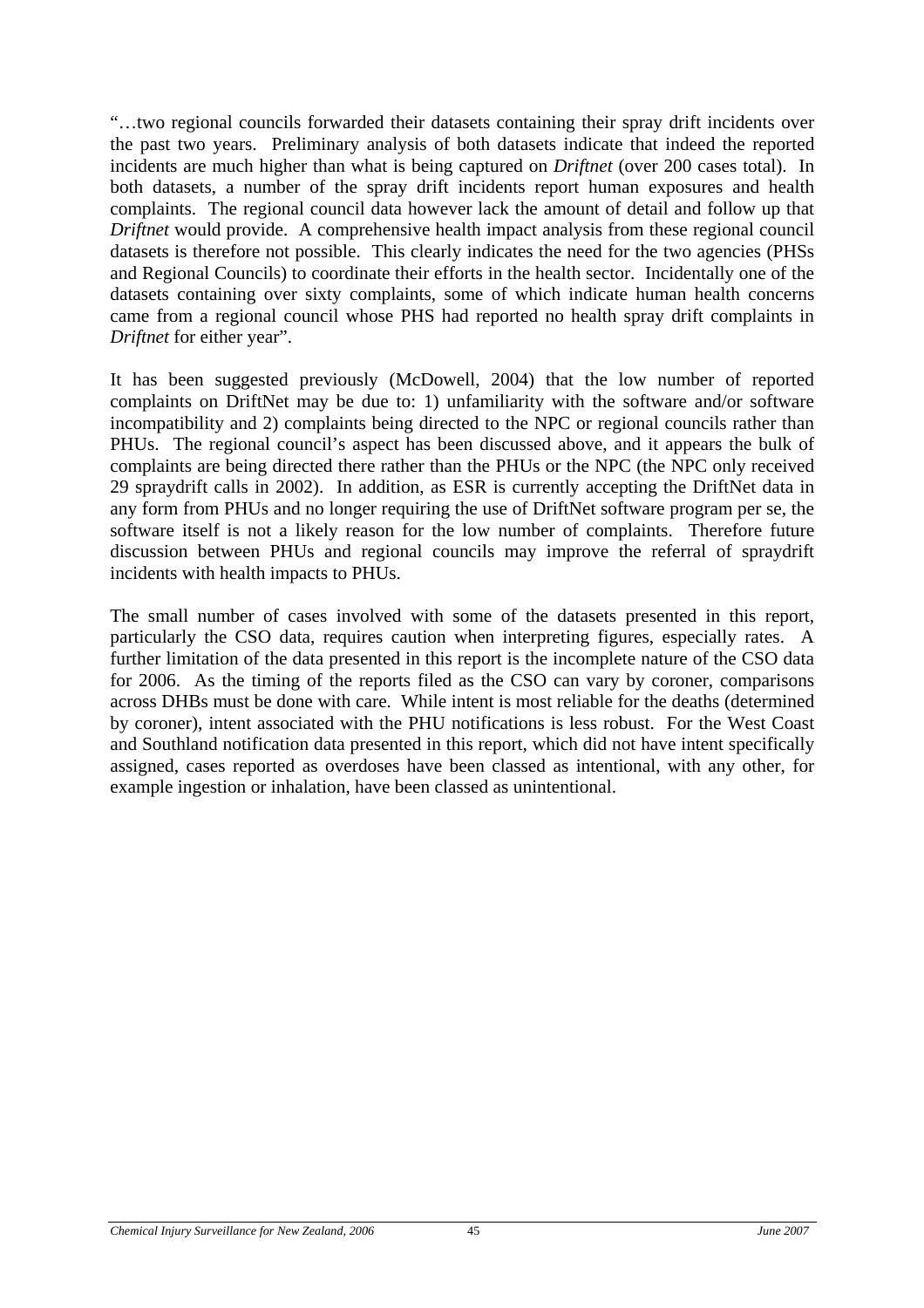### <span id="page-55-0"></span>**REFERENCES**

Amdur, M. O., Doull, J., & Klaasen, C. D. (1991). Casarett and Doull's Toxicology (4th ed.). New York: Pergamon Press.

Bates, B., & Fowles, J. (2000). Proposal for the Development of a National Surveillance System for Injuries Caused by Hazardous Substances. ESR Report to the Ministry of Health. Unpublished Report.

Espitia-Hardeman, V., & Paulozzi, L. (2005). Injury Surveillance Training Manual. Atlanta: Centers for Disease Control and Prevention, National Center for Injury Prevention and Control.

Fowles, J. (2001). The Notification of Injuries from Hazardous Substances: Draft Guidelines and Reference Material for Public Health Services. ESR Report to Ministry of Health. Unpublished Report.

Fowles, J., Phillips, D., McDowell, R., Gilmore, K., De Feijter, J., & Boyle, K. (2002). A Chemical Injuries Surveillance System for New Zealand: Report of a Pilot Study. ESR Report to the Ministry of Health. Unpublished Report.

Institute of Environmental Science and Research. (2007). Notifiable and Other Diseases in New Zealand: Annual Report 2006. Wellington: Institute of Environmental Science and Research.

Mazzoni, S. (2001). Report on Agrichemical Spray Drift Incidents Reported to Public Health Services, 2000. ESR Report to the Ministry of Health. Unpublished Report.

McDowell, R., Fowles, J., & Phillips, D. (2003). A Comprehensive Chemical Injury Surveillance System for New Zealand: Outcome of a pilot study and proposal for national implementation. ESR report to the Ministry of Health. Unpublished Report.

McDowell, R. (2004). Report on Agrichemical Spray Drift Incidents Reported to Public Health Services, 2003. ESR Report to the Ministry of Health. Unpublished Report.

McDowell, R., Fowles, J., & Phillips, D. (2004). Chemical Injury Surveillance for New Zealand, 2003: National Implementation and Key Statistics . ESR Report to the Ministry of Health. Unpublished Report.

McDowell, R., Fowles, J., & Phillips, D. (2005). Deaths from Poisoning in New Zealand 2001-2002. New Zealand Medical Journal, 118(1225).

McDowell, R., & Gallagher, L. (2005). Chemical Injury Surveillance for New Zealand, 2004. ESR Report to the Ministry of Health. Unpublished Report.

McDowell, R. (2006). National Notification, Investigation and Surveillance Systems for Chemical Exposures, Bi-Annual Report. ESR Report to the Ministry of Health. Unpublished Report.

Ruscoe, Q. (2007). Mass chlorine poisonings at a swimming pool. New Zealand Public Health Surveillance Report, 5(1), 5.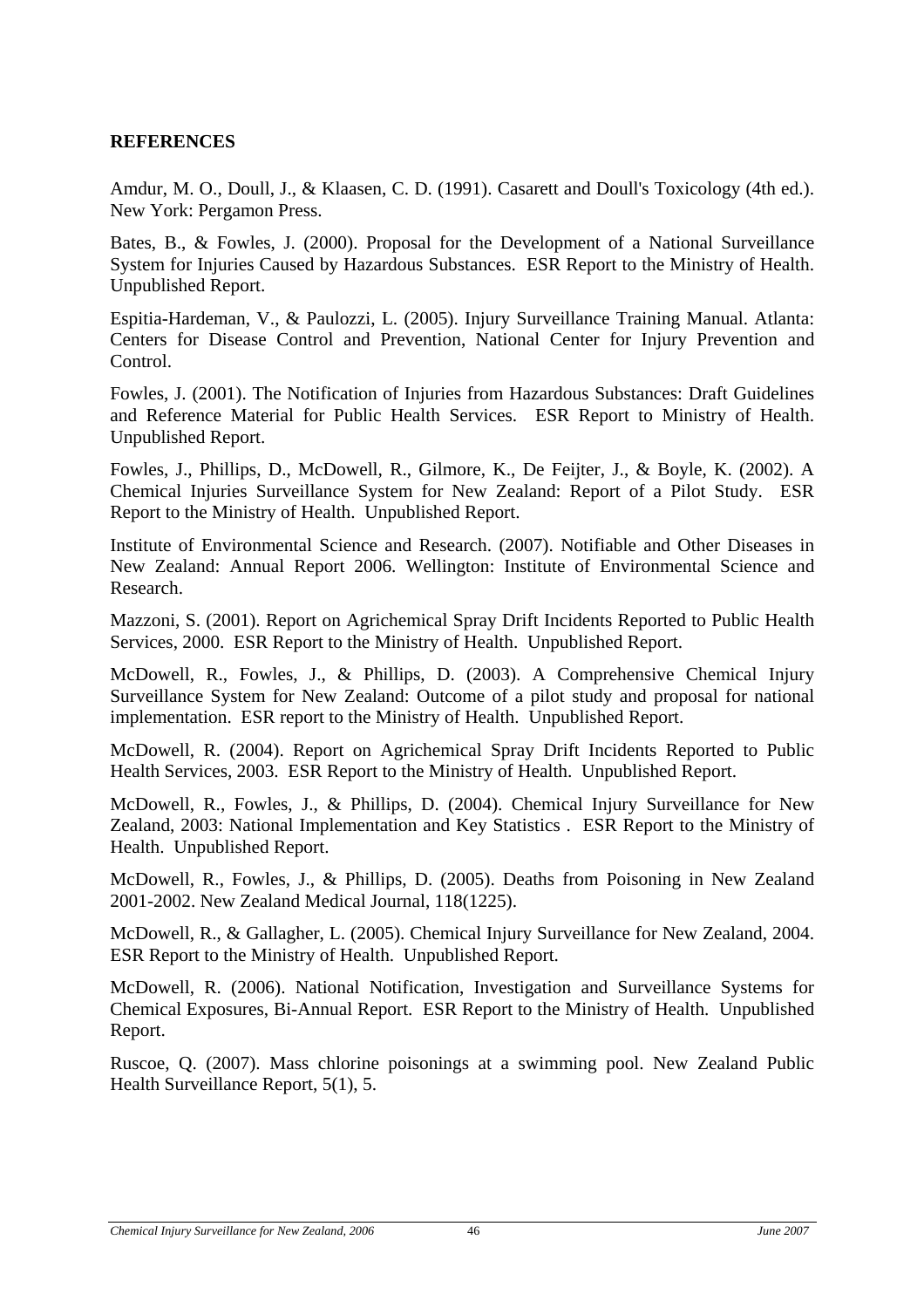#### <span id="page-56-1"></span><span id="page-56-0"></span>**APPENDIX 1**

|                         |                  | <b>CSO</b>                  |         | <b>NZHIS</b>             |      | <b>PHU</b>           | <b>DriftNet</b>   |
|-------------------------|------------------|-----------------------------|---------|--------------------------|------|----------------------|-------------------|
| <b>DHB</b>              |                  | Deaths to Date <sup>1</sup> |         | <b>Admitted Patients</b> |      | <b>Notifications</b> | <b>Complaints</b> |
|                         | No.              | Rate <sup>2</sup>           | No.     | Rate <sup>2</sup>        | No.  | Rate <sup>2</sup>    | No.               |
| Northland               | 6                | 4.0                         | 312     | 210.2                    |      |                      | $\Omega$          |
| Waitemata               | $\overline{7}$   | 1.5                         | 1 0 7 4 | 223.0                    |      |                      | $\mathbf{0}$      |
| Auckland                | 9                | 2.2                         | 911     | 225.1                    | 1807 | 446.6                | $\Omega$          |
| <b>Counties Manukau</b> | $\overline{7}$   | 1.6                         | 869     | 200.7                    |      |                      | $\mathbf{1}$      |
| Waikato                 | 8                | 2.4                         | 672     | 198.1                    |      |                      | $\boldsymbol{0}$  |
| Lakes                   | $\mathbf{1}$     | 1.0                         | 256     | 260.4                    |      |                      | $\Omega$          |
| Bay of Plenty           | $\overline{4}$   | 2.1                         | 244     | 125.2                    |      |                      | $\overline{3}$    |
| Tairawhiti              | $\boldsymbol{0}$ | 0.0                         | 72      | 161.9                    |      |                      | $\boldsymbol{0}$  |
| Taranaki                | 3                | 2.9                         | 145     | 139.1                    |      |                      | $\Omega$          |
| Hawke's Bay             | 1                | 0.7                         | 199     | 134.2                    |      |                      | $\overline{0}$    |
| Whanganui               | $\overline{0}$   | 0.0                         | 153     | 245.9                    |      |                      | $\mathbf{0}$      |
| Midcentral              | 7                | 4.4                         | 372     | 234.2                    |      |                      | $\mathbf{1}$      |
| Hutt                    | 1                | 0.7                         | 202     | 148.4                    |      |                      | $\overline{0}$    |
| Capital and Coast       | 3                | 1.1                         | 264     | 99.0                     | 444  | 166.5                | $\boldsymbol{0}$  |
| Wairarapa               | $\boldsymbol{0}$ | $0.0\,$                     | 76      | 196.9                    | 80   | 207.2                | $\overline{0}$    |
| Nelson Marlborough      | $\overline{2}$   | 1.5                         | 219     | 168.4                    |      |                      | $\mathbf{0}$      |
| <b>West Coast</b>       | $\theta$         | 0.0                         | 67      | 213.9                    | 11   | 35.1                 | $\boldsymbol{0}$  |
| Canterbury              | 10               | 2.1                         | 1 2 2 3 | 262.2                    |      |                      | $\Omega$          |
| South Canterbury        | $\overline{2}$   | 3.7                         | 106     | 196.7                    |      |                      | $\overline{0}$    |
| Otago                   | 6                | 3.3                         | 391     | 217.6                    |      |                      | $\mathbf{1}$      |
| Southland               | $\overline{4}$   | 3.8                         | 176     | 165.1                    | 136  | 127.6                | 1                 |
| Area Outside DHB        |                  |                             | 58      |                          |      |                      |                   |
| <b>National</b>         | 81               | 2.0                         | 8 0 6 1 | 200.1                    |      |                      | 7                 |

<span id="page-56-2"></span>**Table 5: National Chemical Injury Data from CSO, NZHIS, PHU and DriftNet by DHB, 2006** 

less than ten.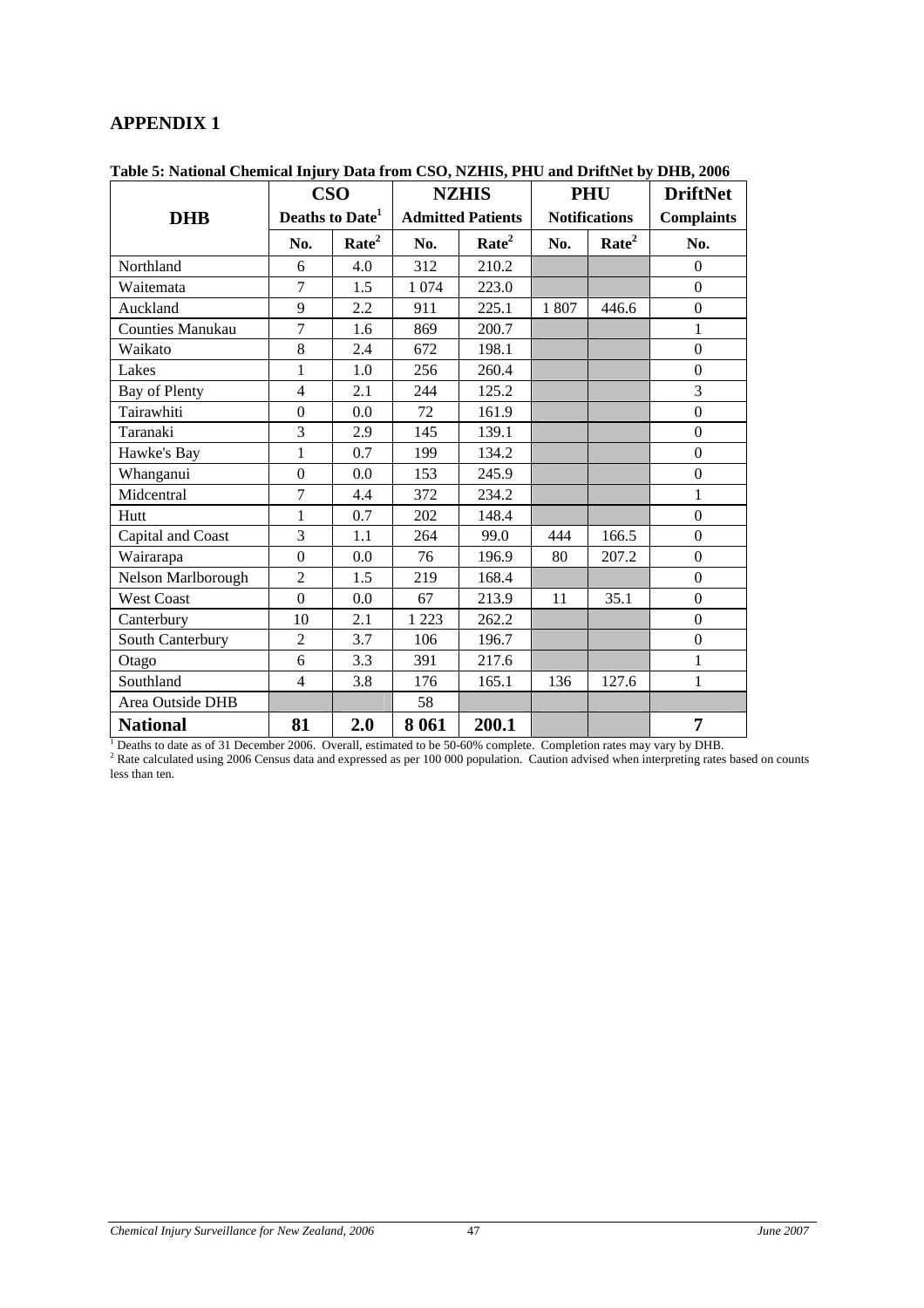| <b>Demographics</b> |                                                                                                                          |                   | $\textbf{CSO}$ (Deaths to Date) <sup>1</sup> |         | <b>NZHIS</b> (Admitted Patients) |                            |      |  |
|---------------------|--------------------------------------------------------------------------------------------------------------------------|-------------------|----------------------------------------------|---------|----------------------------------|----------------------------|------|--|
|                     | No.                                                                                                                      | Rate <sup>2</sup> | $\frac{0}{3}$                                | No.     | Rate <sup>2</sup>                | $\frac{9}{6}$ <sup>3</sup> |      |  |
|                     | Intentional                                                                                                              | 56                | 1.4                                          | 69.1    | 4 6 20                           | 114.7                      | 57.3 |  |
| <b>Intent</b>       | Unintentional                                                                                                            | 13                | 0.3                                          | 16.1    | 2859                             | 71.0                       | 35.5 |  |
|                     | Indeterminate or<br>Unknown Intent                                                                                       | 12                | 0.3                                          | 14.8    | 582                              | 14.4                       | 7.2  |  |
|                     | $0 - 4$                                                                                                                  | $\theta$          | 0.0                                          | 0.0     | 793                              | 288.3                      | 9.8  |  |
|                     | $5 - 14$                                                                                                                 |                   | 0.2                                          | 1.3     | 359                              | 60.6                       | 4.5  |  |
|                     | $15 - 24$                                                                                                                | 5                 | 0.9                                          | 6.3     | 1989                             | 348.2                      | 24.7 |  |
| <b>Age Group</b>    | 25-44                                                                                                                    | 39                | 3.4                                          | 48.8    | 2852                             | 251.4                      | 35.4 |  |
|                     | 45-64                                                                                                                    | 27                | 2.8                                          | 33.8    | 1448                             | 150.9                      | 18.0 |  |
|                     | $65+$                                                                                                                    | 8                 | 1.6                                          | 10.0    | 620                              | 125.1                      | 7.7  |  |
|                     | Unknown                                                                                                                  | 1                 |                                              |         | $\Omega$                         | 0.0                        | 0.0  |  |
| <b>Sex</b>          | Female                                                                                                                   | 18                | 0.9                                          | 22.2    | 5 0 0 1                          | 242.5                      | 62.0 |  |
|                     | Male                                                                                                                     | 63                | 3.2                                          | 77.8    | 3 0 6 0                          | 155.7                      | 38.0 |  |
|                     | European                                                                                                                 | 71                |                                              | 95.9    | 5 6 8 3                          |                            | 71.5 |  |
|                     | Maori                                                                                                                    | $\theta$          |                                              | $0.0\,$ | 1 274                            |                            | 16.0 |  |
| <b>Ethnicity</b>    | Pacific Peoples                                                                                                          | $\overline{2}$    |                                              | 2.7     | 387                              |                            | 4.9  |  |
|                     | Asian                                                                                                                    | 1                 |                                              | 1.4     | 365                              |                            | 4.6  |  |
|                     | Other                                                                                                                    | $\theta$          |                                              | $0.0\,$ | 243                              |                            | 3.1  |  |
|                     | Unknown                                                                                                                  | 7                 |                                              |         | 109                              |                            |      |  |
| <b>National</b>     | $^{1}$ Doeths to date as of 21 December 2006. Overall, estimated to be 50.60% complete. Completion rates may yers by DUD | 81                | 2.0                                          |         | 8 0 6 1                          | 200.1                      |      |  |

<span id="page-57-1"></span><span id="page-57-0"></span>**Table 6: National Chemical Injury Demographic Data from CSO and NZHIS, 2006** 

 $^1$  Deaths to date as of 31 December 2006. Overall, estimated to be 50-60% complete. Completion rates may vary by DHB.<br><sup>2</sup> Rate calculated using 2006 Census data and expressed per 100 000 population. Caution advised when less than ten.

<sup>3</sup> Proportion (%) of total cases (for respective data source) where demographic (age group/sex/ethnicity) was known.

<span id="page-57-2"></span>

|                     | Table 7. Auckland DTD Chenncal Hijury Demographic Data from C5O, N2H15, and I HO, 2000 |                |                               |                            |          |                     |                            |          |                      |                            |
|---------------------|----------------------------------------------------------------------------------------|----------------|-------------------------------|----------------------------|----------|---------------------|----------------------------|----------|----------------------|----------------------------|
|                     |                                                                                        |                | <b>CSO</b>                    |                            |          | <b>NZHIS</b>        |                            |          | <b>PHU</b>           |                            |
| <b>Demographics</b> |                                                                                        |                | (Deaths to Date) <sup>1</sup> |                            |          | (Admitted Patients) |                            |          | <b>Notifications</b> |                            |
|                     |                                                                                        | No.            | Rate <sup>2</sup>             | $\frac{9}{6}$ <sup>3</sup> | No.      | Rate <sup>2</sup>   | $\frac{9}{6}$ <sup>3</sup> | No.      | Rate <sup>2</sup>    | $\frac{9}{6}$ <sup>3</sup> |
|                     | Intentional                                                                            | 6              | 1.5                           | 66.7                       | 496      | 122.6               | 54.4                       | 716      | 176.9                | 39.6                       |
| <b>Intent</b>       | Unintentional                                                                          | 1              | 0.2                           | 11.1                       | 339      | 83.8                | 37.2                       | 30       | 7.4                  | 1.7                        |
|                     | Indeterminate or                                                                       | $\overline{2}$ | 0.5                           | 22.2                       | 76       | 18.8                | 8.3                        | 1 0 6 1  | 262.2                | 58.7                       |
|                     | Unknown Intent                                                                         |                |                               |                            |          |                     |                            |          |                      |                            |
|                     | $0 - 4$                                                                                | $\Omega$       | 0.0                           | 0.0                        | 79       | 303.2               | 8.7                        | $\Omega$ | $0.0\,$              | $0.0\,$                    |
|                     | $5 - 14$                                                                               | $\Omega$       | $0.0\,$                       | 0.0                        | 49       | 97.9                | 5.4                        | 2        | 4.0                  | 0.1                        |
| Age                 | $15 - 24$                                                                              | $\Omega$       | $0.0\,$                       | 0.0                        | 219      | 325.6               | 24.0                       | 754      | 1121.1               | 41.7                       |
| Group               | 25-44                                                                                  | 5              | 3.7                           | 55.6                       | 309      | 226.9               | 33.9                       | 681      | 500.1                | 37.7                       |
|                     | $45 - 64$                                                                              | 3              | 3.5                           | 33.3                       | 172      | 199.2               | 18.9                       | 297      | 344.0                | 16.4                       |
|                     | $65+$                                                                                  | 1              | 2.6                           | 11.1                       | 83       | 214.1               | 9.1                        | 73       | 188.3                | 4.0                        |
|                     | Female                                                                                 | $\overline{2}$ | 1.0                           | 22.2                       | 530      | 255.5               | 58.2                       | 795      | 383.3                | 44.1                       |
| <b>Sex</b>          | Male                                                                                   | $\tau$         | 3.5                           | 77.8                       | 381      | 193.2               | 41.8                       | 1 0 0 9  | 511.6                | 55.9                       |
|                     | Unknown                                                                                | $\Omega$       |                               | $0.0\,$                    | $\Omega$ |                     | 0.0                        | 3        |                      |                            |
|                     | European                                                                               | 8              |                               | 100.0                      | 549      |                     | 60.9                       | 1073     |                      | 61.7                       |
|                     | Maori                                                                                  | $\Omega$       |                               | 0.0                        | 106      |                     | 11.8                       | 230      |                      | 13.2                       |
| <b>Ethnicity</b>    | Pacific Peoples                                                                        | $\Omega$       |                               | 0.0                        | 97       |                     | 10.8                       | 176      |                      | 10.1                       |
|                     | Asian                                                                                  | $\theta$       |                               | 0.0                        | 116      |                     | 12.9                       | 189      |                      | 10.9                       |
|                     | Other                                                                                  | $\mathbf{0}$   |                               | 0.0                        | 34       |                     | 3.8                        | 71       |                      | 4.1                        |
|                     | Unknown                                                                                |                |                               |                            | 9        |                     |                            | 68       |                      |                            |
| <b>Overall</b>      |                                                                                        | 9              | $2.2\,$                       |                            | 911      | 225.1               |                            | 1807     | 446.6                |                            |

# **Table 7: Auckland DHB Chemical Injury Demographic Data from CSO, NZHIS, and PHU, 2006**

Deaths to date as of 31 December 2006. Overall, estimated to be 50-60% complete. Completion rates may vary by DHB.

 $^1$  Deaths to date as of 31 December 2006. Overall, estimated to be 50-60% complete. Completion rates may vary by DHB.<br><sup>2</sup> Rate calculated using 2006 Census data and expressed per 100 000 population. Caution advised when less than ten.

<sup>3</sup> Proportion (%) of total cases (for respective data source) where demographic (age group/sex/ethnicity) was known.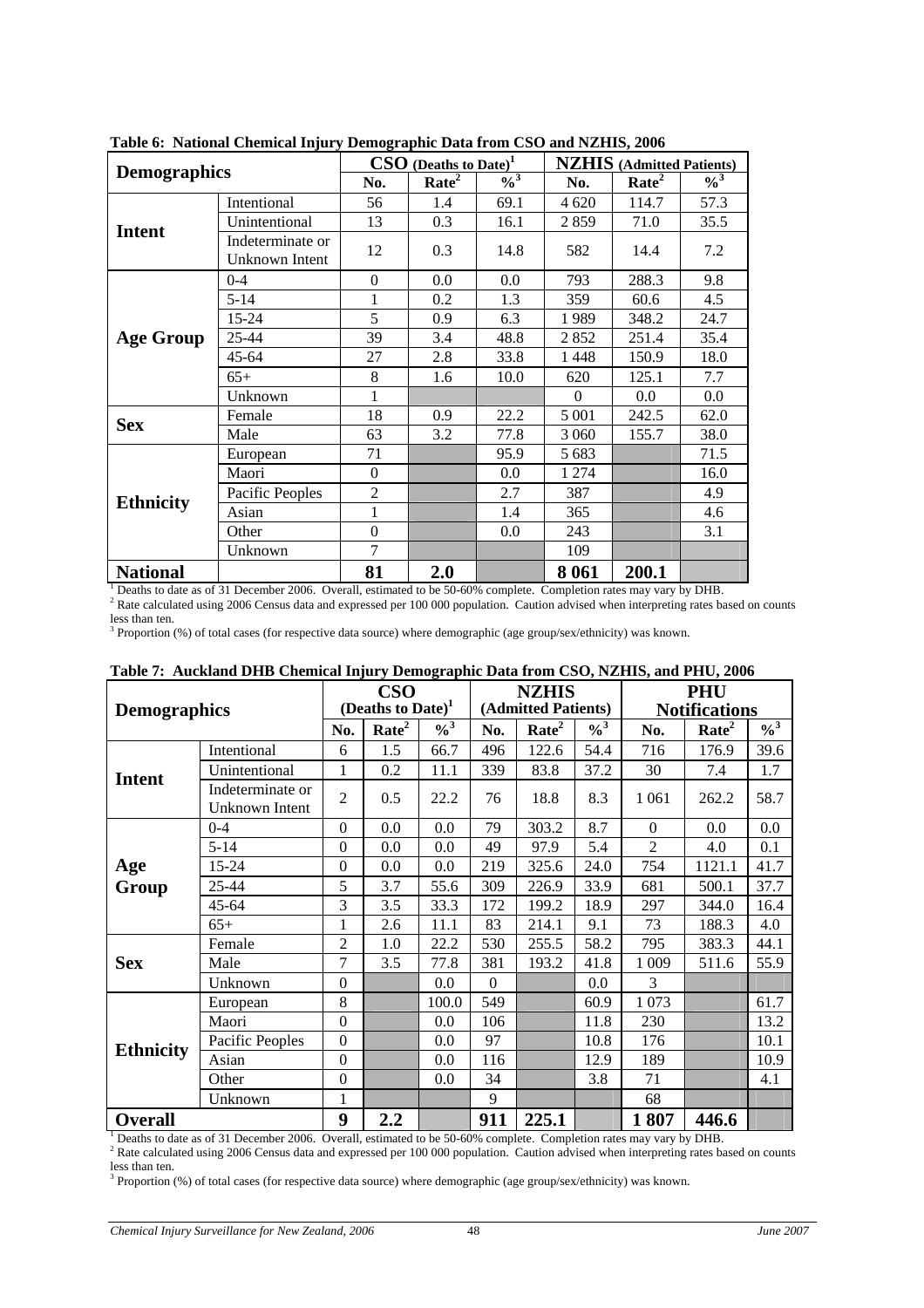| abit of capital and coast Dilb chemical mjury Demographic Data from cooy reliably and rarey soos |                                    |                         |                      |                            |                | <b>NZHIS</b>        |                            |     | <b>PHU</b>           |                            |
|--------------------------------------------------------------------------------------------------|------------------------------------|-------------------------|----------------------|----------------------------|----------------|---------------------|----------------------------|-----|----------------------|----------------------------|
| <b>Demographics</b>                                                                              |                                    |                         | (Deaths to Date) $1$ |                            |                | (Admitted Patients) |                            |     | <b>Notifications</b> |                            |
|                                                                                                  |                                    | No.                     | Rate <sup>2</sup>    | $\frac{9}{6}$ <sup>3</sup> | No.            | Rate <sup>2</sup>   | $\frac{9}{6}$ <sup>3</sup> | No. | Rate <sup>2</sup>    | $\frac{9}{6}$ <sup>3</sup> |
|                                                                                                  | Intentional                        | 2                       | 0.7                  | 66.7                       | 147            | 55.1                | 55.7                       | 289 | 108.4                | 65.1                       |
| <b>Intent</b>                                                                                    | Unintentional                      | $\boldsymbol{0}$        | $\Omega$             | 0.0                        | 77             | 28.9                | 29.2                       | 145 | 54.4                 | 32.7                       |
|                                                                                                  | Indeterminate or<br>Unknown Intent | 1                       | 0.4                  | 33.3                       | 40             | 15.0                | 15.1                       | 10  | 3.8                  | 2.3                        |
|                                                                                                  | $0 - 4$                            | $\Omega$                | 0.0                  | 0.0                        | 29             | 165.5               | 11.0                       | 54  | 308.2                | 12.2                       |
|                                                                                                  | $5 - 14$                           | $\mathbf{0}$            | $0.0\,$              | 0.0                        | $\overline{4}$ | 11.6                | 1.5                        | 16  | 46.4                 | 3.6                        |
| Age                                                                                              | $15 - 24$                          | $\boldsymbol{0}$        | 0.0                  | 0.0                        | 87             | 205.3               | 33.0                       | 139 | 328.1                | 31.3                       |
| Group                                                                                            | 25-44                              | 1                       | 1.2                  | 33.3                       | 82             | 96.2                | 31.0                       | 159 | 186.5                | 35.8                       |
|                                                                                                  | $45 - 64$                          | 1                       | 1.6                  | 33.3                       | 43             | 72.7                | 16.3                       | 66  | 111.5                | 14.9                       |
|                                                                                                  | $65+$                              | $\mathbf{1}$            | 3.4                  | 33.3                       | 19             | 68.2                | 7.2                        | 10  | 35.9                 | 2.3                        |
|                                                                                                  | Female                             | $\overline{2}$          | 1.4                  | 66.7                       | 181            | 127.3               | 68.6                       | 279 | 202.0                | 63.0                       |
| <b>Sex</b>                                                                                       | Male                               | $\mathbf{1}$            | 0.8                  | 33.3                       | 83             | 62.9                | 31.4                       | 164 | 127.6                | 37.0                       |
|                                                                                                  | Unknown                            | $\mathbf{0}$            |                      | 0.0                        | $\Omega$       |                     | 0.0                        |     |                      |                            |
|                                                                                                  | European                           | 3                       |                      | 100.0                      | 185            |                     | 71.1                       | 329 |                      | 78.0                       |
|                                                                                                  | Maori                              | $\mathbf{0}$            |                      | 0.0                        | 35             |                     | 13.5                       | 48  |                      | 11.4                       |
| <b>Ethnicity</b>                                                                                 | Pacific Peoples                    | $\mathbf{0}$            |                      | 0.0                        | 21             |                     | 8.1                        | 18  |                      | 4.3                        |
|                                                                                                  | Asian                              | $\mathbf{0}$            |                      | 0.0                        | 11             |                     | 4.2                        | 19  |                      | 4.5                        |
|                                                                                                  | Other                              | $\mathbf{0}$            |                      | 0.0                        | 8              |                     | 3.1                        | 8   |                      | 1.9                        |
| Unknown                                                                                          |                                    | $\mathbf{0}$            |                      |                            | 4              |                     |                            | 22  |                      |                            |
| <b>Overall</b>                                                                                   |                                    | $\overline{\mathbf{3}}$ | 1.1                  |                            | 264            | 99.0                |                            | 444 | 166.5                |                            |

<span id="page-58-1"></span><span id="page-58-0"></span>**Table 8: Capital and Coast DHB Chemical Injury Demographic Data from CSO, NZHIS, and PHU, 2006** 

**Overall 2 264 99.0 444 166.5 1**<br> **Example 1** Deaths to date as of 31 December 2006. Overall, estimated to be 50-60% complete. Completion rates may vary by DHB.<br>
<sup>2</sup> Bets seleculated using 2006 Concus date and

<sup>2</sup> Rate calculated using 2006 Census data and expressed per 100 000 population. Caution advised when interpreting rates based on counts less than ten.

<sup>3</sup> Proportion (%) of total cases (for respective data source) where demographic (age group/sex/ethnicity) was known.

<span id="page-58-2"></span>

|                     | Table 2. "Malfal apa DTID Chemical Infury Demographic Data Irom CSO, NZHIIS, and I ITO, 2000                                                                                                                                                                            |                       | <b>CSO</b>                    |                            |                  | <b>NZHIS</b>        |                            |                  | <b>PHU</b>           |                            |
|---------------------|-------------------------------------------------------------------------------------------------------------------------------------------------------------------------------------------------------------------------------------------------------------------------|-----------------------|-------------------------------|----------------------------|------------------|---------------------|----------------------------|------------------|----------------------|----------------------------|
| <b>Demographics</b> |                                                                                                                                                                                                                                                                         |                       | (Deaths to Date) <sup>1</sup> |                            |                  | (Admitted Patients) |                            |                  | <b>Notifications</b> |                            |
|                     |                                                                                                                                                                                                                                                                         | No.                   | Rate <sup>2</sup>             | $\frac{9}{6}$ <sup>3</sup> | No.              | Rate <sup>2</sup>   | $\frac{9}{6}$ <sup>3</sup> | No.              | Rate <sup>2</sup>    | $\frac{9}{6}$ <sup>3</sup> |
|                     | Intentional                                                                                                                                                                                                                                                             |                       |                               |                            | 46               | 119.1               | 60.5                       | 57               | 147.6                | 71.3                       |
| <b>Intent</b>       | Unintentional                                                                                                                                                                                                                                                           |                       |                               |                            | 18               | 46.6                | 23.7                       | 22               | 57.0                 | 27.5                       |
|                     | Indeterminate or<br>Unknown Intent                                                                                                                                                                                                                                      |                       |                               |                            | 12               | 31.1                | 15.8                       | 1                | 2.5                  | 1.2                        |
|                     | $0 - 4$                                                                                                                                                                                                                                                                 |                       | 9                             | 370.4                      | 11.8             | 10                  | 411.5                      | 12.5             |                      |                            |
|                     | $5 - 14$                                                                                                                                                                                                                                                                |                       |                               |                            | 7                | 122.4               | 9.2                        | 5                | 87.4                 | 6.2                        |
| Age                 | $15 - 24$                                                                                                                                                                                                                                                               |                       |                               |                            | 28               | 662.9               | 36.9                       | 28               | 662.9                | 35.0                       |
| Group               | 25-44                                                                                                                                                                                                                                                                   |                       |                               |                            |                  | 209.0               | 25.0                       | 20               | 219.9                | 25.0                       |
|                     | $45 - 64$                                                                                                                                                                                                                                                               | No deaths reported to |                               |                            | 6                | 55.4                | 7.9                        | 15               | 138.5                | 18.8                       |
|                     | $65+$                                                                                                                                                                                                                                                                   |                       | date                          |                            | 7                | 110.8               | 9.2                        | $\overline{2}$   | 31.7                 | 2.5                        |
|                     | Female                                                                                                                                                                                                                                                                  |                       |                               |                            | 42               | 211.9               | 55.3                       | 46               | 232.0                | 58.2                       |
| <b>Sex</b>          | Male                                                                                                                                                                                                                                                                    |                       |                               |                            | 34               | 181.0               | 44.7                       | 33               | 175.7                | 41.8                       |
|                     | Unknown                                                                                                                                                                                                                                                                 |                       |                               |                            | $\Omega$         |                     | 0.0                        | 1                |                      |                            |
|                     | European                                                                                                                                                                                                                                                                |                       |                               |                            | 55               |                     | 73.3                       | 46               |                      | 66.7                       |
|                     | Maori                                                                                                                                                                                                                                                                   |                       |                               |                            | 20               |                     | 26.7                       | 19               |                      | 27.5                       |
| <b>Ethnicity</b>    | Pacific Peoples                                                                                                                                                                                                                                                         |                       |                               |                            | $\Omega$         |                     | 0.0                        | $\Omega$         |                      | 0.0                        |
|                     | Asian                                                                                                                                                                                                                                                                   |                       |                               |                            | $\boldsymbol{0}$ |                     | 0.0                        | $\boldsymbol{0}$ |                      | $0.0\,$                    |
|                     | Other                                                                                                                                                                                                                                                                   |                       |                               |                            | $\Omega$         |                     | 0.0                        | 4                |                      | 5.8                        |
| Unknown             |                                                                                                                                                                                                                                                                         |                       |                               |                            |                  |                     |                            | 11               |                      |                            |
| <b>Overall</b>      |                                                                                                                                                                                                                                                                         | $\bf{0}$              | 0.0                           |                            | 76               | 196.9               |                            | 80               | 207.2                |                            |
|                     | Deaths to date as of 31 December 2006. Overall, estimated to be 50-60% complete. Completion rates may vary by DHB.<br><sup>2</sup> Rate calculated using 2006 Census data and expressed per 100 000 population. Caution advised when interpreting rates based on counts |                       |                               |                            |                  |                     |                            |                  |                      |                            |

# **Table 9: Wairarapa DHB Chemical Injury Demographic Data from CSO, NZHIS, and PHU, 2006**

less than ten.

<sup>3</sup> Proportion (%) of total cases (for respective data source) where demographic (age group/sex/ethnicity) was known.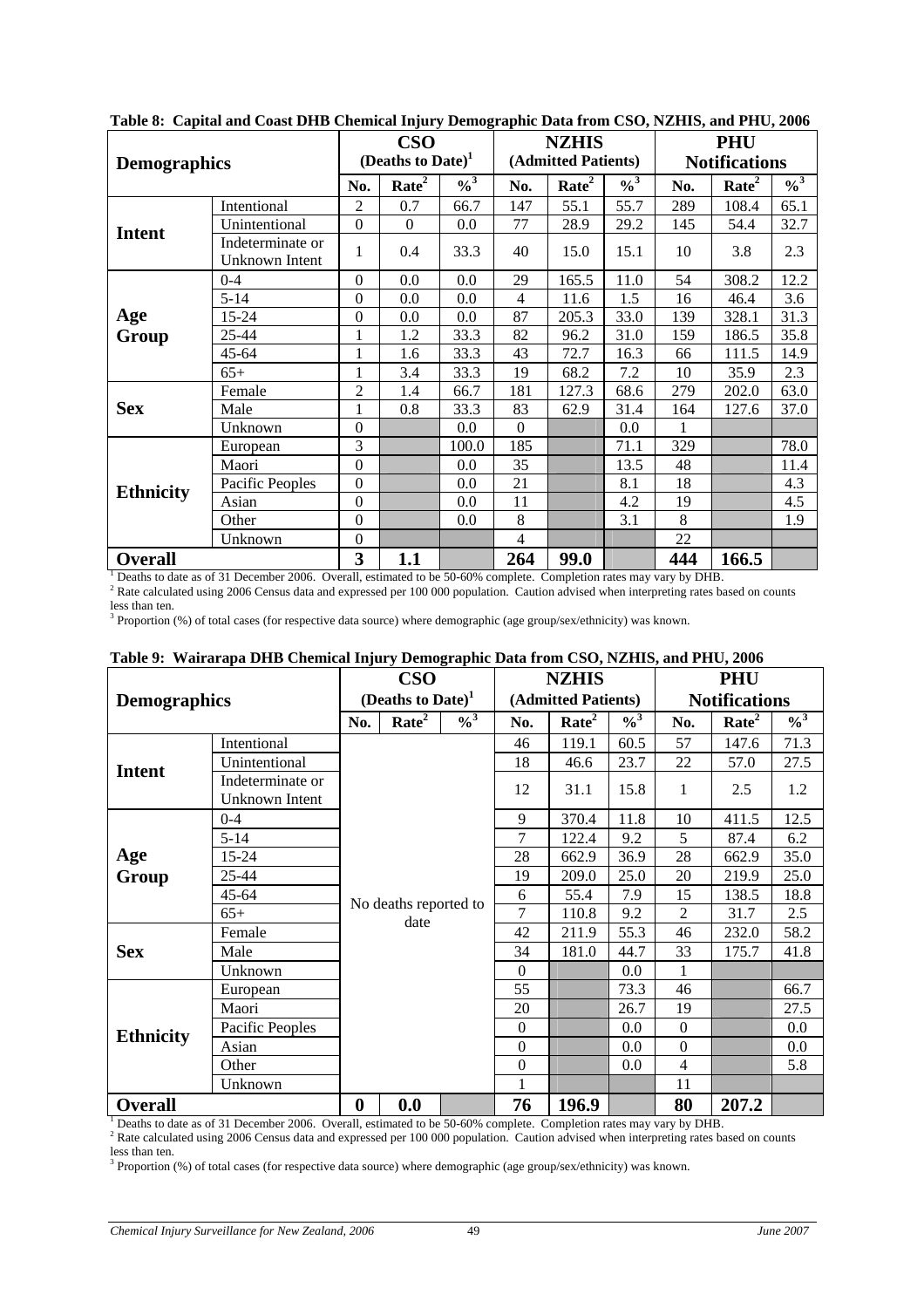|                     | rabic ro. "Mest Coast DTD" Chemical mjury Demographic Data from CDO, N2H110, and FTIC, 2000 |          | <b>CSO</b>                    |                            |                | <b>NZHIS</b>        |                            |                  | <b>PHU</b>           |               |
|---------------------|---------------------------------------------------------------------------------------------|----------|-------------------------------|----------------------------|----------------|---------------------|----------------------------|------------------|----------------------|---------------|
| <b>Demographics</b> |                                                                                             |          | (Deaths to Date) <sup>1</sup> |                            |                | (Admitted Patients) |                            |                  | <b>Notifications</b> |               |
|                     |                                                                                             | No.      | Rate <sup>2</sup>             | $\frac{9}{6}$ <sup>3</sup> | No.            | Rate <sup>2</sup>   | $\frac{9}{6}$ <sup>3</sup> | No.              | Rate <sup>2</sup>    | $\frac{0}{3}$ |
|                     | Intentional                                                                                 |          |                               |                            | 36             | 114.9               | 53.7                       | 11               | 35.1                 | 100.0         |
| <b>Intent</b>       | Unintentional                                                                               |          |                               |                            | 27             | 86.2                | 40.3                       | $\Omega$         | $0.0\,$              | 0.0           |
|                     | Indeterminate or<br>Unknown Intent                                                          |          |                               |                            | 4              | 12.8                | 6.0                        | $\Omega$         | 0.0                  | 0.0           |
|                     | $0 - 4$                                                                                     |          |                               |                            | $\overline{4}$ | 211.0               | 6.0                        |                  | 52.7                 | 9.1           |
|                     | $5 - 14$                                                                                    |          |                               |                            | 2              | 44.4                | 3.0                        | $\boldsymbol{0}$ | $0.0\,$              | 0.0           |
| Age                 | 15-24                                                                                       |          |                               |                            |                | 560.5               | 28.4                       | 3                | 88.5                 | 27.3          |
| Group               | 25-44                                                                                       |          |                               |                            | 22             | 262.3               | 32.8                       | 5                | 59.6                 | 45.4          |
|                     | $45 - 64$                                                                                   |          | No deaths reported to         |                            | 13             | 147.5               | 19.4                       | $\overline{2}$   | 22.7                 | 18.2          |
|                     | $65+$                                                                                       |          | date                          |                            | 7              | 161.1               | 10.4                       | $\Omega$         | $0.0\,$              | 0.0           |
| <b>Sex</b>          | Female                                                                                      |          |                               |                            | 39             | 253.0               | 58.2                       | 9                | 58.4                 | 81.8          |
|                     | Male                                                                                        |          |                               |                            | 28             | 176.0               | 41.8                       | $\overline{2}$   | 12.6                 | 18.2          |
|                     | European                                                                                    |          |                               |                            | 56             |                     | 83.6                       | 8                |                      | 100.0         |
|                     | Maori                                                                                       |          |                               |                            | 9              |                     | 13.4                       | $\boldsymbol{0}$ |                      | 0.0           |
| <b>Ethnicity</b>    | Pacific Peoples                                                                             |          |                               |                            |                |                     | 1.5                        | $\Omega$         |                      | 0.0           |
|                     | Asian                                                                                       |          |                               |                            | $\theta$       |                     | 0.0                        | $\Omega$         |                      | 0.0           |
|                     | Other                                                                                       |          |                               |                            | 1              |                     | 1.5                        | $\boldsymbol{0}$ |                      | 0.0           |
| Unknown             |                                                                                             |          |                               |                            | $\Omega$       |                     | $\Omega$                   | 3                |                      |               |
| <b>Overall</b>      |                                                                                             | $\bf{0}$ | 0.0                           |                            | 67             | 213.9               |                            | 11               | 35.1                 |               |

<span id="page-59-1"></span><span id="page-59-0"></span>**Table 10: West Coast DHB Chemical Injury Demographic Data from CSO, NZHIS, and PHU, 2006** 

**Overall 0 0.0 67 213.9 11 35.1** 1 Deaths to date as of 31 December 2006. Overall, estimated to be 50-60% complete. Completion rates may vary by DHB. 2 Rate calculated using 2006 Census data and expressed per 100 000 population. Caution advised when interpreting rates based on counts

less than ten.

<sup>3</sup> Proportion (%) of total cases (for respective data source) where demographic (age group/sex/ethnicity) was known.

|                     |                                    |                         |                               |                   |                | <b>NZHIS</b>        |                            |              | <b>PHU</b>           |                            |  |
|---------------------|------------------------------------|-------------------------|-------------------------------|-------------------|----------------|---------------------|----------------------------|--------------|----------------------|----------------------------|--|
| <b>Demographics</b> |                                    |                         | (Deaths to Date) <sup>1</sup> |                   |                | (Admitted Patients) |                            |              | <b>Notifications</b> |                            |  |
|                     |                                    | No.                     | Rate <sup>2</sup>             | $\frac{9}{6}^{3}$ | No.            | Rate <sup>2</sup>   | $\frac{9}{6}$ <sup>3</sup> | No.          | Rate <sup>2</sup>    | $\frac{9}{6}$ <sup>3</sup> |  |
|                     | Intentional                        |                         | 3.3                           | 75.0              | 77             | 72.2                | 43.8                       | 96           | 90.1                 | 70.6                       |  |
| <b>Intent</b>       | Unintentional                      | $\Omega$                | 0.0                           | 0.0               | 69             | 64.7                | 39.2                       | 40           | 37.5                 | 29.4                       |  |
|                     | Indeterminate or<br>Unknown Intent | 1                       | 1.1                           | 25.0              | 30             | 28.1                | 17.0                       | $\mathbf{0}$ | 0.0                  | 0.0                        |  |
|                     | $0 - 4$                            | $\Omega$                | 0.0                           | 0.0               | 19             | 274.2               | 10.8                       | 24           | 346.3                | 17.7                       |  |
|                     | $5 - 14$                           | $\Omega$                | 0.0                           | 0.0               | 12             | 80.5                | 6.8                        | 8            | 53.6                 | 5.9                        |  |
| Age                 | $15 - 24$                          | 1                       | 8.7                           | 25.0              | 33             | 243.4               | 18.8                       | 39           | 287.7                | 28.7                       |  |
| Group               | 25-44                              | 2                       | 8.2                           | 50.0              | 53             | 173.1               | 30.1                       | 41           | 133.9                | 30.1                       |  |
|                     | $45 - 64$                          | $\Omega$                | 0.0                           | 0.0               | 42             | 158.1               | 23.9                       | 20           | 75.3                 | 14.7                       |  |
|                     | $65+$                              | 1                       | 7.9                           | 25.0              | 17             | 121.6               | 9.6                        | 4            | 28.6                 | 2.9                        |  |
| <b>Sex</b>          | Female                             |                         | 2.2                           | 25.0              | 116            | 217.4               | 65.9                       | 85           | 159.3                | 62.5                       |  |
|                     | Male                               | 3                       | 6.6                           | 75.0              | 60             | 112.8               | 34.1                       | 51           | 95.8                 | 37.5                       |  |
|                     | European                           | $\overline{2}$          |                               | 66.7              | 157            |                     | 89.7                       |              |                      |                            |  |
|                     | Maori                              | $\boldsymbol{0}$        |                               | 0.0               | 13             |                     | 7.5                        |              |                      |                            |  |
| <b>Ethnicity</b>    | Pacific Peoples                    | 1                       |                               | 33.3              | $\overline{2}$ |                     | 1.1                        |              | Ethnicity data not   |                            |  |
|                     | Asian                              | $\Omega$                |                               | 0.0               | $\overline{0}$ |                     | 0.0                        | collected    |                      |                            |  |
|                     | Other                              | $\boldsymbol{0}$        |                               | 0.0               | 3              |                     | 1.7                        |              |                      |                            |  |
|                     | Unknown                            | 1                       |                               |                   | $\mathbf{1}$   |                     |                            |              |                      |                            |  |
| <b>Overall</b>      |                                    | $\overline{\mathbf{4}}$ | 3.8                           |                   | 176            | 165.1               |                            | 136          | 127.6                |                            |  |

#### <span id="page-59-2"></span>**Table 11: Southland DHB Chemical Injury Demographic Data from CSO, NZHIS, and PHU, 2006**

<sup>1</sup> Deaths to date as of 31 December 2006. Overall, estimated to be 50-60% complete. Completion rates may vary by DHB.

 $^1$  Deaths to date as of 31 December 2006. Overall, estimated to be 50-60% complete. Completion rates may vary by DHB.<br><sup>2</sup> Rate calculated using 2006 Census data and expressed per 100 000 population. Caution advised when less than ten.

<sup>3</sup> Proportion (%) of total cases (for respective data source) where demographic (age group/sex/ethnicity) was known.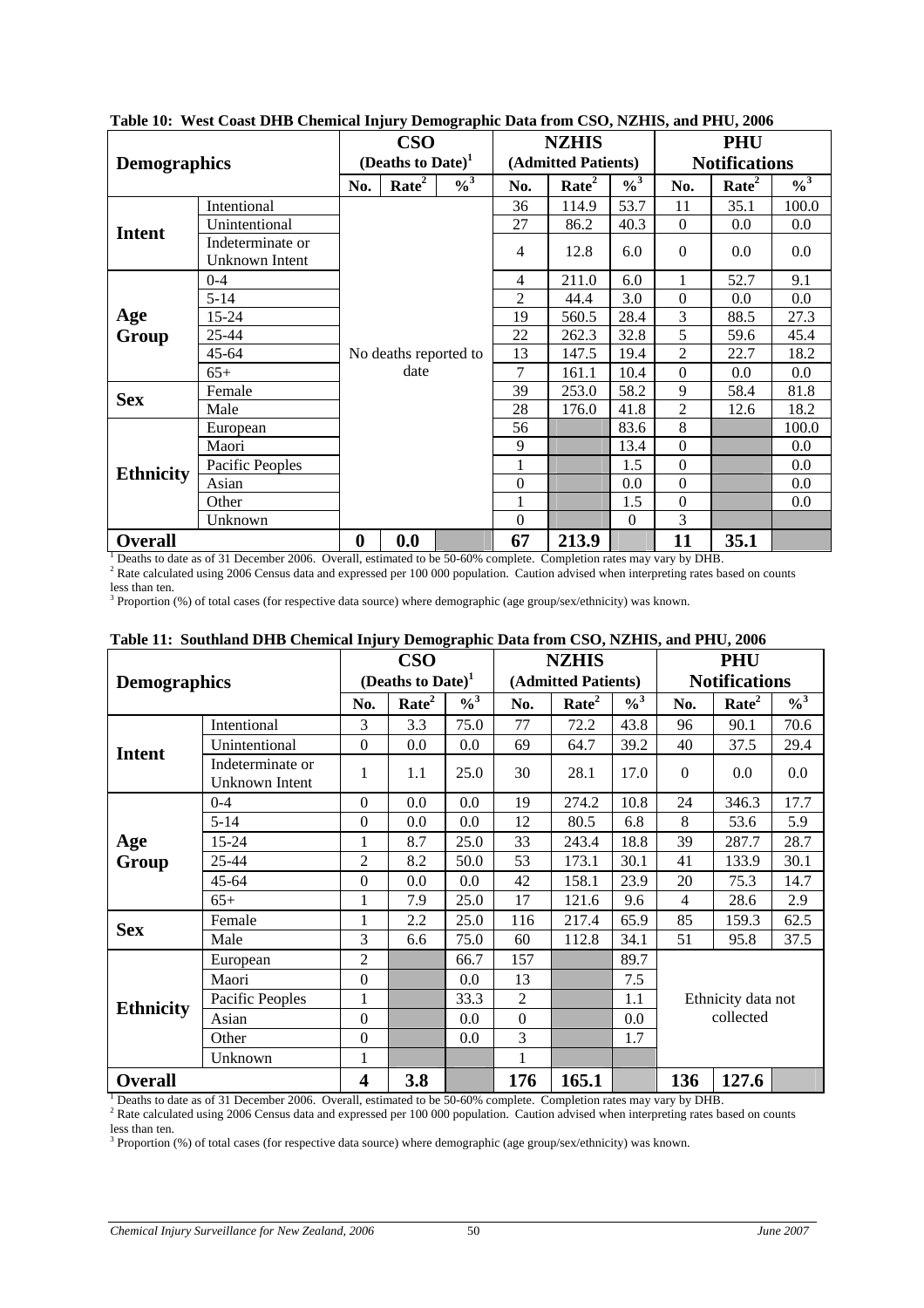| $\textbf{CSO}$ (deaths to date) <sup>2</sup> |                             |               | <b>NZHIS</b> (admitted patients) |         |               |  |  |  |
|----------------------------------------------|-----------------------------|---------------|----------------------------------|---------|---------------|--|--|--|
| <b>Primary Substance</b>                     | No.                         | $\frac{0}{3}$ | $ICD-10 Code4$                   | No.     | $\frac{0}{3}$ |  |  |  |
| Carbon Monoxide                              | 36                          | 44.4          | $X41 + X61 + Y11$                | 3 6 6 5 | 31.5          |  |  |  |
| Ethanol (chronic)                            | 6                           | 7.4           | $X40 + X60 + Y10$                | 2 1 2 4 | 18.3          |  |  |  |
| No one primary substance                     | 6                           | 7.4           | $X44 + X64 + Y14$                | 1697    | 14.6          |  |  |  |
| Ethanol                                      | 5                           | 6.2           | $X45 + X65 + Y15$                | 1 540   | 13.2          |  |  |  |
| Morphine or Heroin                           | 5                           | 6.2           | $X42 + X62 + Y12$                | 983     | 8.4           |  |  |  |
| Amitriptyline                                | $\overline{4}$              | 4.9           | $X49 + X69 + Y19$                | 892     | 7.7           |  |  |  |
| $+$ Methadone                                | $\mathcal{R}$               | 3.7           | $X43 + X63 + Y13$                | 299     | 2.6           |  |  |  |
| Hydrocarbon                                  | $\mathcal{D}_{\mathcal{L}}$ | 2.5           | $X47 + X67 + Y17$                | 255     | $2.2^{\circ}$ |  |  |  |
| Remaining substances (14) only               |                             |               | $X48 + X68 + Y18$                | 89      | 0.8           |  |  |  |
| occur once                                   |                             |               | $X46 + X66 + Y16$                | 87      | 0.7           |  |  |  |
| <b>Total</b>                                 | 81                          |               | <b>Total</b>                     | 11 631  |               |  |  |  |

**Table 12: National Chemical Injury CSO Data by Primary Substance1 and NZHIS Data by ICD-10 Code, 2006** 

 $1$  Primary substance identified as involved in the death.

<sup>2</sup> Deaths to date as of 31 December 2006. Overall, estimated to be 50-60% complete. Completion rates may vary by DHB.

<sup>3</sup> Refer to Table 1 for description of each code. Numbers total to greater than number of hospitalisations because multiple E codes can be assigned to each hospitalisation.

4 Proportion (%) of total substances/ICD-10 codes (for respective data source) where substance/ICD-10 code was known.

| $\text{CSO}$ (deaths to date) <sup>2</sup> |     |                            | <b>NZHIS</b> (admitted patients) |         |                            | <b>PHU</b> Notifications |       |                            |
|--------------------------------------------|-----|----------------------------|----------------------------------|---------|----------------------------|--------------------------|-------|----------------------------|
| <b>Primary Substance</b>                   | No. | $\frac{9}{6}$ <sup>4</sup> | $ICD-10 Code3$                   | No.     | $\frac{9}{6}$ <sup>4</sup> | Substance (top 10)       | No.   | $\frac{0}{6}$ <sup>4</sup> |
| Carbon Monoxide                            |     | 22.2                       | $X41 + X61 + Y11$                | 387     | 29.4                       | Ethanol                  | l 259 | 51.2                       |
| Amitriptyline                              |     | 11.1                       | $X40 + X60 + Y10$                | 233     | 17.7                       | Paracetamol              | 131   | 5.3                        |
| Caffeine and Methamphetamine               |     | 11.1                       | $X45 + X65 + Y15$                | 219     | 16.6                       | Zopiclone                | 77    | 3.1                        |
| Diltiazem                                  |     | 11.1                       | $X44 + X64 + Y14$                | 196     | 14.9                       | Tetrahydrocannabinol     | 66    | 2.7                        |
| Ethanol                                    |     | 11.1                       | $X49 + X69 + Y19$                | 122     | 9.3                        | Benzylpiperazine         | 46    | 1.9                        |
| Ethanol (chronic)                          |     | 11.1                       | $X42 + X62 + Y12$                | 78      | 5.9                        | Clonazepam               | 45    | 1.8                        |
| Morphine or Heroin                         |     | 11.1                       | $X47 + X67 + Y17$                | 29      | 2.2                        | Methamphetamine          | 42    | 1.7                        |
| Venlafaxine                                |     | 11.1                       | $X43 + X63 + Y13$                | 27      | 2.1                        | Ibuprofen                | 39    | 1.6                        |
|                                            |     |                            | $X46 + X66 + Y16$                | 19      | 1.4                        | MDMA <sup>5</sup>        | 32    | 1.3                        |
|                                            |     |                            | $X48 + X68 + Y18$                |         | 0.5                        | Quetiapine               | 29    | 1.2                        |
| <b>Total</b>                               | q   |                            | <b>Total</b>                     | 1 3 1 7 |                            | <b>Total</b>             | 2460  |                            |

#### **Table 13: Auckland DHB Chemical Injury Data from CSO, NZHIS and PHU by Substance1, 2006**

<sup>1</sup> Primary substance identified as involved in the death.

<sup>2</sup> Deaths to date as of 31 December 2006. Overall, estimated to be 50-60% complete. Completion rates may vary by DHB.

<sup>3</sup> Refer to Table 1 for description of each code. Numbers total to greater than number of hospitalisations because multiple E codes can be assigned to each hospitalisation.

4 Proportion (%) of total substances/ICD-10 codes (for respective data source) where substance/ICD-10 code was known.

5 MDMA - 3,4-methylenedioxy-N-methylamphetamine

<span id="page-60-2"></span><span id="page-60-1"></span><span id="page-60-0"></span>*Chemical Injury Surveillance for New Zealand, 2006* 51 *June 2007*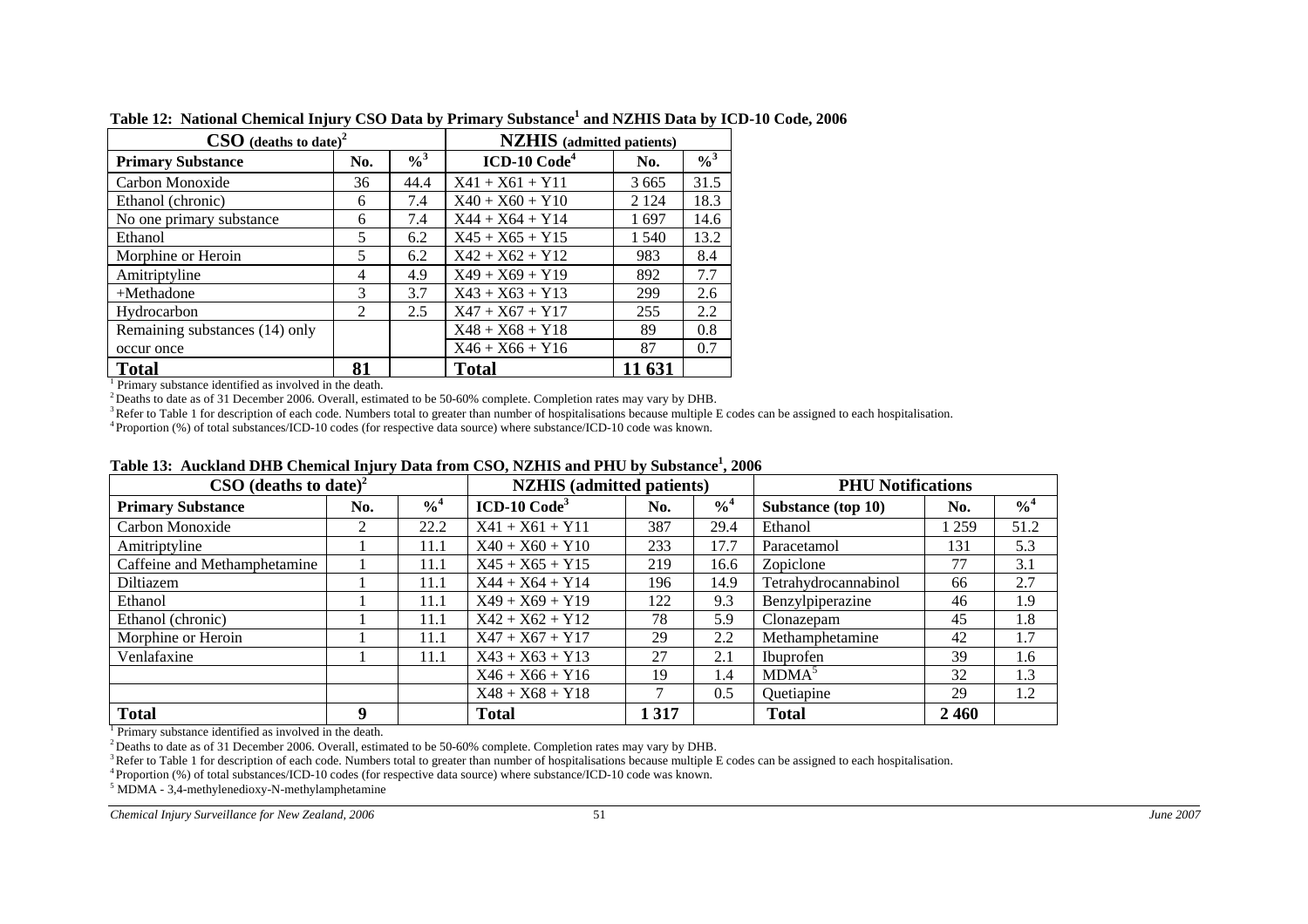| $\text{CSO}$ (deaths to date) <sup>2</sup> |     |                            | <b>NZHIS</b> (admitted patients) |     |                            | <b>PHU Notifications</b> |     |               |
|--------------------------------------------|-----|----------------------------|----------------------------------|-----|----------------------------|--------------------------|-----|---------------|
| <b>Primary Substance</b>                   | No. | $\frac{0}{6}$ <sup>3</sup> | ICD10 Code <sup>3</sup>          | No. | $\frac{9}{6}$ <sup>4</sup> | Substance (top 10)       | No. | $\frac{0}{4}$ |
| Carbon Monoxide                            |     | 33.3                       | $X41 + X61 + Y11$                | 122 | 33.5                       | Paracetamol              | 88  | 15.8          |
| Ethanol (chronic)                          |     | 33.3                       | $X40 + X60 + Y10$                | 79  | 21.7                       | Zopiclone                | 49  | 8.8           |
| Phenobarbitone                             |     | 33.3                       | $X44 + X64 + Y14$                | 56  | 15.3                       | Clonazepam               | 21  | 3.8           |
|                                            |     |                            | $X45 + X65 + Y15$                | 33  | 9.0                        | Diazepam                 | 20  | 3.6           |
|                                            |     |                            | $X42 + X62 + Y12$                | 28  | 7.7                        | Ethanol                  | 19  | 3.4           |
|                                            |     |                            | $X49 + X69 + Y19$                | 24  | 6.6                        | Citalopram               | 17  | 3.1           |
|                                            |     |                            | $X43 + X63 + Y13$                | 14  | 3.8                        | Unknown (medication)     | 16  | 2.9           |
|                                            |     |                            | $X46 + X66 + Y16$                | 3   | 0.8                        | Ibuprofen                | 16  | 2.9           |
|                                            |     |                            | $X47 + X67 + Y17$                | 3   | 0.8                        | Amitriptyline            | 14  | 2.5           |
|                                            |     |                            | $X48 + X68 + Y18$                | 3   | 0.8                        | Fluoxetine               | 13  | 2.3           |
| <b>Total</b>                               | 3   |                            | <b>Total</b>                     | 365 |                            | <b>Total</b>             | 557 |               |

**Table 14: Capital and Coast DHB Chemical Injury Data from CSO, NZHIS and PHU by Substance1, 2006** 

<sup>1</sup> Primary substance identified as involved in the death.

<sup>2</sup> Deaths to date as of 31 December 2006. Overall, estimated to be 50-60% complete. Completion rates may vary by DHB.

<sup>3</sup> Refer to Table 1 for description of each code. Numbers total to greater than number of hospitalisations because multiple E codes can be assigned to each hospitalisation.

4 Proportion (%) of total substances/ICD-10 codes (for respective data source) where substance/ICD-10 code was known.

|  |  |  |  |  | Table 15: Wairarapa DHB Chemical Injury Data from CSO, NZHIS and PHU by Substance <sup>1</sup> , 2006 |  |  |
|--|--|--|--|--|-------------------------------------------------------------------------------------------------------|--|--|
|--|--|--|--|--|-------------------------------------------------------------------------------------------------------|--|--|

|                            | $\textbf{CSO}$ (deaths to date) <sup>2</sup> |                   |                   | <b>NZHIS</b> (admitted patients) |                |                            | <b>PHU Notifications</b> |     |               |  |
|----------------------------|----------------------------------------------|-------------------|-------------------|----------------------------------|----------------|----------------------------|--------------------------|-----|---------------|--|
| <b>Primary Substance</b>   |                                              | No.               | $\%$              | $ICD-10 Code3$                   | No.            | $\frac{9}{6}$ <sup>4</sup> | Substance (top 8)        | No. | $\frac{0}{4}$ |  |
|                            |                                              | $X41 + X61 + Y11$ | 37                | 37.8                             | Paracetamol    | 14                         | 12.8                     |     |               |  |
|                            |                                              | $X40 + X60 + Y10$ | 16                | 16.3                             | Ethanol        | 11                         | 10.1                     |     |               |  |
|                            |                                              |                   |                   | $X42 + X62 + Y12$                | 14             | 14.3                       | Zopiclone                | 11  | 10.1          |  |
|                            |                                              | $X44 + X64 + Y14$ | 12                | 12.3                             | Ibuprofen      |                            | 6.4                      |     |               |  |
| No deaths reported to date |                                              |                   |                   | $X45 + X65 + Y15$                | 8              | 8.2                        | Unknown                  | 6   | 5.5           |  |
|                            |                                              |                   |                   | $X49 + X69 + Y19$                | 6              | 6.1                        | Fluoxetine               |     | 4.6           |  |
|                            |                                              |                   |                   | $X43 + X63 + Y13$                | $\mathfrak{D}$ | 2.0                        | Clonazepam               |     | 4.6           |  |
|                            |                                              |                   |                   | $X48 + X68 + Y18$                | $\mathfrak{D}$ | 2.0                        | Quetiapine               | 4   | 3.7           |  |
|                            |                                              |                   |                   | $X46 + X66 + Y16$                |                | 1.0                        |                          |     |               |  |
|                            |                                              |                   | $X47 + X67 + Y17$ | $\Omega$                         | 0.0            |                            |                          |     |               |  |
| <b>Total</b>               | $\boldsymbol{0}$                             |                   |                   | <b>Total</b>                     | 98             |                            | <b>Total</b>             | 109 |               |  |

<sup>1</sup> Primary substance identified as involved in the death.

<sup>2</sup> Deaths to date as of 31 December 2006. Overall, estimated to be 50-60% complete. Completion rates may vary by DHB.

<sup>3</sup> Refer to Table 1 for description of each code. Numbers total to greater than number of hospitalisations because multiple E codes can be assigned to each hospitalisation.

4 Proportion (%) of total substances/ICD-10 codes (for respective data source) where substance/ICD-10 code was known.

<span id="page-61-2"></span><span id="page-61-1"></span><span id="page-61-0"></span>*Chemical Injury Surveillance for New Zealand, 2006* 52 *June 2007*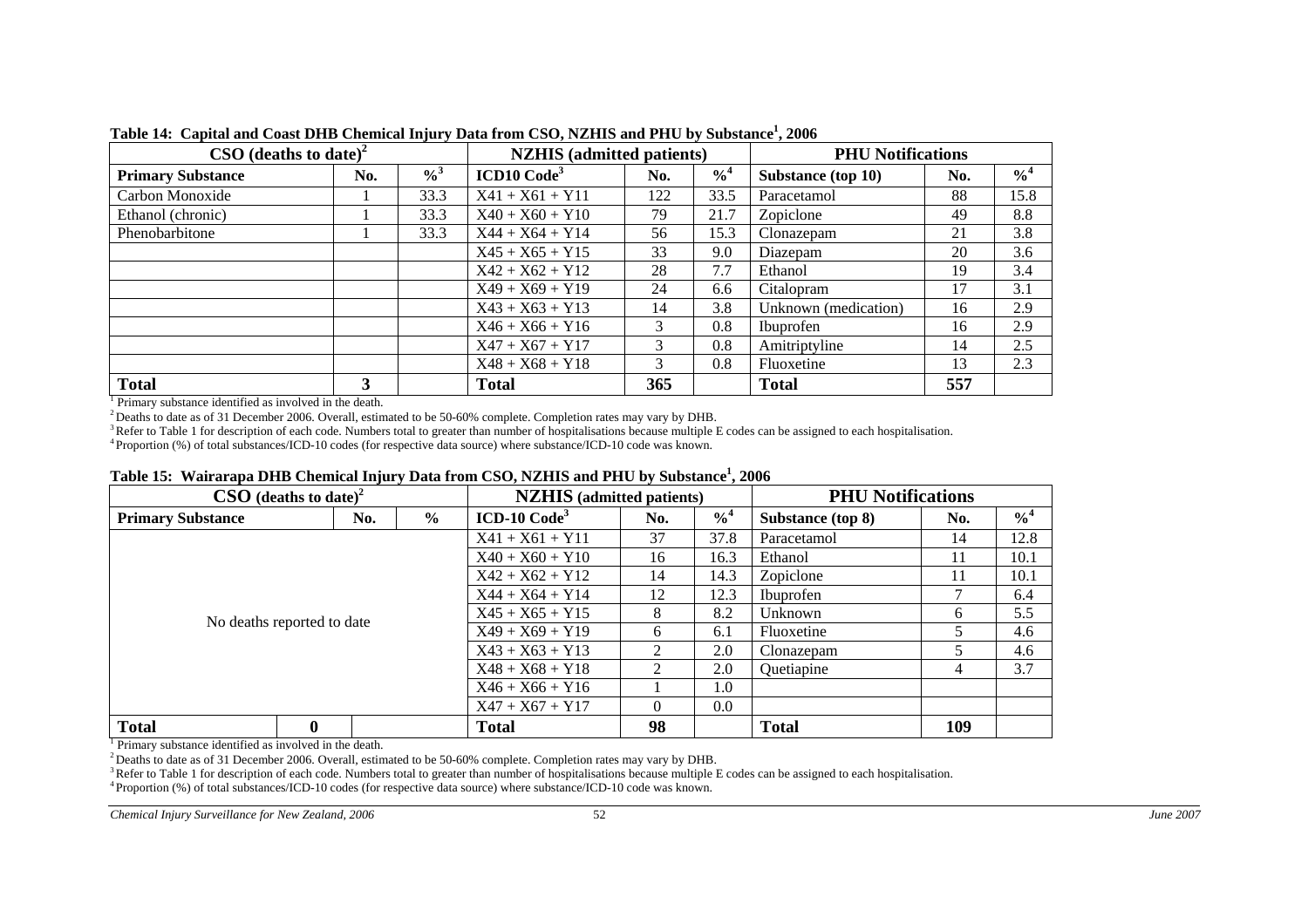| $\textbf{CSO}$ (deaths to date) <sup>2</sup> |                   |                   | <b>NZHIS</b> (admitted patients) |                        |                            | <b>PHU Notifications</b> |               |                            |  |
|----------------------------------------------|-------------------|-------------------|----------------------------------|------------------------|----------------------------|--------------------------|---------------|----------------------------|--|
| <b>Primary Substance</b>                     | No.               | $\frac{6}{6}$     | $ICD-10 Code3$                   | No.                    | $\frac{9}{6}$ <sup>4</sup> | <b>Substance</b>         | No.           | $\frac{9}{6}$ <sup>4</sup> |  |
|                                              |                   |                   | $X41 + X61 + Y11$                | 20                     | 23.0                       | Unknown                  | $\mathcal{L}$ | 14.3                       |  |
|                                              |                   | $X45 + X65 + Y15$ | 16                               | 18.4                   | Benzodiazepine,            |                          |               |                            |  |
|                                              | $X44 + X64 + Y14$ | 14                | 16.1                             | Chlorpromazine,        |                            |                          |               |                            |  |
|                                              | $X42 + X62 + Y12$ | 13                | 14.9                             | Codeine,               |                            |                          |               |                            |  |
|                                              |                   | $X40 + X60 + Y10$ | 12                               | 13.8                   | Codeine/Paracetamol,       |                          |               |                            |  |
| No deaths reported to date                   |                   |                   | $X49 + X69 + Y19$                |                        | 8.1                        | Dothiepin, Ethanol,      | 1 each        | 7.1%<br>each               |  |
|                                              |                   |                   | $X43 + X63 + Y13$                | 2                      | 2.3                        | Fluoxetine, Ibuprofen,   |               |                            |  |
|                                              |                   |                   | $X48 + X68 + Y18$                | 2                      | 2.3                        | Methlyphendiate          |               |                            |  |
|                                              | $X47 + X67 + Y17$ |                   | 1.1                              | Hydrocholoride,        |                            |                          |               |                            |  |
|                                              | $X46 + X66 + Y16$ | $\Omega$          | 0.0                              | Ventafaxine, Zopiclone |                            |                          |               |                            |  |
| <b>Total</b>                                 |                   |                   | <b>Total</b>                     | 87                     |                            | <b>Total</b>             | 14            |                            |  |

#### **Table 16: West Coast DHB Chemical Injury Data from CSO, NZHIS and PHU by Substance1, 2006**

1 Primary substance identified as involved in the death.

<sup>2</sup> Deaths to date as of 31 December 2006. Overall, estimated to be 50-60% complete. Completion rates may vary by DHB.

 $3$  Refer to Table 1 for description of each code. Numbers total to greater than number of hospitalisations because multiple E codes can be assigned to each hospitalisation.

4 Proportion (%) of total substances/ICD-10 codes (for respective data source) where substance/ICD-10 code was known.

#### **Table 17: Southland DHB Chemical Injury Data from CSO, NZHIS and PHU by Substance1, 2006**

| $\textbf{CSO}$ (deaths to date) <sup>2</sup> |     |                            | <b>NZHIS</b> (admitted patients) |     |                            | <b>PHU Notifications</b> |     |                            |
|----------------------------------------------|-----|----------------------------|----------------------------------|-----|----------------------------|--------------------------|-----|----------------------------|
| <b>Primary Substance</b>                     | No. | $\frac{9}{6}$ <sup>4</sup> | ICD10 Code <sup>3</sup>          | No. | $\frac{9}{6}$ <sup>4</sup> | Substance (top 9)        | No. | $\frac{9}{6}$ <sup>4</sup> |
| Carbon Monoxide                              | 2   | 50.0                       | $X41 + X61 + Y11$                | 71  | 27.6                       | Paracetamol              | 25  | 10.7                       |
| Ethanol (chronic)                            |     | 25.0                       | $X44 + X64 + Y14$                | 45  | 17.5                       | Zopiclone                | 12  | 5.1                        |
| Trimipramine                                 |     | 25.0                       | $X40 + X60 + Y10$                | 41  | 16.0                       | Codeine                  | 12  | 5.1                        |
|                                              |     |                            | $X42 + X62 + Y12$                | 38  | 14.8                       | Ethanol                  | 11  | 4.7                        |
|                                              |     |                            | $X45 + X65 + Y15$                | 28  | 10.9                       | Fluoxetine               | 11  | 4.7                        |
|                                              |     |                            | $X49 + X69 + Y19$                | 21  | 8.2                        | Ibuprofen                | 11  | 4.7                        |
|                                              |     |                            | $X47 + X67 + Y17$                | 6   | 2.3                        | Citalopram               | 9   | 3.8                        |
|                                              |     |                            | $X43 + X63 + Y13$                |     | 1.9                        | Unknown                  | 8   | 3.4                        |
|                                              |     |                            | $X46 + X66 + Y16$                |     | 0.4                        | Household Cleaner        |     | 3.0                        |
|                                              |     |                            | $X48 + X68 + Y18$                |     | 0.4                        |                          |     |                            |
| <b>Total</b>                                 | 4   |                            | Total                            | 257 |                            | <b>Total</b>             | 234 |                            |

1 Primary substance identified as involved in the death.

2 Deaths to date as of 31 December 2006. Overall, estimated to be 50-60% complete. Completion rates may vary by DHB.

<sup>3</sup> Refer to Table 1 for description of each code. Numbers total to greater than number of hospitalisations because multiple E codes can be assigned to each hospitalisation.

4 Proportion (%) of total substances/ICD-10 codes (for respective data source) where substance/ICD-10 code was known.

<span id="page-62-2"></span><span id="page-62-1"></span><span id="page-62-0"></span>*Chemical Injury Surveillance for New Zealand, 2006* 53 *June 2007*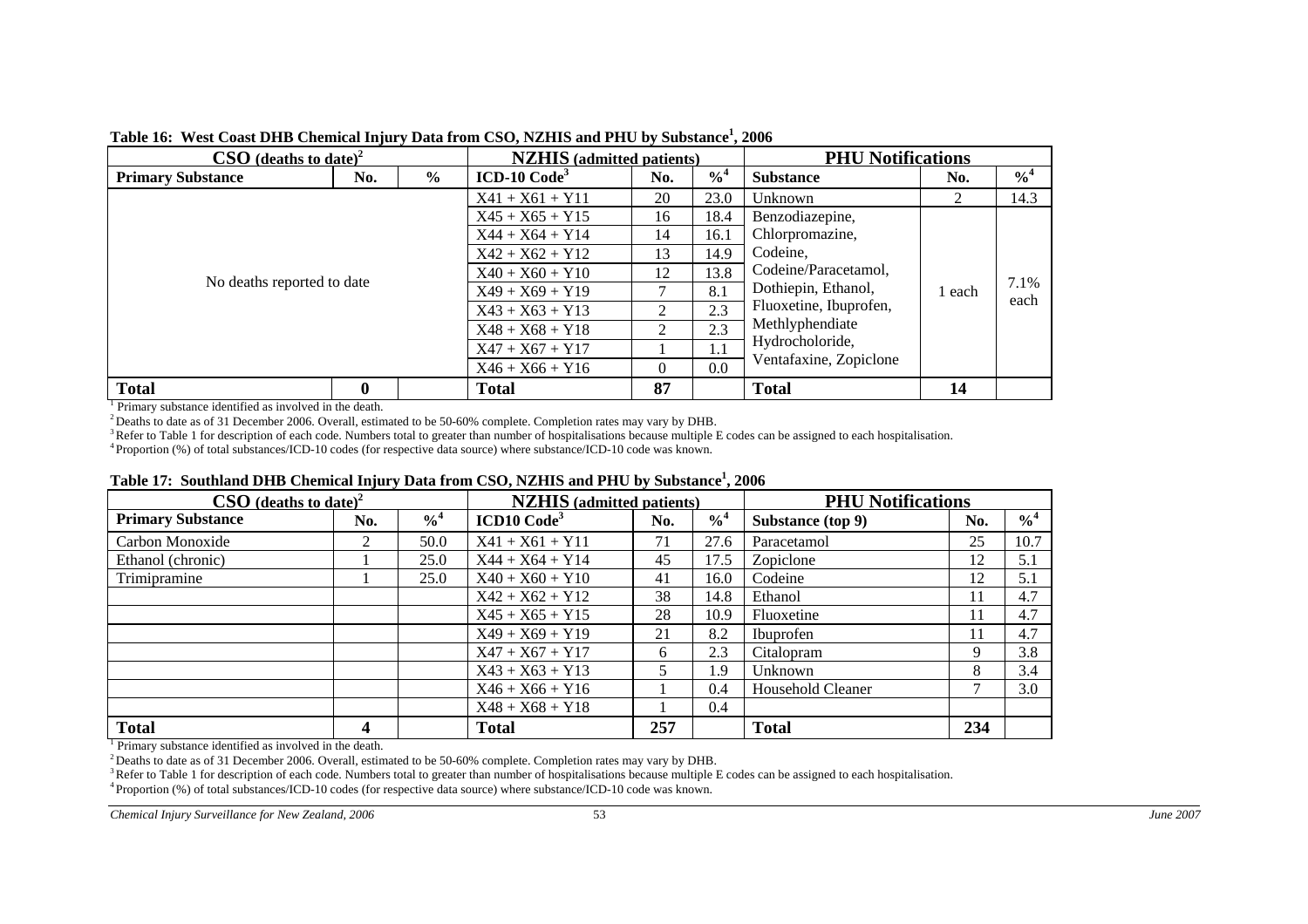|                                 |                                   |     | <b>NZHIS</b>    |                | Wellington       |          | <b>Masterton</b> |          | Grey            | <b>Invercargill</b> |               |  |
|---------------------------------|-----------------------------------|-----|-----------------|----------------|------------------|----------|------------------|----------|-----------------|---------------------|---------------|--|
| <b>Demographics</b>             |                                   |     | <b>National</b> |                | <b>Hospitals</b> |          | <b>Hospital</b>  |          | <b>Hospital</b> |                     | Hospital      |  |
|                                 |                                   | No. | $\frac{0}{1}$   | No.            | $\frac{0}{4}$    | No.      | $\frac{0}{4}$    | No.      | $\frac{0}{1}$   | No.                 | $\frac{0}{0}$ |  |
|                                 | Intentional                       | 0   | 0.0             |                | 1.9              | $\Omega$ | 0.0              |          | 100.0           | 5.                  | 20.8          |  |
| <b>Intent</b>                   | Unintentional                     | 784 | 98.9            | 52             | 96.2             | 10       | 100.0            | $\Omega$ | 0.0             | 19                  | 79.2          |  |
| Indeterminate or Unknown Intent |                                   | 9   | 1.1             |                | 1.9              | $\Omega$ | 0.0              | $\Omega$ | 0.0             | $\Omega$            | 0.0           |  |
| <b>Sex</b>                      | Female                            |     | 42.4            | 19             | 35.2             | 5        | 50.0             | $\Omega$ | 0.0             | 10                  | 41.7          |  |
|                                 | Male                              | 457 | 57.6            | 35             | 64.8             | 5        | 50.0             |          | 100.0           | 14                  | 58.3          |  |
|                                 | European                          | 470 | 59.9            | 43             | 81.1             | 6        | 75.0             | $\Omega$ | 0.0             |                     |               |  |
|                                 | Maori                             | 198 | 25.2            | 5              | 9.4              |          | 12.5             | $\Omega$ | 0.0             |                     |               |  |
| <b>Ethnicity</b>                | Pacific Peoples                   | 71  | 9.0             |                | 1.9              | $\Omega$ | 0.0              | $\Omega$ | 0.0             | Not collected       |               |  |
|                                 | Asian                             | 34  | 4.3             | $\overline{2}$ | 3.8              | $\Omega$ | 0.0              | $\Omega$ | 0.0             |                     |               |  |
|                                 | Other                             | 12  | 1.5             | $\overline{2}$ | 3.8              |          | 12.5             | $\Omega$ | 0.0             |                     |               |  |
|                                 | Unknown                           | 8   |                 |                |                  | 2        |                  |          |                 |                     |               |  |
| <b>Overall</b>                  | No. of cases and % of total cases | 793 | 9.8             | 54             | 12.2             | 10       | 12.5             |          | 9.1             | 24                  | 17.6          |  |

#### **Table 18: Summary Demographic Data for Poisonings in Children Aged Less than Five Years, 2006**

Note: no poisoning deaths in children aged less than five years have been reported for 2006 from the CSO as of 31 December 2006. ARPHS data are excluded because notifications from Starship Hospital are not received.

<sup>1</sup> Proportion  $(\%)$  of total cases where demographic (sex/ethnicity) was known.

| Substance (top 9)    | Wellington<br><b>Hospitals</b> | <b>Masterton</b><br><b>Hospital</b> | Grey<br><b>Hospital</b> | <b>Invercargill</b><br><b>Hospital</b> | <b>Total</b> | $\frac{0}{4}$ |
|----------------------|--------------------------------|-------------------------------------|-------------------------|----------------------------------------|--------------|---------------|
| Paracetamol          |                                |                                     |                         |                                        | 24           | 25.3          |
| Household Cleaner    |                                |                                     |                         |                                        |              | 8.4           |
| Loratadine           |                                |                                     |                         |                                        |              | 5.3           |
| Codeine              |                                |                                     |                         |                                        |              | 3.2           |
| Ibuprofen            |                                |                                     |                         |                                        |              | 3.2           |
| Mushroom             |                                |                                     |                         |                                        |              | 3.2           |
| Cough/Flu Medication |                                |                                     |                         |                                        |              | 2.1           |
| Diclofenac           |                                |                                     |                         |                                        |              | 2.1           |
| Cilazapril           |                                |                                     |                         |                                        |              | 2.1           |

#### **Table 19: Substance by PHU for Poisonings in Children Aged Less Than Five Years, 2006**

<span id="page-63-2"></span><span id="page-63-1"></span><span id="page-63-0"></span>**1** Proportion (%) of total substances involved with poisonings in children aged less than five years where substance was known (two poisonings involving unknown substances). Total of 95 substance occurrences (53) individual substances).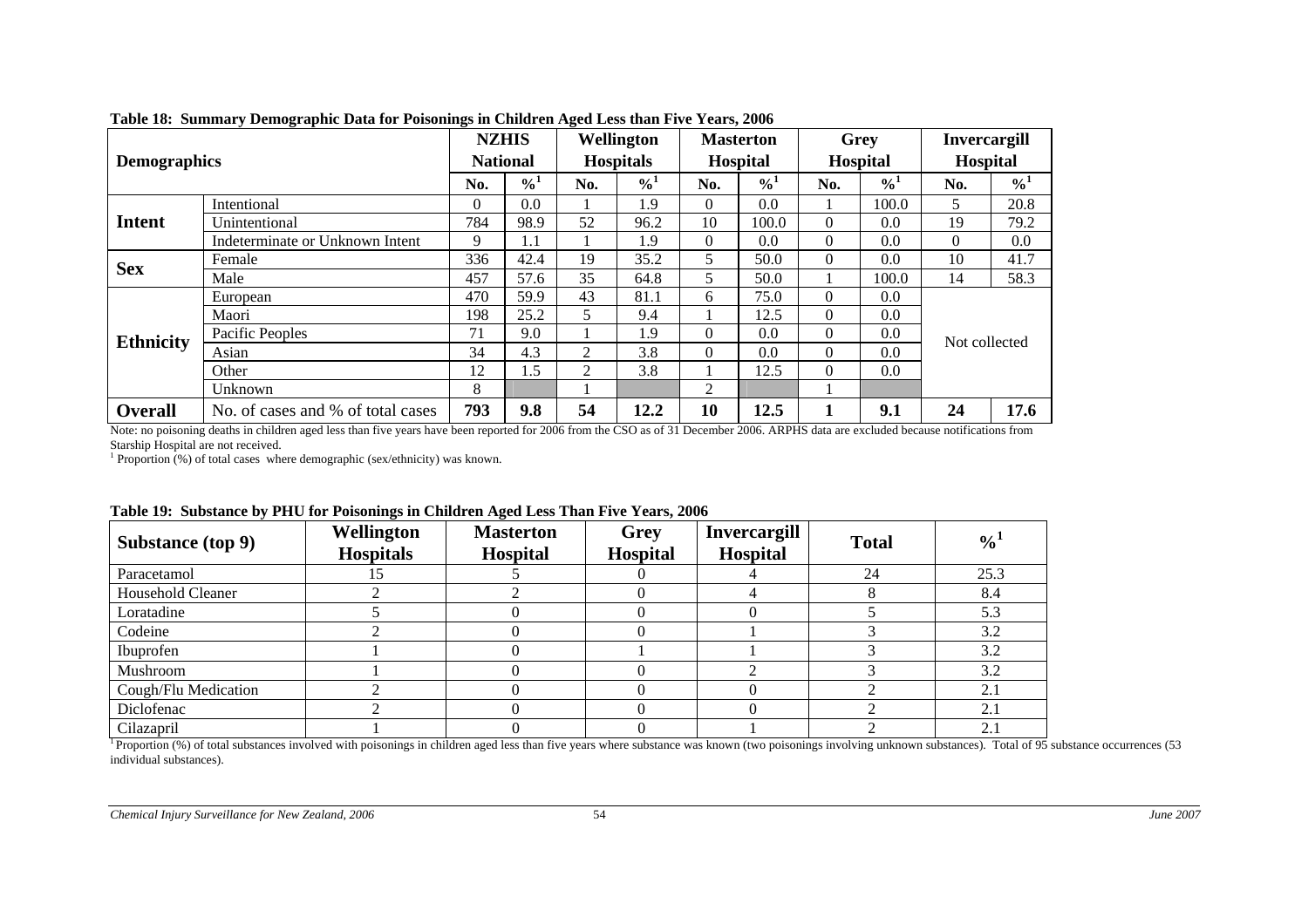|                  |                                           |          | <b>Auckland</b>            |                | Wellington       |                | <b>Masterton</b> | Grey                         |               | <b>Invercargill</b> |               |
|------------------|-------------------------------------------|----------|----------------------------|----------------|------------------|----------------|------------------|------------------------------|---------------|---------------------|---------------|
|                  | <b>Demographics</b>                       |          | <b>City Hospital</b>       |                | <b>Hospitals</b> |                | Hospital         | Hospital                     |               | <b>Hospital</b>     |               |
|                  |                                           | No.      | $\frac{9}{6}$ <sup>1</sup> | No.            | $\frac{0}{10}$   | No.            | $\frac{0}{0}$    | No.                          | $\frac{0}{0}$ | No.                 | $\frac{0}{0}$ |
|                  | Intentional                               | 119      | 90.8                       | 66             | 75.0             | 8              | 57.1             |                              |               | 22                  | 88.0          |
| <b>Intent</b>    | Unintentional                             |          | 0.8                        | 19             | 21.6             | 6              | 42.9             |                              |               | 3                   | 12.0          |
|                  | Indeterminate or<br>Unknown Intent        | 11       | 8.4                        | 3              | 3.4              | 0.0            | 0.0              | No paracetamol<br>poisonings |               | $\Omega$            | $0.0\,$       |
|                  | $0 - 4$                                   | N/A      | N/A                        | 15             | 17.0             | 5              | 35.7             |                              |               | 4                   | 16.0          |
| <b>Age Group</b> | $5 - 14$                                  | N/A      | N/A                        | 3              | 3.4              | $\theta$       | 0.0              |                              |               |                     | 4.0           |
|                  | 15-24                                     | 65       | 49.6                       | 39             | 44.3             | 5              | 35.7             |                              |               | 11                  | 44.0          |
|                  | 25-44                                     | 39       | 29.8                       | 21             | 23.9             | $\Omega$       | 0.0              |                              |               | 9                   | 36.0          |
|                  | $45 - 64$                                 | 22       | 16.8                       | 8              | 9.1              | 3              | 21.4             |                              |               | $\Omega$            | 0.0           |
|                  | $65+$                                     | 5        | 3.8                        | $\overline{2}$ | 2.3              |                | 7.1              |                              |               | $\overline{0}$      | 0.0           |
| <b>Sex</b>       | Female                                    | 101      | 77.1                       | 62             | 70.5             | 8              | 57.1             |                              |               | 19                  | 76.0          |
|                  | Male                                      | 30       | 22.9                       | 26             | 29.5             | 6              | 42.9             |                              |               | 6                   | 24.0          |
|                  | European                                  | 80       | 61.1                       | 66             | 77.6             | 9              | 75.0             |                              |               |                     |               |
|                  | Maori                                     | 11       | 8.4                        | 8              | 9.4              | $\overline{2}$ | 16.7             |                              |               |                     |               |
| <b>Ethnicity</b> | Pacific Peoples                           | 10       | 7.6                        | 5              | 5.9              | $\Omega$       | 0.0              |                              |               | Not collected       |               |
|                  | Asian                                     | 23       | 17.6                       | 6              | 7.1              | $\Omega$       | 0.0              |                              |               |                     |               |
|                  | Other                                     | 7        | 5.3                        | $\theta$       | 0.0              |                | 8.3              |                              |               |                     |               |
|                  | Unknown                                   | $\Omega$ |                            | 3              |                  | $\overline{2}$ |                  |                              |               |                     |               |
| <b>Overall</b>   | No. of cases and %<br>of total substances | 131      | 5.3                        | 88             | 15.8             | 14             | 12.8             | $\boldsymbol{0}$             | 0.0           | 25                  | 10.7          |

#### **Table 20: Summary Demographic Data for Paracetamol Poisonings, 2006**

Note 1: No paracetamol poisoning deaths have been reported for 2006 from the CSO as of 31 December 2006.

Note 2: Paracetamol combinations such as dextropropoxyphene/paracetamol or paracetamol/codeine not included in paracetamol counts. <sup>1</sup> Proportion (%) of total cases where demographic (age group/sex/ethnicity) was known.

<span id="page-64-1"></span><span id="page-64-0"></span>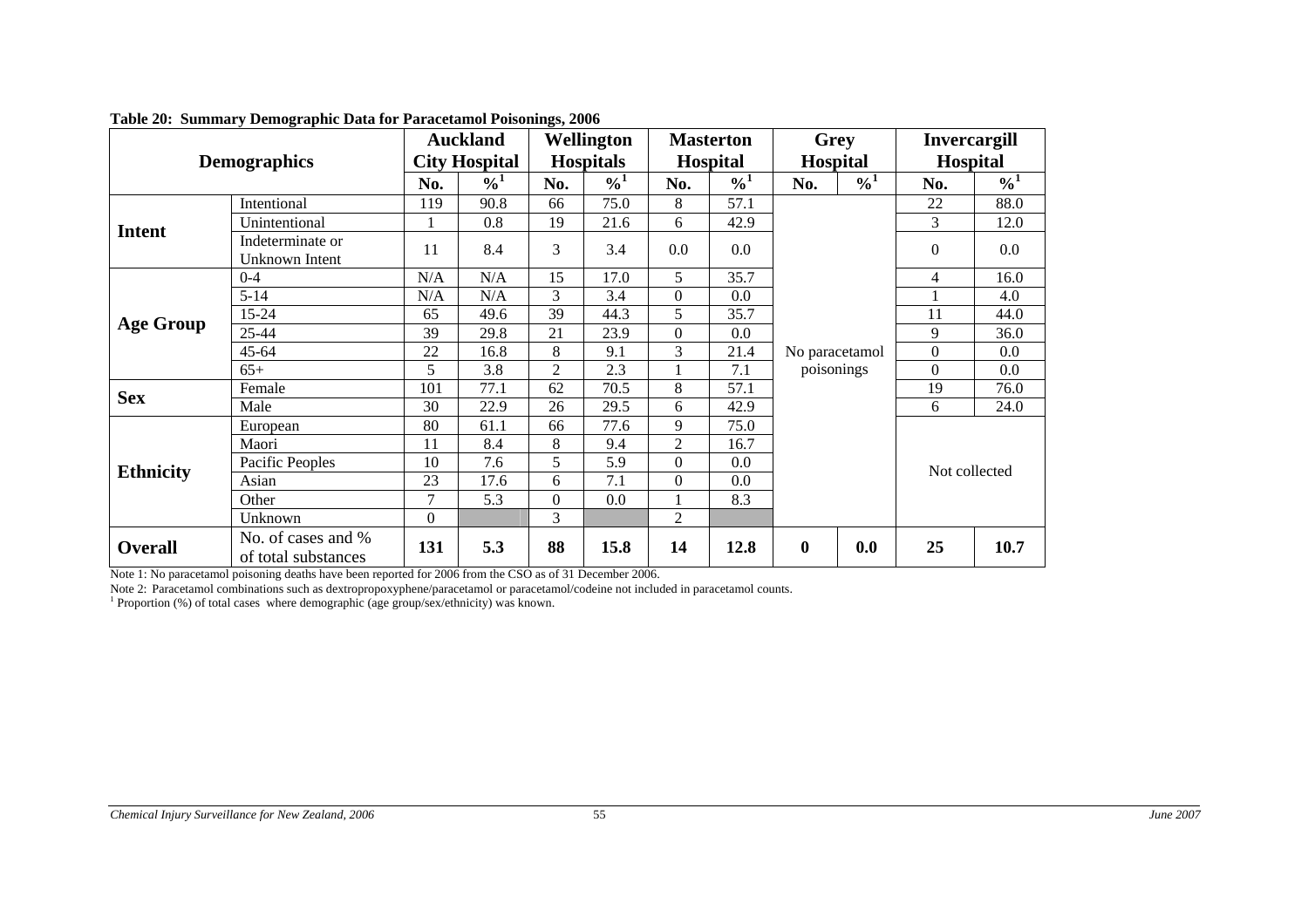| <b>Demographics</b>                                         |                                    | $\mathbf{CSO}$ National <sup>1</sup> |               |                | <b>Auckland</b><br><b>City Hospital</b> |                  | Wellington<br><b>Hospitals</b> |                | <b>Masterton</b><br><b>Hospital</b> |                | <b>Grey</b><br><b>Hospital</b> |                | <b>Invercargill</b><br><b>Hospital</b> |  |
|-------------------------------------------------------------|------------------------------------|--------------------------------------|---------------|----------------|-----------------------------------------|------------------|--------------------------------|----------------|-------------------------------------|----------------|--------------------------------|----------------|----------------------------------------|--|
|                                                             |                                    | No.                                  | $\frac{0}{2}$ | No.            | $\frac{0}{2}$                           | No.              | $\frac{0}{2}$                  | No.            | $\frac{0}{2}$                       | No.            | $\frac{0}{2}$                  | No.            | $\frac{0}{2}$                          |  |
| Intentional                                                 |                                    | $\overline{0}$                       | 0.0           | 261            | 20.7                                    | 12               | 63.2                           | 11             | 100.0                               |                | 100.0                          | 9              | 81.8                                   |  |
| <b>Intent</b>                                               | Unintentional                      | $\overline{2}$                       | 40.0          | $\overline{4}$ | 0.3                                     | 5                | 26.3                           | $\Omega$       | 0.0                                 | $\Omega$       | 0.0                            | $\overline{2}$ | 18.2                                   |  |
|                                                             | Indeterminate or<br>Unknown Intent | 3                                    | 60.0          | 994            | 79.0                                    | $\overline{2}$   | 10.5                           | $\Omega$       | 0.0                                 | $\Omega$       | 0.0                            | $\Omega$       | 0.0                                    |  |
|                                                             | $0 - 4$                            | $\Omega$                             | 0.0           | $\Omega$       | 0.0                                     | $\mathbf{0}$     | 0.0                            |                | 0.0                                 | $\Omega$       | 0.0                            | $\Omega$       | 0.0                                    |  |
| <b>Age Group</b>                                            | $5 - 14$                           | $\Omega$                             | 0.0           | $\Omega$       | 0.0                                     | $\sqrt{2}$       | 10.5                           | $\overline{2}$ | 18.2                                | $\Omega$       | 0.0                            | $\Omega$       | 0.0                                    |  |
|                                                             | 15-24                              | $\Omega$                             | 0.0           | 532            | 42.3                                    | $\overline{7}$   | 36.8                           | $\overline{2}$ | 18.2                                | 1              | 100.0                          | 5              | 45.5                                   |  |
|                                                             | 25-44                              | $\overline{2}$                       | 40.0          | 468            | 37.2                                    | 8                | 42.1                           | 6              | 54.5                                | $\Omega$       | 0.0                            | $\overline{3}$ | 27.3                                   |  |
|                                                             | $45 - 64$                          | 3                                    | 60.0          | 208            | 16.5                                    | $\overline{2}$   | 10.5                           |                | 9.1                                 | $\Omega$       | 0.0                            | 3              | 27.3                                   |  |
|                                                             | $65+$                              | $\overline{0}$                       | 0.0           | 51             | 4.1                                     | $\boldsymbol{0}$ | 0.0                            | $\Omega$       | 0.0                                 | $\overline{0}$ | 0.0                            | $\Omega$       | 0.0                                    |  |
|                                                             | Female                             |                                      | 20.0          | 433            | 34.5                                    | 8                | 42.1                           | 9              | 81.8                                |                | 100.0                          | 11             | 100.0                                  |  |
| <b>Sex</b>                                                  | Male                               | 4                                    | 80.0          | 823            | 65.5                                    | 11               | 57.9                           | $\overline{2}$ | 18.2                                | $\Omega$       | 0.0                            | $\Omega$       | 0.0                                    |  |
|                                                             | Unknown                            | $\theta$                             | 0.0           | 3              |                                         | $\Omega$         | 0.0                            | $\Omega$       | 0.0                                 | $\Omega$       | 0.0                            | $\Omega$       | 0.0                                    |  |
|                                                             | European                           | 5                                    | 100.0         | 730            | 60.8                                    | 16               | 88.9                           | 6              | 60.0                                | $\Omega$       | 0.0                            |                |                                        |  |
|                                                             | Maori                              | $\overline{0}$                       | 0.0           | 171            | 14.2                                    |                  | 5.6                            | 3              | 30.0                                | $\overline{0}$ | 0.0                            |                |                                        |  |
| <b>Ethnicity</b>                                            | Pacific Peoples                    | $\Omega$                             | 0.0           | 141            | 11.7                                    | $\boldsymbol{0}$ | 0.0                            | $\Omega$       | 0.0                                 | $\Omega$       | 0.0                            |                | Not collected                          |  |
|                                                             | Asian                              | $\boldsymbol{0}$                     | 0.0           | 112            | 9.3                                     |                  | 5.6                            | $\Omega$       | 0.0                                 | $\Omega$       | 0.0                            |                |                                        |  |
|                                                             | Other                              | $\Omega$                             | 0.0           | 47             | 3.9                                     | $\boldsymbol{0}$ | 0.0                            |                | 10.0                                | $\Omega$       | 0.0                            |                |                                        |  |
|                                                             | Unknown                            | $\Omega$                             |               | 58             |                                         |                  |                                |                |                                     | 1              |                                |                |                                        |  |
| No. of cases and %<br><b>Overall</b><br>of total substances |                                    | 5                                    | 6.2           | 1 2 5 9        | 51.2                                    | 19               | 3.4                            | 11             | 10.1                                | 1              | 7.1                            | 11             | 4.7                                    |  |

#### **Table 21: Summary Demographic Data for Acute Ethanol Poisonings, 2006**

<span id="page-65-1"></span><span id="page-65-0"></span>1 Data as of 31 December 2006. Acute deaths only. In addition there have been six deaths from chronic ethanol exposure reported for 2006.  $2^2$  Proportion (%) of total ethanol poisonings (for respective data source) where demographic was known.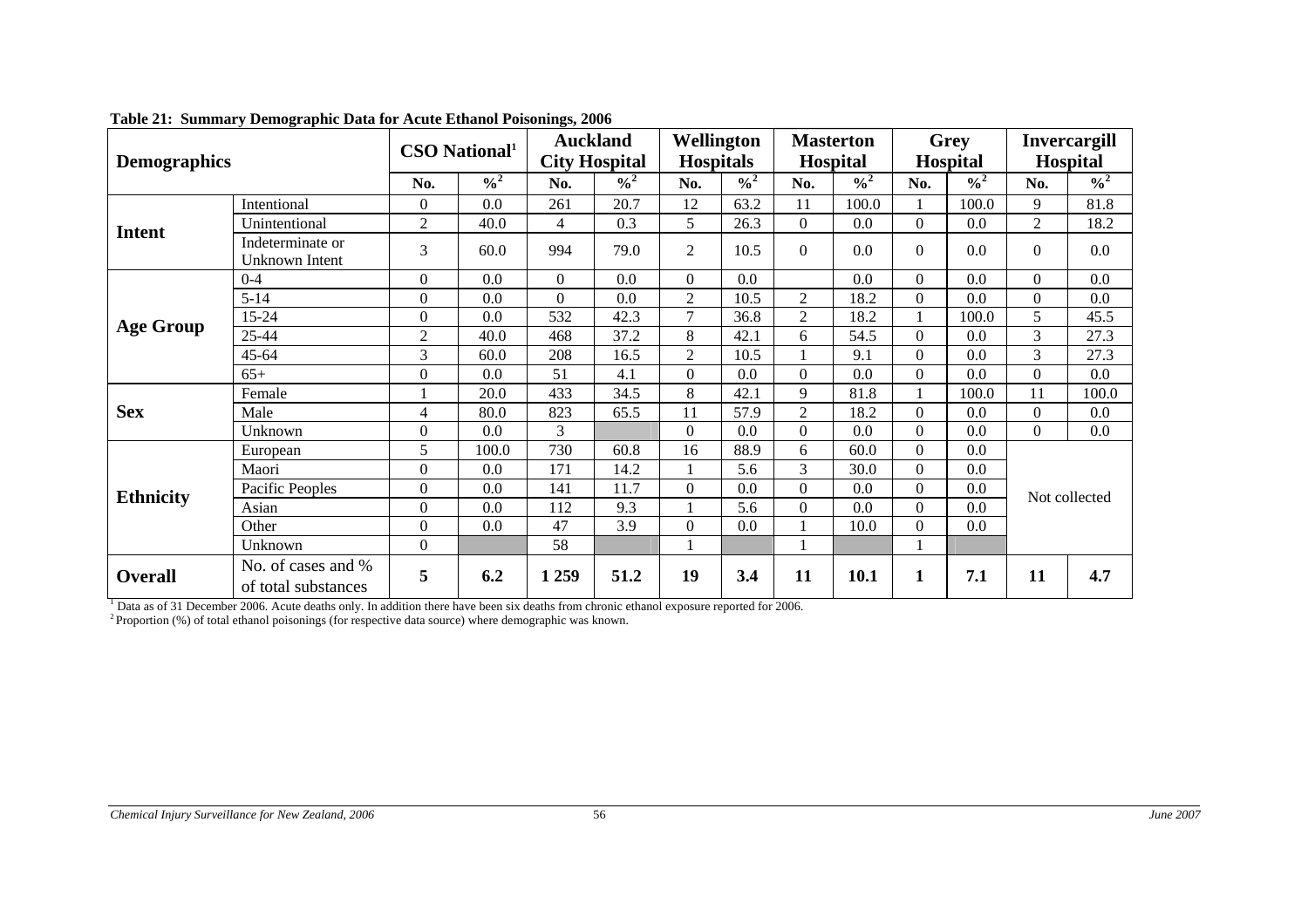| Frequency <sup>1</sup> | <b>Substances</b>                                                                                   |
|------------------------|-----------------------------------------------------------------------------------------------------|
| 26                     | Methanol/ethanol (methylated spirits), carbon monoxide                                              |
| 24                     | Household Cleaner                                                                                   |
| 13                     | Hypochlorite, hydrocarbon                                                                           |
|                        | Chlorine inhalation, ethylene glycol, sodium hydroxide                                              |
|                        | Glyposate-Trimesium 3, hydrochloric acid, methanol, turpentine                                      |
|                        | Battery acid, brodifacoum, bromadiolone, fenamiphos, glyposate, halon, hydrofluoric acid, kerosene, |
|                        | naphthalene, organophosphate, peroxide, potassium silica and tylosin.                               |

**Table 22: HSNO Substances from Combined PHU Hospital Notification Data, 2006** 

<span id="page-66-1"></span><span id="page-66-0"></span><sup>1</sup> Total of 135 notifications involving HSNO substances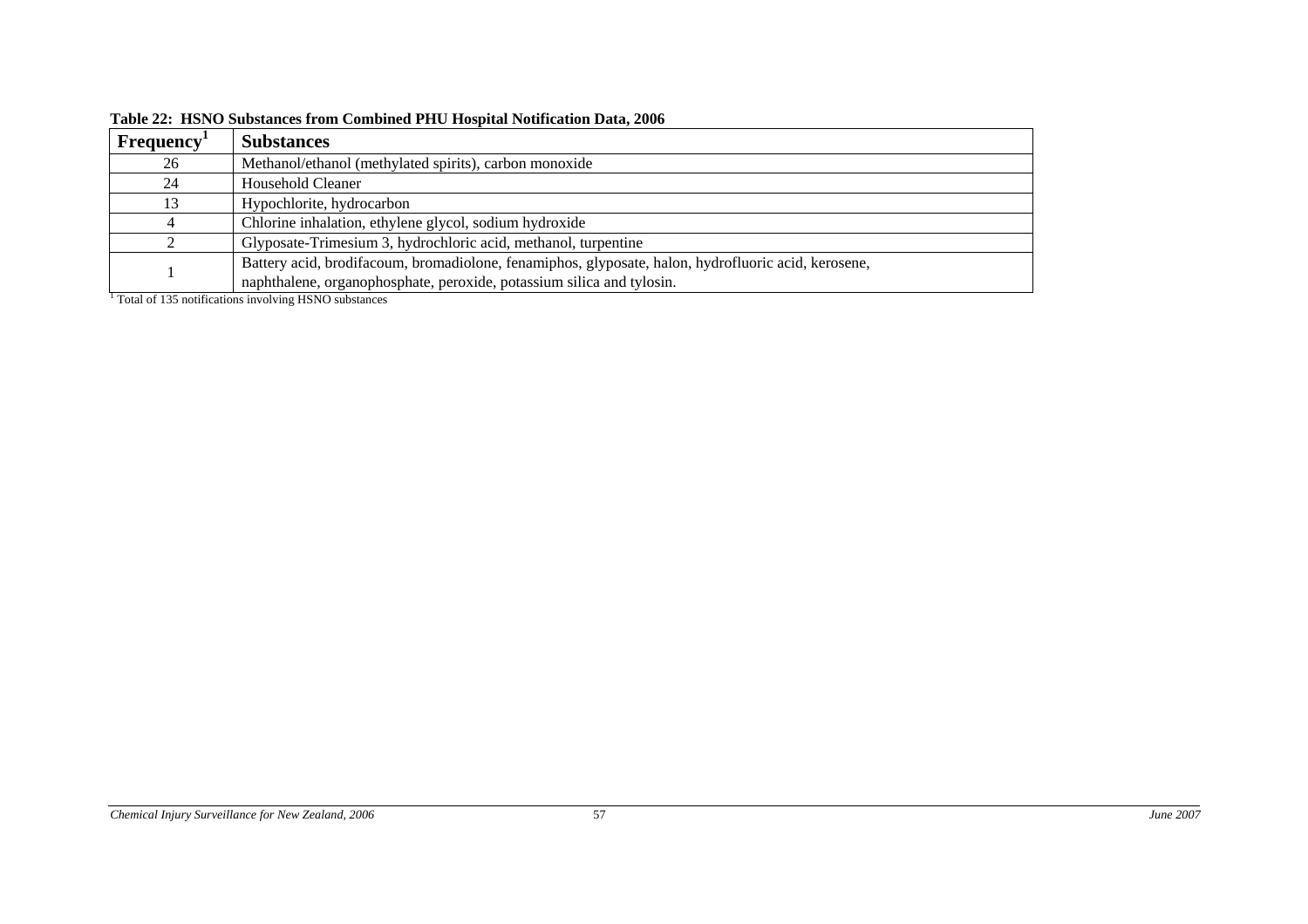<span id="page-67-1"></span>

| <b>DHB</b>              |                  |                          | 2004             |                |                   | 2005             |                            |                  |                |                   |  |
|-------------------------|------------------|--------------------------|------------------|----------------|-------------------|------------------|----------------------------|------------------|----------------|-------------------|--|
|                         | ``A"             | $\mathfrak{c}$           | $G$ <sup>1</sup> | <b>Total</b>   | Rate <sup>1</sup> | ``A"             | $\mathfrak{c}(\mathbf{r})$ | "U"              | <b>Total</b>   | Rate <sup>1</sup> |  |
| Northland               | $\overline{2}$   | 6                        | $\overline{c}$   | 10             | 6.7               | 1                | $\overline{4}$             | 3                | 8              | 5.4               |  |
| Waitemata               | $\overline{2}$   | 9                        | $\mathfrak{D}$   | 13             | 2.7               | 1                | 18                         | $\overline{2}$   | 21             | 4.4               |  |
| Auckland                | $\overline{2}$   | 20                       | 9                | 31             | 7.7               | 5                | 4                          | 12               | 21             | 5.2               |  |
| <b>Counties Manukau</b> | 4                | 9                        | 3                | 16             | 3.7               | $\overline{2}$   | 15                         | 5                | 22             | 5.1               |  |
| Waikato                 | 5                | 8                        | $\overline{2}$   | 15             | 4.4               | 5                | 14                         | $\Omega$         | 19             | 5.6               |  |
| Lakes                   | $\Omega$         | 1                        | $\theta$         | 1              | 1.0               | 1                | 1                          | 1                | 3              | 3.1               |  |
| Bay of Plenty           | $\overline{2}$   | 6                        | $\overline{2}$   | 10             | 5.1               | 1                | 14                         | 1                | 16             | 8.2               |  |
| Tairawhiti              | $\overline{0}$   | $\theta$                 | $\overline{0}$   | $\theta$       | 0.0               | $\Omega$         | $\theta$                   | 1                | 1              | 2.2               |  |
| Taranaki                | $\boldsymbol{0}$ | 4                        | 4                | 8              | 7.7               | $\boldsymbol{0}$ | 8                          | $\Omega$         | 8              | 7.7               |  |
| Hawke's Bay             | 1                | 3                        | $\theta$         | 4              | 2.7               | $\Omega$         | 4                          | $\overline{2}$   | 6              | 4.0               |  |
| Whanganui               | $\boldsymbol{0}$ | 3                        | $\overline{0}$   | 3              | 4.8               | 3                | 4                          | 1                | 8              | 12.9              |  |
| MidCentral              | 1                | 6                        | 4                | 11             | 6.9               | $\overline{3}$   | 15                         | $\Omega$         | 18             | 11.3              |  |
| Hutt                    | $\overline{2}$   | 5                        | 1                | 8              | 5.9               | 1                | 1                          | 1                | 3              | 2.2               |  |
| Capital and Coast       | $\overline{2}$   | $\overline{\mathcal{L}}$ | 5                | 11             | 4.1               | 1                | $\overline{2}$             | 5                | 8              | 3.0               |  |
| Wairarapa               | $\overline{0}$   | $\overline{\mathcal{L}}$ | $\boldsymbol{0}$ | 4              | 10.4              | $\mathbf{0}$     | $\overline{2}$             | $\Omega$         | $\overline{2}$ | 5.2               |  |
| Nelson Marlborough      | $\boldsymbol{0}$ | $\overline{c}$           | $\overline{2}$   | 4              | 3.1               | 1                | 6                          | $\overline{2}$   | 9              | 6.9               |  |
| <b>West Coast</b>       | $\boldsymbol{0}$ | 4                        | $\mathbf{1}$     | 5              | 16.0              | 1                | $\theta$                   | $\overline{0}$   | $\mathbf{1}$   | 3.2               |  |
| Canterbury              | 5                | 24                       | $\overline{4}$   | 33             | 7.1               | 4                | 13                         | 4                | 21             | 4.5               |  |
| South Canterbury        | $\boldsymbol{0}$ | $\overline{c}$           | $\boldsymbol{0}$ | $\overline{2}$ | 3.7               | $\boldsymbol{0}$ | 3                          | $\boldsymbol{0}$ | 3              | 5.6               |  |
| Otago                   | $\overline{4}$   | 12                       | $\mathbf{1}$     | 17             | 9.5               | 1                | 5                          | 1                | $\overline{7}$ | 3.9               |  |
| Southland               | $\boldsymbol{0}$ | 4                        | $\mathbf{1}$     | 5              | 4.7               | $\overline{2}$   | 8                          | $\boldsymbol{0}$ | 10             | 9.4               |  |
| <b>National</b>         | 32               | 136                      | 43               | 211            | 5.2               | 33               | 141                        | 41               | 215            | 5.3               |  |

#### <span id="page-67-0"></span>**Table 23: CSO Chemical Injury Data by DHB, 2004 and 2005**

<sup>1</sup> Rate calculated using 2006 Census data and expressed per 100 000 population. Caution advised when interpreting rates based on counts less than ten.

"A" = Accidental or Unintentional, "I" = Intentional and "U" = Unknown Intent

| Table 24: CSO Chemical Hijury Demographic Data, 2004 and 2005 |                    |              |              |                |                |                   |          |                |                 |                |                   |
|---------------------------------------------------------------|--------------------|--------------|--------------|----------------|----------------|-------------------|----------|----------------|-----------------|----------------|-------------------|
|                                                               |                    |              |              | 2004           |                |                   |          |                | 2005            |                |                   |
| <b>Demographics</b>                                           |                    | $\mathbf{A}$ | $\mathbf{G}$ | `U"            | <b>Total</b>   | Rate <sup>1</sup> | A        | $\mathfrak{c}$ | $\mathbf{``U}"$ | <b>Total</b>   | Rate <sup>1</sup> |
|                                                               | $0 - 4$            | $\Omega$     | $\Omega$     | $\Omega$       | $\Omega$       | 0.0               | $\Omega$ | $\Omega$       | $\Omega$        | $\Omega$       | 0.0               |
|                                                               | $5 - 14$           | 1            |              | $\Omega$       | $\overline{c}$ | 0.3               | 2        | $\Omega$       | $\Omega$        | $\overline{2}$ | 0.3               |
| Age<br>Group                                                  | 15-24              | 5            | 19           | 9              | 33             | 5.8               | 3        | 14             | 2               | 19             | 3.3               |
|                                                               | 25-44              | 16           | 53           | 17             | 86             | 7.6               | 19       | 66             | 15              | 100            | 8.8               |
|                                                               | 45-64              | 9            | 42           | 16             | 67             | 7.0               | 7        | 46             | 22              | 75             | 7.8               |
|                                                               | $65+$              | 1            | 21           |                | 23             | 4.6               | 2        | 15             | 2               | 19             | 3.8               |
| <b>Sex</b>                                                    | Female             | 13           | 33           | 12             | 58             | 2.8               | 10       | 39             | 9               | 58             | 2.8               |
|                                                               | Male               | 19           | 103          | 31             | 153            | 7.8               | 23       | 102            | 32              | 157            | 8.0               |
|                                                               | European           | 19           | 115          | 29             | 163            |                   | 25       | 110            | 29              | 164            |                   |
|                                                               | Maori              | 10           | 5            | 10             | 25             |                   | 4        | 10             | $\overline{7}$  | 21             |                   |
| <b>Ethnicity</b>                                              | Pacific<br>Peoples | $\theta$     |              | $\Omega$       |                |                   | $\Omega$ | $\Omega$       | $\Omega$        | $\theta$       |                   |
|                                                               | Asian              | 2            | 2            | $\Omega$       | 4              |                   | 2        | 6              | 2               | 10             |                   |
|                                                               | Other              | $\mathbf{0}$ |              | $\overline{2}$ | 3              |                   | $\Omega$ | 1              | $\Omega$        | 1              |                   |
|                                                               | Unknown            | 1            | 12           | 2              | 15             |                   | 2        | 14             | 3               | 19             |                   |
| <b>National</b>                                               |                    | 32           | 136          | 43             | 211            | 5.2               | 33       | 141            | 41              | 215            | 5.3               |

#### **Table 24: CSO Chemical Injury Demographic Data, 2004 and 2005**

<sup>1</sup> Rate calculated using 2006 Census data and expressed per 100 000 population. Caution advised when interpreting rates based on counts less than ten.

"A" = Accidental or Unintentional, "I" = Intentional and "U" = Unknown Intent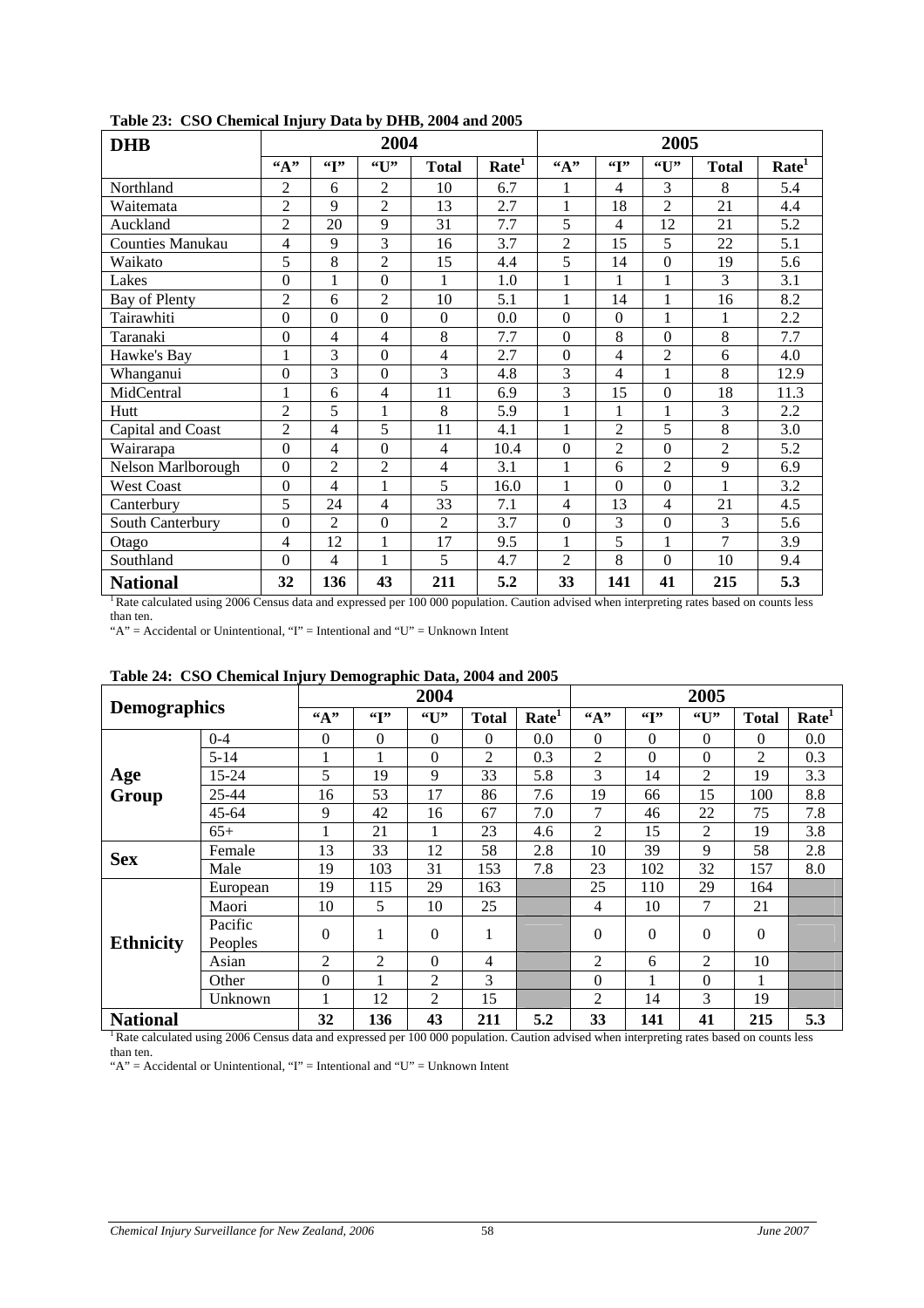|                                           | 2004 |               | 2005 |                            |  |
|-------------------------------------------|------|---------------|------|----------------------------|--|
| <b>Substance Class</b>                    | No.  | $\frac{0}{2}$ | No.  | $\frac{9}{6}$ <sup>2</sup> |  |
| Household/Domestic Chemicals <sup>3</sup> | 100  | 48.5          | 100  | 46.9                       |  |
| <b>Therapeutics</b>                       | 64   | 31.1          | 61   | 28.6                       |  |
| Chemical/Drugs of Abuse                   | 37   | 18.0          | 50   | 23.5                       |  |
| Agrichemicals                             |      | 1.9           |      | 0.5                        |  |
| <b>Industrial Chemicals</b>               |      | 0.5           |      | 0.5                        |  |
| Unknown/Missing                           |      |               | 2    |                            |  |
| <b>Total</b>                              | 211  |               | 215  |                            |  |

#### **Table 25: CSO Chemical Injury Data by Substance Class1, 2004 and 2005**

<sup>1</sup> Substance class assigned using primary substance identified as involved in death.

 $2^2$ Proportion (%) of total substances (for respective year) where substance class was known.

<sup>3</sup> Includes carbon monoxide (vehicle exhaust).

|  |  | Table 26: CSO Chemical Injury Data by Primary Substance <sup>1</sup> , 2004 and 2005 |  |  |
|--|--|--------------------------------------------------------------------------------------|--|--|
|--|--|--------------------------------------------------------------------------------------|--|--|

|      | <b>Unintentional</b>                |                | <b>Intentional</b>               |     | <b>Unknown</b>                      |     | <b>Total</b>                        |     |
|------|-------------------------------------|----------------|----------------------------------|-----|-------------------------------------|-----|-------------------------------------|-----|
| Year | <b>Primary Substance</b><br>(Top 4) | No.            | <b>Primary Substance (Top 5)</b> | No. | <b>Primary Substance</b><br>(Top 4) | No. | <b>Primary Substance</b><br>(Top 5) | No. |
|      | Methadone                           | 8              | Carbon Monoxide                  | 93  | Ethanol                             | 8   | Carbon Monoxide                     | 96  |
|      | Hydrocarbon                         | 5              | Amitriptyline                    | 5   | Methadone                           | 8   | Methadone                           | 17  |
| 2004 | Morphine or Heroin                  | 5              | Dothiepin                        | 4   | Morphine or Heroin                  | 7   | Morphine or Heroin                  | 14  |
|      | Dihydrocodeine                      | $\overline{2}$ | Dextropropoxyphene/Paracetamol   | 3   | Carbon Monoxide                     | 3   | Ethanol                             | 10  |
|      |                                     |                | Nortriptyline                    | 3   |                                     |     | Hydrocarbon                         | 9   |
|      |                                     |                |                                  |     |                                     |     |                                     |     |
|      | <b>Primary Substance</b><br>(Top 4) | No.            | <b>Primary Substance (Top 4)</b> | No. | <b>Primary Substance</b><br>(Top 4) | No. | <b>Primary Substance</b><br>(Top 5) | No. |
|      | Methadone                           | 8              | Carbon Monoxide                  | 99  | Ethanol                             | 12  | Carbon Monoxide                     | 100 |
|      | Hydrocarbon                         | 6              | Amitriptyline                    | 6   | Ethanol (chronic)                   |     | Ethanol                             | 15  |
| 2005 | Morphine or Heroin                  | 5              | Nortriptyline                    | 4   | Morphine or Heroin                  | 3   | Methadone                           | 12  |
|      | Ethanol                             | 3              | Morphine or Heroin               | 3   | Codeine                             | 3   | Morphine or Heroin                  | 11  |
|      |                                     |                |                                  |     |                                     |     | Hydrocarbon                         | 10  |

<span id="page-68-0"></span><sup>1</sup> Primary substance identified as involved in death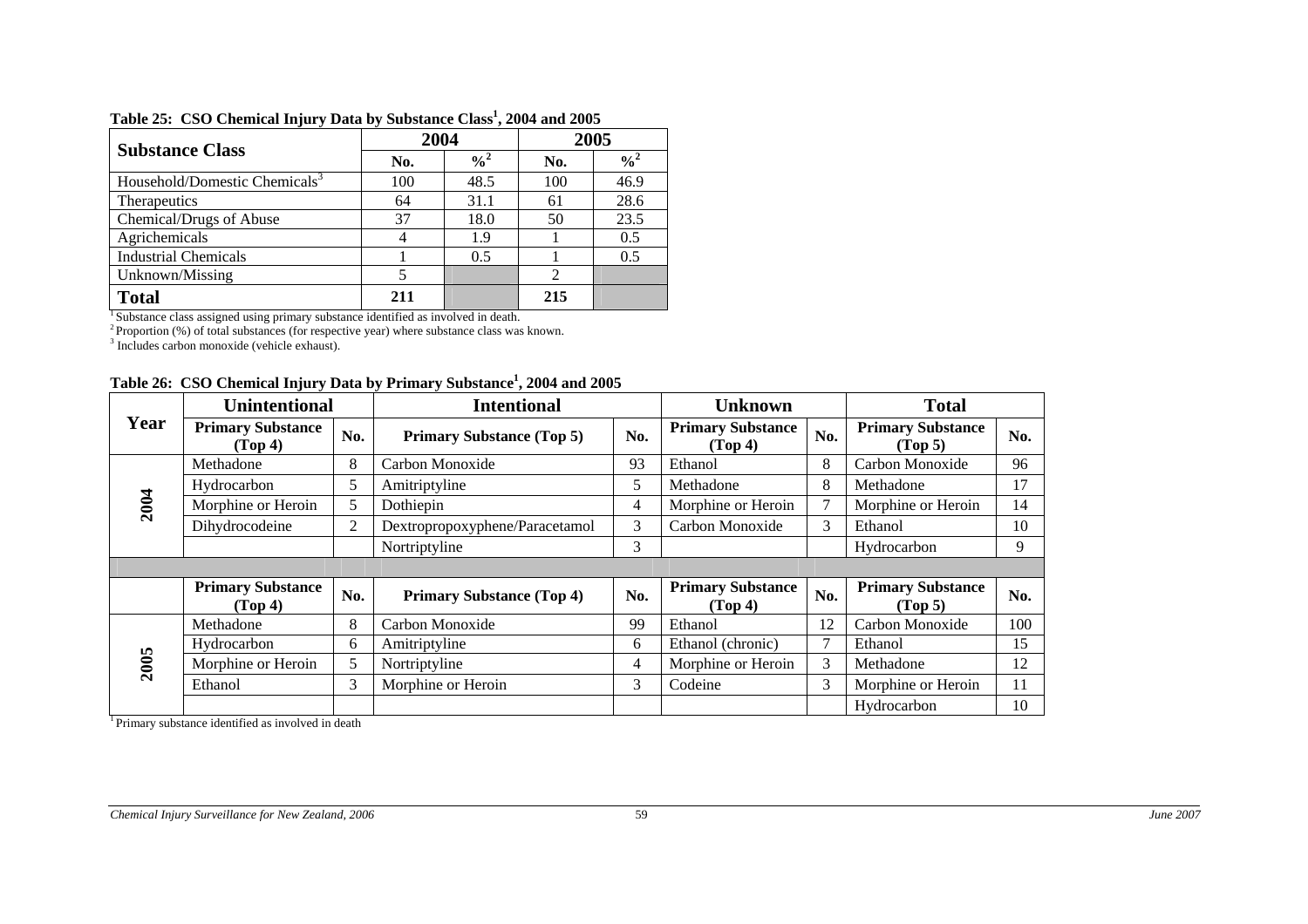#### <span id="page-69-1"></span><span id="page-69-0"></span>**Table 27: Demographics for CSO HSNO Substances, 2004 and 2005 Combined**

Note: where count of substance is not greater than one, details are not included in the table to protect privacy. Relevant substances include: cyanide, paraquat, ethylene glycol and methanol.

|                                          |                           |                          | <b>HSNO Substances</b> |                     |
|------------------------------------------|---------------------------|--------------------------|------------------------|---------------------|
| <b>Characteristics</b>                   | <b>Carbon</b><br>Monoxide | Hydrocarbon <sup>1</sup> | Glyphosate             | <b>Caustic Soda</b> |
| Number (primary substance <sup>2</sup> ) | 196                       | 19                       | 3                      | $\overline{2}$      |
| <b>DHB</b>                               |                           |                          |                        |                     |
| Northland                                | 10                        | $\boldsymbol{0}$         | $\boldsymbol{0}$       | $\theta$            |
| Waitemata                                | 19                        | 1                        | $\boldsymbol{0}$       | $\overline{0}$      |
| Auckland                                 | 12                        | $\overline{c}$           | $\mathbf{0}$           | 1                   |
| <b>Counties Manukau</b>                  | 17                        | $\overline{2}$           | $\boldsymbol{0}$       | 0                   |
| Waikato                                  | 17                        | 1                        | 1                      | 0                   |
| Lakes                                    | $\mathbf{1}$              | $\theta$                 | $\boldsymbol{0}$       | $\theta$            |
| <b>Bay of Plenty</b>                     | 13                        | $\boldsymbol{0}$         | $\boldsymbol{0}$       | $\overline{0}$      |
| Tairawhiti                               | $\mathbf{0}$              | $\overline{0}$           | $\overline{0}$         | $\theta$            |
| Taranaki                                 | 11                        | $\overline{0}$           | 1                      | 0                   |
| Hawke's Bay                              | 5                         | $\theta$                 | $\theta$               | 0                   |
| Whanganui                                | 5                         | $\boldsymbol{0}$         | $\boldsymbol{0}$       | 1                   |
| MidCentral                               | 17                        | $\overline{0}$           | 1                      | 0                   |
| Hutt                                     | 6                         | $\overline{2}$           | $\overline{0}$         | $\theta$            |
| Capital and Coast                        | $\overline{4}$            | $\mathbf{1}$             | $\boldsymbol{0}$       | $\theta$            |
| Wairarapa                                | 5                         | $\boldsymbol{0}$         | $\boldsymbol{0}$       | $\overline{0}$      |
| Nelson Marlborough                       | 6                         | 3                        | $\overline{0}$         | 0                   |
| West Coast                               | $\overline{2}$            | $\overline{c}$           | $\theta$               | 0                   |
| Canterbury                               | 24                        | 3                        | $\boldsymbol{0}$       | $\overline{0}$      |
| South Canterbury                         | 3                         | $\boldsymbol{0}$         | $\boldsymbol{0}$       | $\overline{0}$      |
| Otago                                    | 9                         | 1                        | $\boldsymbol{0}$       | $\boldsymbol{0}$    |
| Southland                                | 10                        | $\mathbf{1}$             | $\Omega$               | $\Omega$            |
| Intent                                   |                           |                          |                        |                     |
| Intentional                              | 192                       | $\overline{4}$           | 3                      | 1                   |
| Unintentional                            | $\boldsymbol{0}$          | 11                       | $\overline{0}$         | $\mathbf{1}$        |
| Indeterminate/Unknown                    | $\overline{4}$            | $\overline{4}$           | $\boldsymbol{0}$       | $\boldsymbol{0}$    |
| Age                                      |                           |                          |                        |                     |
| $0 - 4$                                  | $\overline{0}$            | $\boldsymbol{0}$         | $\boldsymbol{0}$       | $\mathbf{0}$        |
| $5 - 14$                                 | $\mathbf{1}$              | 3                        | $\boldsymbol{0}$       | $\boldsymbol{0}$    |
| $15 - 24$                                | 28                        | 6                        | $\boldsymbol{0}$       | $\overline{0}$      |
| 25-44                                    | 88                        | 6                        | $\boldsymbol{0}$       | $\overline{0}$      |
| $45 - 64$                                | 58                        | 3                        | $\overline{2}$         | 1                   |
| $65+$                                    | 21                        | $\mathbf{1}$             | $\mathbf{1}$           | $\mathbf{1}$        |
| <b>Sex</b>                               |                           |                          |                        |                     |
| Female                                   | 36                        | $\overline{2}$           | 1                      | 1                   |
| Male                                     | 160                       | 17                       | $\overline{2}$         | 1                   |

 $1$ <sup>1</sup> Hydrocarbon includes petrol, turpentine, LPG, fly spray, lighter fluid etc.

<sup>2</sup> Primary substance identified as involved in death